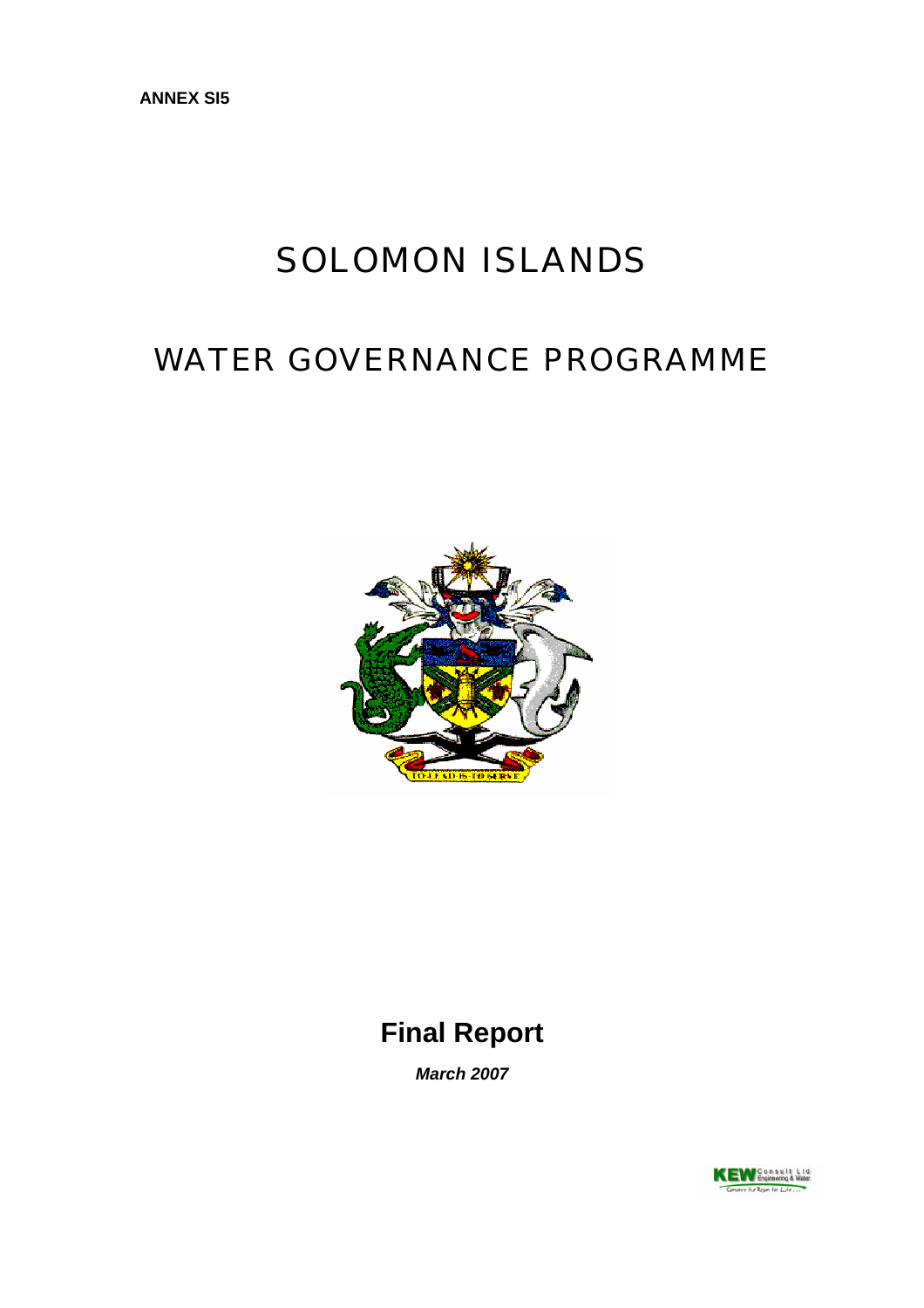## **Table of Contents**

| 1. |        | <b>INTRODUCTION</b> 3                                                                                                                                                                                                          |     |
|----|--------|--------------------------------------------------------------------------------------------------------------------------------------------------------------------------------------------------------------------------------|-----|
| 2. |        |                                                                                                                                                                                                                                |     |
| 3. |        | REVIEW OF PROGRESS AND PERFORMANCE AT COMPLETION ________________________________                                                                                                                                              |     |
|    | 3.1.   | POLICY AND PROGRAMME CONTEXT, INCLUDING LINKAGE TO OTHER ONGOING                                                                                                                                                               |     |
|    |        |                                                                                                                                                                                                                                |     |
|    | 3.2.   | OBJECTIVES ACHIEVED (OVERALL OBJECTIVE, PURPOSE, RESULT) _______________________16                                                                                                                                             |     |
|    | 3.3.   |                                                                                                                                                                                                                                |     |
|    | 3.4.   |                                                                                                                                                                                                                                |     |
|    | 3.5.   |                                                                                                                                                                                                                                |     |
|    | 3.6.   |                                                                                                                                                                                                                                |     |
|    | 3.7.   |                                                                                                                                                                                                                                |     |
|    | 3.8.   |                                                                                                                                                                                                                                |     |
|    | 3.8.1. | Ownership of objectives and achievements by project beneficiaries_______________22                                                                                                                                             |     |
|    | 3.8.2. | Ownership of objectives and achievements by the Water Resource Division ________22                                                                                                                                             |     |
| 4. |        |                                                                                                                                                                                                                                | 23  |
|    | 4.1.   | POLICY AND PROGRAMME CONTEXT - INCLUDING INSTITUTIONAL CAPACITY _________________23                                                                                                                                            |     |
|    | 4.2.   |                                                                                                                                                                                                                                |     |
|    | 4.3.   |                                                                                                                                                                                                                                |     |
|    | 4.4.   |                                                                                                                                                                                                                                |     |
|    | 4.5.   |                                                                                                                                                                                                                                |     |
|    | 4.6.   |                                                                                                                                                                                                                                |     |
|    | 4.7.   | SUSTAINABILITY CONTRACTED AND THE CONTRACTED AND THE CONTRACTED AND THE CONTRACTED AND THE CONTRACTED AND THE CONTRACTED AND THE CONTRACTED AND THE CONTRACTED AND THE CONTRACTED AND THE CONTRACTED AND THE CONTRACTED AND TH | 25  |
|    |        | APPENDIX A: INITIAL VISIT TO SOLOMON ISLAND REPORT                                                                                                                                                                             | 27  |
|    |        | APPENDIX B: KEY STAKEHOLDERS VISIT TO SAMOA REPORT                                                                                                                                                                             | 43  |
|    |        |                                                                                                                                                                                                                                |     |
|    |        |                                                                                                                                                                                                                                | 65  |
|    |        |                                                                                                                                                                                                                                | 68  |
|    |        |                                                                                                                                                                                                                                | 70  |
|    |        |                                                                                                                                                                                                                                |     |
|    |        |                                                                                                                                                                                                                                | 105 |

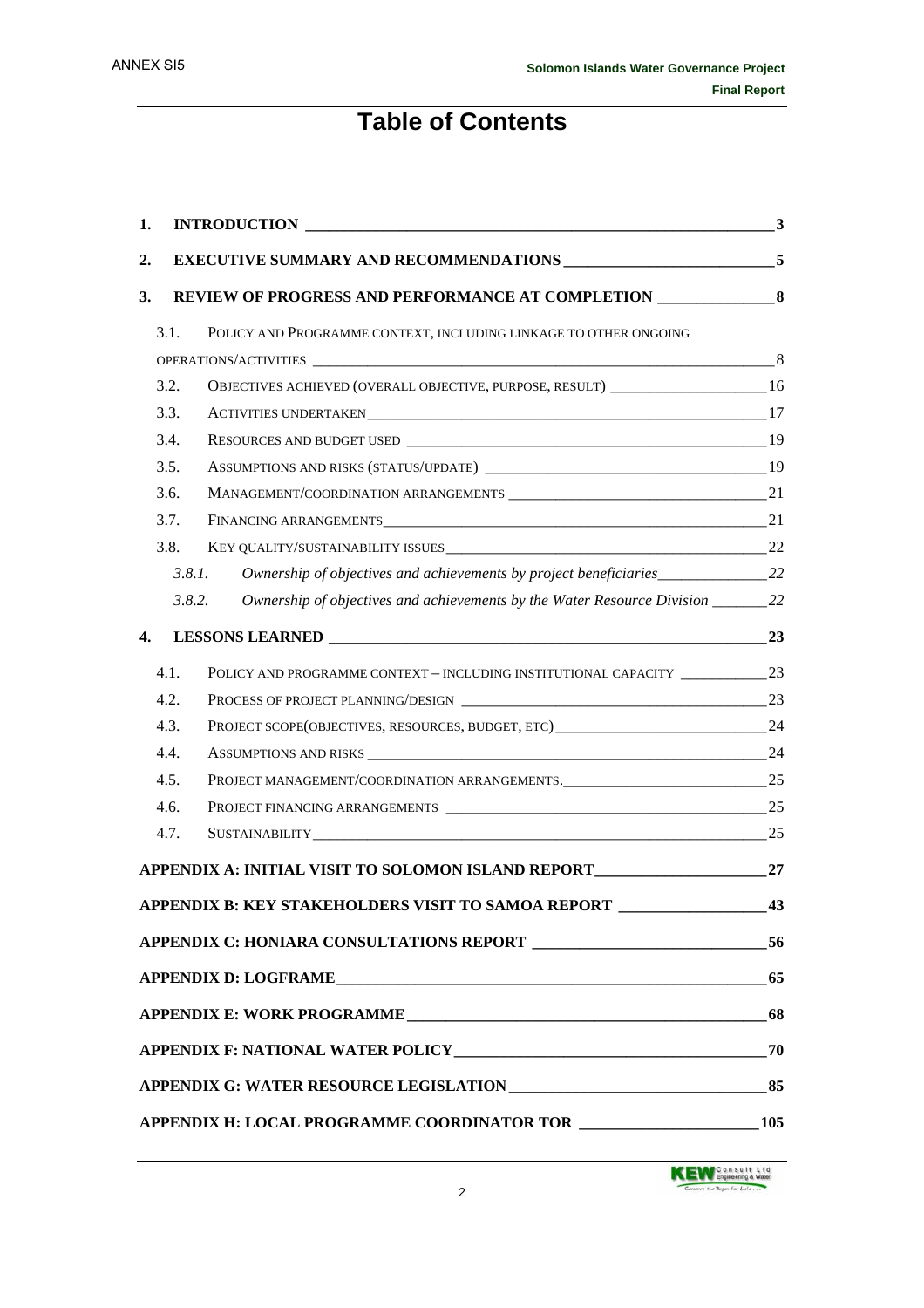ANNEX SI5

## **1. INTRODUCTION**

Solomon Islands is an independent country consisting of an archipelago of 992 islands to the north-east of Australia and east of Papua New Guinea. Its capital, Honiara, is only three hours flying time from Brisbane. The population of Solomon Islands, estimated at 533,672 in 2006, is predominantly Melanesian although there are smaller Polynesian, Micronesian, Chinese and European communities. Australia maintains a close relationship with the Solomon Islands. English is the official language of Solomon Islands but Solomons Pijin is the lingua franca for the majority of people. There are 63 distinct languages in the country, with numerous local dialects.

The Pacific Programme for Water Governance project (PfWG) funded by EU and facilitated by SOPAC, aims at implementing water sector reforms in Pacific Island Countries (PICs), particularly on improving water governance. The Solomon Islands was selected in 2005 as one of three Pacific Island Countries, in accordance with PfWG selection criteria, to benefit from the initiative. KEW Consult Ltd, a water consultancy firm, is the consultant for this project and currently working in collaboration with the Solomon Islands Government and SOPAC.

This project duration was 12 months started from January 2006 and its main purpose was to promote the application of effective water governance in institutions, systems, structures and processes in the Solomon Islands through the application of pilot projects and day to day applications. The emphasis was to develop and enhance new and existing water governance initiatives through the selected pilot projects of developing appropriate policy and legislation formulation as well as public awareness programmes.

The project is now completed with the National Water Policy developed and the Water Resource Legislation reviewed in accordance to policy through stakeholder consultations and discussion with the key water stakeholders. Cabinet submissions have been prepared to submit the two important documents for Cabinet endorsement. Government has just approved budget fro further awareness of the Policy and Legislation.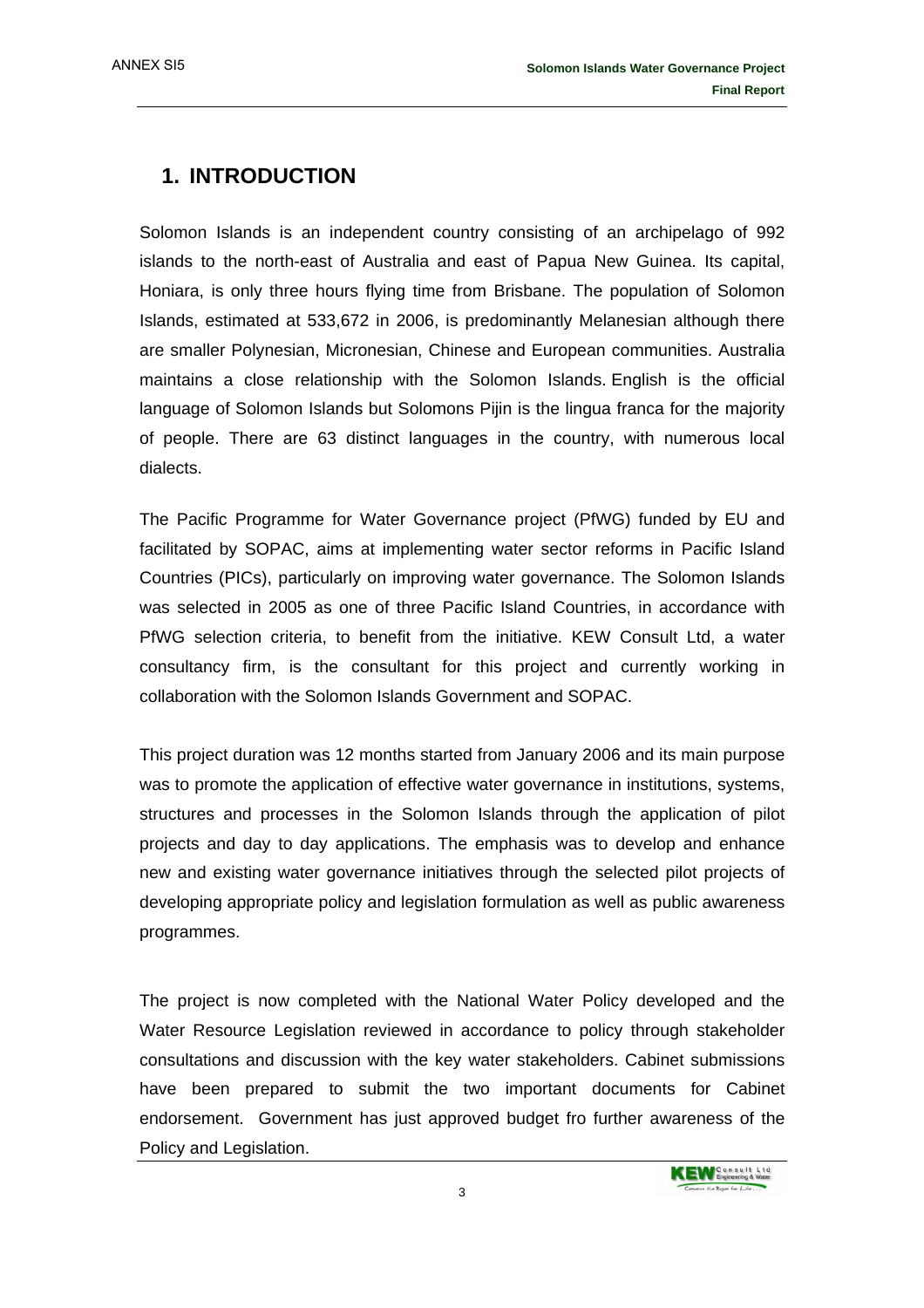This report was prepared by KEW Consult Ltd. in collaboration with Ministry of Mines and Energy and also the key water stakeholders in the Solomon Islands

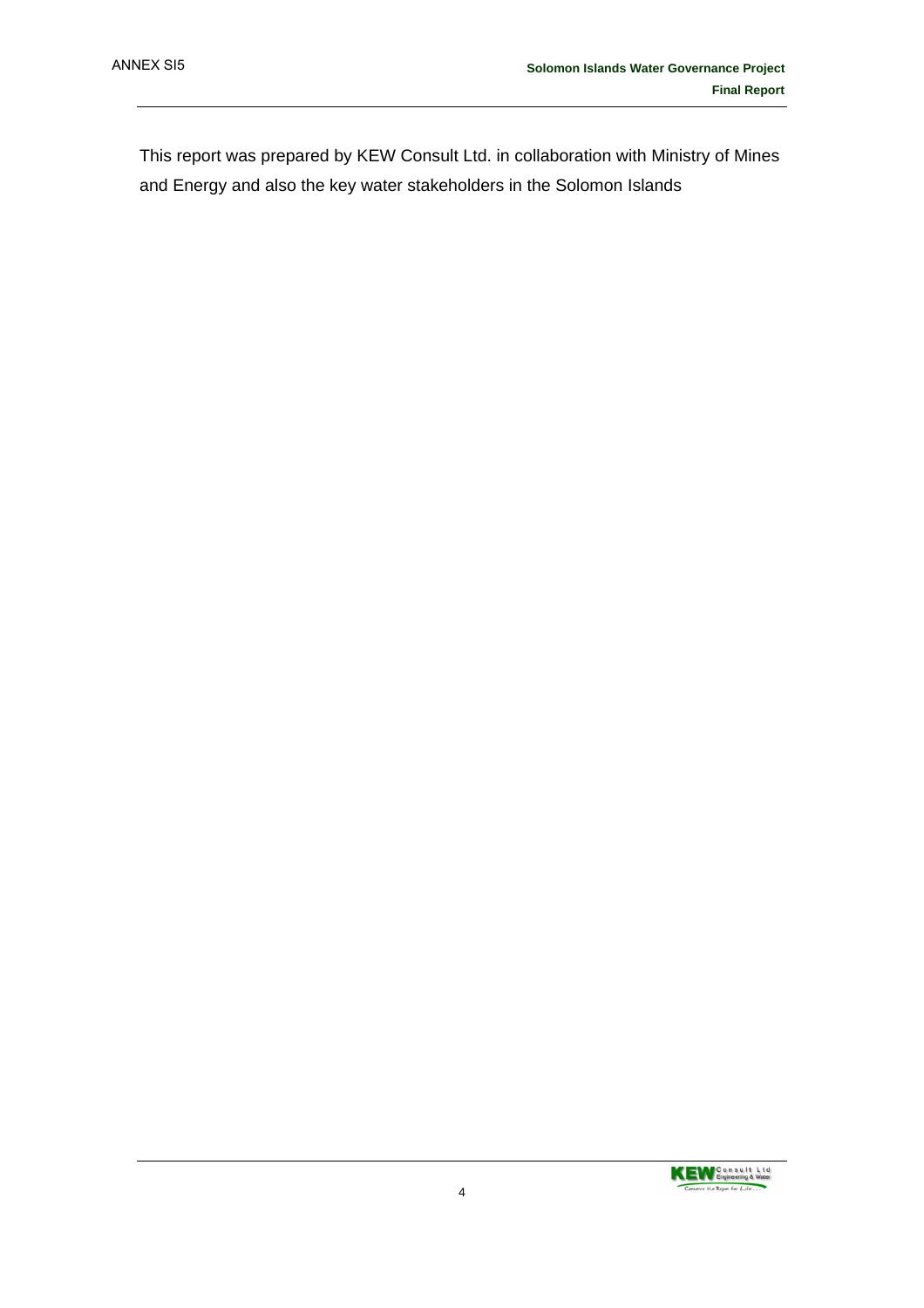## **2. EXECUTIVE SUMMARY AND RECOMMENDATIONS**

- The much needed development activities such as logging (especially uncontrolled) which is currently widespread in the country and the traditional slash and burn practices of farming (increased with increased population) have gradually and systematically negatively affected surface water resources quality and quantity
- The present institutional framework for water resources management lacks proper coordination, featuring fragmented control as well as duplication and negligence of functional roles. Issues pertaining to water rights and allocation have been flagged for Government intervention given the situation of customary land rights and ownership of water sources.
- Fundamental to the success of water sector reforms is the level of participation and awareness of the community/stakeholders. Their input at various decisionmaking levels is warranted to ensure that the management of all the water issues are effective and efficient.
- The relationship between water and population can be summarized as "healthy water means healthy people". Everyone has the right to access safe and adequate water and good sanitation services.
- Water quality is an issue that may not be easily and effectively dealt with now at the rural areas, but it is one that is of utmost importance in the long term. Water quality analysis in Solomon Islands is a major problem.
- Climate variation poses new threat to this scarce resource. The effect of variation had been seen in several part of the country. The trend of annual precipitation is the main source for recharging freshwater in rivers, streams and groundwater. It is very likely that the river and stream flow is also declining.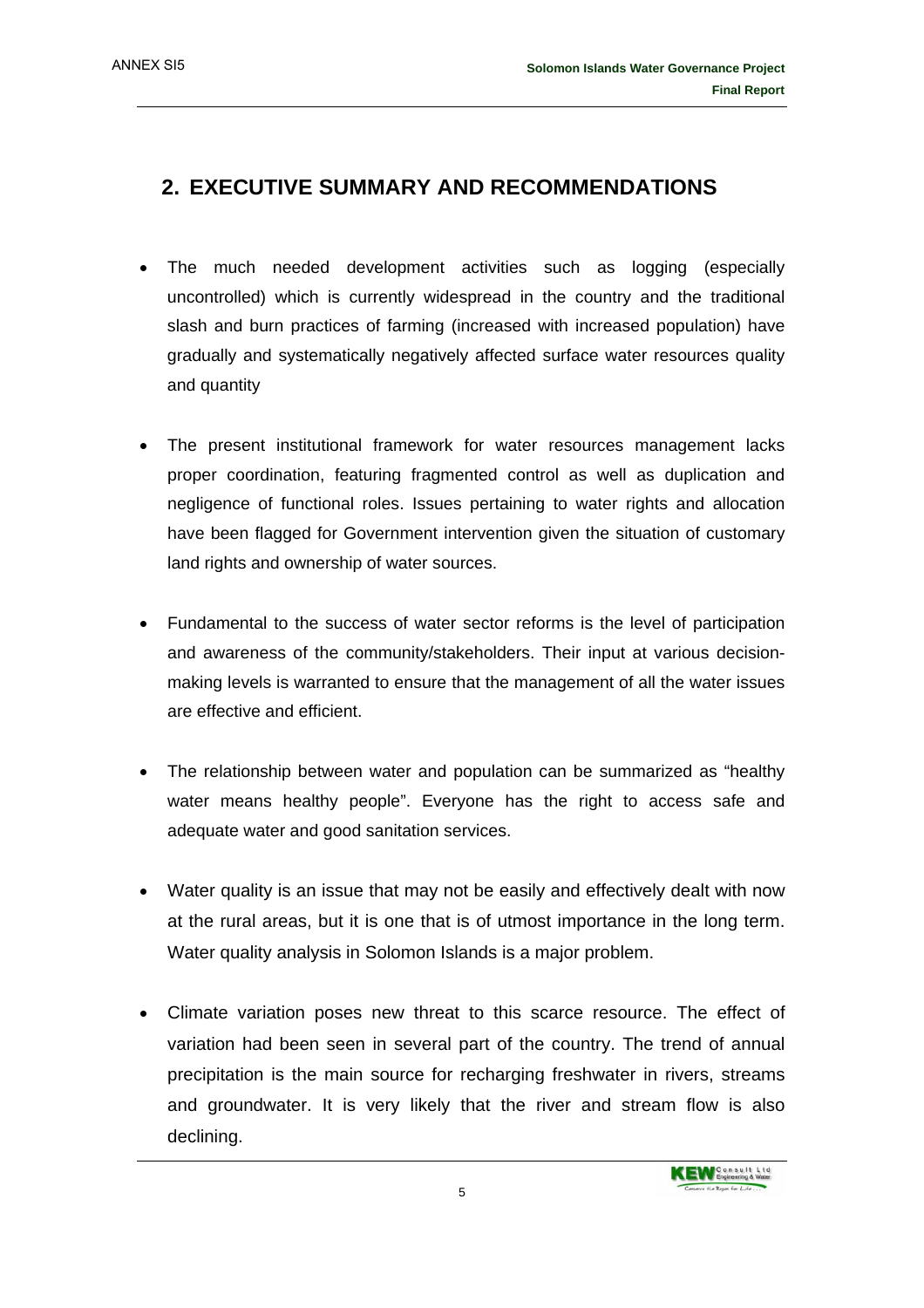• It must be realized that a water resource is dependent on and part of the environment. It cannot be isolated from it, and measure to address the issue of water must be simultaneously done with other environmental issues.

#### *RECOMMENDATION:*

It is recommended that Government:

- 1. Approve the draft National Water Policy and also the Water Resource Legislation as soon as possible in order to see the sector progresses to the next stage of development.
- 2. Secure funding to consolidate the Water Sector Committee recommended in the draft Legislation where the Water Resource Division of the Ministry of mines and Energy assumed responsibility as a secretariat that control and manage all the water resources issues in the whole of Solomon Islands.
- 3. Promote awareness and education of all the Solomon Islands citizens on the importance of water issues, including direct involvement of women and the youths during consultations and decision making. The sector should always work together to promote the valuable and important aspects of water in the country.
- 4. Empower and strengthen capacity of provinces and outer islands to manage their own water supply schemes. The operation and maintenance service conducting by the Ministry of Health on these rural schemes are currently not economical to manage. Government budget is most of the time not sufficient to keep the operation as it is, in light of deteriorating assets that soon required major replacement in order to keep them.
- 5. Through the Ministry of Mines and Energy, a Water Benchmarking System should be developed to monitor performances by each provinces water supply schemes and will also enabling performance comparison amongst operators hence promoting conservation of water resource and protecting it from over-extraction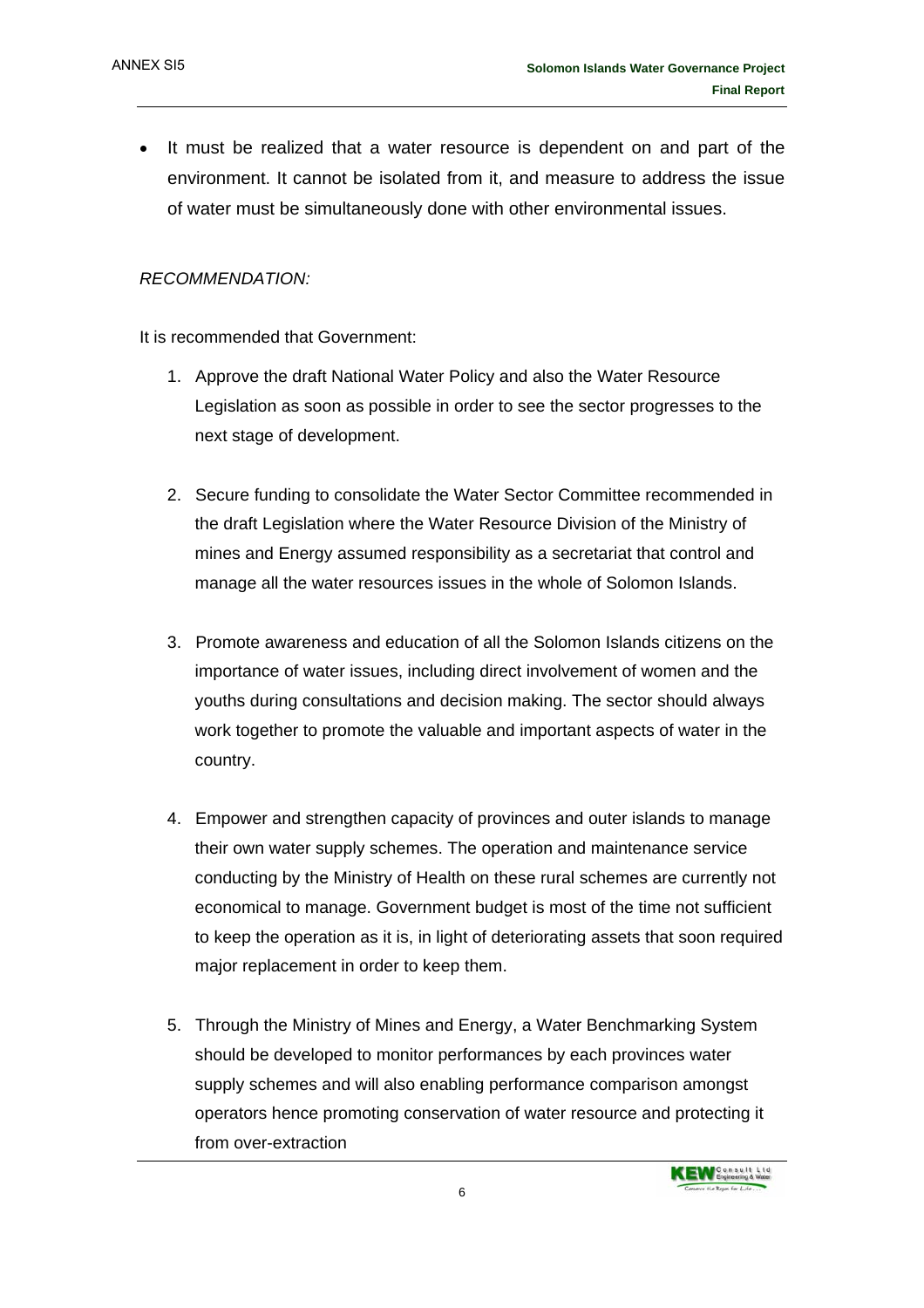6. Create and request closer relationship with the Financial Institution such as EU, ADB, World Bank etc. to finance water investment projects around the country, especially the rural water supply and sanitation. Promote user-pays and develop a viable arrangement to recover costs of service.

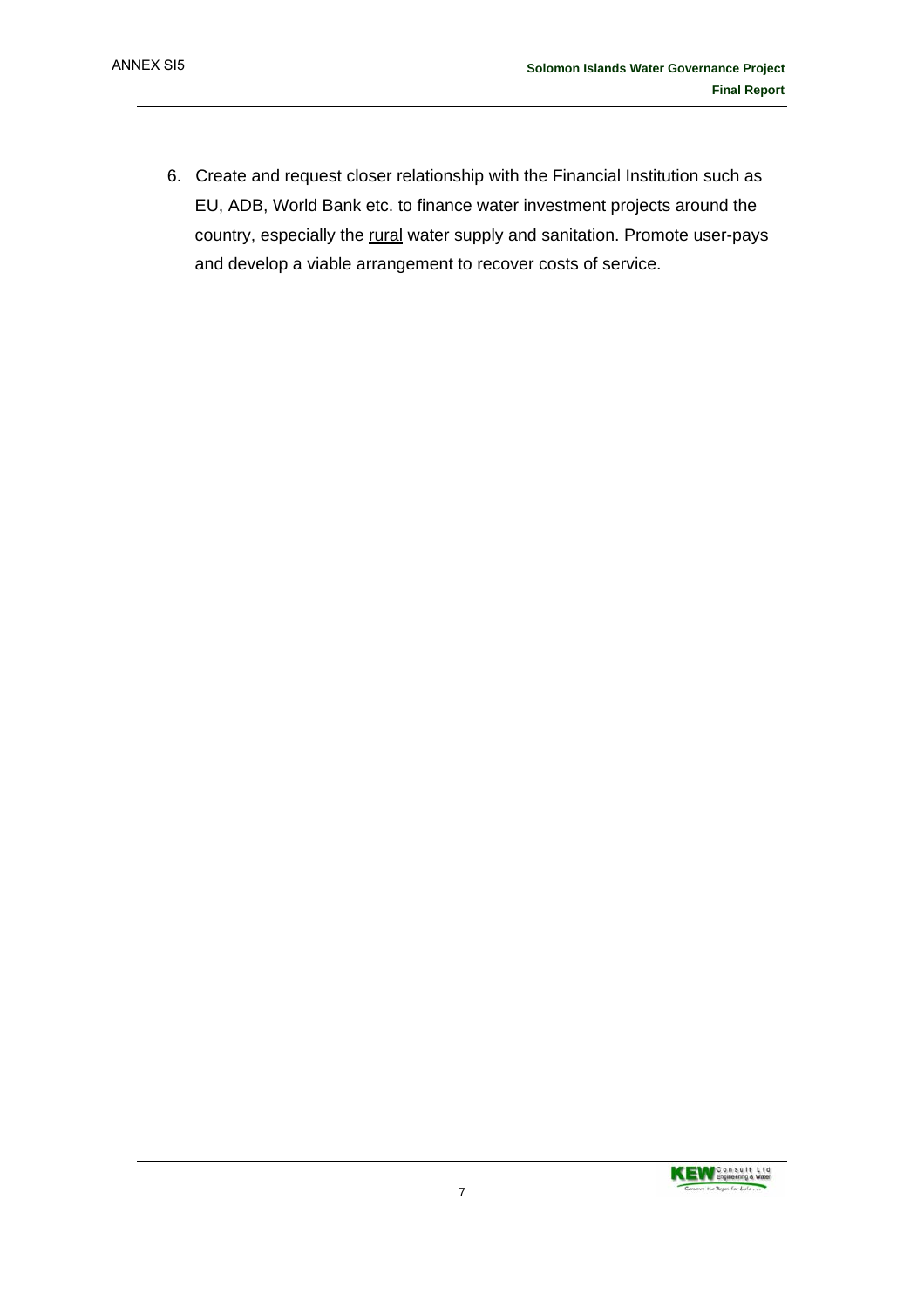## **3. REVIEW OF PROGRESS AND PERFORMANCE AT COMPLETION**

#### **3.1. Policy and Programme context, including linkage to other ongoing operations/activities**

The water sector can be generally defined or described as a group of institutions that are interrelated through a common interest in water (consumptive and nonconsumptive). This includes agencies that develop and manage water resources, provide water supply, wastewater and sanitation services and use significant volumes of water for specific sectoral needs, such as agriculture, electricity and recreational purposes.

The existing legislation in the Solomon Islands that govern and impact on the water sector comprise the following:

*Water Resources Management* (conservation and development)

River Waters Ordinance 1969: provides measures for watershed control in relation to rivers only and regulates the use of designated river water through permit applications;

Environment Act 1998: provides for the protection, preservation and conservation of the environment, including the prevention and control of pollution to water;

Public Health Ordinance 1970: authorises inspections to be conducted for the regulation of water pollution

Solomon Islands Water Authority Act 1992: the Solomon Islands Water Authority was established under this Act and is currently charged with providing the proper management and development of urban water resources and services and sewerage services in the Solomon Islands.

Environmental Health Act & Provincial Ordinance

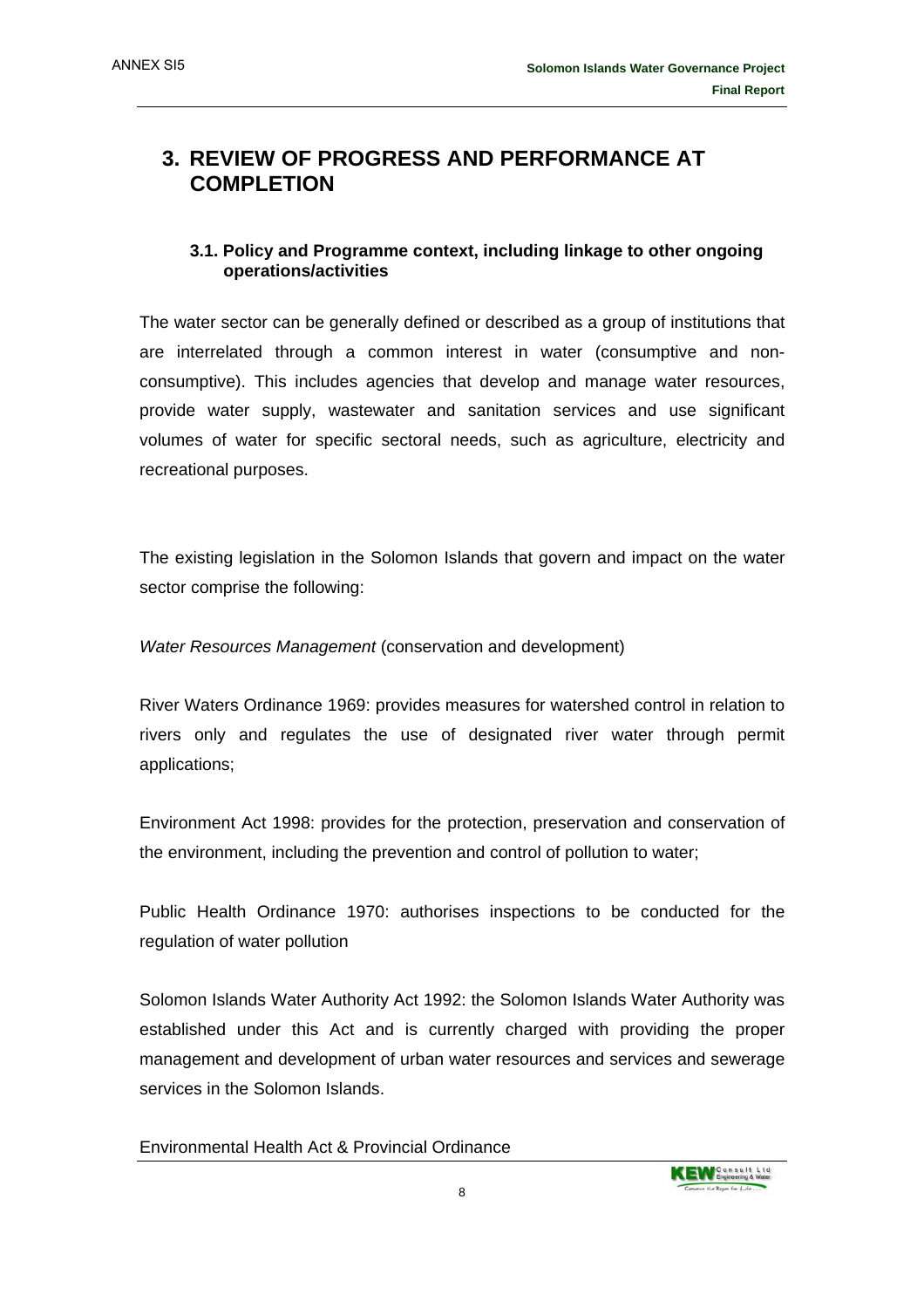#### *Organisations and Functions of the Water Sector*

The table below indicates the key organizations and their roles in relation to the water sector in the Solomon Islands.

| Organisation                              | <b>Function</b>                            |
|-------------------------------------------|--------------------------------------------|
| Ministry of Mines and Energy, Division of | Responsible for water resources            |
| Water Resources                           | assessment and management: SIWA            |
|                                           | functions under this Ministry.             |
| Department of Forestry, Environment       | for environmental<br>Responsible           |
| and Conservation                          | assessment and protection.                 |
| Ministry of Health                        | Water<br>supply in rural<br>and<br>areas   |
|                                           | supervision of sanitary conditions for the |
|                                           | whole Solomon.                             |
| Ministry of Provincial Government and     | Responsible for water supply in the        |
| <b>Constituency Development</b>           | provincial centers except the urban areas  |
|                                           | where SIWA operates.                       |
| Ministry of Agriculture and Land          | Responsible for executing contracts with   |
|                                           | the land owners for water rights           |

The performance of the Water Sector examines what and how the sector has contributed towards the social, economic and environmental development of the Solomon Islands. Performance can be measured by developing appropriate indicators that demonstrate how well water sector goals and objectives are being met. Such indicators provide a useful tool in reviewing this policy and its associated programmes. In order for comparisons to be drawn and forecasts made regarding water performance, qualitative and quantitative indicators need to be developed first from a reliable source of data, and thereafter requiring consistent collection.

The indicators discussed in this document show the extent to which the sector has been developed so far to manage water resources, provide basic water and sanitation services, and the quality at which these services are being delivered. While not comprehensive given inadequate data availability, the indicators provide insight into problems and potentials for integrated water resources management.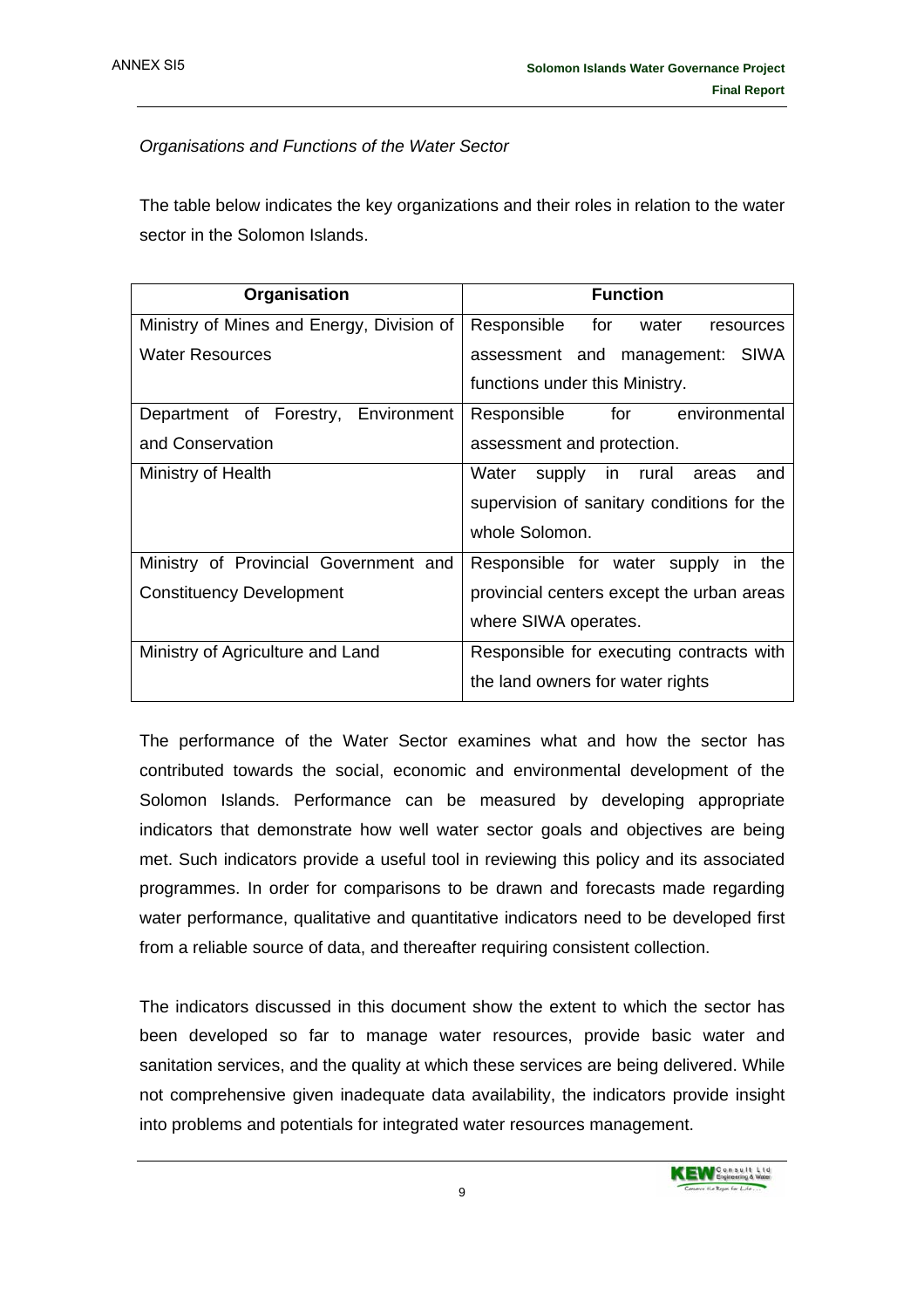Water resources is a general term encompassing the concepts of availability (the location, spatial distribution, or natural fluctuations of water); accessibility (given availability, whether people can access it or afford water in adequate quantities); and quality (whether accessed water is free of contaminants and safe for consumption). It also describes water in various forms, such as groundwater and surface water.

#### *Water Resources and Development.*

Water resources availability in Solomon Islands varied considerably from over abundance (sizeable rivers and streams on high islands) to scarce water resources in small islands and low lying atolls (rain harvesting and exploitation of vulnerable fresh water lenses). Where there is abundance, the question of quality always prevails.

The much needed development activities such as logging (especially uncontrolled) which is currently widespread in the country and the traditional slash and burn practices of farming (increased with increased population) have gradually and systematically negatively affected surface water resources quality and quantity, a threat to population and communities who are dependent on the water sources affected. This is real and an on-going concern for serious addressing.

In Solomon Islands, most water resources development are for human consumption and personal use, agriculture, industrial and some power generation (hopefully more hydro-power developments as renewable energy source).

#### *Water Resources Management*

Management refers to the ability to manage water development in a way that ensures long term sustainable use for future generations. In the Solomon Islands, responsibility for water resources management, including assessment, planning and development, is shared between the Ministry of Mines and Energy, Ministry of Health and Medical Services and Solomon Islands Water Authority. The present institutional framework for water resources management lacks proper coordination, featuring fragmented control as well as duplication and negligence of functional roles.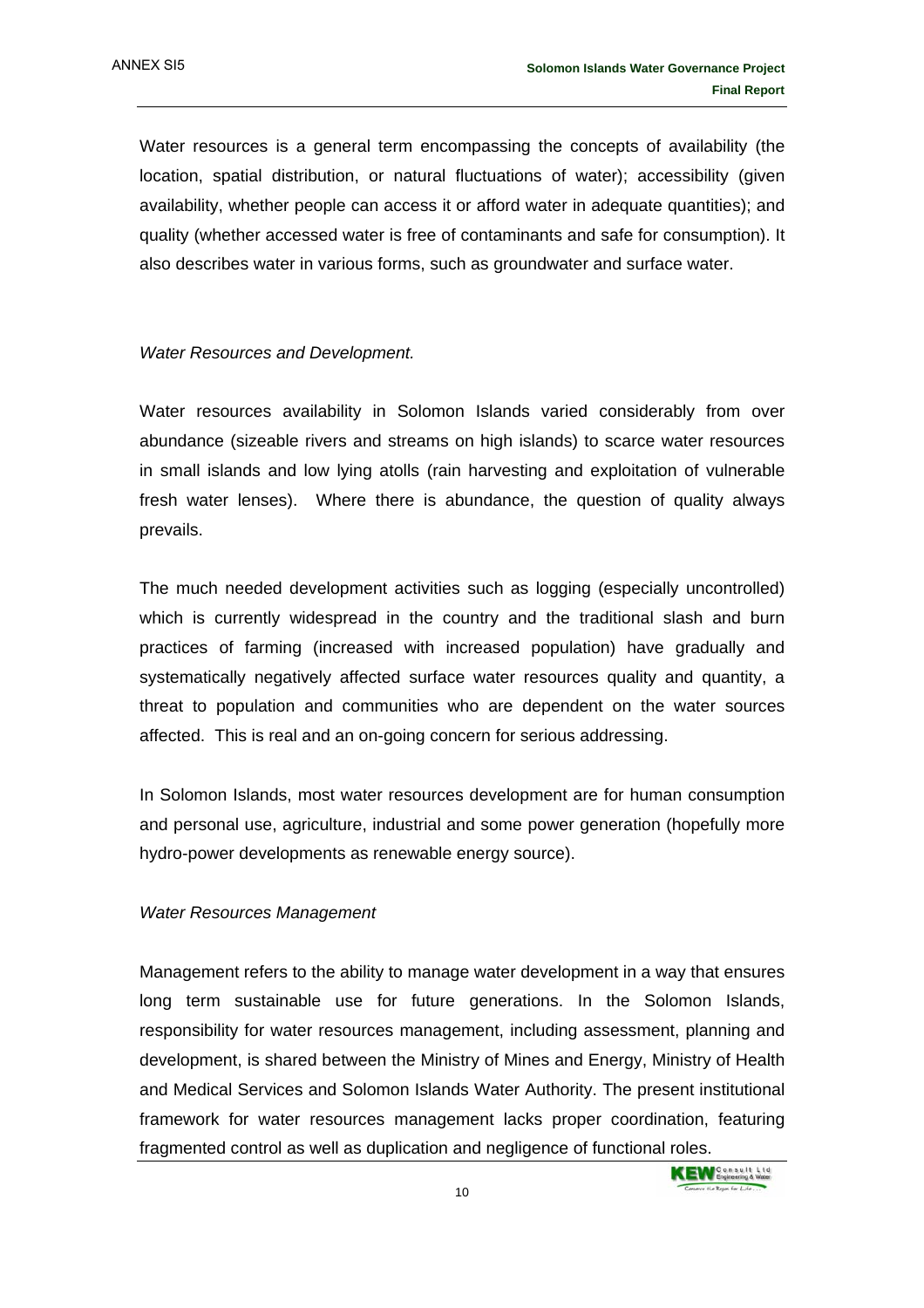Issues pertaining to water rights and allocation have been flagged for Government intervention given the situation of customary land rights and ownership of water sources. Essentially, water resources are controlled and regulated by Government; they are not explicitly declared as state property. This highlights the need for legislation review. There are also pressing concerns pertaining to the adverse effects of climate variability, traditional agricultural practices, deforestation and logging activities on the quality and quantity of water resources. Some efforts made to address these issues are reflected in the country's action plans, primarily targeted at improving the dearth of skills and capacity in overall water.<sup>1</sup> However, implementation is likely to occur over a long-term period.

#### *Community Awareness/Participation*

Fundamental to the success of water sector reforms is the level of participation and awareness of the community/stakeholders. Their input at various decision-making levels is warranted to ensure that the management of water resources is effective and efficient. Awareness amongst Solomon Islands' general population is limited, particularly in the rural areas concerning the effects of development, agricultural methods, climate change and natural disasters on water quality and quantity. Ignorance is also apparent regarding the nature of water and its finite state.

The Population Census 1999 revealed a low literacy rate nationwide which further exacerbates the lack of awareness regarding responsible water resources management. Developing and implementing measures for increasing awareness amongst the general users and landowners are critical.

Statistics reveal that there is almost an exclusion of women from the decision-making process in water resources management, notwithstanding their predominant composition as users of water. For effective water governance and management, gender equity in decision-making process is necessary.

<sup>&</sup>lt;sup>1</sup> National Economic Recovery, Reform and Development Plan 2003-2006 and the Ministry of Mines and Energy Corporate Plan.

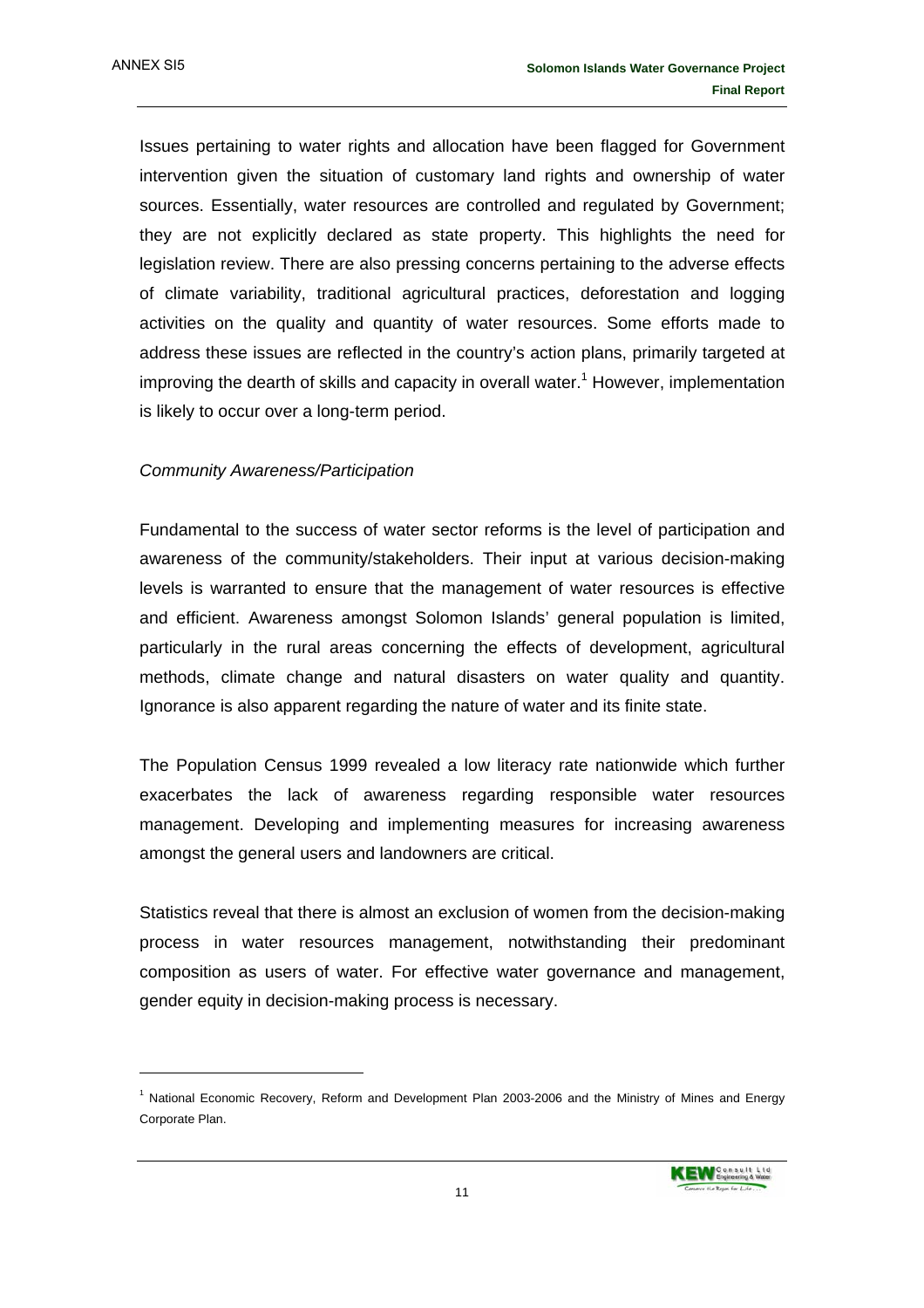#### *Accessibility*

Access to water resources, predominantly located on customary land, is hindered by the land owners' demands for compensation and lack of specific legislation.

#### *Human Resource Development*

The water resources division of the Department of Mines and Energy comprises hydrology and hydrogeology sections and employs a total of 6 all male technical personnel. Limited specialised skills are available in hydrological assessment and monitoring as well as water resources assessment, development and management. There is a great demand for expertise in this area. In addition, enhanced skills development in policy formulation and review and planning are needed.

#### *Financial Capacity*

Various programmes associated with improving water governance and management processes are funded by various donor agencies. However, effective implementation and monitoring activities are hindered by a lack of funds. Government budget estimates for 2006 – 2008 (Corporate Plan 2006-2008) indicate that the water resources division of the Department of Mines and Energy receives less priority over the mines, geology and energy sectors.

#### *Water Supply and Sanitation*

The relationship between water and population can be summarized as "healthy water means healthy people". Everyone has the right to access safe and adequate water and good sanitation services. These essential basic services with appropriate awareness on hygiene can reduce health risks associated with bad water (eg. Diarrhea).

The Rural Water Supply and Sanitation (RWSS) Division of the Ministry of Health and Medical Services attempts to implement this important goal of safe water for health in the rural setting whilst SIWA for the urban setting.

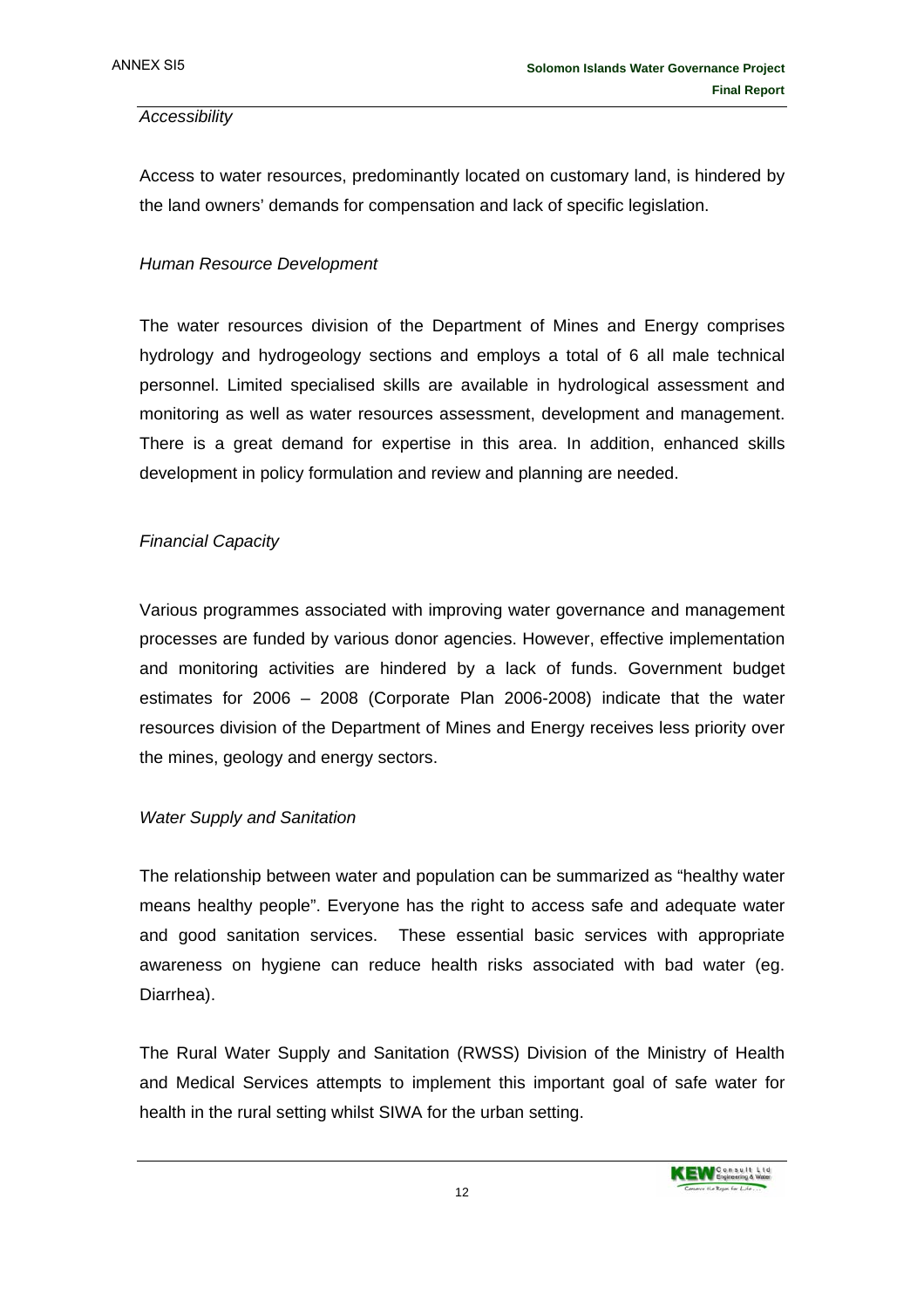#### *Water Quality*

Water quality is an issue that may not be easily and effectively dealt with now at the rural areas, but it is one that is of utmost importance in the long term. Water quality analysis in Solomon Islands is a major problem. Most of the existing laboratories are incapable of analyzing required analysis as specified in the International standards for water quality. Currently, SIWA is treating Honiara water supply system using chlorine. International scientist had linked such treatment of water supply and kidney problem [goldstone]. Deforestation had reduced the quality of water in Solomon Islands. Appropriate land management is very important for all water resources from contamination.

#### *Disaster preparedness*

The occurrence of disasters may be considered in two folds. That which is caused by humans interfering with nature or that which is caused by natural means. The vision for disaster preparedness regarding human interference is to make the public aware of the vulnerable state of our small islands with limited water resources. More education particularly rural people not to make selfish decisions regarding land use such as traditional gardening methods, granting of rights for unsustainable logging operations on water sources and other developments that can cause contamination to water. Also, to educate our smaller coral atoll islanders about the problems of sanitation facilities. Wastewater intrusion from sanitation facilities in such communities may be considered a disaster. The RWSS has done some awareness as part of their programme but admitted that what they did is not enough. There must be rigorous campaigning to make the people of such issues.

#### *Climate adaptation*

Natural disasters on the other hand are at best of times unavoidable. However educating the public on its effects on water sources and supplies is important. With climate adaptation, the best that can be done now is to provide relevant

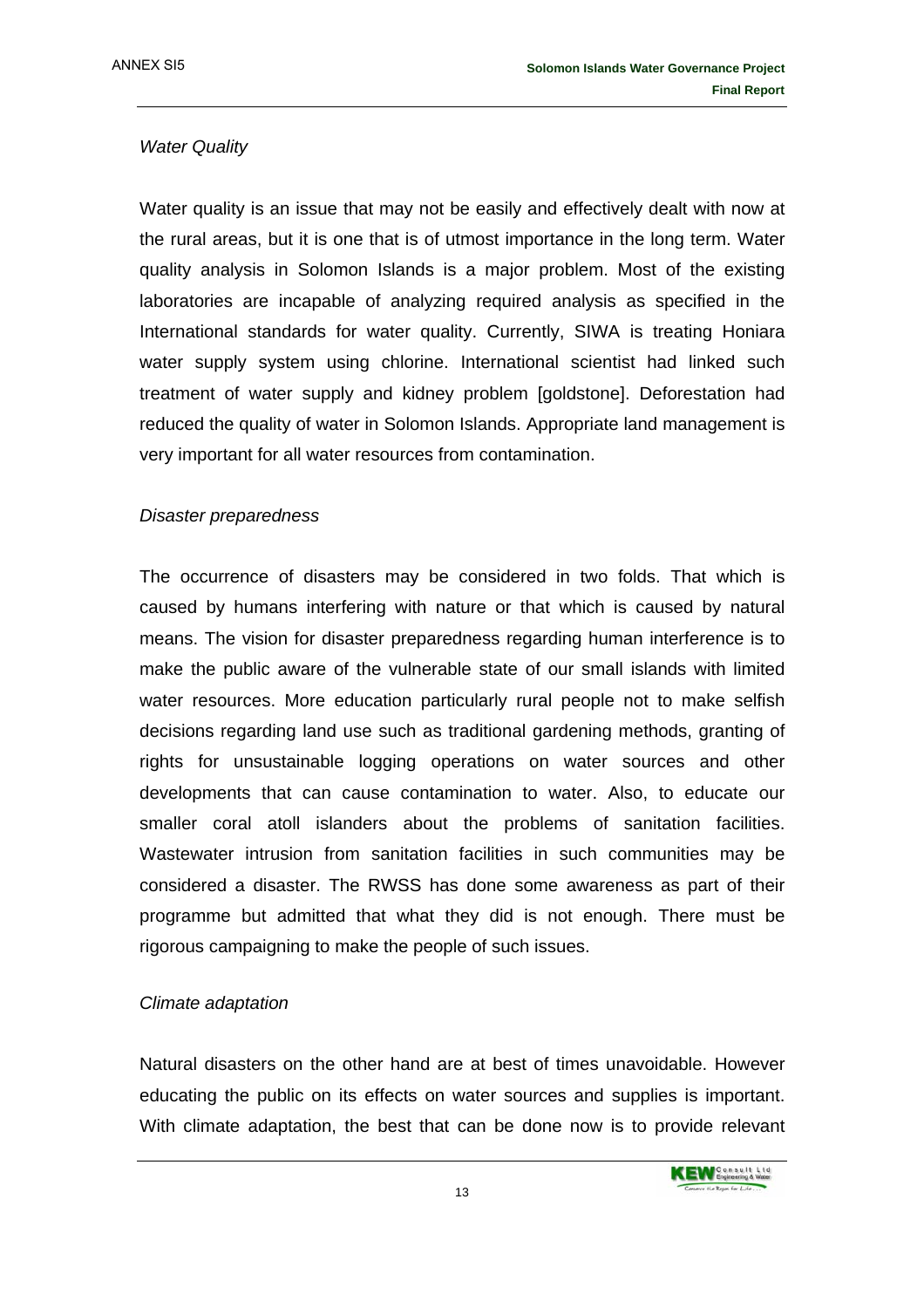adequate information to the general public who may be ignorant on such issues or restricted due to lack o it. Climate variation poses new threat to this scarce resource. The effect of variation had been seen in several part of the country. The trend of annual precipitation is the main source for recharging freshwater in rivers, streams and groundwater. It is very likely that the river and stream flow is also declining. With the increase in temperature, it is expected that evapotranspiration will also increase. Under this trend of historical records, Solomon Islands is likely to face shortages of freshwater in certain parts and low fresh water in the rest of the country.

#### *Dialogue on climate and water*

The presence of many low-lying atolls in the country must be acknowledged. These people even at the best of times live with the reality of shortage of water. There is now complain of sea-water intruding into their well and their drinking water now taste brackish water. Any disaster of any magnitude would have disastrous effect on their livelihood.

#### *Advocacy*

Awareness is an integral part of any management strategy taken to protect water resources and must be carried out on all sectors of society. Lack of information had been a cause of negligence of people to look after this resource. Perhaps very low literacy rate particularly among the rural populace seems to play a part. However, lack of dissemination of such important informations due to lack of funds and staff plays a major part of it. If this resource is to be protected, this must be an area to start because water resources are on the land owned by the people. People, particularly landowners of water sources must be made aware of the importance of water sources, and the need for protection. People must also be made aware that water is a finite resource and can also become scarce if it is not managed properly.

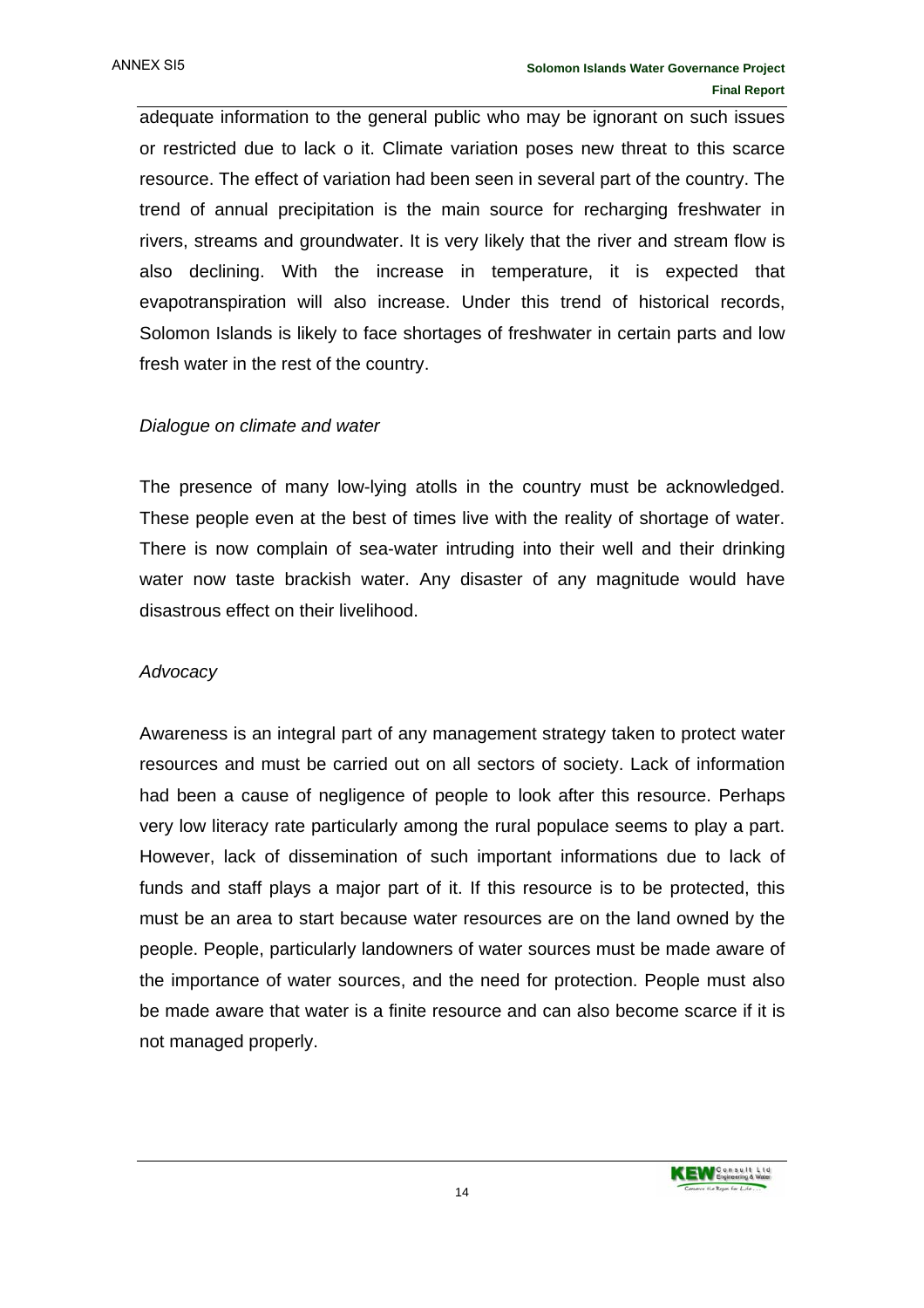#### *Political Will*

Existing legislation relating to water resources include the Solomon Islands Water Authority (SIWA) Act 1992, the River Waters Act of 1969 (cap 96), the Environment Act (1998) and the Public Health Ordinance (1970). Under these Acts, each government institutions has vested responsibilities to enforce activities ranging from the construction of urban reticulation systems, issue of water permits and licenses, protection of water sources in the areas of operation, protection of the environment from pollution and the supplying of potable water that meets the required health standards. Unfortunately some of them, specifically the River Waters Act are limited to Specific urban water supply catchment areas and offer no protection over a majority of natural streams and catchment areas in the country.

The new Water Resource Act, currently reviewed under this project would enable the government to strengthen a national water policy, which would be promulgated. A draft legislation has already begun in 1997 with assistance from UNDP but continuity in funding the project was the main constraint. In 1998 the Solomon Islands for Alliance for Change (SIAC) government gave approval for the drafting instructions to go ahead. The task came to a halt at the height of the ethnic unrest and the subsequent removal of the SIAC government in 2000.

#### *Community participation*

The Rural Water Supply & Sanitation program adopted a mixture of both the "bottom up' and 'top down' approaches in conducting consultations with communities. The national consultation process in general may be stated in a general manner as such.

#### *Environmental understanding*

It must be realized that a water resource is dependent on and part of the environment. It cannot be isolated from it, and measure to address the issue of

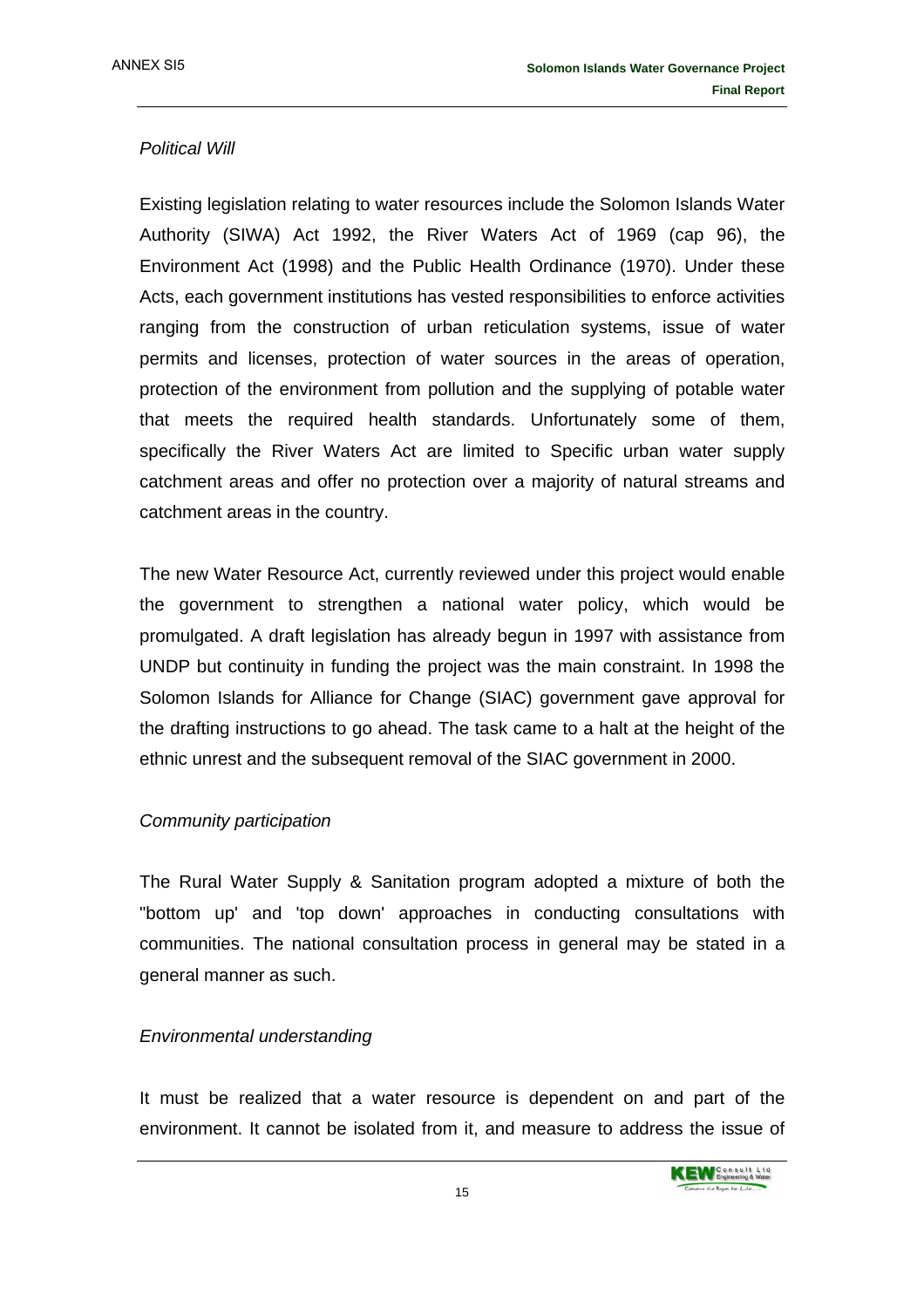water must be simultaneously done with other environmental issues. Hence, to understand water, the whole environment must be understood. To protect water, the environment must be protected. Therefore, bad development practices that are harmful to the environment must be avoided if we are to protect the water resources.

#### *Gender balance and equity*

It is important to realize that the main users of water are the women. They must be given the chance in the decision making process in the management of water.

#### **3.2. Objectives achieved (overall objective, purpose, result)**

The overall objective of the Programme for Water Governance is to mainstream the principles of good water governance into day-to-day applications through pilot projects so as to assist in achieving sustainable water resource management and provision of water services within Solomon Islands.

The goal is to promote the application of effective water governance in institutions, systems, structures and processes in the Solomons. The major focus of this programme is on the development of activities which will act as 'Best Practice' examples for the sector.

The National Task Force selected, decided that the programme should concentrate on the three main activities as follows:

- i. Development of a National Water Policy
- ii. Development of a Water Resource Legislation
- iii. Conduct Awareness on Stakeholder

Although difficulties were noticeable in bringing together stakeholders to discuss the above and also given the recent political unrest activities during the project time period, the above three activities were completed with much emphasis given to development of the National Water Policy

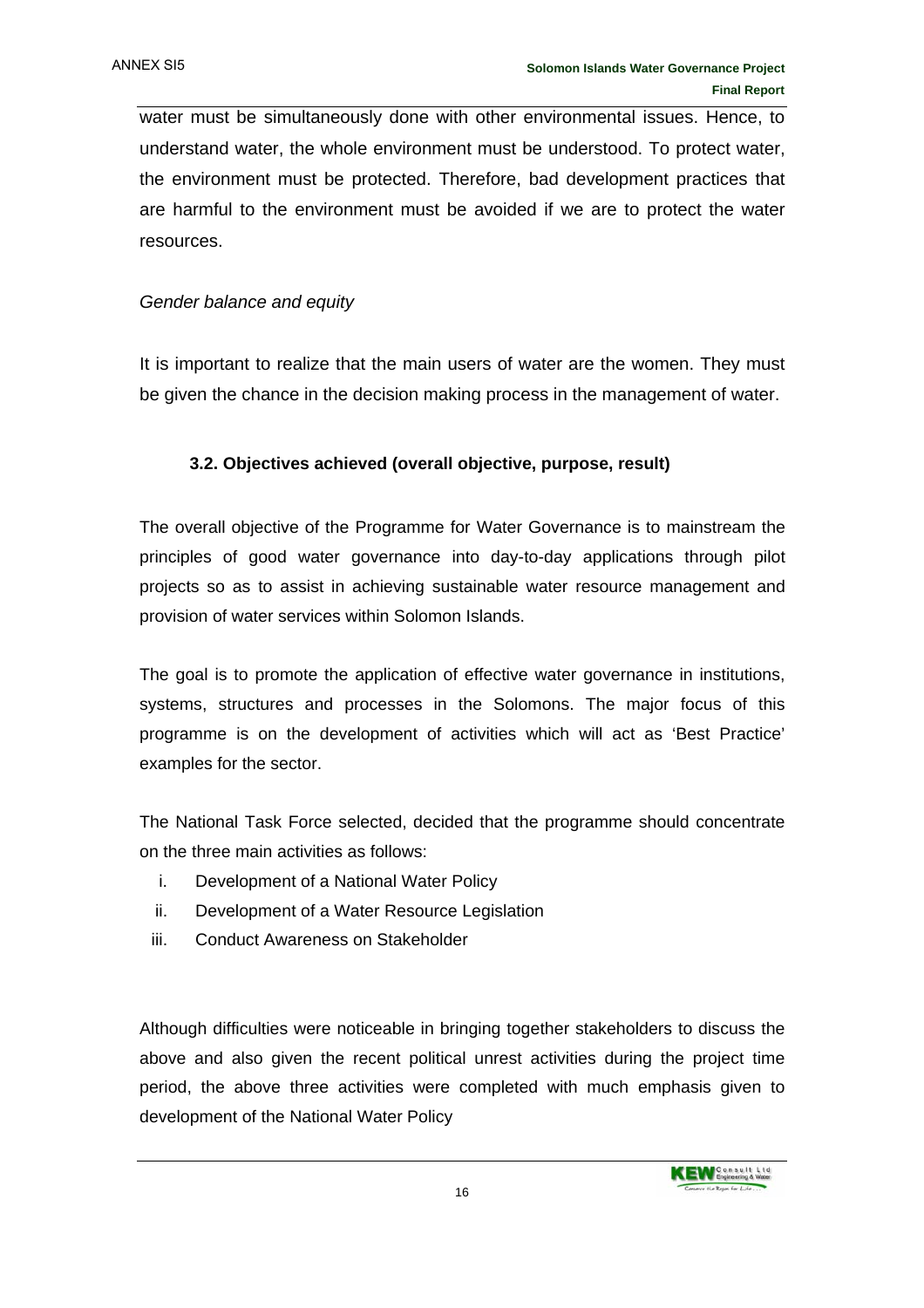#### **3.3. Activities undertaken**

The activities were selected with the assistance of the National Working Group in order to achieve the programme goals and objectives. Much research also were carried out through stakeholder consultations, reviewing of various existing legislation, regulations and policies as well as the interviews with the key stakeholders, not only from within the Water Sector, but other sectors as well.

#### *Data Collection and Initial Visit*

Programme activities for Solomon Island Water Governance project commenced with a visit to the Solomon Islands by the KEW Consult Ltd. Project Specialist, Ms Veronique Provo, to collect important water related data and initiate dialogue with relevant Government stakeholders in the water sector. The host organisation was the Department of Mines and Energy, Ministry of Natural Resources.

Various related Acts were collected and reviewed after this first visit which also initiated regular communications with the key stakeholders in the Solomon as an effort to streamline all the possible weaknesses and strengths of the water sector in the country (Refer to Appendix A for the complete report of the visit)

#### *Key Water Stakeholder Tour to Samoa:*

The above initial visit/assignment was followed by a 4 day observational/water study tour to Samoa, involving a delegation of Government Heads of 3 distinctive water organisations, namely Mr Robinson Fugui, Director of Environmental Health, Ministry of Health, Mr John Waki, General Manager of Solomon Islands Water Authority and Mr Charlie Bepapa, Director of Mines, Energy and Water, Ministry of Natural Resources. The Water Study Tour was a result of the volatile events that took place following the general elections in Honiara in April, which precluded the ability of the consultant to travel to Honiara to engage in consultation with key stakeholders over water policy and regulatory issues.

The outcome of the study tour however was positive, particularly as Samoa has already made significant progress in enhancing its water governance processes and

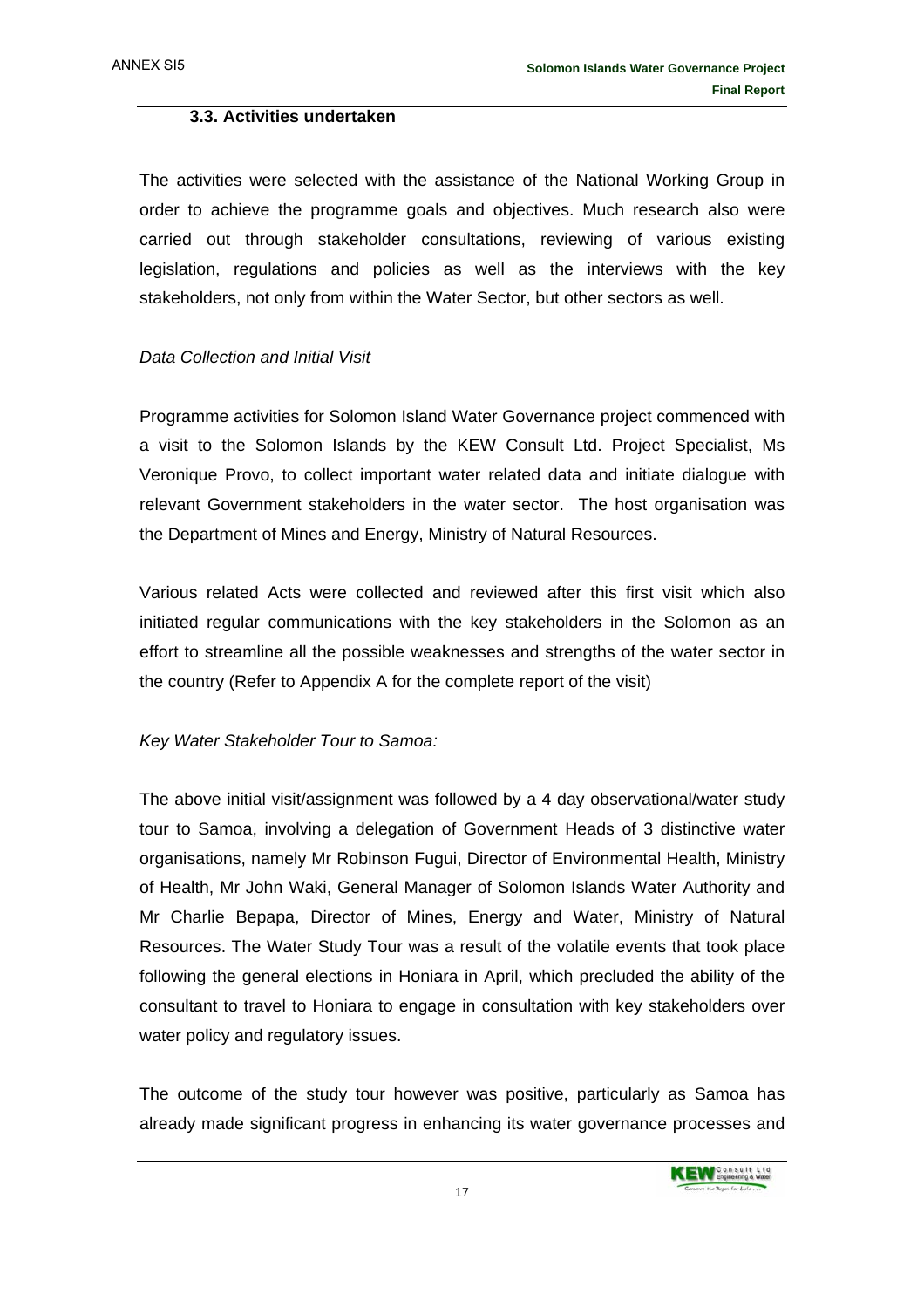systems and lessons could be learnt from their experience. A working group for the governance programme, involving the three S.I delegates was duly established to further advance the aims of the SIWG programme. (Refer to Appendix B for the complete report of the Study Tour)

#### *Programme Coordinator*

Because of the need to give emphasis on communication amongst the stakeholders and also awareness, it was proposed to employed a local Programme Coordinator to assist in implementing the programme activities not only during the project timeframe but also after the project especially on conducting and coordinating activities of awareness, not only in Honiara but all the other provinces and outer islands.

The position was funded from the existing contract as initially employed by KEW Consult Ltd. during the project timeframe and was agreed that will continue to be funded by the Solomon Islands Government after the project to ensure continuation of awareness for all the water issues across the whole country, especially promoting conservation of resources and protection of catchment.

The Progamme Coordinator was appointed by government on August and was since paid by KEW Consult until December 2006. This position is currently financed by the Solomon Island government through the Water Resource Department

#### *Final Consultations:*

Further consultation was held in November with wider stakeholders and follows on from the consultation meeting that was held in September with Government and NGO stakeholders during the time of the SOPAC meeting in Honiara. That meeting was hosted by SIWA and drew out various issues relating to the draft policy. Now that the SIWG programme is drawing to a close, the major challenges that remain is for the consultation and awareness programmes to continue with the assistance of William Garaema, Programme Coordinator, who was recruited specifically to coordinate consultation and awareness programmes on the draft policy and legislation and maintain a close link with KEW Consult. It is hoped that more funds would be secured to ensure that the draft policy and legislation are finalised after effective country-wide consultation has been achieved.

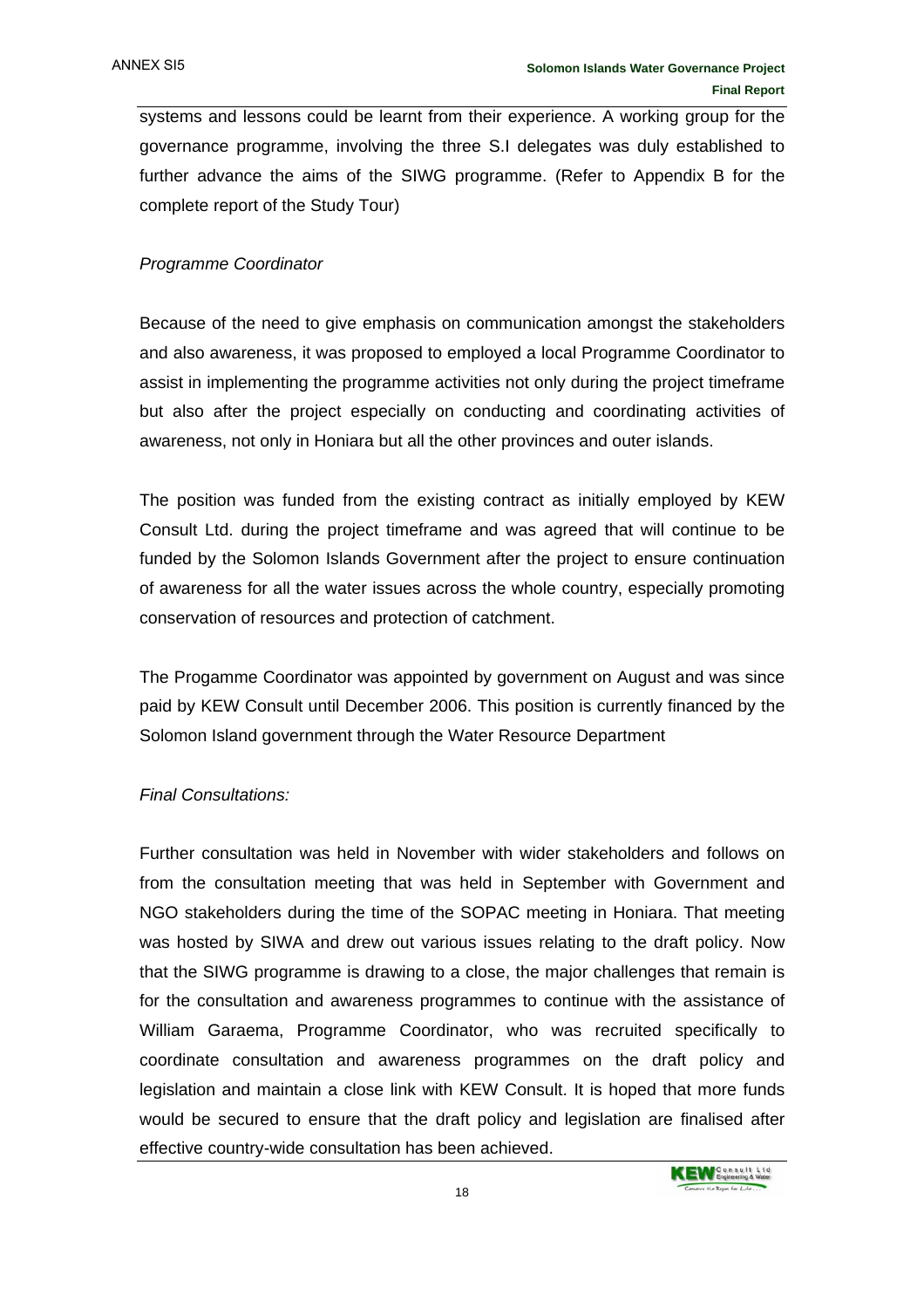#### **3.4. Resources and budget used**



Budget of US\$38,000 was allocated for the implementation of the project to include consultancy fees, workshop costs, recruitment of local personnel, logistics, travelling and also accommodation and conducting consultations

Majority of the travelling budget was utilised for the Stakeholders Study Tour to Samoa and four consultancy trips to the Solomon Islands

| <b>Assumptions and risks</b> | <b>Outcomes</b>                                                                                                                                                                                    |
|------------------------------|----------------------------------------------------------------------------------------------------------------------------------------------------------------------------------------------------|
| Political instability        | During the project timeframe, Solomon Islands<br>went through some very hard and memorable<br>times of their political set-up. After the General<br><b>Election in April</b>                       |
|                              | 2006, their have been a lot of uncertainties and<br>impacted directly on the implementations of<br>this project. Schedule consultations and<br>assignments were postponed or<br>even<br>cancelled. |
|                              | Four times during the project period that a<br>responsible Minister was replaced and posed<br>difficulties<br>Government's<br>in<br>securing                                                       |

#### **3.5. Assumptions and risks (status/update)**

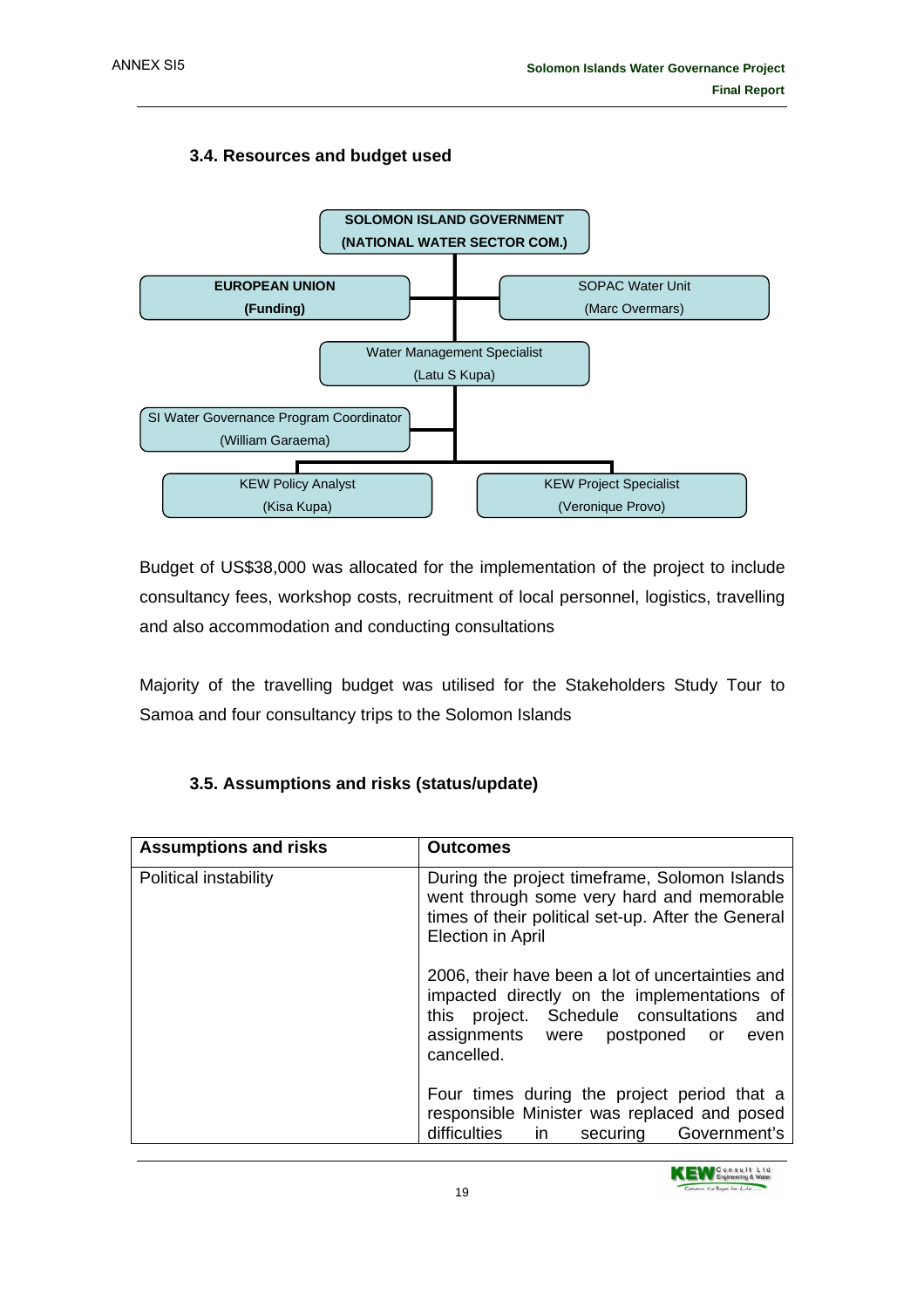|                                                                                                      | commitment<br>approving<br>appropriate<br>on<br>mandate and legislation.                                                                                                                                                                                                                                                 |
|------------------------------------------------------------------------------------------------------|--------------------------------------------------------------------------------------------------------------------------------------------------------------------------------------------------------------------------------------------------------------------------------------------------------------------------|
|                                                                                                      | Agreement was already granted by the third<br>Minister that he will submit the Water Policy<br>and Legislation into Cabinet, however there is<br>now another delay as the new<br>Minister<br>requires briefing                                                                                                           |
| Health improvement remains<br>a<br>priority for Government                                           | Health is still a priority.                                                                                                                                                                                                                                                                                              |
| continue<br>The<br>government<br>to<br>support at higher political level the<br>water sector reform. | Water sector reform is still a priority. The Water<br>Committee is however now set but still requires<br>political recognition                                                                                                                                                                                           |
| Land dispute                                                                                         | Land<br>dispute is a major risk for<br>any<br>development in the Solomons. The<br>Final<br>Consultation involving major land owners saw<br>the need to be more proactive on these type of<br>issues and also start including landowners<br>from the outset of any water project. Their<br>contribution is more valuable. |
|                                                                                                      | A lot of awareness and educational suggestion<br>by the land owners during the final consultation<br>and it is best to continually include them well<br>before design phase                                                                                                                                              |
| Cyclones                                                                                             | No cyclone hit Solomons during the project<br>timeframe.                                                                                                                                                                                                                                                                 |
| Earthquakes and Tsunami                                                                              | Two earthquakes were felt in the Solomons<br>during the project timeframe but there were no<br>damages. No Tsunami                                                                                                                                                                                                       |
| Flooding                                                                                             | No floods during the project period                                                                                                                                                                                                                                                                                      |
| Drought                                                                                              | In 2006, a minor drought affected the water<br>resources at the end of the dry season and few<br>complaints received by SIWA during this<br>period because of water rationing                                                                                                                                            |
| Public response to meters                                                                            | Meter acceptance is still a challenges for the<br>general water development in the provinces<br>and<br>the<br>rural<br>areas.<br>The<br>awareness<br>programme was developed to ensure positive<br>response to meters introduction.                                                                                      |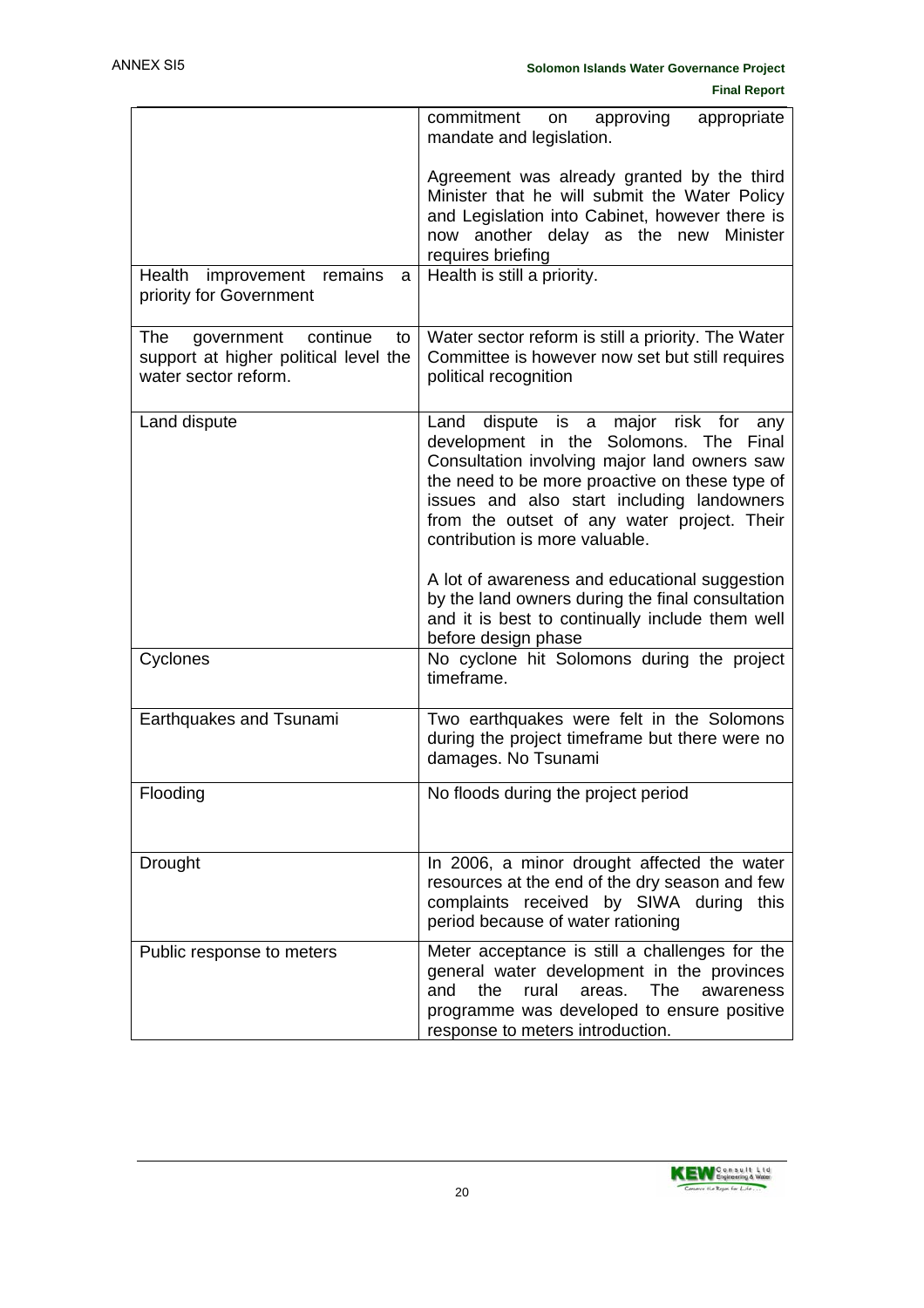| Local contractors' capacity  | There is a need to develop the capacity for the<br>local contractors to enable sustainability of<br>water development projects in the future.<br>Because Govt is not yet in the position to<br>outsource water development, the private<br>sectors is very much minimal at this stage. |
|------------------------------|----------------------------------------------------------------------------------------------------------------------------------------------------------------------------------------------------------------------------------------------------------------------------------------|
| Affordability of the service | During the project period, people complaints<br>about the cost of water supplied by SIWA,<br>however the willingness to purchase spring<br>water bottles is not a problem although much<br>more expensive than SIWA                                                                    |
|                              | The rural water supply is still free at the<br>moment and Provincial Government together<br>with Ministry of Health are subsidising these<br>services to ensure proper maintenance to<br>water assets                                                                                  |

#### **3.6. Management/coordination arrangements**

This project was fully financed by European Union through SOPAC. The implementing agency for the project is the Ministry of Mines and Energy with main input also provided by both Solomon Island Water Authority and the Ministry of **Health** 

A National Task Force was set-up to supervise and approve the orientation and course of action of the project. It was composed of representatives of the Director of the Water Resource (Chairman), the General Manager, Solomon Island Water Authority, and the Director for Environmental Health, Ministry of Health.

KEW Consult Ltd. consultancy firm was tasked to implement the project.

#### **3.7. Financing arrangements**

The Government of Solomon Islands contributed to the project through budget allocations and SWA contributed to its implementation through its own resources by providing staff, equipment and other resources for activities including project management, public awareness and land negotiation.

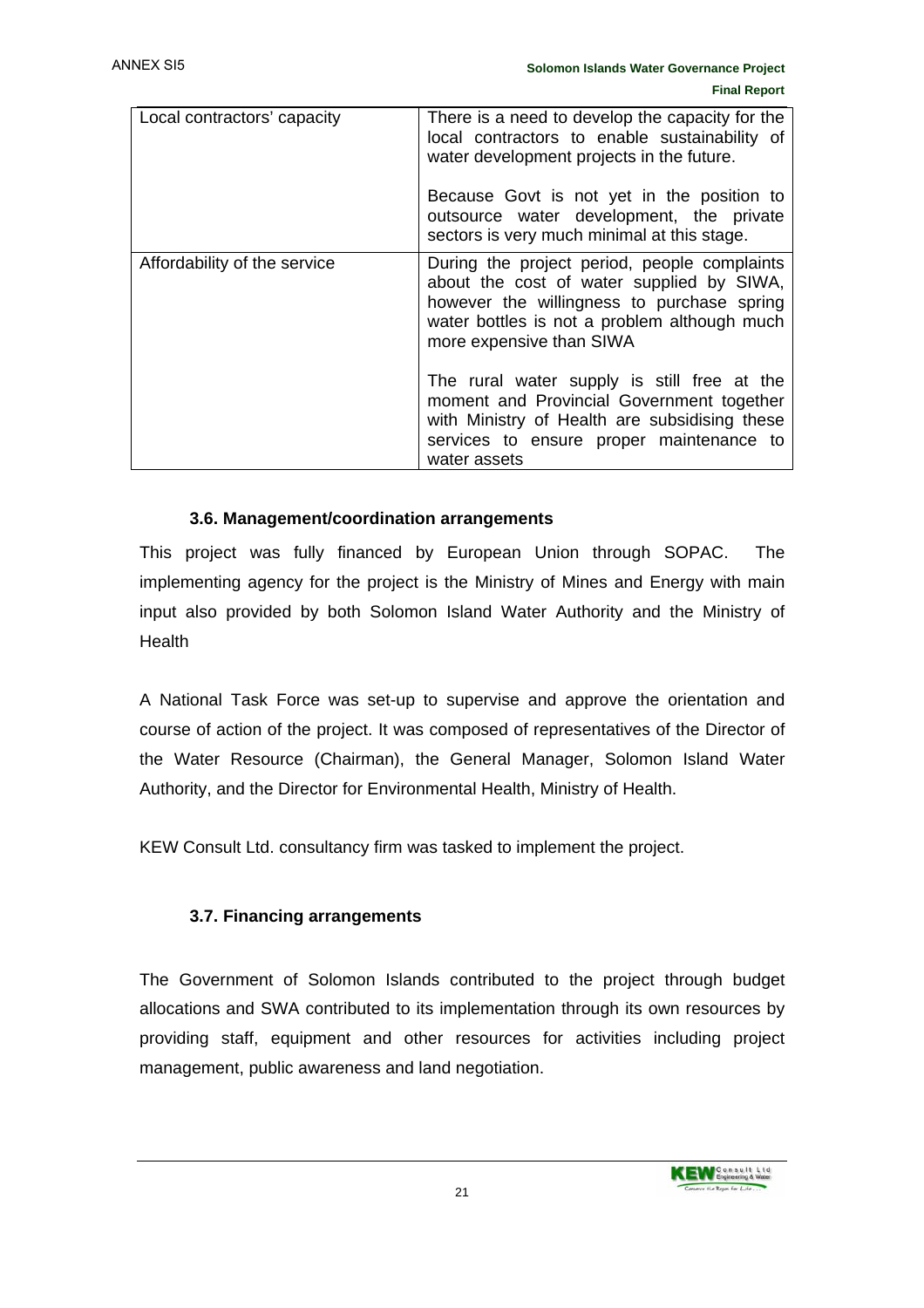#### **3.8. Key quality/sustainability issues**

We are confident that the project outcomes and results will be sustained after external funding ends. The following key elements for sustainability have been identified:

#### *3.8.1. Ownership of objectives and achievements by project beneficiaries*

The project beneficiaries acknowledged, through the various consultations held during the project, their appreciation of the project as it is bringing very positive attitude amongst the stakeholders. However, it is important to continue awareness activities and to put the emphasis on some major water development projects to also include the rural areas and giving emphasis on sanitation issues as well.

## *3.8.2. Ownership of objectives and achievements by the Water Resource Division*

The ownership of objectives and achievements by the Water Resource Division management through its involvement in the project design and implementation has been good. However, the consultant has sometimes felt a lack of resource in terms of sufficient staffing to ensure implementation after the project period is an area that requires further attention

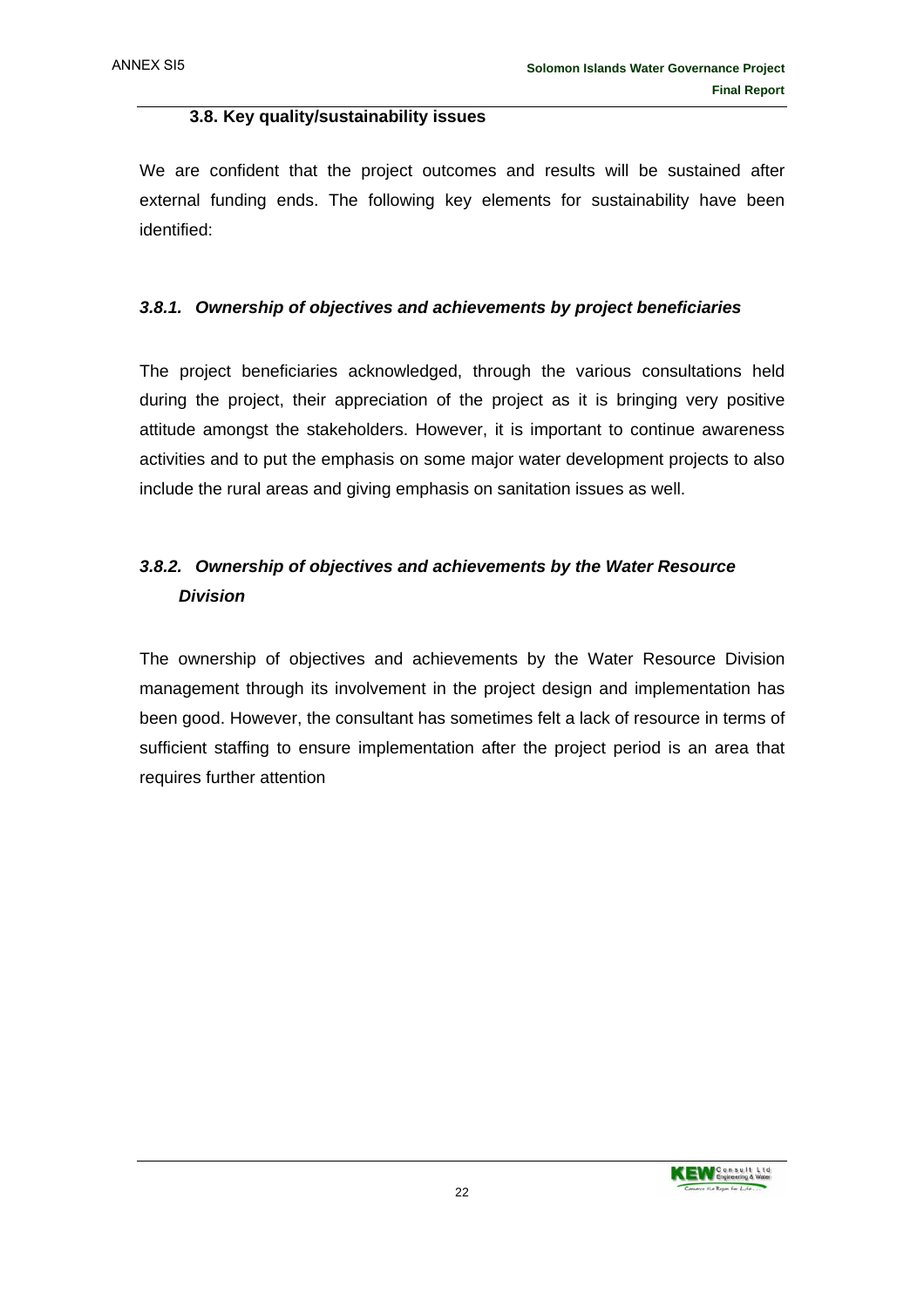## **4. LESSONS LEARNED**

#### **4.1. Policy and programme context – including institutional capacity**

Because the islands are all so scattered, it was not possible with budget and timing to achieve any wider consultation to even include the village communities at the grassroots' level. It is important that budget allocation is sufficient to always include the policy consultations in the rural areas. These are often overlooked when considering budgetary for policy development. This project was definitely one example of insufficient budgetary resources and unable the consultations to reach the rural areas. Although at the end, representatives of the provinces whom are resided in Honiara for work purpose were contacted and also were able to attend the final consultation, it is still very essential and important for ownership of policy to conduct consultation at the villages/rural areas.

Travelling around each island is difficult by land because the road infrastructure does not reach other remote villages in the rural areas and other provinces. Even Guadalcanal alone where Honiara is located, it is difficult to travel, by vehicle, around the island. The only viable means of transportation is by small hired motor-boat.

#### **4.2. Process of project planning/design**

Women were not always consulted on consultation and it was very encouraging during the final consultation to even included the participation of women. This is also why it is important to always allow extending consultation the rural areas to even include women and children participation.

It can not be over-emphasise the need to plan and design these projects properly to consider the aspects such as the following:

- The distance between each islands and the provinces to include proper consultations at the village level, including such expenses like transport allowances, insensitive for wider participation
- Participation of women and children on all the main consultations

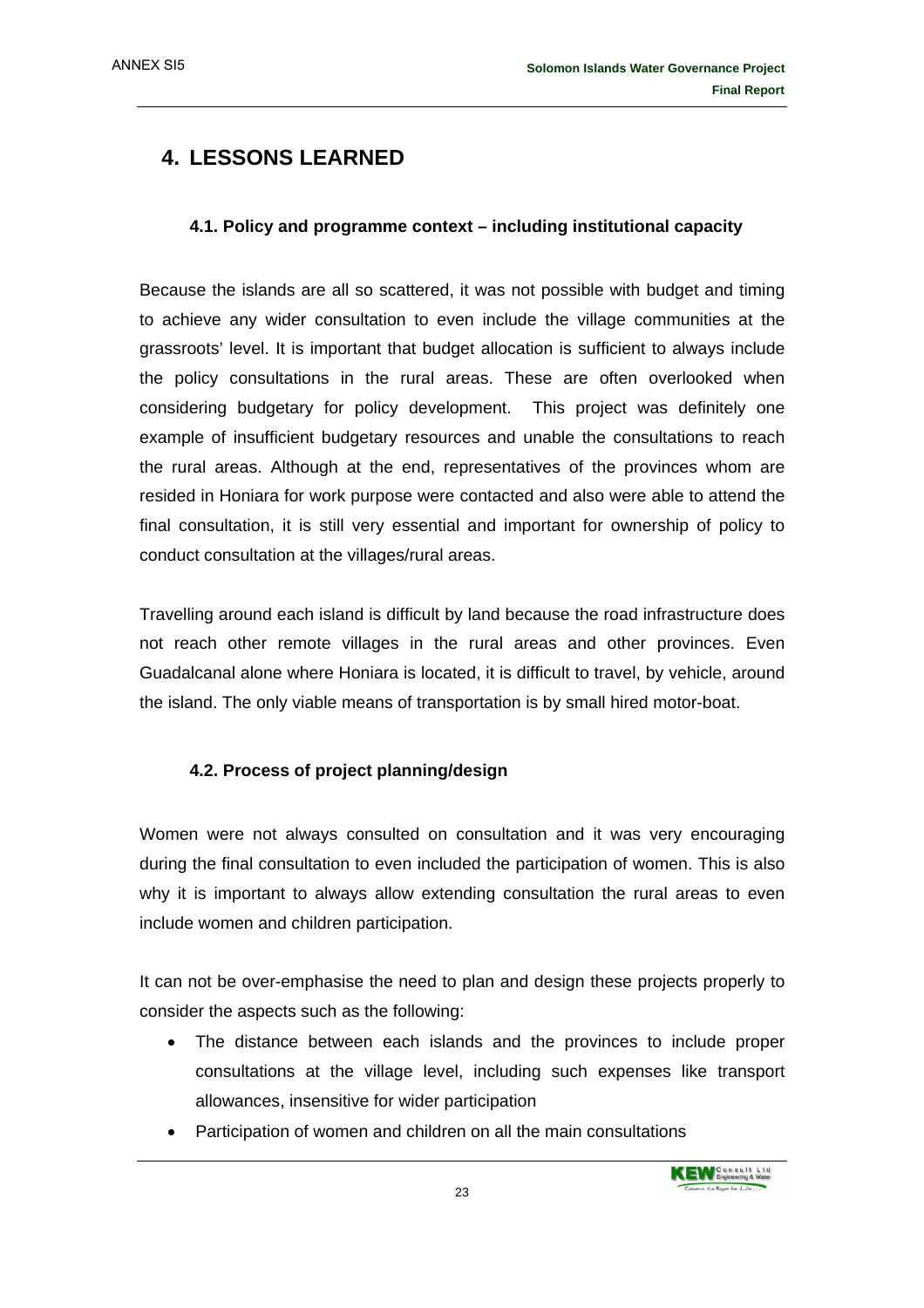- Inclusion of water issues in the school curriculum and provide a kind of awareness protocol/strategy to encourage and also promote participation of politician during their own districts consultations
- Unlike other pacific islands, Solomon Island does not yet have the benefit of easier road infrastructure access in other islands and especially towards the rural provinces. Therefore proper timing is also very important for implementation phases

#### **4.3. Project scope(objectives, resources, budget, etc)**

It was evident that the project scope requires the wider participation by all the stakeholders including those in the rural areas and provinces, outer islands. As mentioned above, budget allocations to fund travelling and conducting workshops at the outer islands were under-estimated and as result, consultations were only restricted in Honiara.

Although the Government through the National Task Force members assisted the project all along, their limited and restricted budgetary allocation was always a hindrance. Other activities that were also vital to the awareness programme, such as radio and television educational programmes, development of promotional materials were not possible again because of lack of funds

#### **4.4. Assumptions and risks**

Out of all the risks, the major one that impacted on the implementation was the unpredictability of the political movement in the Solomons during the project period. It was difficult to cage the political culture and as result hard to identify better and clear direction of the water sector in the future.

The National Water Policy as well as the Water Resource Legislation were completed and all ready to be submitted to Cabinet, but were delayed again because of the recent change of Minister. The consultant also assisted the Ministry in the preparation of required Cabinet papers.

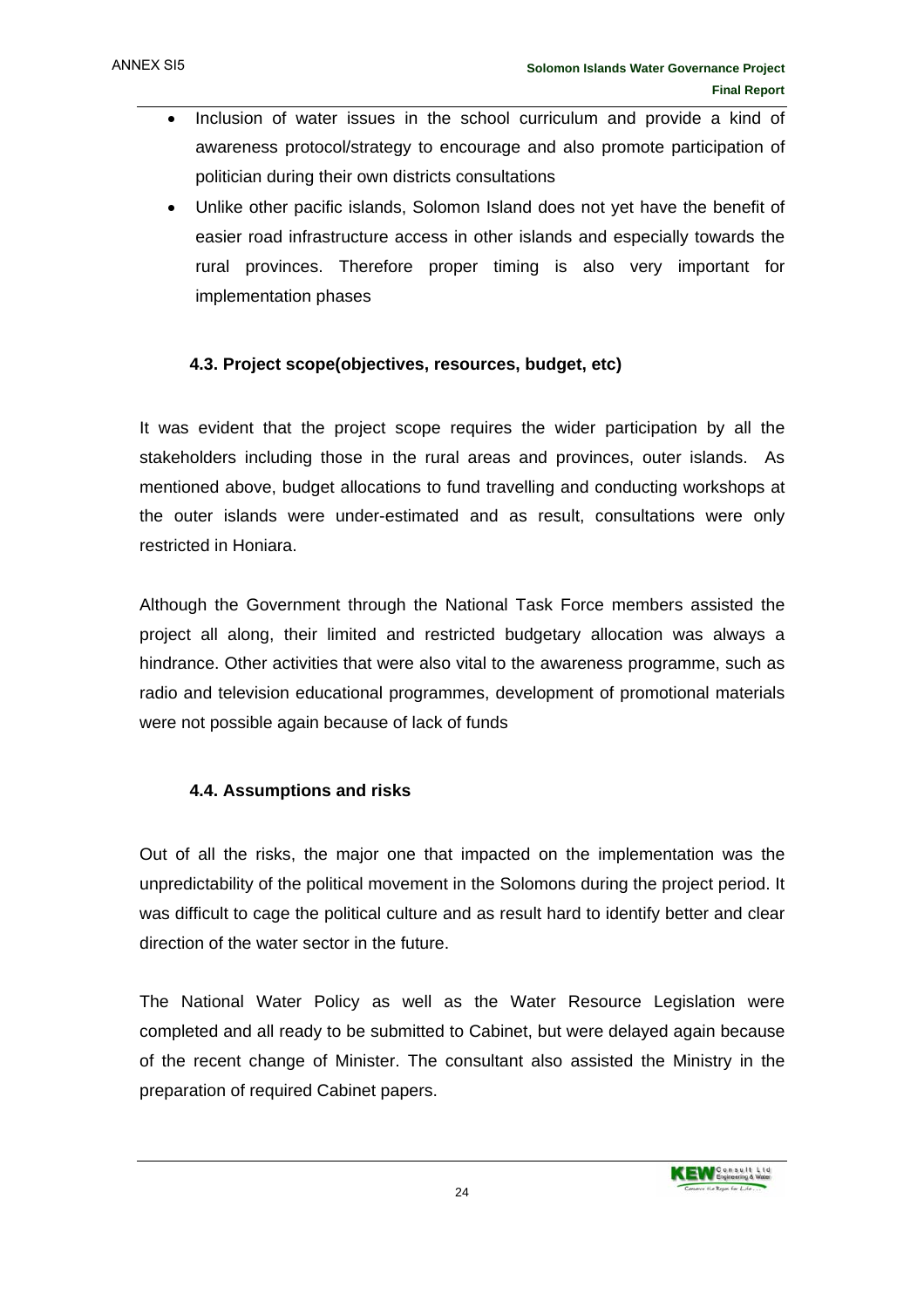#### **4.5. Project management/coordination arrangements.**

The project was well managed by the Ministry of Mines and Energy through the Director of Water Resources, Charlie Bepapa. It was realised later the need to recruit a local counterpart as a local Project Coordinator to concentrate entirely on delivering awareness and education contacts with the wider stakeholders, ensuring communication amongst the sector is sustainable

However, still the institutional arrangement of the sector is fragmented and government need to give strong commitment in order to see water as a priority sector, the involvement of the land owners as well should always be consider as an important aspects of any consultation regarding water related issues. This will minimise unnecessary delays on any project implementation stages.

It was also learnt that Government still see minerals more important than water at this stage because of the view point that water will always be there. Unfortunately, there is still growing concern that water resources is continue to be reduced.

#### **4.6. Project financing arrangements**

Apart from funds available through the project consultancy, there was only very limited available from Government to conduct any other awareness programmes. It is very important that more funds are available from both Government and other financial institution to implement a more consolidated and wider community education and awareness campaign.

#### **4.7. Sustainability**

The project and especially the motivation, sustainability of the overall Sector will depend entirely on how government see the water resource. This should always be acknowledged as a most important aspect of an economic development in the country, even more important than minerals in long term.

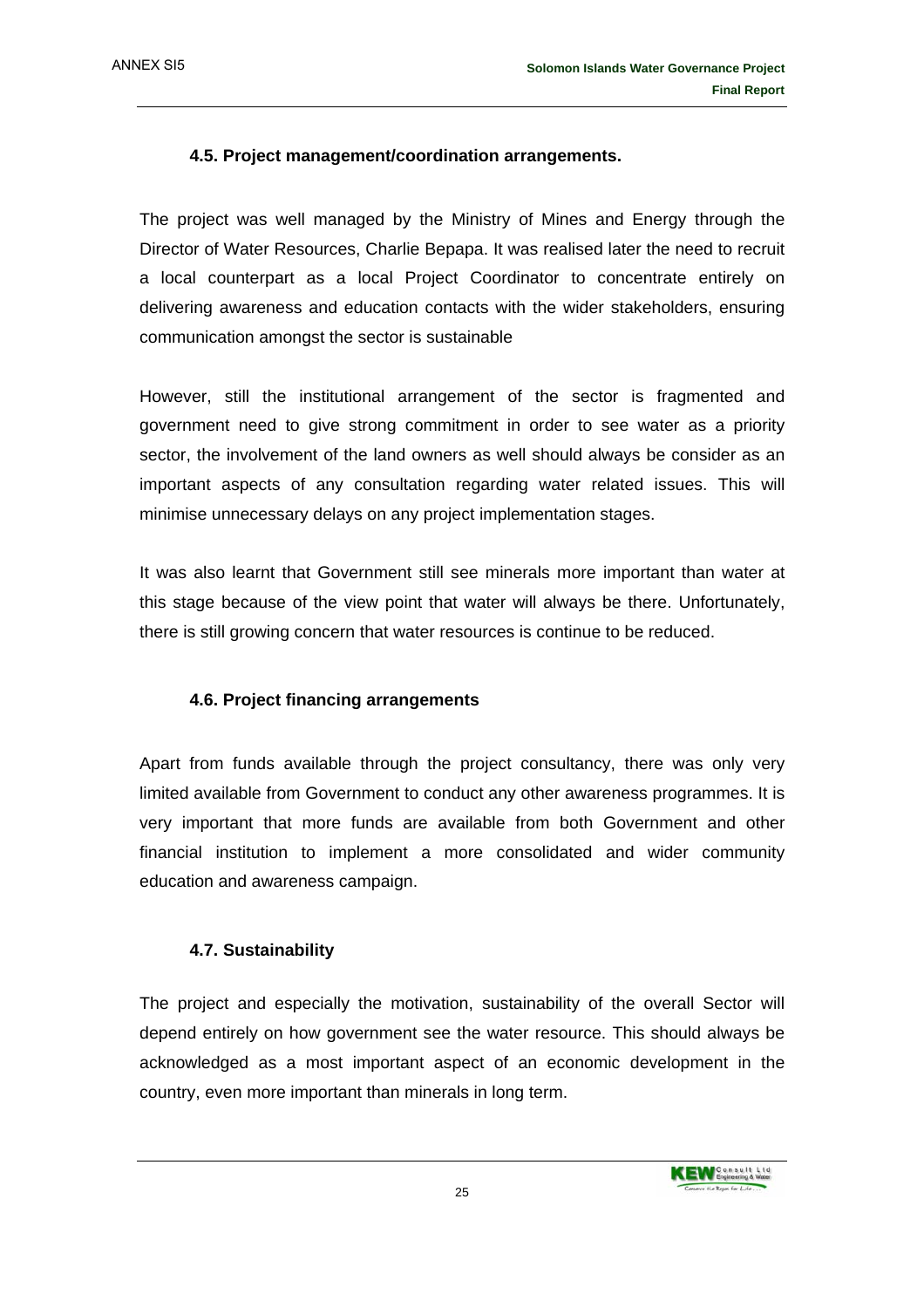It is encouraged at this point that Government should prioritise WATER as a separate Sector of economic development and focus in motivating stakeholders to discuss issues and implement essential development projects especially at the rural area water supply and appropriate sanitation system

The appreciation of water development by the public can only be earned when government put in place these essential policies and start investing on physical works development, either through re-current budget or outside funding assistance through the European Union Water Facility or  $10<sup>th</sup>$  EDF. It is also equally important that the Financial Agencies such as EU, ADB and also World Bank sees the need in the country and pro-actively move forward to assist rather than taking a "sit-back and wait" type of approach to resolve the growing concerns of the environmental health issues in the remote areas.

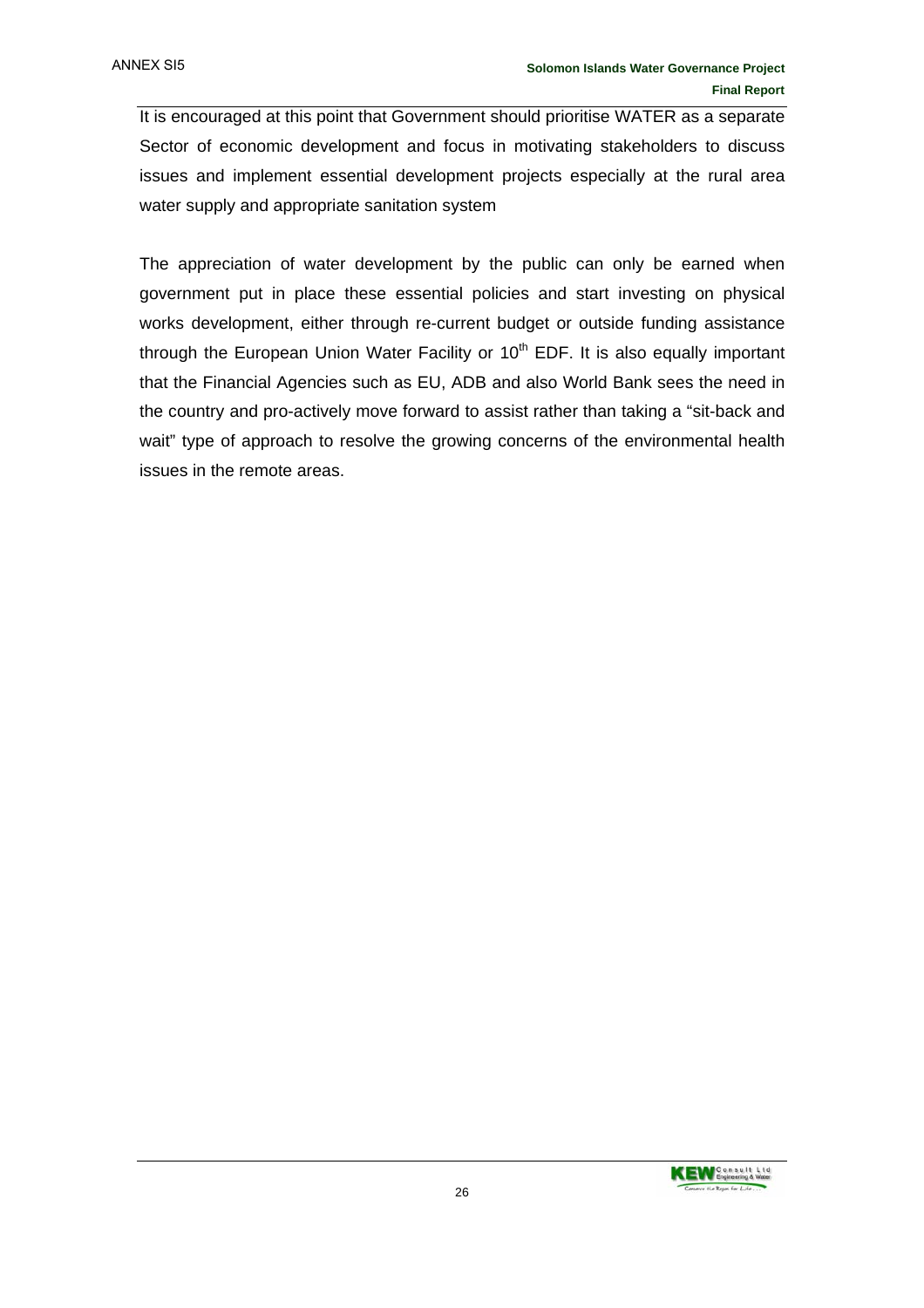## **APPENDIX A: Initial Visit to Solomon Island Report**

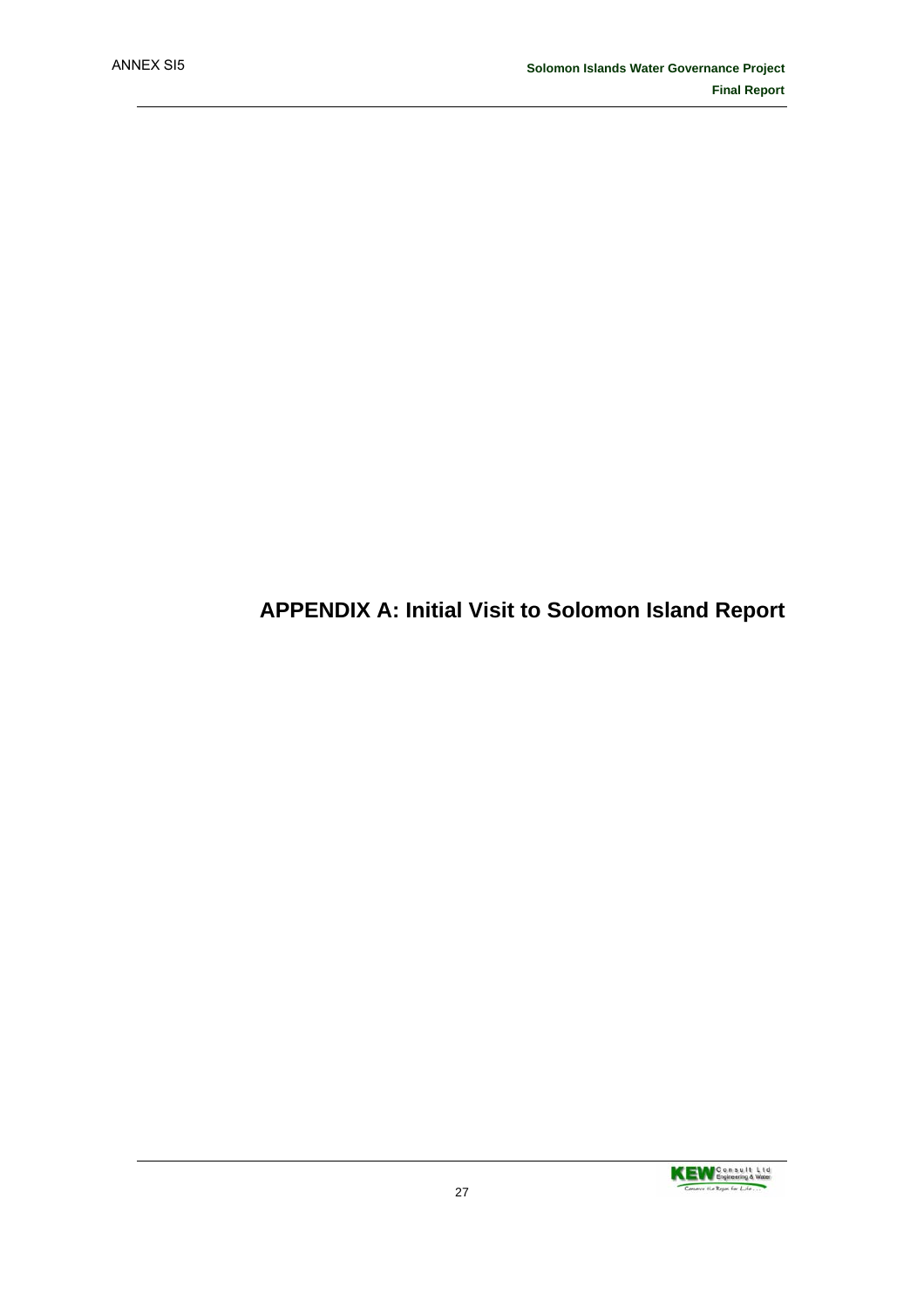## **1. Purpose of the visit**

The purpose of this assignment was to collect the existing documentation relating to water sector in the Solomon Islands. This includes legislation on water and sectors impacting on it, studies, reports and data.

## **2. Programme**

As the only photocopying machine available in the building was not functioning and no electronic copy of the documents was existing, I had to scan all the documents collected which occupied most of my time in the Solomons.

| Tuesday 17   | First meeting with Charlie<br>Bepapa. |  |  |
|--------------|---------------------------------------|--|--|
|              | Localization of documents.            |  |  |
| Wednesday 18 | Documents collection and scanning.    |  |  |
| Thursday 19  | Documents collection and scanning.    |  |  |
| Friday 20    | Documents collection and scanning.    |  |  |
|              | Meeting with SIWA                     |  |  |
| Monday 23    | Documents collection and scanning.    |  |  |
|              | Meeting with Ministry of Health       |  |  |
| Tuesday 24   | Departure from the Solomon islands.   |  |  |

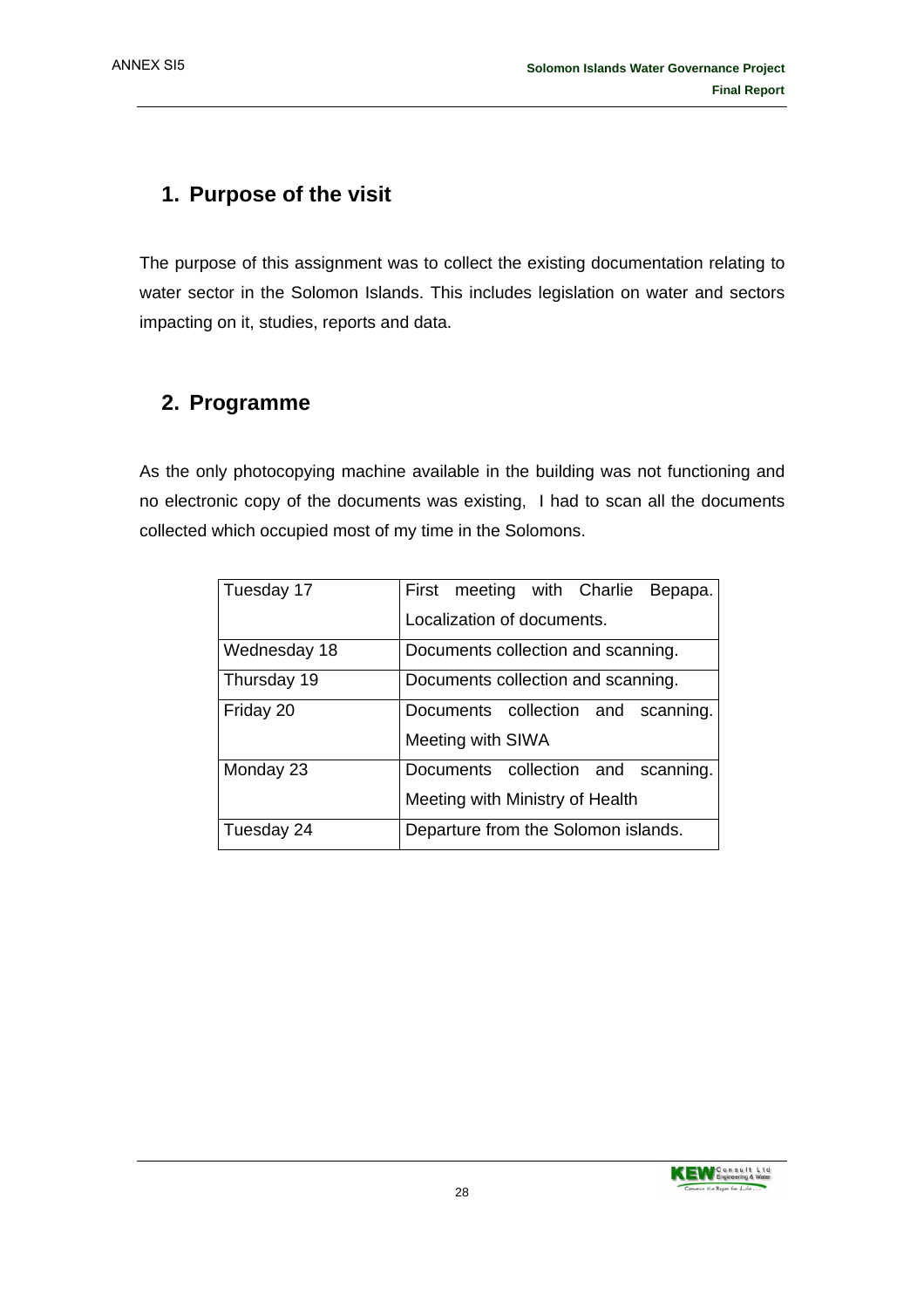## **3. Solomon Islands Water Sector Overview**

The provision of water supply services in Honiara covers 69.6% of the population and about 50% of the population have access to piped water nationwide.

| Ministry of Natural Resources - Department | Responsible for water resources assessment     |
|--------------------------------------------|------------------------------------------------|
| of Mines and Energy                        | and management.                                |
| Ministry of Natural Resources - Department | Responsible for environment assessment         |
| of Forestry, Environment and Conservation  |                                                |
| SIWA (under department of Mines<br>and     | Established in 1992. responsible for water     |
| Energy)                                    | supply and sanitation in urban areas: Honiara, |
|                                            | Auki, Tulagi and Noro.                         |
| Ministry of Health                         | Water supply and sanitation in rural areas.    |
|                                            | Coordinate and assess demands coming from      |
|                                            | provincial governments. Compile demands        |
|                                            | into a document and look for funding.          |
| Provincial governments-Water Units         | Water supply in rural areas. Assess villages   |
|                                            | demand and transmit a request to the Ministry  |
|                                            | of Health. Design, implement and maintain      |
|                                            | water schemes.                                 |

#### **3.1. Current water sector structure**

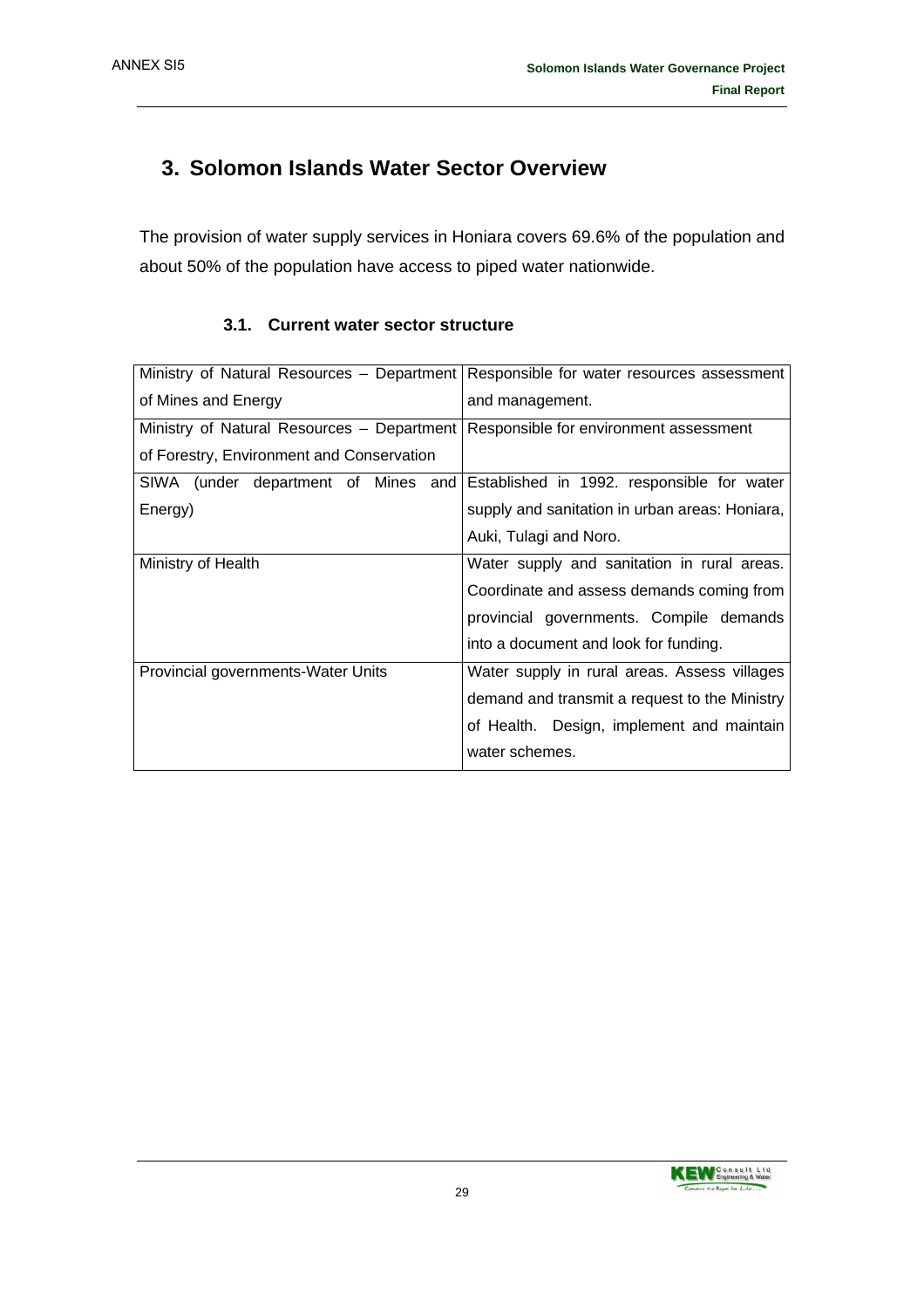### **3.2. Water Function and responsible bodies**

| <b>Water function</b>                      | <b>Responsible bodies</b>                     |
|--------------------------------------------|-----------------------------------------------|
| Water resources management                 | Ministry of Natural Resources - Dep. of Mines |
|                                            | and Energy                                    |
| watershed protection                       | Ministry of Natural Resources - Dep. of       |
|                                            | Forestry, Environment and Conservation.       |
| Water supply services                      | Urban areas: SIWA                             |
|                                            | Rural areas: Ministry of Health               |
| Sewerage services                          | <b>SIWA</b>                                   |
| Septic tank collection                     | Operated by Honiara City Council and a        |
|                                            | private company but shortage of manpower      |
|                                            | and vehicles so sewage is flooding from tanks |
|                                            | into the river.                               |
| Storm Water drainage                       | <b>NA</b>                                     |
| Hydrology, hydrogeology and water quantity | MNR, dep. of Mines and Energy.                |
| monitoring                                 |                                               |
| Water quality monitoring                   | Ministry of Health                            |
|                                            | <b>SIWA</b>                                   |
|                                            | Ministry of Natural Resources                 |
| Hydropower generation                      | Only 2 hydropower plants but are not working  |
|                                            | at the moment. Most of the power produced     |
|                                            | by diesel.                                    |
| Irrigation water (very limited)            | Ministry of Agriculture                       |

#### **3.3. Sector outcomes**

| <b>Field</b>                          | <b>Comments</b>                                                                           |
|---------------------------------------|-------------------------------------------------------------------------------------------|
| <b>National water reform</b>          |                                                                                           |
| National water resource policy   None |                                                                                           |
| National water service policy   None  |                                                                                           |
|                                       | Effective water sector coordination body None. There is currently a steering committee in |
|                                       | charge with drafting water quality guidelines. Few                                        |
|                                       | meetings were held last year, but no output yet.                                          |
| Effective Water Action Agenda         | None                                                                                      |
| Water resource management             |                                                                                           |

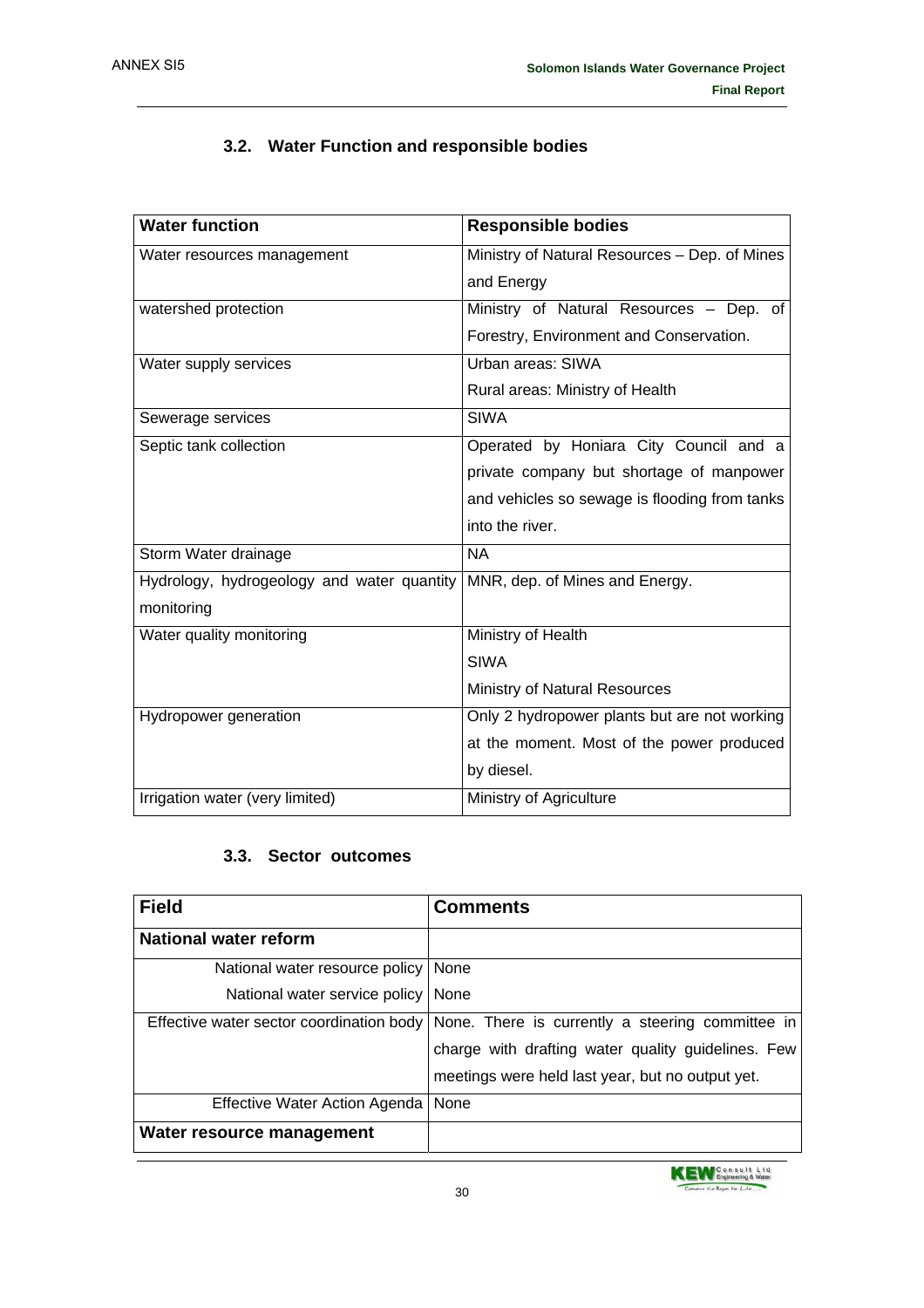| Existing policy and capacity to collect, | None. Lack of coordination mechanisms. Each            |
|------------------------------------------|--------------------------------------------------------|
| coordinate and manage water data         | agency is collecting its own data.                     |
| among agencies                           |                                                        |
| River basin management                   | None                                                   |
| Water quality                            | Monitored by the Ministry of Natural Resources         |
| Effective water resources and            | The<br>environment<br>Act<br>makes<br>provision<br>for |
| environmental management                 | environment impact assessment to be conducted          |
|                                          | but there is no mean to implement it.                  |
| Water service delivery                   |                                                        |
| Consumption                              | 197 I/c/d for domestic customers in urban areas        |
|                                          | 334 I/c/d for all customers                            |
| <b>UFW</b>                               | Non revenue water ratio: 42.6%                         |
| Access to piped water                    | Urban: 69.6%                                           |
|                                          | <b>Rural: 50%</b>                                      |
| Access to adequate sanitation            | In Honiara, household using septic tank 71% and        |
|                                          | household with sewer connection: 5%.                   |
|                                          |                                                        |
|                                          | SI Households by type of toilets:                      |
|                                          | Flush toilet: 12.6%                                    |
|                                          | Pour toilet: 7.6%                                      |
|                                          | Pit toilet: 2.5%                                       |
|                                          | Ventilated improved pit: 0.2%                          |
|                                          | Other: 0.1%                                            |
|                                          | No modern toilet or type not stated: 77%               |
| Water related disease                    | Still need to be collected                             |
| Non-revenue water collection             | 42.6% in urban areas                                   |
|                                          | water losses from leakage: about 40%                   |
| Collection and treatment of urban        | No water treatment facilities except chlorination      |
| wastewater                               | disinfections facilities                               |
|                                          | Only Central hospital and the private companies        |
|                                          | Solbrew and Solomon Tobacco have wastewater            |
|                                          | treatment plants.                                      |
| Cost recovery for urban water services   | In 2004, SIWA total revenue was SI\$ 17.2 million      |
|                                          | and expenses (including capital costs), SI\$ 12.3      |
|                                          | million. Profit: 4.8 million or 28% of total revenue.  |
|                                          | Commercial water bills: 60% of income                  |
|                                          | Sewerage income: 10% of total revenue.                 |
| Private sector participation in urban    | Septic tank sludge.                                    |

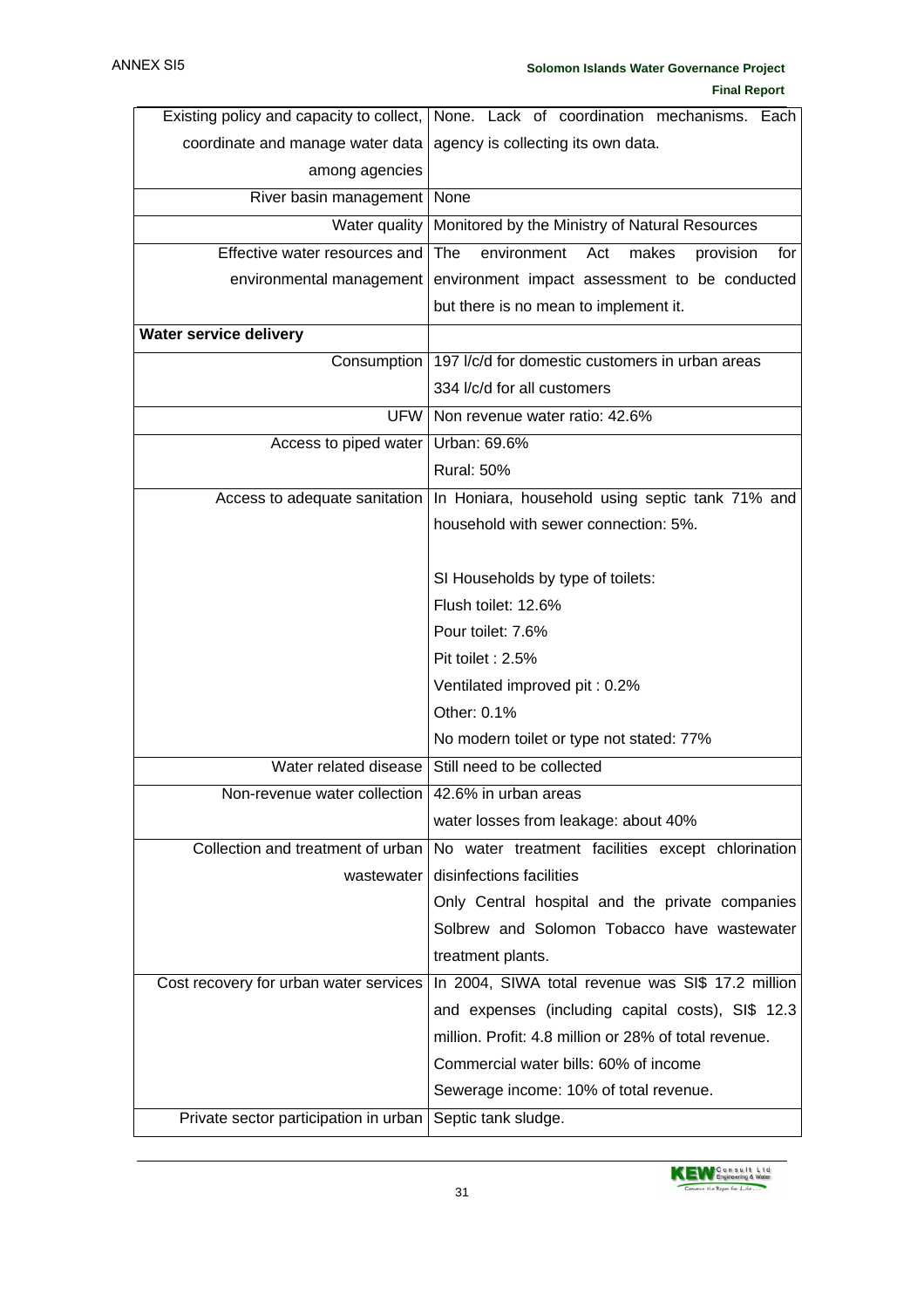| water services |                                                                                  |  |  |
|----------------|----------------------------------------------------------------------------------|--|--|
|                | Awareness programs in schools and for Awareness campaign have been undertaken in |  |  |
|                | public areas supplied by SIWA to limit water consumption                         |  |  |
|                | and inform about billing.                                                        |  |  |
|                | It has been said that provincial governments are                                 |  |  |
|                | also conducting awareness session in villages for                                |  |  |
|                | water conservation and water supply system basic                                 |  |  |
|                | maintenance. More awareness programmes are                                       |  |  |
|                | needed but the lack of funds.                                                    |  |  |

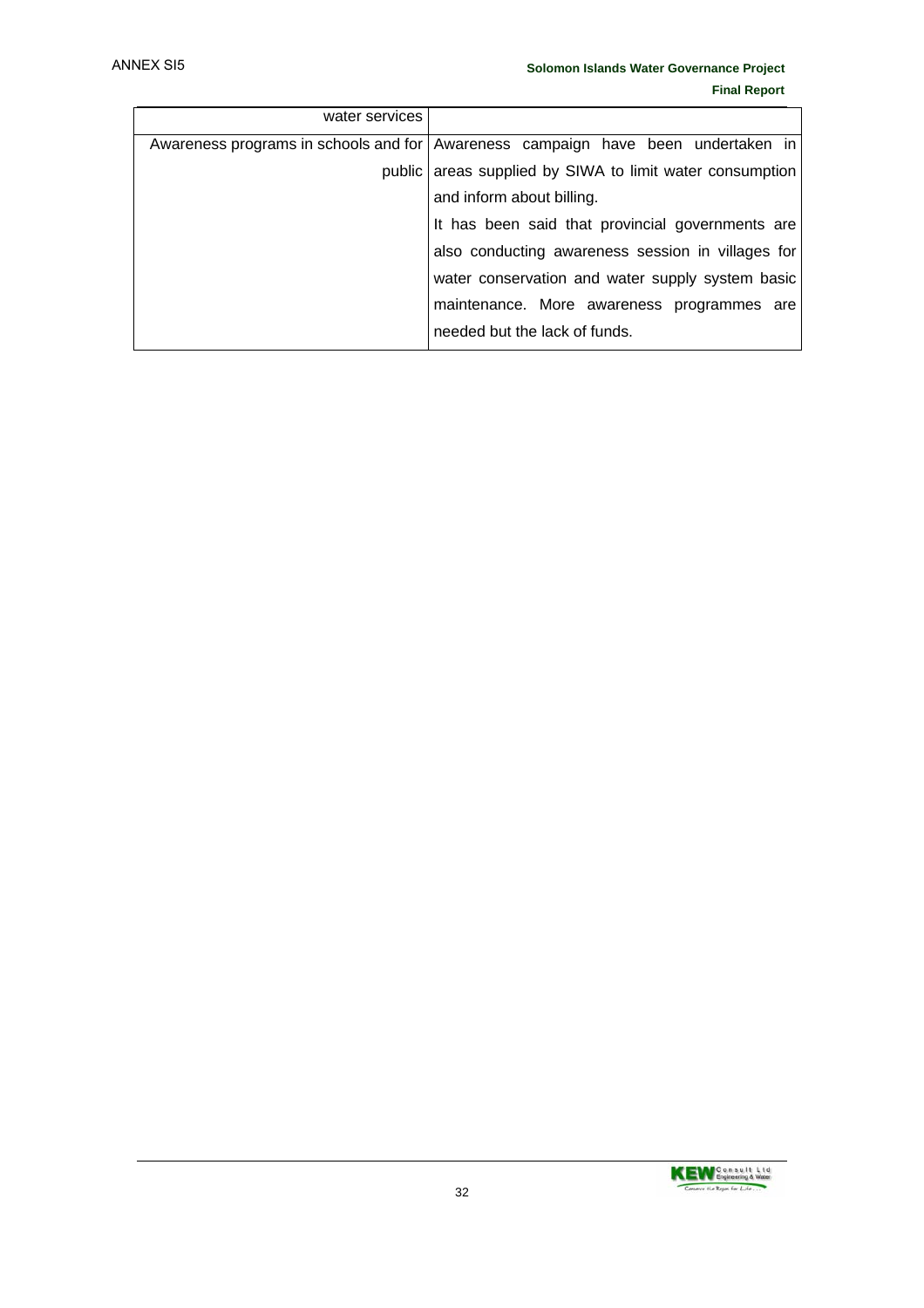**3.4. Challenges and Issues** 

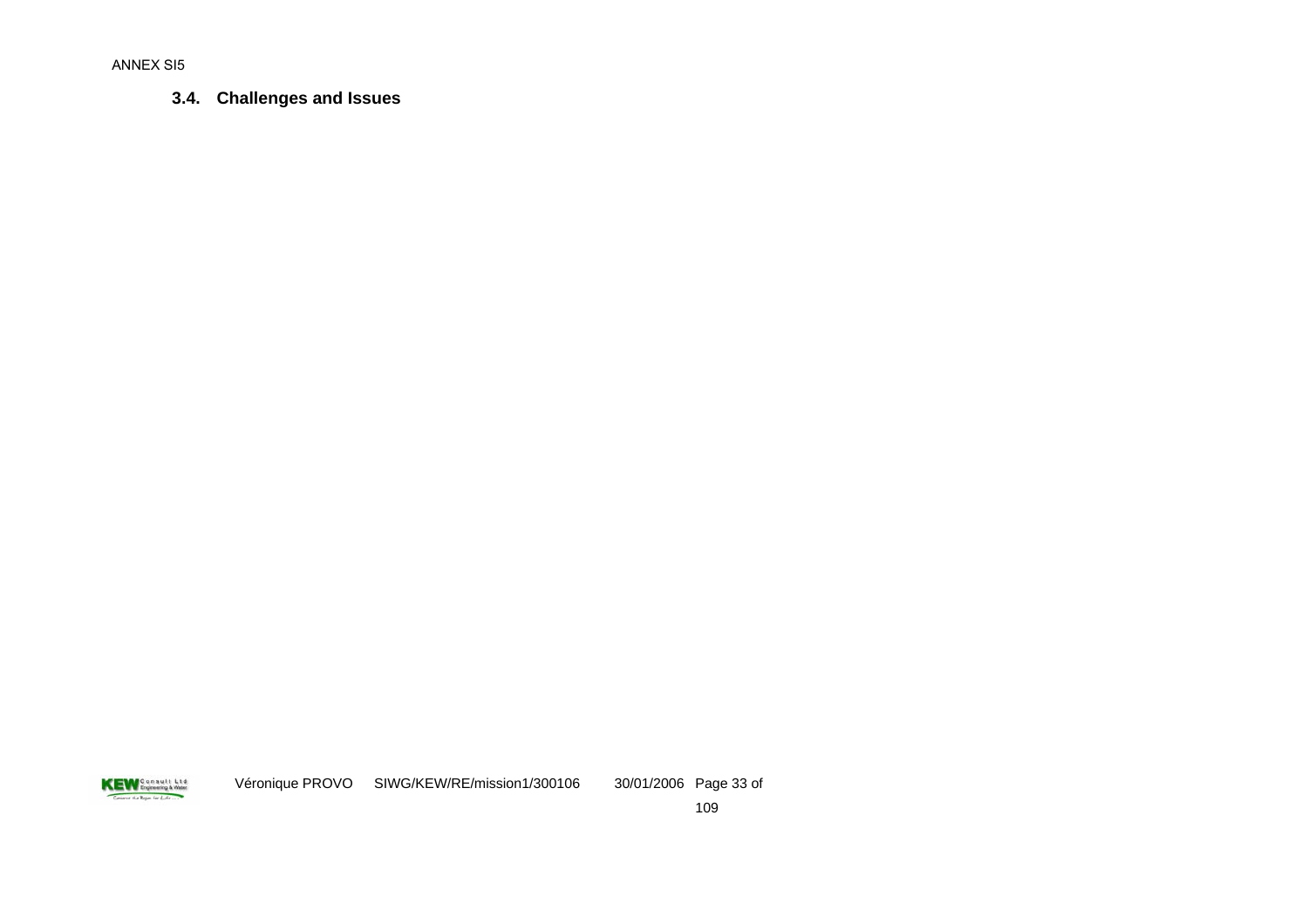#### ANNEX SI5

| <b>Theme</b>                             | <b>Existing tools</b>                                                 | Shortcomings                                                                                             | <b>Existing projects</b>      |
|------------------------------------------|-----------------------------------------------------------------------|----------------------------------------------------------------------------------------------------------|-------------------------------|
| Planning and management of Legislations: |                                                                       | Lack of:                                                                                                 | Funds from GEF UNESCO         |
| water resources                          | - River water's ordinance 1969                                        | comprehensive water assessment (no reliable hydrological data, no                                        | for hydrological equipments   |
|                                          | SIWA Act 1992                                                         | representative national hydrological network, little understanding of<br>hydrology and water resources). | Hydrological assistant on     |
|                                          | Environment Act 1998                                                  | appropriate water resources governance                                                                   | SOPAC-NIWA<br>hydrology       |
|                                          | Public health ordinance 1970                                          | legislative framework<br>coordinative approach by agencies involved in water management                  | training programme.           |
|                                          | - Forest Act 1998                                                     | River Water's ordinance inadequate as only few rivers are protected<br>under this act.                   |                               |
|                                          | - Draft Water Resources act.                                          |                                                                                                          |                               |
| Water<br>resources<br>and                | Water catchments declaration.                                         | (especially<br>uncontrolled) and traditional slash-and-burn<br>Logging                                   |                               |
| development                              |                                                                       | agriculture have negative impact on surface water resources quality and                                  |                               |
|                                          |                                                                       | quantity.                                                                                                |                               |
|                                          |                                                                       | ownership:<br>Major Problem for<br>Land<br><b>issues</b><br>resources<br>and                             |                               |
|                                          |                                                                       | implementation when water source catchments are on customary land.                                       |                               |
| <b>Water quality</b>                     | Public health Ordinance                                               | Lack of capacity to ensure water analysis in-country                                                     | Project funded by JICA for    |
|                                          |                                                                       | Water quality threatened by logging and mining.                                                          | the improvement of water      |
|                                          | National Drinking guidelines<br>committee (to review existing quality | Environment Act makes provision for PEAR and EIA for any                                                 | supply and waste water        |
|                                          | monitoring practices and establish a                                  | development but there it is not applied due to lack of qualified personnel.                              | service in Honiara and 4      |
|                                          | national guideline but not completed<br>yet)                          |                                                                                                          | other centres.                |
|                                          |                                                                       |                                                                                                          | Establishment of a national   |
|                                          |                                                                       |                                                                                                          | quideline<br>quality<br>water |
|                                          |                                                                       |                                                                                                          | committee.                    |
| <b>Island vulnerability</b>              | Dialogue on climatic vulnerability and   Flooding and droughts        |                                                                                                          | Awareness programme on        |
|                                          |                                                                       | change related to water between govt   No hydrological stations with capability for flood warning.       | hydrology<br>on<br>radio      |
|                                          | and NGO attempted                                                     |                                                                                                          | conducted by the National     |
|                                          |                                                                       |                                                                                                          | <b>Disaster</b><br>Management |
|                                          |                                                                       |                                                                                                          | Office                        |



Véronique PROVO SIWG/KEW/RE/mission1/300106 30/01/2006 Page 34 of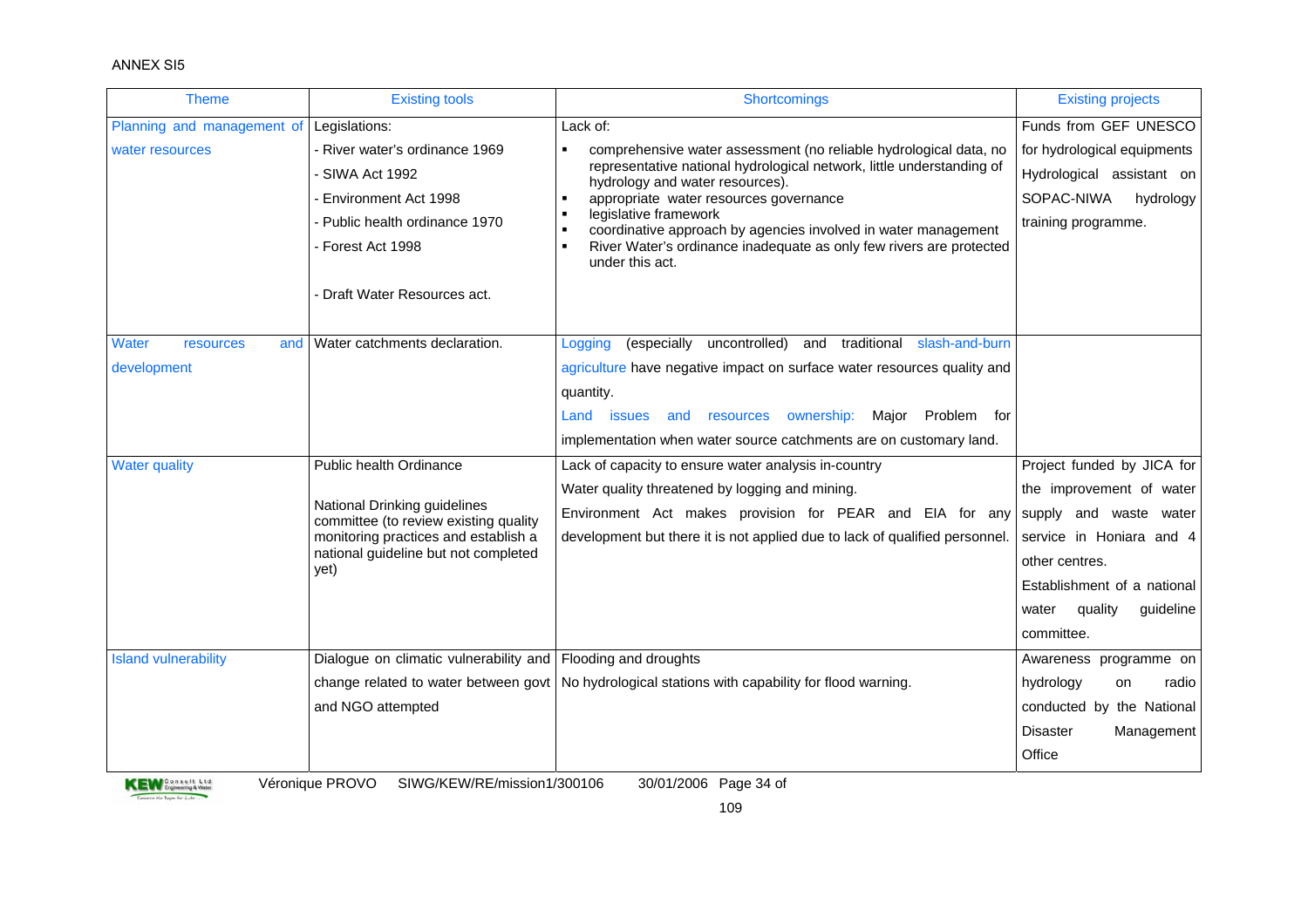#### **Final Report**

| Awareness | Low level of literacy                                           | Awareness programme on      |
|-----------|-----------------------------------------------------------------|-----------------------------|
|           | Lack of basic water related data to back up awareness programme | hydrology on radio          |
|           | Women are not included in decision making process for water.    | public<br>SIWA<br>conducted |
|           |                                                                 | programme<br>awareness      |
|           |                                                                 | through radio and schools   |
|           |                                                                 | Awareness workshops for     |
|           |                                                                 | government undertaken by    |
|           |                                                                 | ADB, Ausaid and USP but     |
|           |                                                                 | general election in March   |
|           |                                                                 | 2006.                       |

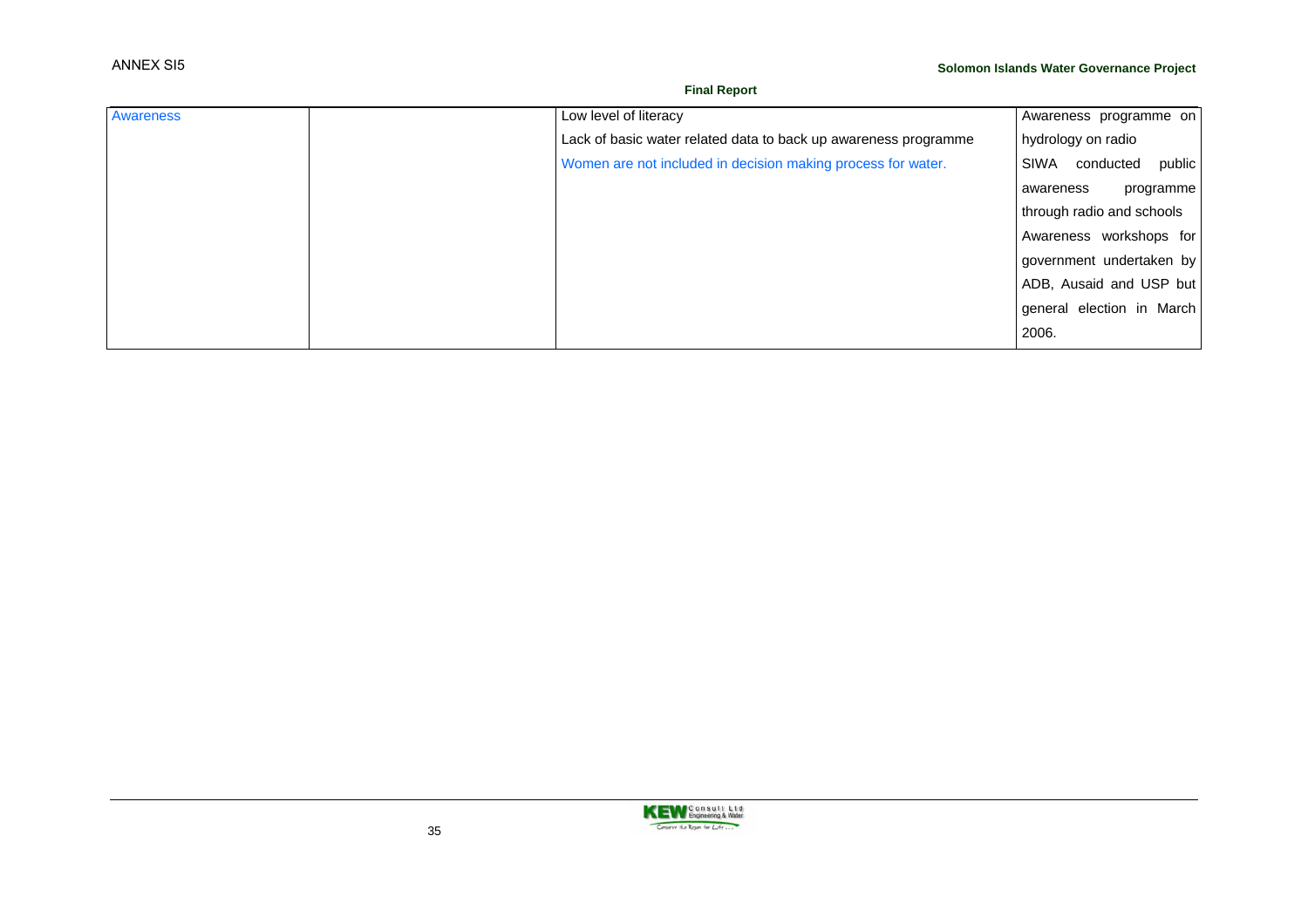| <b>Theme</b>               | <b>Existing tools</b> | <b>Shortcomings</b>                                                                       | <b>Existing projects</b>               |
|----------------------------|-----------------------|-------------------------------------------------------------------------------------------|----------------------------------------|
| <b>Technology</b>          |                       |                                                                                           |                                        |
| Institutional arrangements |                       | No national water resources policy                                                        |                                        |
|                            |                       | No comprehensive water resources legislation.                                             |                                        |
|                            |                       | Need for effective coordination of various agencies and                                   |                                        |
|                            |                       | stakeholders (NGO, private sector, communities) for water                                 |                                        |
|                            |                       | management.                                                                               |                                        |
|                            |                       | Training staff is a problem.                                                              |                                        |
| Finance                    |                       | Lack of financial resources.                                                              | JICA,<br><b>WB</b><br>financial<br>and |
|                            |                       | Only urban areas supplied by SIWA are commercially viable.                                | restructuring of SIWA to improve       |
|                            |                       | Provincial governments lack of qualified staff and funds to revenue and sustainability of |                                        |
|                            |                       | properly maintain rural water supply systems.                                             | service in urban area.                 |
|                            |                       |                                                                                           | Billing system for urban areas has     |
|                            |                       |                                                                                           | just been upgraded with data           |
|                            |                       |                                                                                           | capture devices for meter reading      |
|                            |                       |                                                                                           | (before done manually).                |

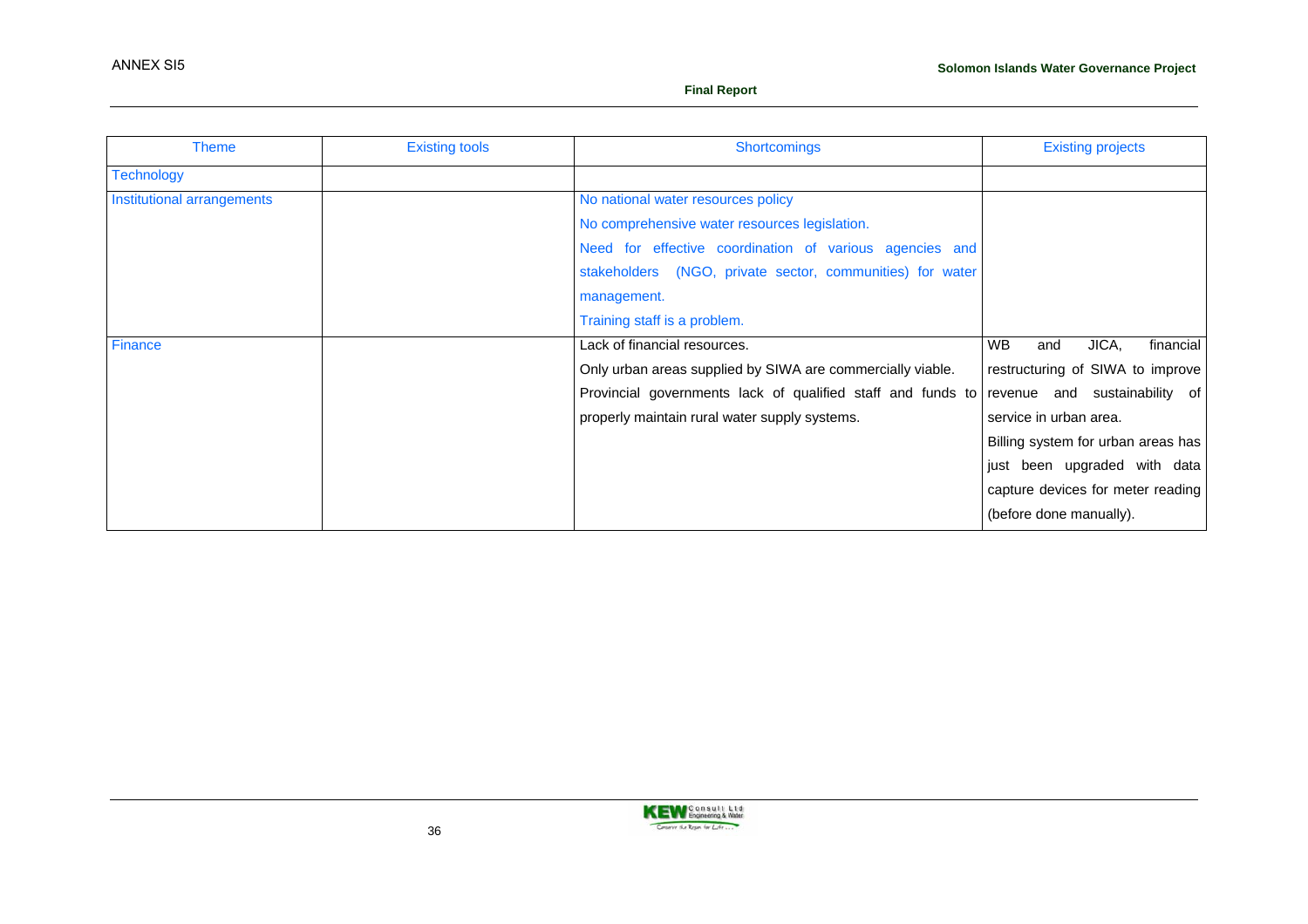## **4. Documents collected**

### **4.1. Legislation**

- SIWA Act, 1992
- River waters acts, 1969
- Environment Act, 1998
- Lands and titles act
- Forestry Act
- Mines and Minerals Act
- Public health Ordinance, 1970
- Water supply act
- Tentative water resources act, draft, 1992

### **4.2. Strategic papers**

- National Economic Recovery, Reform and development plan 2003-2006, Government of Solomon Islands
- Department of Mines and Energy Corporate plan, 2004 (latest report available)
- Ministry of Health Activities report, 2004 (written in October 2005). *To be emailed by Charlie Bepapa.*

### **4.3. Reports and studies**

- Solomon Islands water management and institutional issues, UNDP mission report, 1989
- Study for rehabilitation and improvement of SIWA's water supply and sewerage, JICA, 2005.
- Solomon Islands Population and housing census, 1998

All these documents are saved in the shared files (KEW Project> SIWG)

## **5. Constraints and issues for the Water Governance project**

## **5.1. Government's involvement**

Water is not a priority of the government. It appears that several workshops and training have been undertaken regarding water governance and water resources management targeting government and governmental agencies. Nevertheless, it seems that the IWRM approach is not very well known.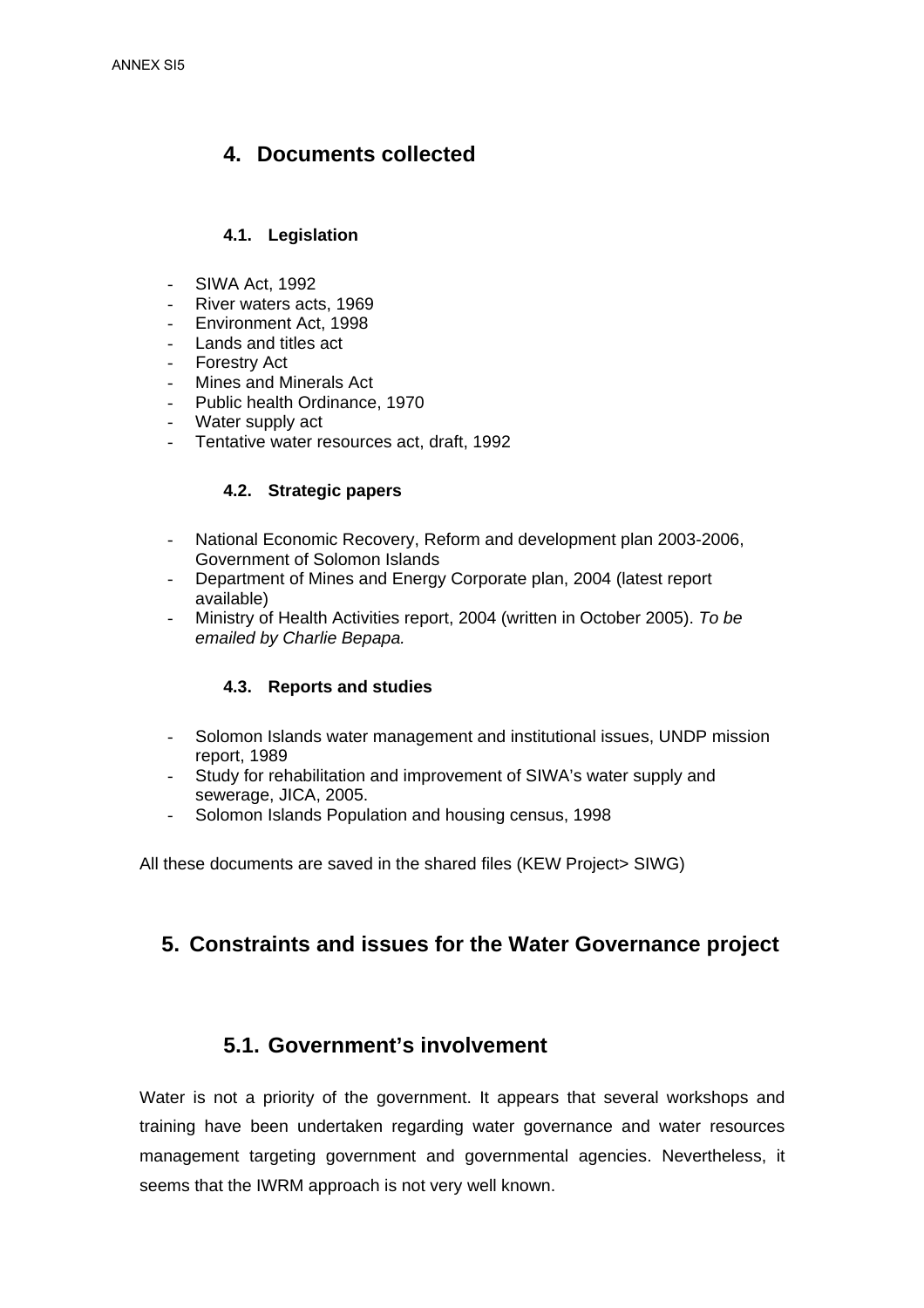The government agencies representatives, involved in water resources management, met all stressed the need for a comprehensive legislation.

### **5.2. Lack of resources**

Where legislation is existing and provide effective tools, there is a lack of resources to enforce the law. For example, the Environment Act is making provision for EIA and PEAR to be conducted for any development but this is not apply due to the lack of resources (both human and financial). The drafting of a new comprehensive water resources act will not solve water issues, if the law is not applied. Therefore this should be considered as a part of a global water resources strategy supported by adequate funding and capacity building for implementation.

### **5.3. Fragmented management of water resources**

It has been felt that this project is solely seen as a way to complete the long time awaited water resources act, but is not really considered in its entirety which is a set of pilot projects to move towards good water governance. Moreover, it is driven by the department of Mines and Energy under the Ministry of Natural Resources and there is no involvement of other agencies which reflects the fragmented management of water sector. A stakeholders general meeting to explain the goals of this project and possible areas of change should enable better understanding of what can be achieved and ensure this opportunity is fully exploited.

## **6. Possible target areas for pilot projects**

- Policies setting goals for water sector, water use, protection and conservation.
- Legislative framework rules to follow to achieve policies and goals (water laws cover ownership of water, permits to use it, transferability of those permits, customary entitlements, regulatory norms for conservation, protection, priorities, and conflict management.)
- Creating an organizational framework forms and functions (clear demarcation of responsibilities, co-ordinating mechanisms, jurisdictional gaps or overlaps, match responsibilities with authority and capacities for action).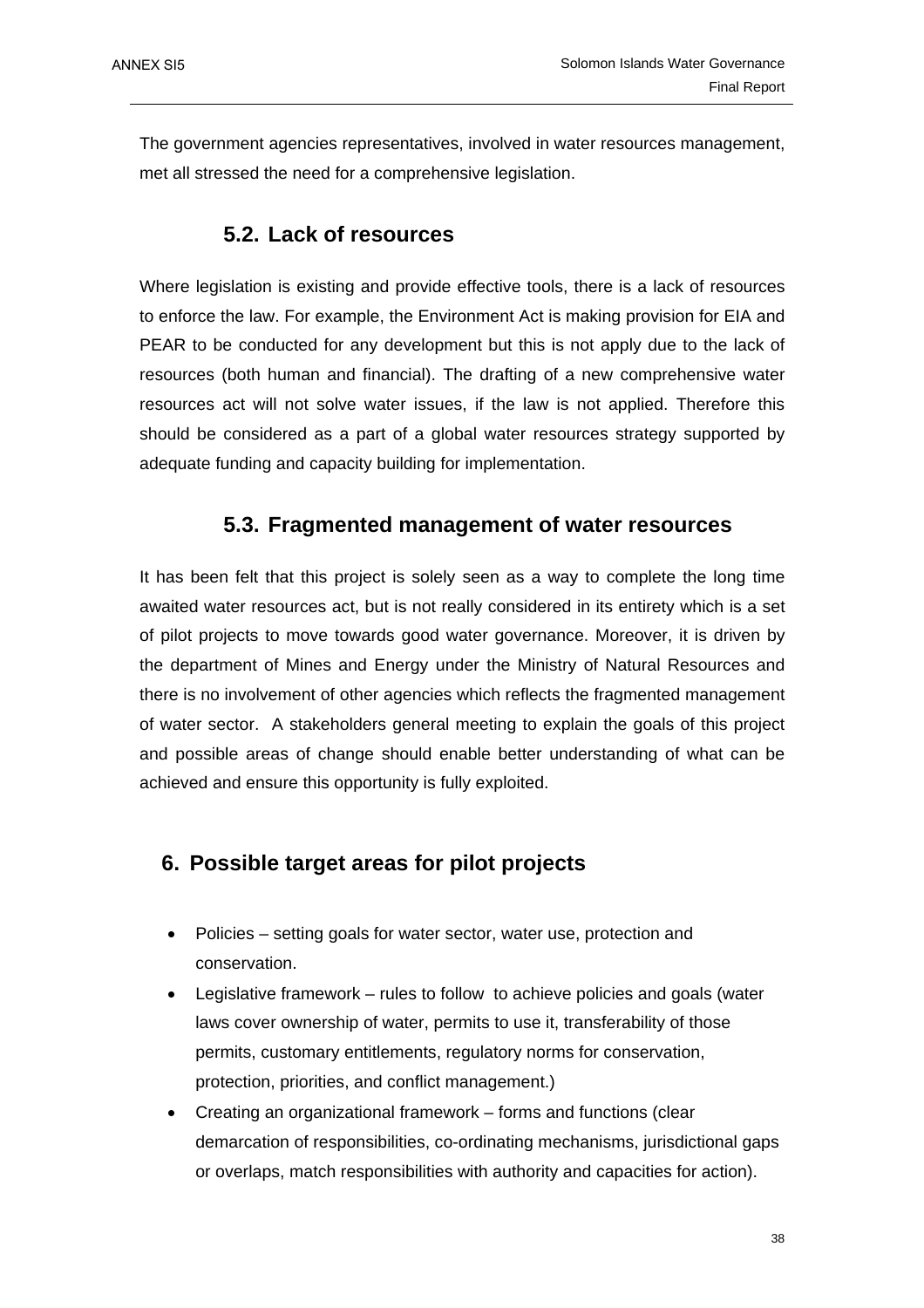• Awareness - developing awareness for decision makers, water managers and professionals, for regulatory bodies and empowerment of civil society.

### **ANNEX1: Minutes of the meeting with SIWA**

*Friday 21st January Freda UNUSI, Senior Sales and Customers Service Officer (funusi@siwa.com.sb) John WAKI, General Manager, (jwaki@swa.com.sb)*

SIWA started operations in 1994 and is responsible for water supply and sanitation in urban areas, namely Honiara, Tulagi, Auki and Noro.

### Land issues

The major problem faced by SIWA is land issues. Resources owners' claims are very high as logging and mining companies are paying high compensations. Legislation makes provision of compulsory acquisition but it's very hard to apply.

John said there is a need for standard procedures for compensation and said the creation of "trustees" like in Fiji could be a good solution to address issues with customary land owner and invest money from compensation fees in funds.

The other problem is land registration and legal ownership. There are many land disputes and it is sometimes hard to identify the owner. In some cases, many tribes and sub-tribes are living along a pipeline leading to having one lease and many sublease.

### Urban Water supply

SIWA has 8000 customers , all metered but about 1900 meters are not functioning. The undergoing project funded by JICA should address the problem. Average consumption is estimated at 196 litre/capita/day. This good performance is attributed to the water conservation programme which combines awareness and aggressive tariff policy.

Tariff structure:

| Domestic | 1\$ per KL if consumption < 30KL per day  |
|----------|-------------------------------------------|
| rate     | 2.42\$ per KL if consumption>30KL per day |
|          | Commercial   5.60\$ per KL                |
| rate     |                                           |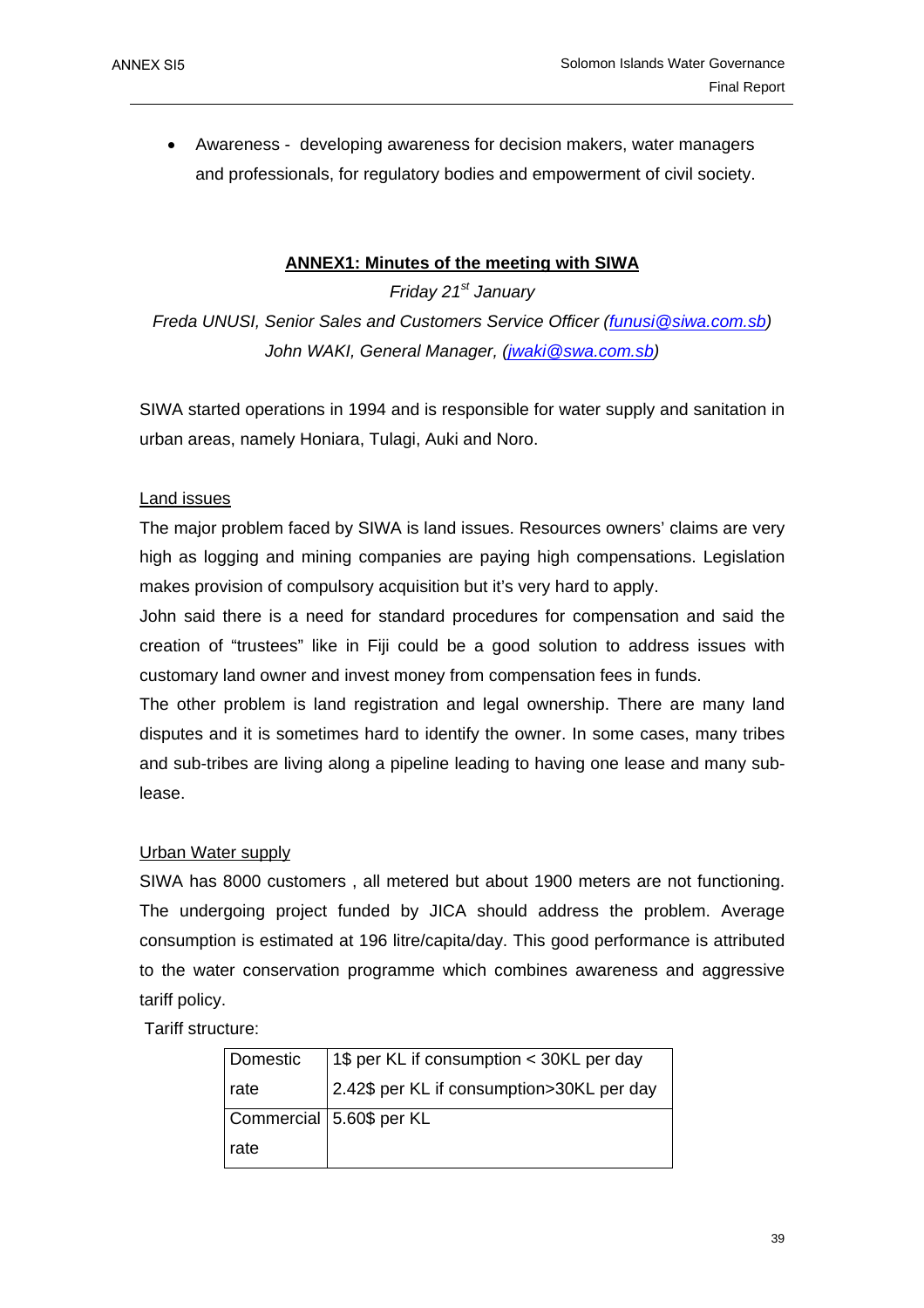UFW represents about 50% of non-revenue water. The JICA project also aims at addressing this issue.

### Water Quality

Water quality is regularly checked by the environmental department within SIWA. Water is chlorinated. Water from boreholes is not treated as quality is good. There is a need for a national laboratory under the Ministry of health which should be part of recommendations made by the Committee currently in charge with drafting a Water Quality Guidelines.

### Financial

Revenue collection is 100% but this is not including arrears. The revenue is barely enough to cover O&M and capital works. Electricity bills are very high and reducing costs is a priority as well as high leakage.

### Human resources

The main problem is staff training but not lack of personnel.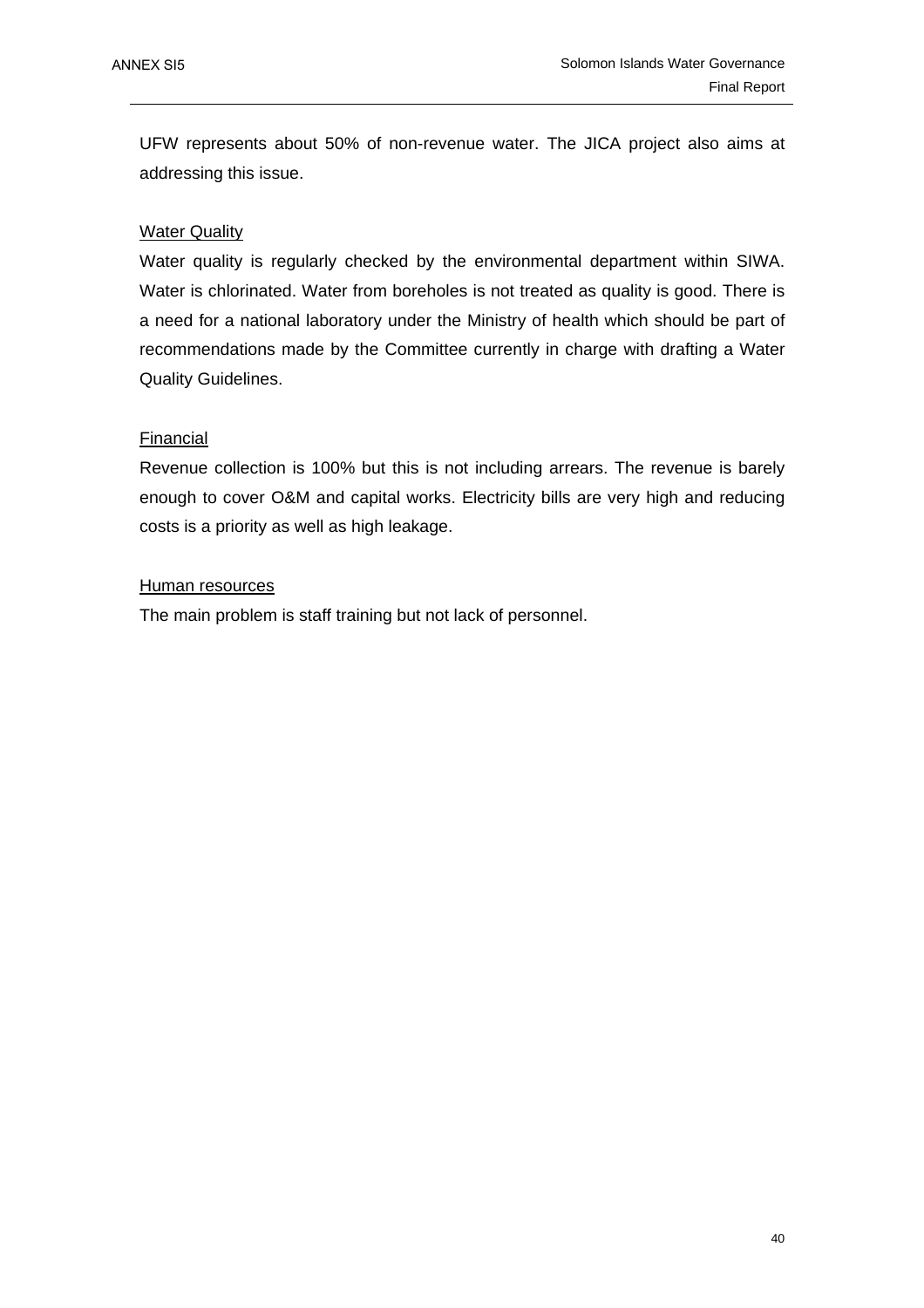## **ANNEX 2: Minutes of the meeting with the Ministry of Health** *Monday 23rd January 2006 Robinson Stanley Fugui, Director of Environmental Health Department*

Ministry of health is responsible for coordinating rural water supply and sanitation at the national level. Water Units of the Provincial governments are operating at the local level.

### Provision of water

The village lodge a request to the provincial government that will make a first assessment and transmit water supply requests to the Ministry of Health. The Ministry of Health prioritises demands and document them in one project submitted to donors (EU, JICA, AusAid, NZAid, Canada Aid). Once funds secured, the Water Unit of the provincial government is responsible to implement the scheme and maintain it.

### Protection of Rivers is a priority

Communities in rural areas depend on rivers for water supply and the quality of water is affected by logging and mining. It is important to review the existing River waters act as it is only applying to protected rivers.

There is no provision in legislation to fine or prosecute polluters.

### Management of rural water supply schemes

Once implemented, most of the rural schemes collapse rapidly due to lack of basic maintenance. Provincial governments are in charge with maintaining the schemes but due to lack of staff and funds for capital works, it is not properly done.

Some provincial governments charge the village for the water supply which provides funds for maintenance. In these villages, the water supply scheme is better maintained as people are more committed to make it work.

### Water consumption

Water consumption is high in rural areas but as there is an adequate supply of water. it is not a major problem.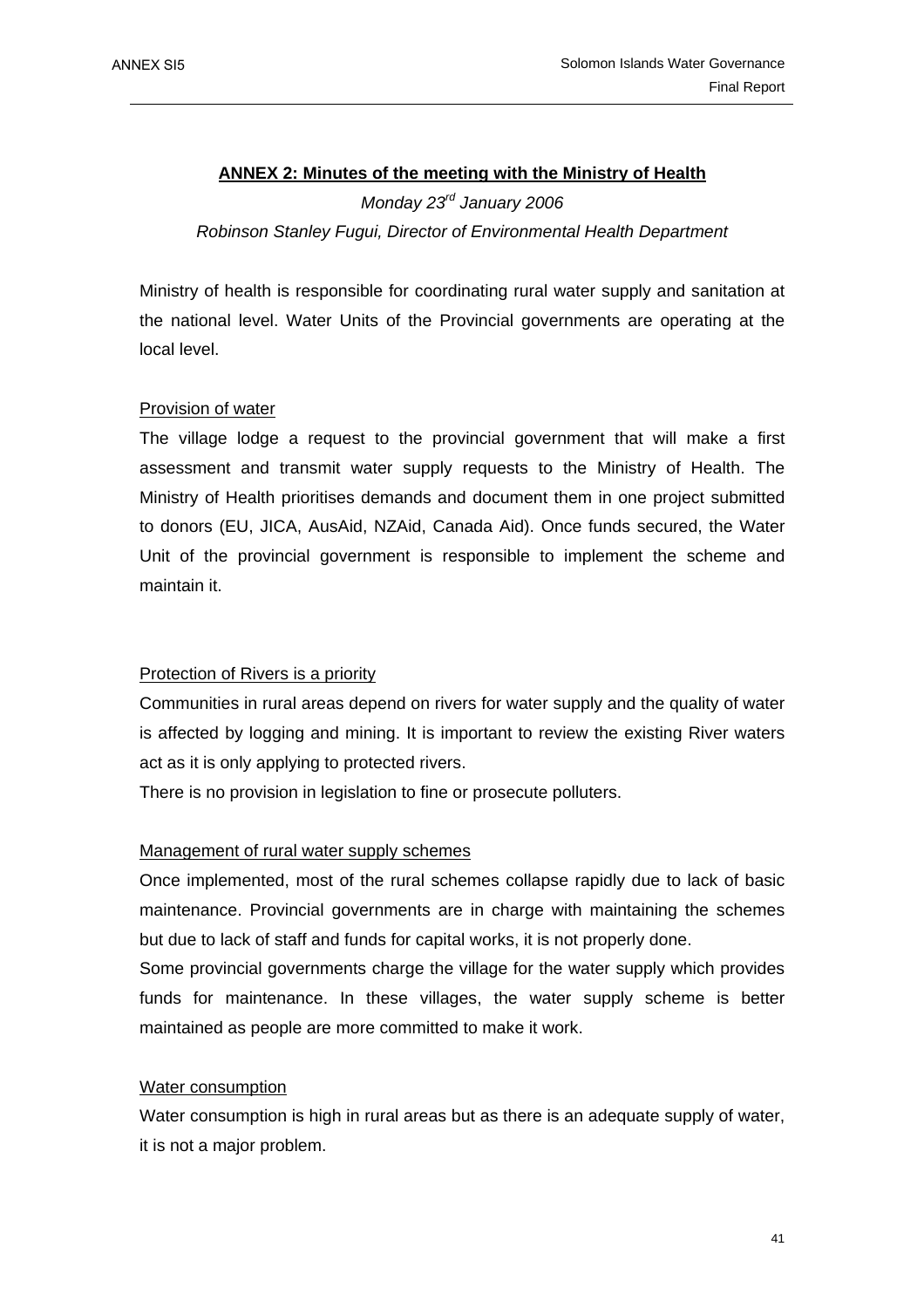The meeting was cut short as Mr Fugui had an important meeting with the Canadian donor agency.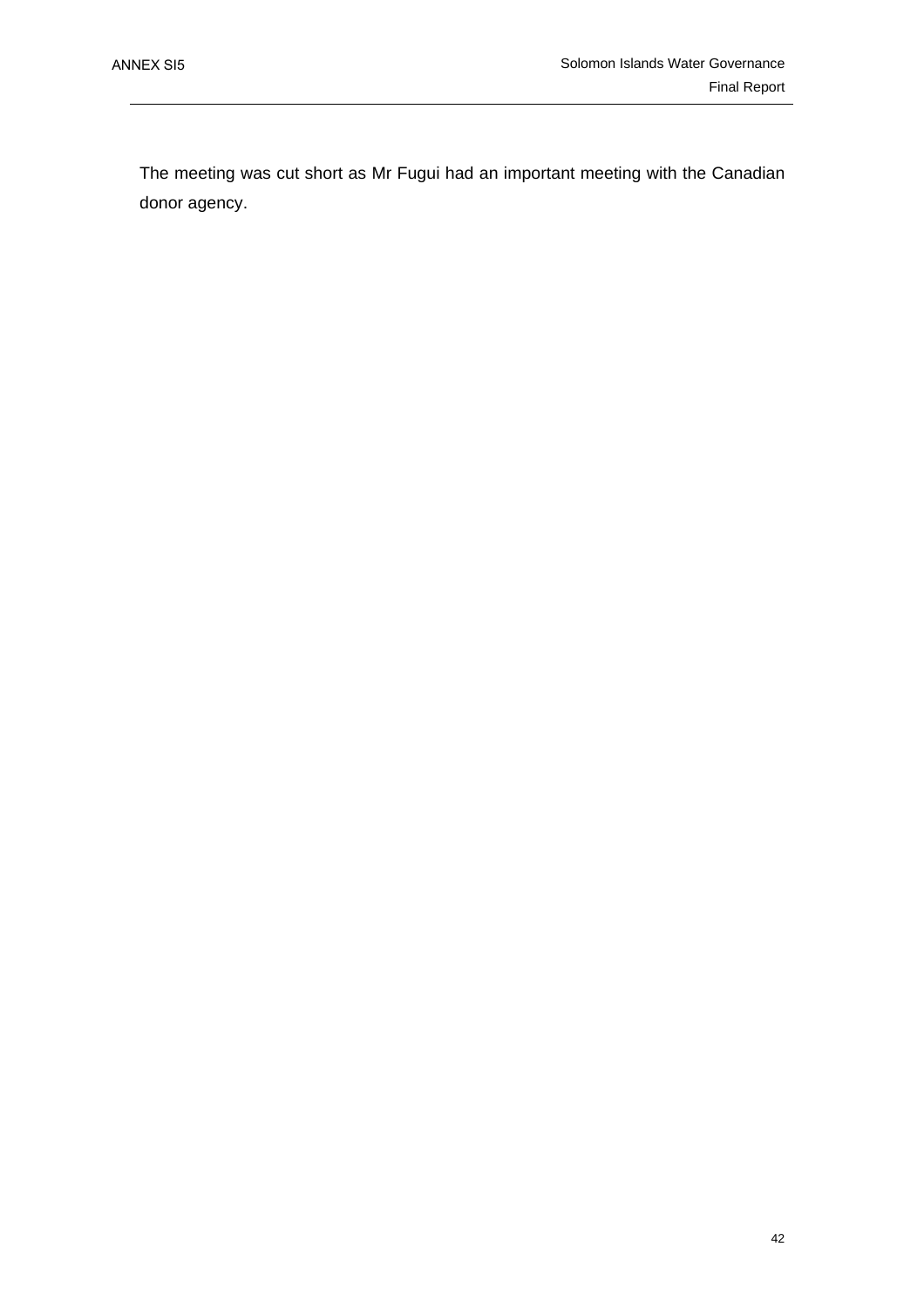## **APPENDIX B: Key Stakeholders Visit to Samoa Report**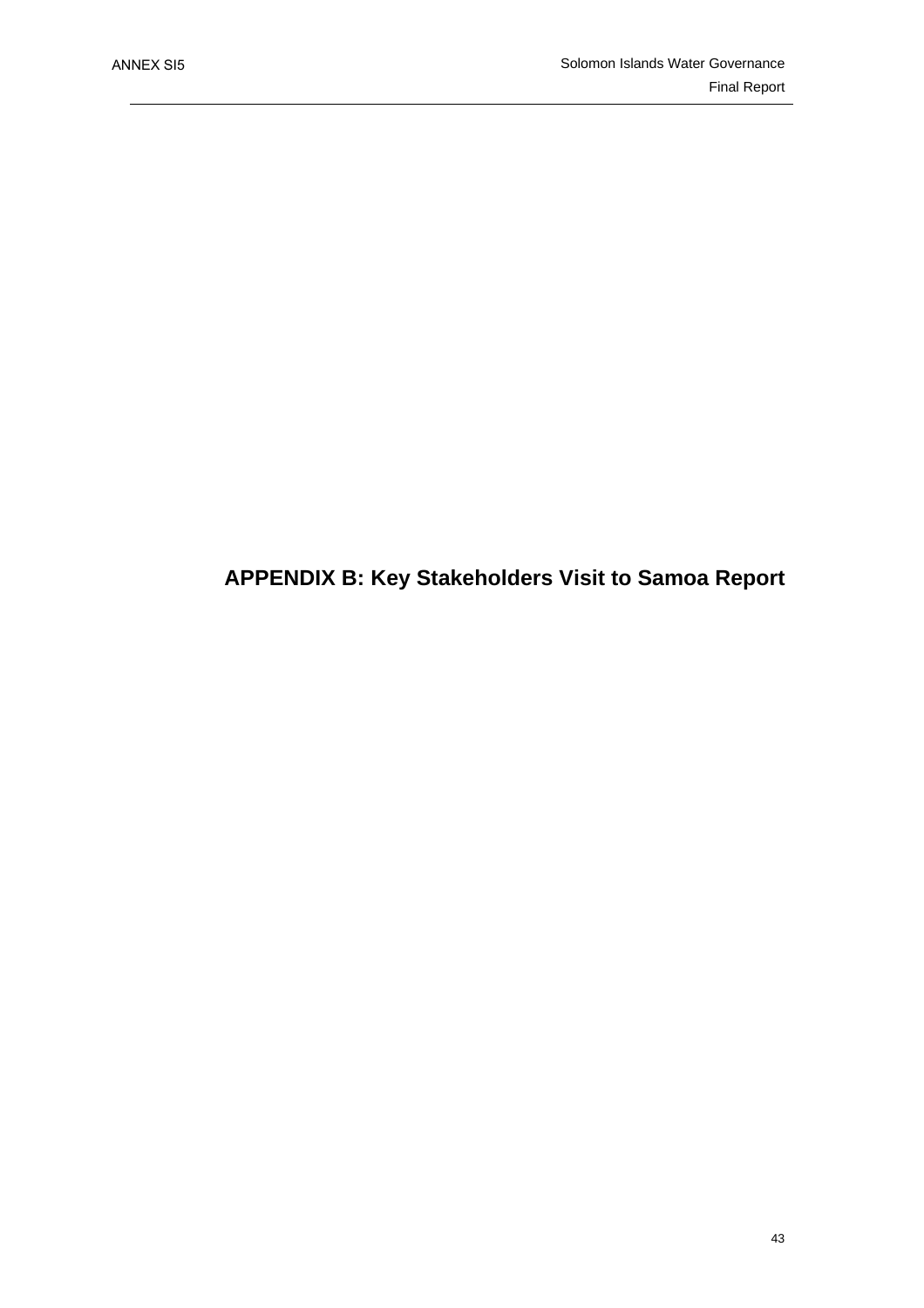### **Introduction**

As part of the Solomon Islands Water Governance Programme, a delegation of Solomon Islands representatives came to Samoa for a four day visit from the  $16<sup>th</sup>$  to the  $19<sup>th</sup>$  May 2006. Due to some turbid events that occurred in Honiara in April, a public awareness consultation, initially scheduled to be held in the Solomon Islands capital city, was consequently moved to Samoa, given the timeframe for project implementation.

The three delegates, Mr Robinson Fugui, Director of Environmental Health, Ministry of Health, Mr Charlie Bepapa, Director of Mines, Energy and Water, Ministry of Natural Resources and, Mr John Waki, General Manager of Solomon Islands Water Authority visited water related government agencies to discuss common water issues and develop an understanding of the wide sector approach Samoa has adopted for sustainable water management. The visit, that included a one day consultation with the Solomon Islands community living in Samoa and various Government officials, was also aiming at agreeing and confirming the project activities and objectives for the coming months.

### **Conclusions**

One of the problems the project is facing and at a larger scale with regards the water sector in Solomon Islands, is the lack of coordination and cooperation of various agencies involved. This visit to Samoa was an opportunity to bring together three major stakeholders and build a working group to take the leading role as their active involvement is crucial for the successful implementation of this project and beyond, for the move toward a wide sector approach. The visit was a success as it enabled the exchange of views on various issues from different perspectives: rural and urban water supply and sanitation, central and provincial governments, current organization of the water sector; and also the discussion of areas to be targeted by the pilot projects.

From the discussions held during the consultation, the need for awareness and education arose as a major issue from a community point of view. The presentations from the three representatives stressed lack of financial resources, skills and coordination as key areas of need. The need for a water policy and a comprehensive water legislation was also highlighted to be addressed together with land issues.

44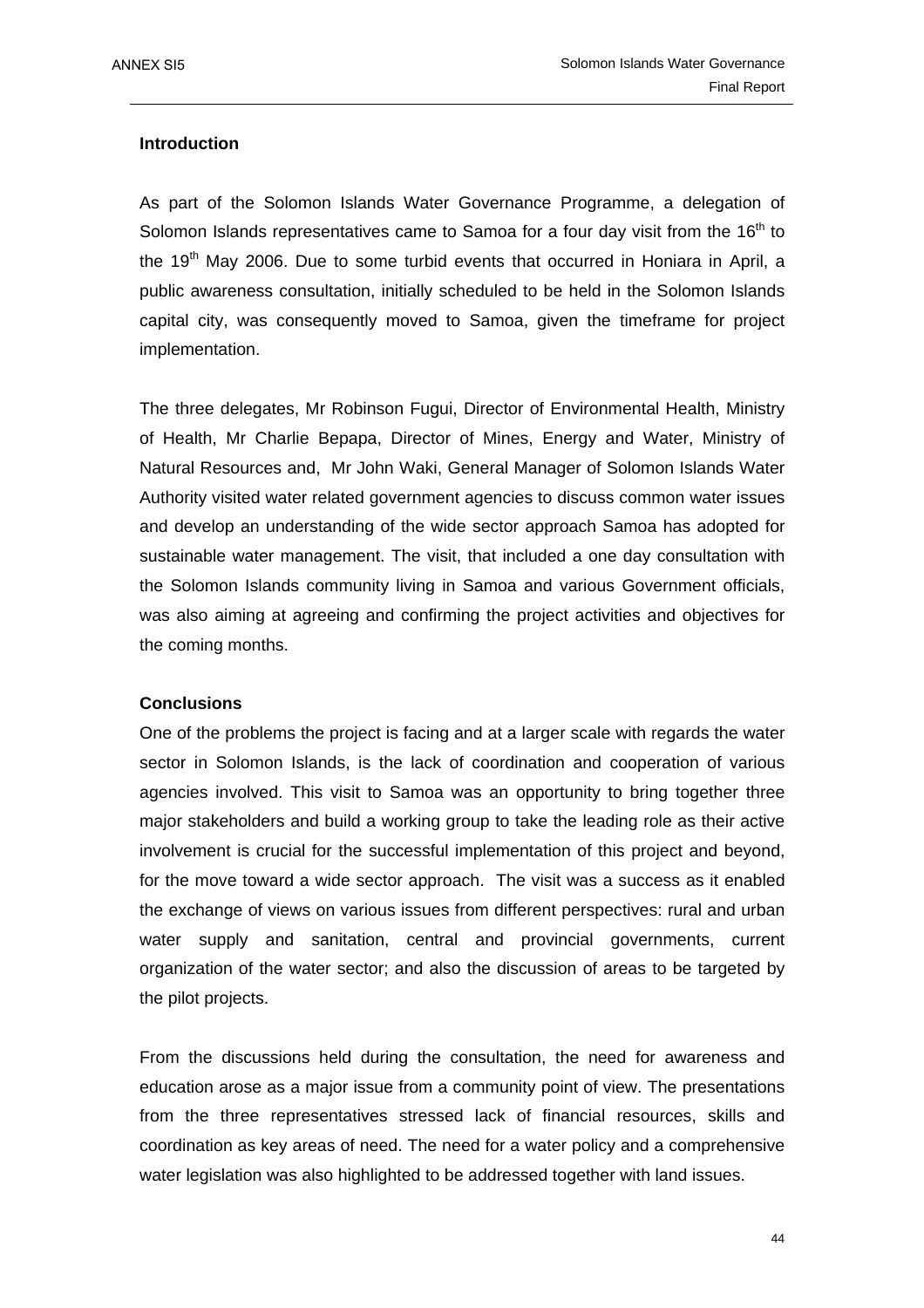Consequently, it was decided with the newly established working group to target the following critical areas: water policy and legislation, coordination and awareness. On a medium and long term perspective, Solomon Islands will be able to capitalize on these components to seek for further funding to progressively adopt an integrated sector approach for the effective management of water resources.

### **Recommendations**

The recommendations outlined below are based on the outcome of discussions with the Solomon Islands Water Governance Programme Working Group. For each recommendation, the primary agency and timeframe for implementation is suggested:

- Ensure the newly elected government's support of and commitment to the development of the water sector, particularly as the water sector has been identified as a lesser priority in the Solomon Islands The Government should take the lead and drive the process. (Ministry of Natural Resources, Department of Mines and Energy; ongoing).
- Conduct additional stakeholders consultations in the Solomon Islands (Project Consultant and Working Group, ongoing between June and November 06)
- Recruit a Water Governance Project Officer in the Solomon Islands to ensure the successful implementation of activities and follow-up. This position should be maintained after the end of the project to assist the proposed Water Sector Steering Committee in implementing further water sector developments (Project Consultant, by the end of June 2006).
- Engage a legal adviser to draft the legislation as the project timeframe will only allow for preparing the skeleton outline of the act (Project Consultant, by the end of July 2006)
- Strengthen the sector coordination by setting up a National Water Sector Steering Committee (Project Consultant and Working Group, by December 2006)

### **MEETINGS WITH WATER RELATED GOVERNMENT AGENCIES**

Meetings were arranged with the main actors of the water sector in Samoa to share experiences and identify common issues.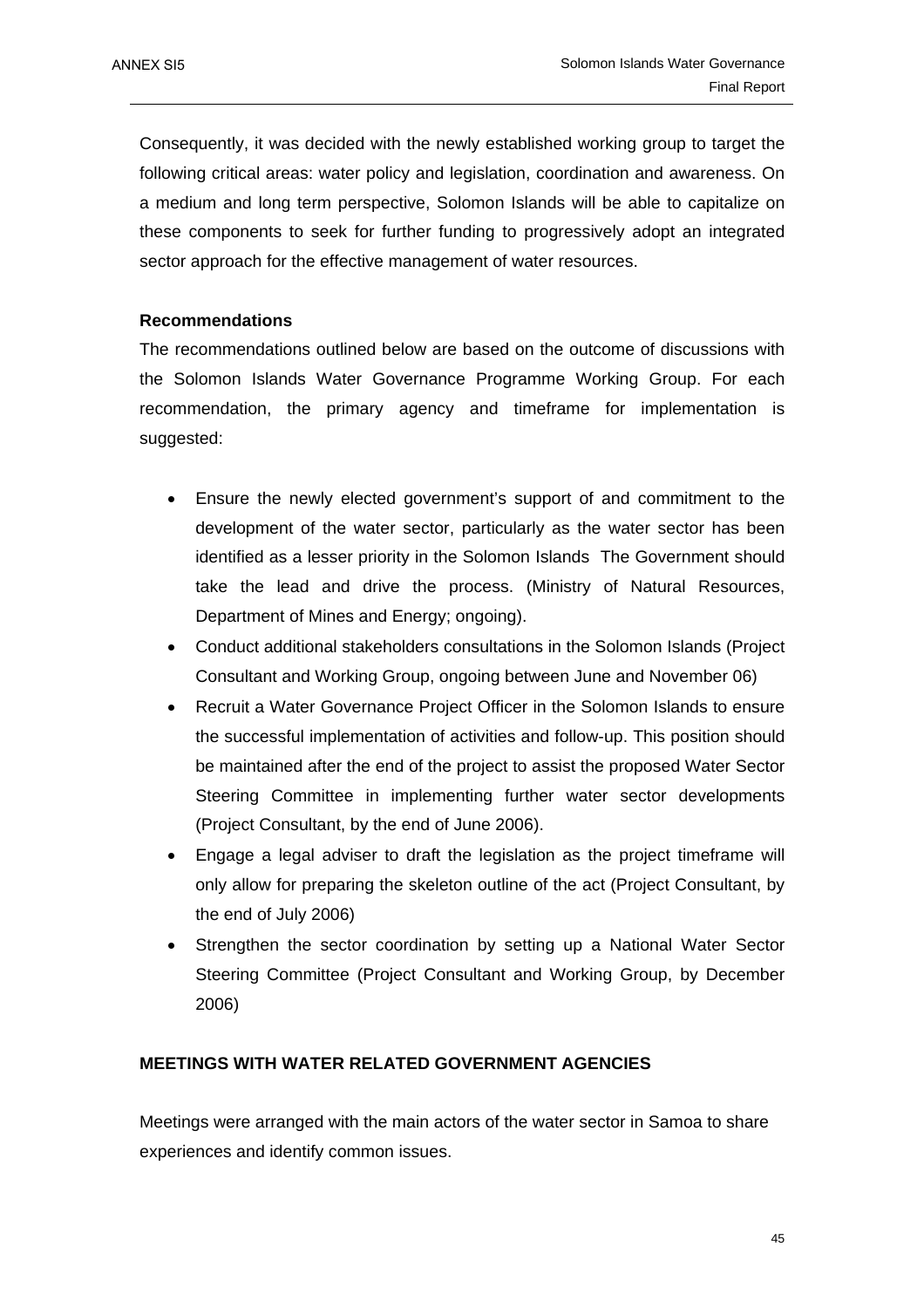The delegation had fruitful discussions with the following persons:

- Minister of Works, Transport and Infrastructure,
	- Hon. Tuisugaletaua Aveau Sofara
- Managing Director, Samoa Water Authority, Mr Moefaauo Taputoa Titimaea
- CEO, Ministry of Natural Resources, Environment and Meteorology,
	- Tuuu Dr. Ieti Taulealo
- Water Sector Support Programme (WaSSP) Management Unit.



Meeting with the Water Sector Support Programme Team

The delegation also visited some key water sites, including the three main Water Treatment Plants at Alaoa, Fuluasou and Malololelei, The Hydro Dam at both Alaoa and Afulilo and some hydro generation turbines at Alaoa. Rural water pumping stations at Tiavea as well as the whole rural reticulation system network were included in the site visits.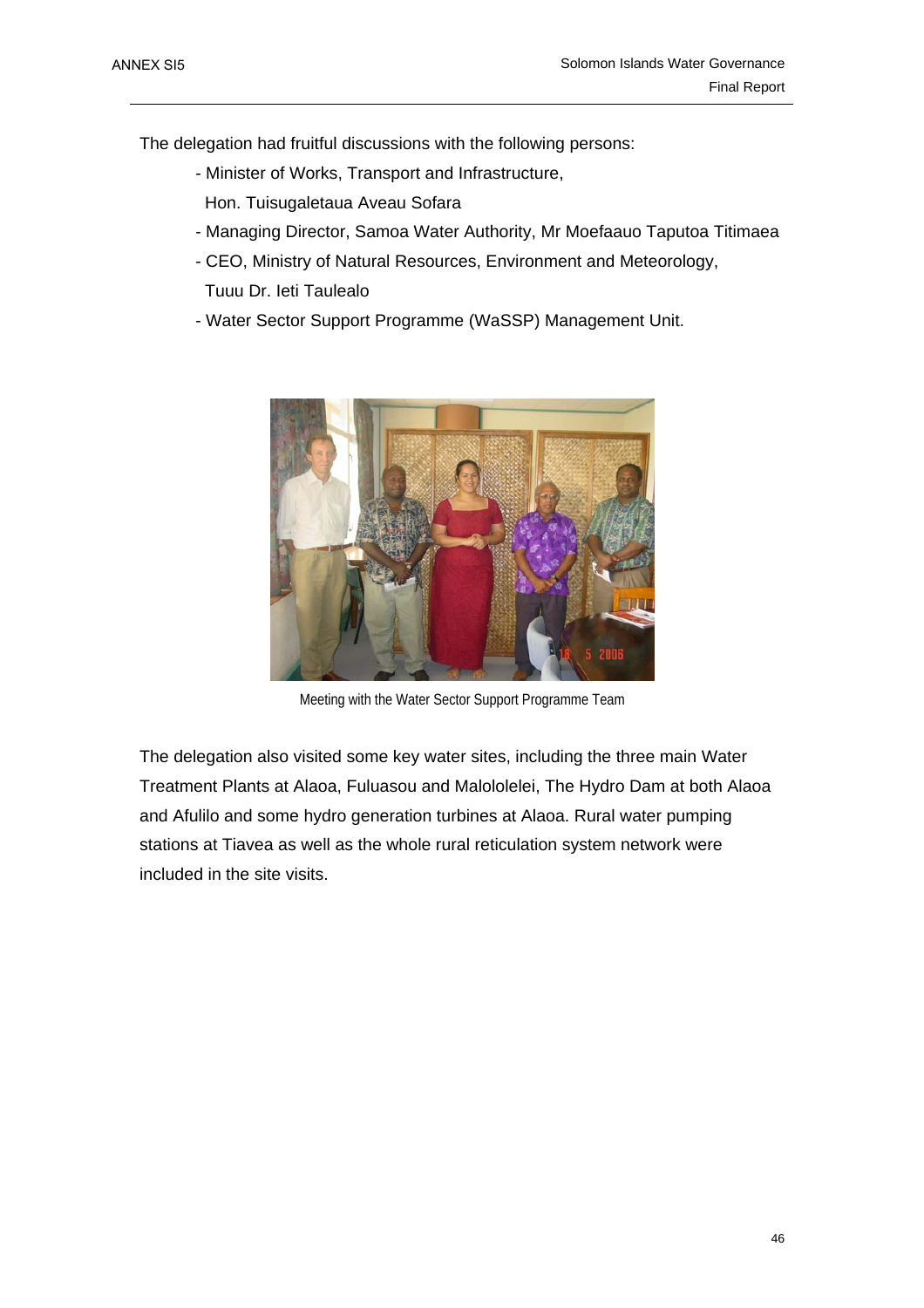### **CONSULTATION "WATER IS PRECIOUS"**



The consultation "Water is Precious" was held on Wednesday 17<sup>th</sup> May at one of the villages in Upolu, Aele Fou, to bring together the Solomon Islanders currently living and working in Samoa and Samoa water related agencies representatives to discuss water issues in the Solomon Islands from the wide community perspective.

The village of Aele Fou was chosen to host this consultation due to its historical links with the Solomon islanders who arrived in Samoa at the end of the  $19<sup>th</sup>$  and

beginning of the  $20<sup>th</sup>$  century. The event, opened by the Minister of Natural Resource, Environment and Meteorology, the Hon. Faumuina Tiatia Liuga, was attended by 29 persons.

The consultation had a good media coverage as it was covered by several media including the local newspapers, the Samoan Observer and Government newspaper, Savali, as well as two TV channels SBC1 (State Television) and Lau TV (privately owned) (refer to articles in Appendix A).

The presentations delivered by the Solomon Islands delegates offered an overview of the water sector in the Solomon Islands and an insight into rural and urban water

supply and sanitation systems and issues. To broaden understanding of the water sector approach and provide the audience with a practical example, a presentation was given on Samoa's experience.



 *Consultation Banner "Water is Precious"*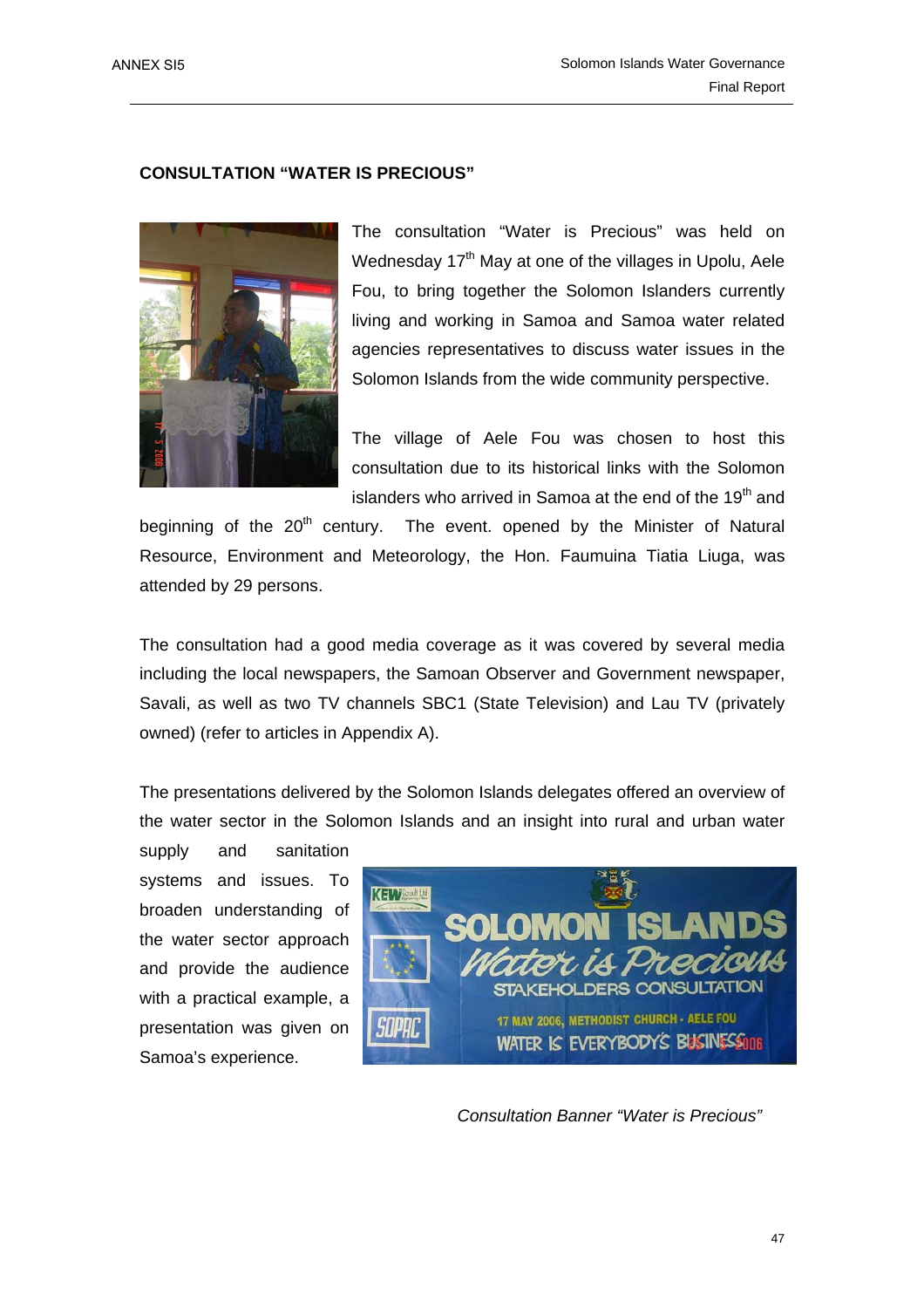### **Presentations**

### **Presentation "Solomon Islands Water SectorOverview" by Charlie Bepapa, Head of Department of Mines and Energy**



The presentation started with basic information about the Solomon Islands.

The water resource division under the Ministry of Mines and Energy is responsible for:

- Implementation of government policies and legislation
- Evaluate water resources
- Undertake hyrdogeological activities such as investigation of groundwater, collection of data and analysis).

The issues raised in the presentation are:

- In-adequate policies and legislation
- Lack of coordination and fragmented water management
- Lack of capacity and human resources
- Awareness and low literacy rate
- Lack of funds for the water sector
- Water is a "low priority" for the government
- Data collection and information sharing

The questions raised by Charlie for reflexion:

- What should be rights and obligations of and owners regarding water?
- What should be rights and obligations of commercial and public utiliies regarding water?
- What should be the principles to guide the development of fees and charges?
- What should be the principles to guide compensation?
- What should be the water pricing and recovery in rural areas?

Question from Latu: how to address the issue of low literacy rate?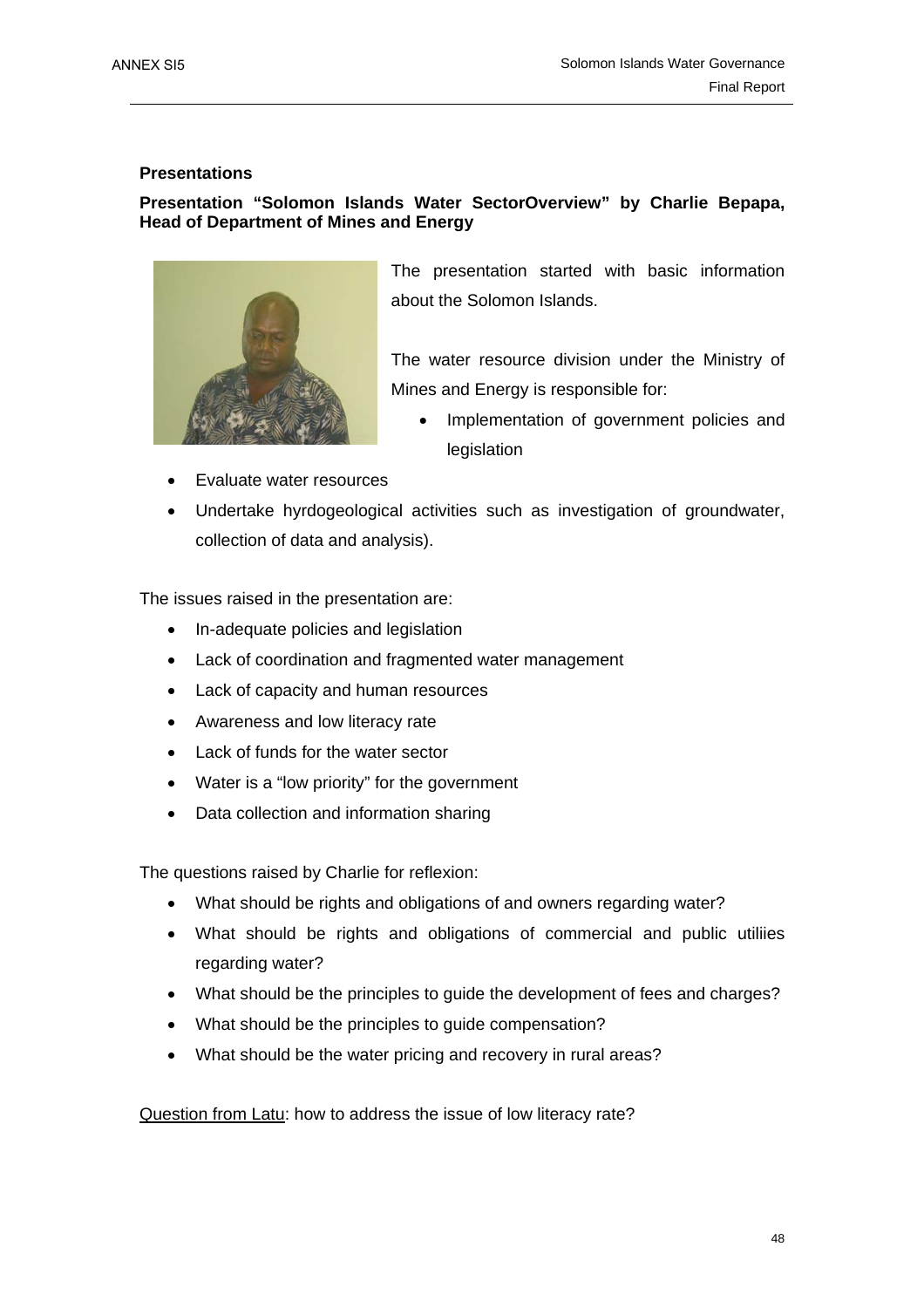Answer by Charlie Bepapa: It is a major problem especially in rural areas. As water is not in schools curricular, there is a little knowledge in the general public. To address these issues awareness programmes have been developed.

Comment from Eron Kama: There is a need to educate people about land and water to address the issue of land access and compensation, which is a critical issue affecting the water resources management in the Solomon Islands.

### **Presentation "Solomon Islands Urban Water Management" by John Waki, General Manager of the Solomon islands Water Authority.**

John Waki started his presentation with geographical facts and data to highlight the difficulty of managing urban water as:

- 9 urban centres are scattered on different islands.
- 16% of the population lives in the urban centres which poses the problem of financial viability of the SIWA.
- Small size of urban centres often show most water sources are located on customary land.
- Infrastructure required so large for the small urban population to maintain.



SIWA which is under the Department of Mines and Energy of the Ministry of Natural Resources is managing water supply in 4 urban centres out of 9, namely: Honiara, Noro, Tulagi and Auki. In the other 5 cities, the Provincial Government manages the provision of water infrastructure and supply.

The major issues for urban water management are:

- Poor infrastructure or no basic carrier system in place to manage.
- Economically unviable to take on management of water in all urban centres.
- Management of urban water is fragmented and for some urban centres not done or in existence.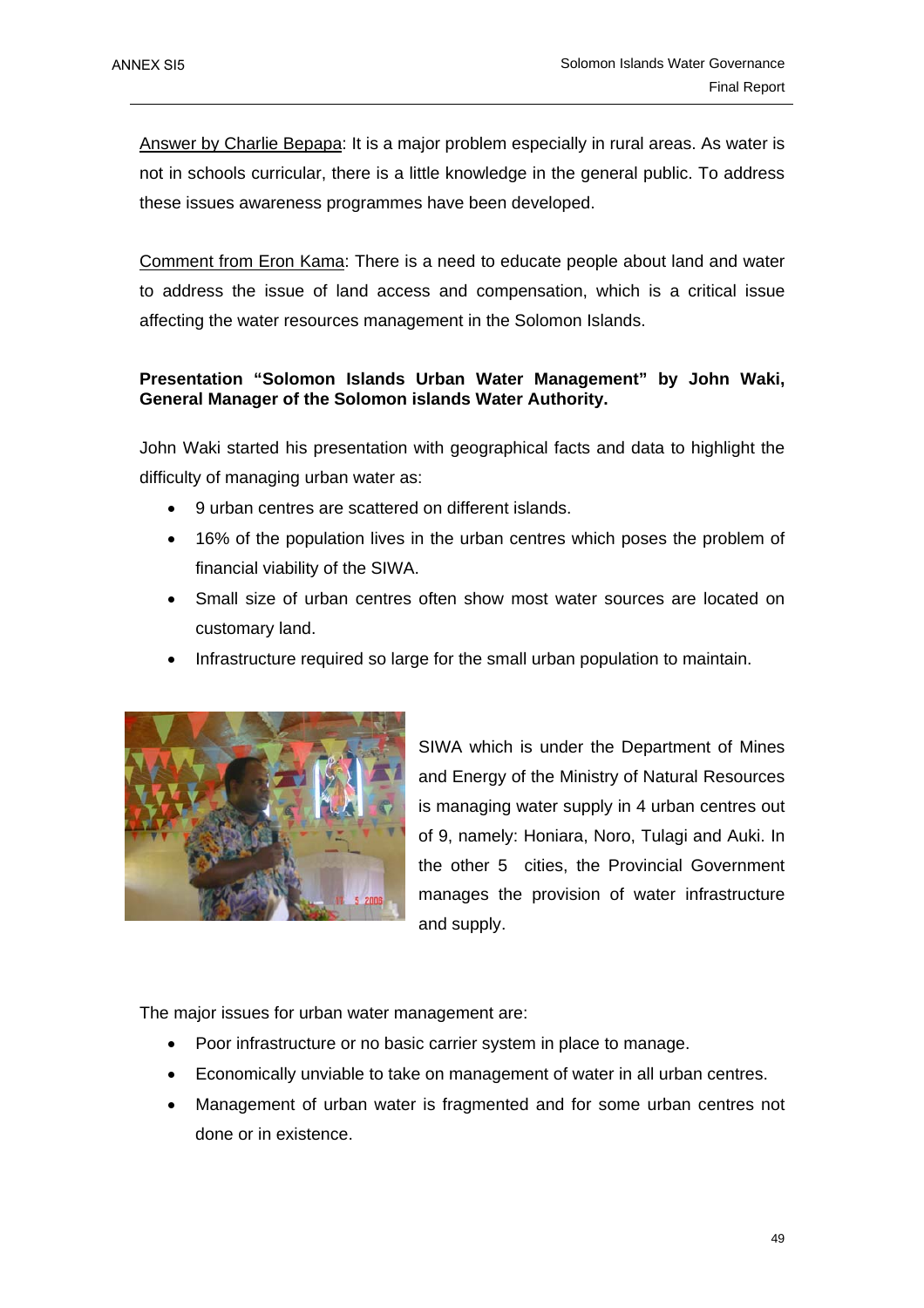- Most water sources are on customary land and often difficult to access due to dispute over ownership of water.
- All urban centres are separated by sea.
- High operating cost for pumping.
- Management of urban water fragmented & mostly subsidised by national budget.
- No standard management practice applied.

### **Presentation "Samoa Water for Life: A water sector plan" by Nigel Walmsley**

Nigel Walmsley, the Technical Assistance Consultant to the National Authorising Officer for EU-Water Sector Programme in Samoa, explained the process Samoa went through to move towards a sector-wide approach. He emphasised that it is an ongoing process.

He explained that a water sector plan is a living document that should be reviewed on an ongoing basis and involving consultation with all stakeholders.

Question from Hon Ulu Vaomalo Kini (Former Minister of Police & Prison, Samoa): "What are the main problems and difficulties to implement a policy in the Solomon Islands especially considering the size of the territory?"

Answer by John Waki: It is a major problem considering that it can take several days by boat to reach some islands of the Solomons.

### **Presentation "Solomon Islands Rural Water Supply and Sanitation Programme", Director of the Environmental Health, Ministry of Health**

The main functions of the Environmental Department for the Rural Water Supply and Sanitation are:

- Collate provincial annual construction plans and seek for fundings
- Manage RWSSP materials/supplies and freight construction materials to provincial centres
- Monitor and evaluate effectiveness of the construction program;
- Manage the developments of community awareness programs
- Arrange training programs to meet the required needs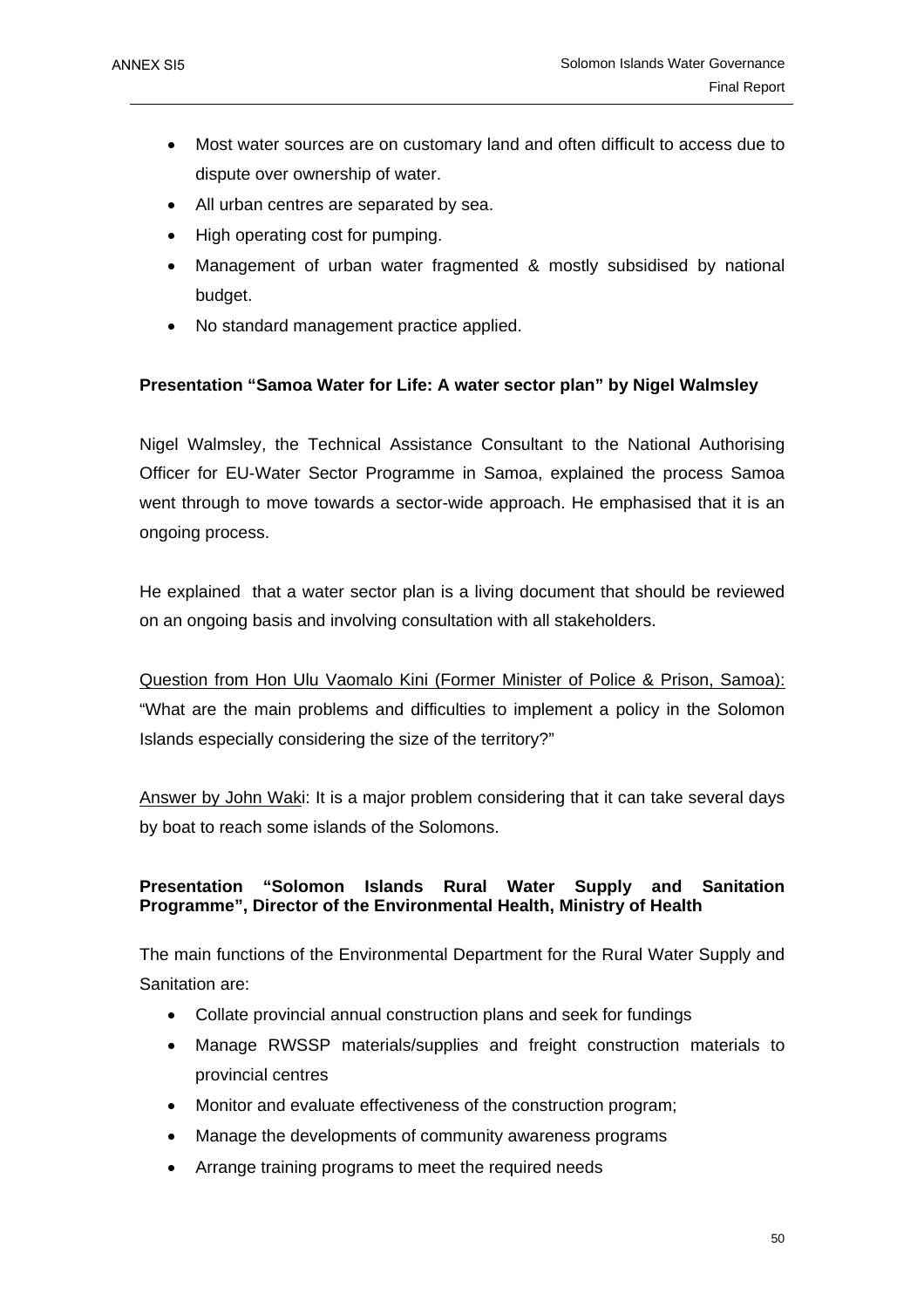The main issues for the rural water supply and sanitation are:

- Staff shortage and limited training opportunities;
- Lack of funds
- Lack of comprehensive legislation
- Existing Environmental Health Act limited in scope to deal with RWSSP issues/problems.



*Presentation by Robinson Fugui* 

### **Record of brainstorming session discussions**

### Theme: Water Resources Management

- Government role: Water is not the main priority in the Solomons from the perspective of the Government However, the Government role is crucial for driving the process to move towards an integrated water sector approach. There must be strong political will. To address water issues the Government should take a more concerted approach.
- Comments from John Waki: there are water shortages related to catchment issues. To be addressed there is a need for more data (collection focus needs to be strengthened) and awareness programmes.
- It has been questioned why the Solomon Islands Water Resources Act from 1992 is still in draft form. Response: the Act has been submitted to Cabinet, however with change of Government and political unrest over the years it has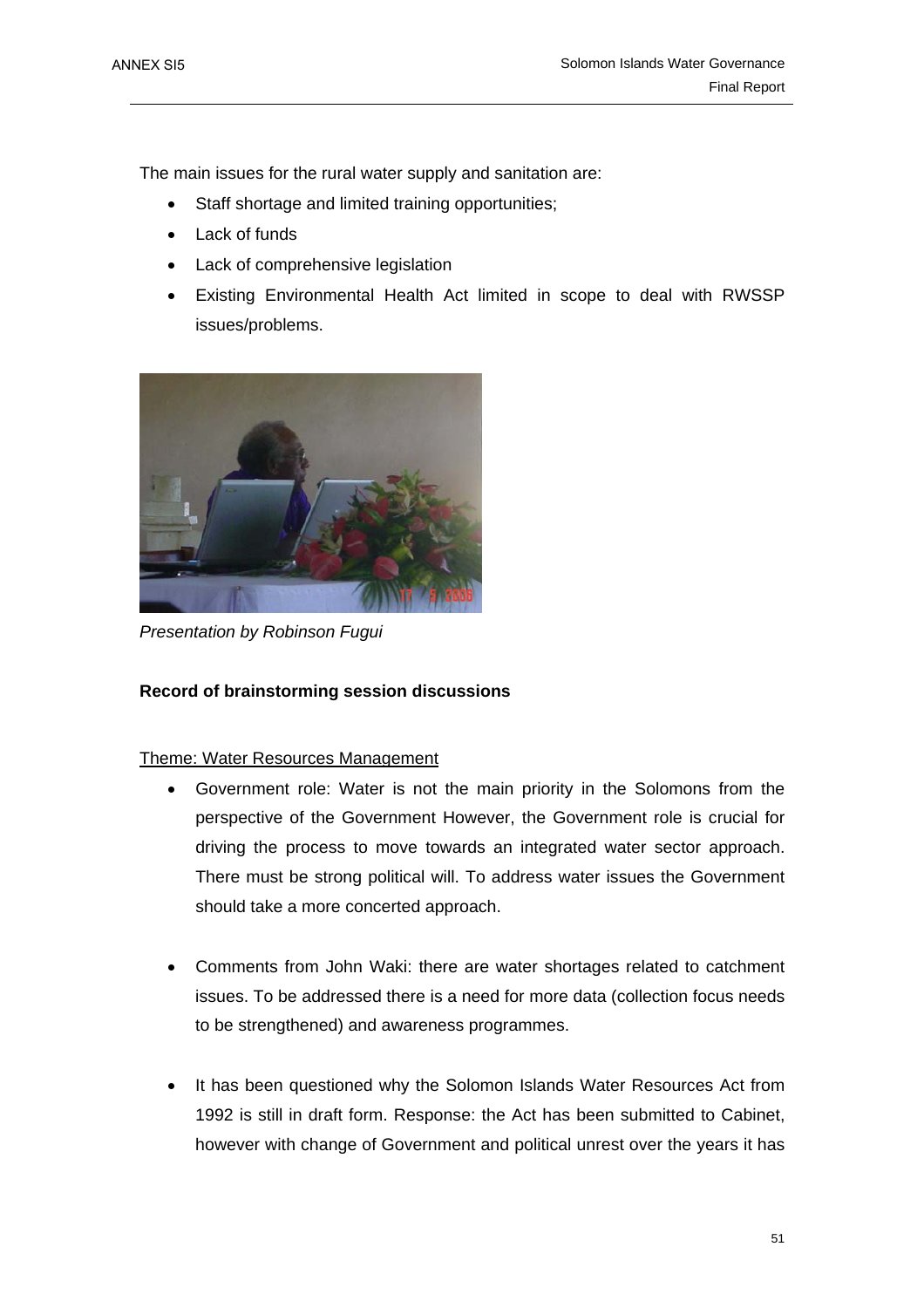been lying idle. The Water Resources Department was trying to revive the draft Act but will wait for the reform programme of the new Government.

• Proper business management skills are needed in the sustainability of water resources management.



*Aele-Fou Community at the Consultation Workshop* 

### Capacity building and awareness

- It has been stressed by participants that awareness and public consultation are the key to success of policy implementation as it enables ownership of policies. It is crucial to recognize the different but real needs of the people who are expected to take the policies and legislations on board.
- There is a need for awareness in schools from the primary level upwards and to include water issues and education in the schools' curricular.
- Sara (Samoa Water Authority) Public Relations Unit (PRU) advice to SIWA – perhaps establish a specific unit for public awareness programmes. Target the younger children – even at preschool level for education. The Bible says "If you love your neighbours you love yourself" need to help each other and support communities for public educations programs. Regarding land ownership issues, Sara explained that PRU is working together with the village pulenuu (mayor) to address these problems. The pulenuu are the 'gateway' to accessing the people, including landowners in Samoa.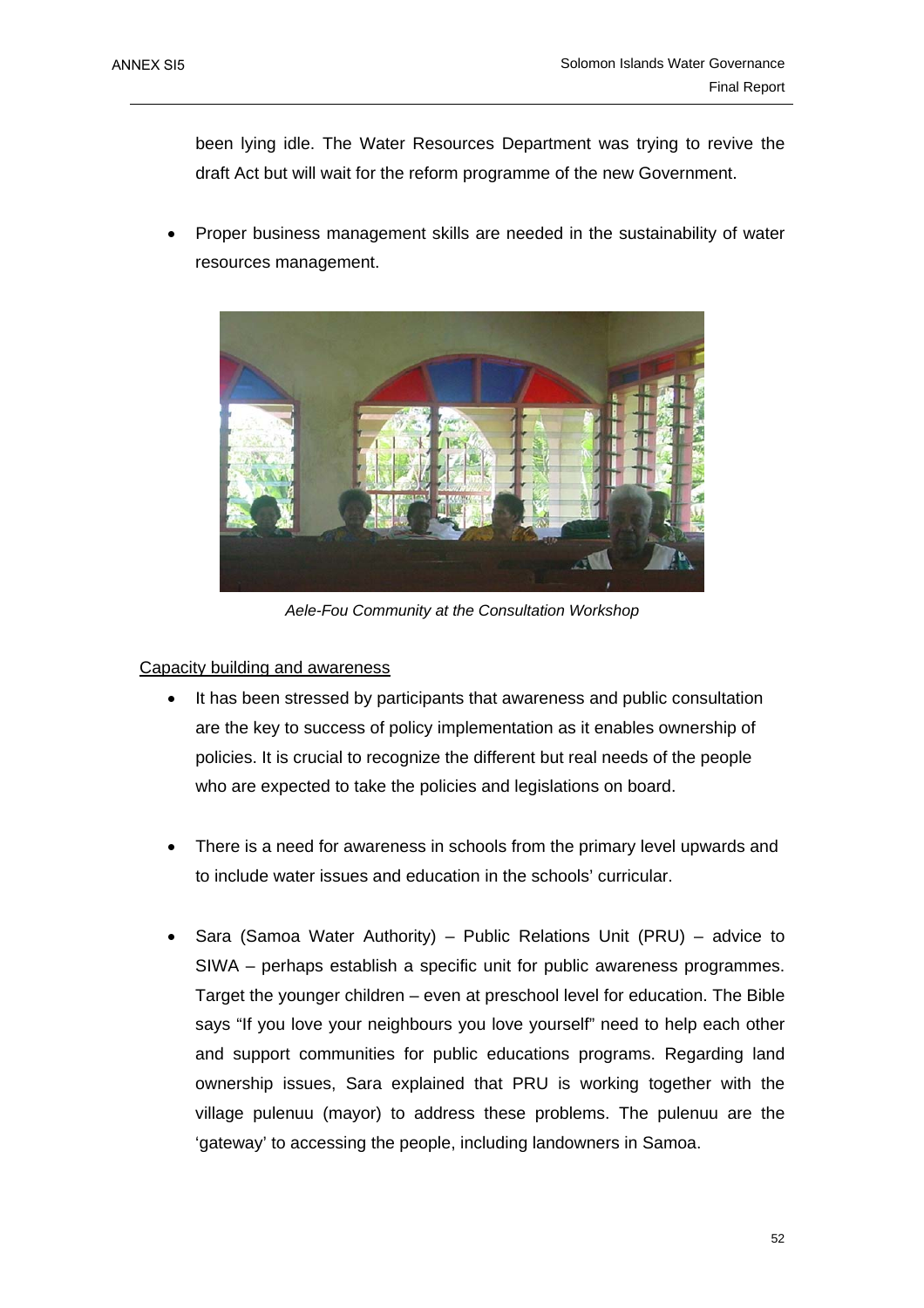- Introduction of water metering is a good measure for water conservation but people have to be informed about the reasons for metering water. The message that WATER IS PRECIOUS needs to be convincing and get across to people. From Samoa's experience it seems that water metering is more difficult for people in rural areas to accept. In Samoa, it is cheaper to pay metered water rather than a flat water rate.
- The Community perception is very important and it is crucial to listen to the real needs of the people, not copy or imitate what other advanced countries are doing.
- To prevent people misinterpreting assistance and approaches from NGOs, donor organisations and the government, the people at the grassroots level need to be informed before any work or project is implemented.

### Access to water and land issues:

• Land issues is a critical issue for water management in the Solomon islands. For urban water management, the amount of access fees to water sources is a threat to financial sustainability for SIWA. One of the responses to the problem would be to identify and set up a suitable arrangement between the Authority and the community through a consultative process for land access.

### Financial sustainability

• Eron Kama, a participant residing in Samoa, stated that Solomon Islanders really need water and people are willing to pay for this service. The issue remains on how to bring the water to the homes. Awareness programmes, education and training are essential for the communities in the Solomons. Appropriate programmes are needed to improve standard of living.

### Infrastructure management and technology

- Infrastructure –Technology needs to be appropriate for each island.
- When there is ownership over assets, resources, etc then cooperation in maintenance and protection is improved. A good partnership is needed between the Government and the people. However, there is another issue when giving the villages the infrastructure, then they can abuse the notion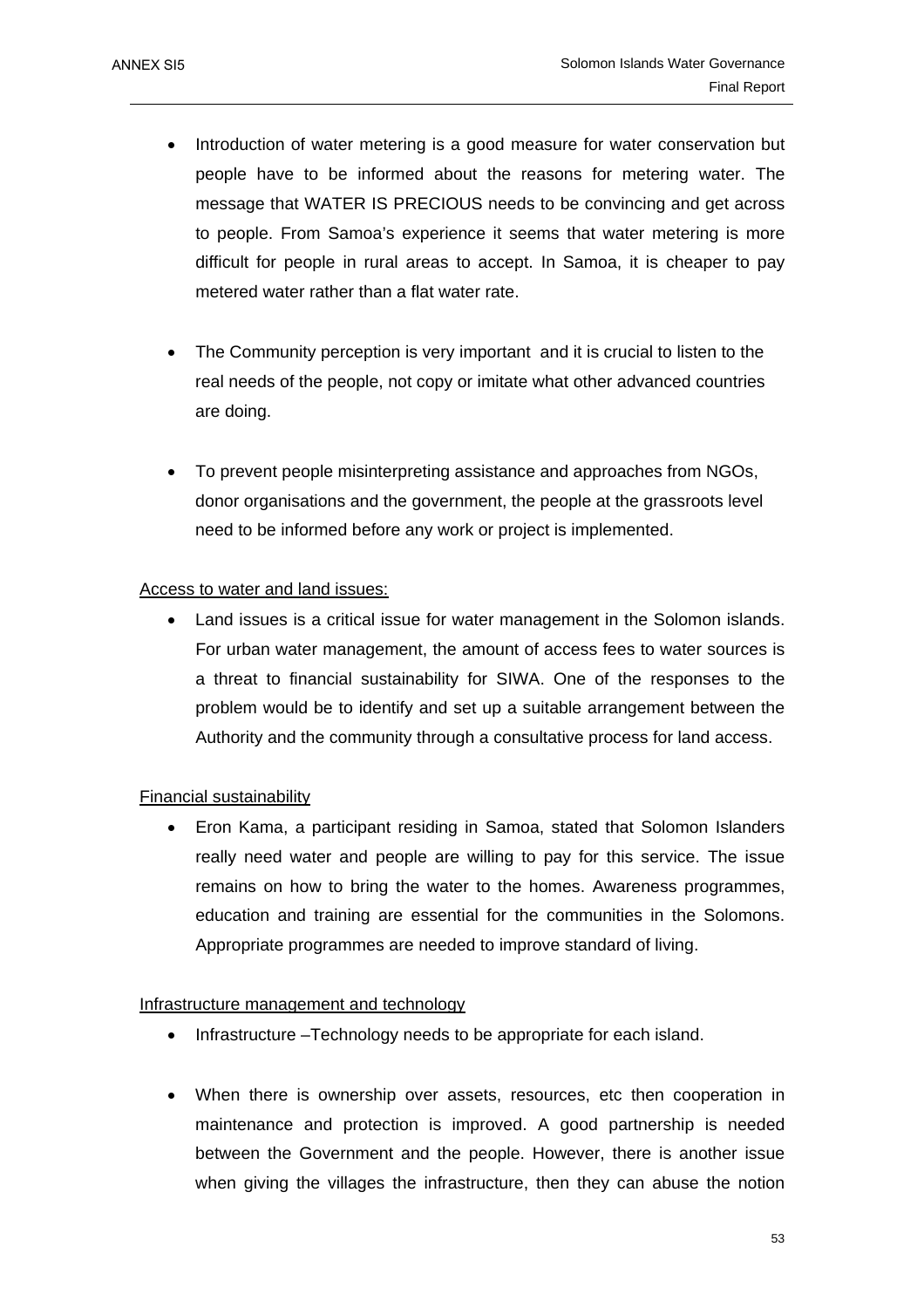and think that they own the infrastructure and don't need to pay for the water supply.

### **REVIEW OF PILOT PROJECT SCOPE AND OBJECTIVES**

For the last day of the visit, a debriefing work session was organised at KEW's office to discuss the Consultant's work plan for the coming months and confirm the strategic areas to be addressed by the present project.

The revised work programme for the coming months has been agreed and finalized, as well as the areas to be targeted by the project: policy, legislation, coordination and awareness. The detailed work plan is in Appendix E.

### **Pilot projects and strategy**

| Strategic area                          | Outputs                                                                                                       | Strategy                                                                                                                                                                                                                                                                                                      |
|-----------------------------------------|---------------------------------------------------------------------------------------------------------------|---------------------------------------------------------------------------------------------------------------------------------------------------------------------------------------------------------------------------------------------------------------------------------------------------------------|
| Water policy                            | Develop a water policy.                                                                                       | Draft a water policy and undertake stakeholders<br>consultations for comments and input to ensure<br>ownership of the document and later successful<br>implementation.                                                                                                                                        |
| Water legislation                       | Develop a<br>comprehensive water<br>legislation                                                               | Analyze existing legislation and draft the outlines<br>of a comprehensive water legislation for<br>presentation to stakeholders at all level of the<br>society for comments and inputs. Given the<br>project timeframe, the drafting of the full document<br>will be left to a legal adviser to be recruited. |
| Awareness and<br>community<br>education | Undertake awareness<br>and community education<br>regarding water<br>governance.                              | Consultations and community education<br>undertaken from May to November 2006.                                                                                                                                                                                                                                |
| Coordination of the<br>water sector     | Establish<br>perennial<br>a<br>coordination system for<br>the water sector to foster<br>a concerted approach. | Establish a National Water Steering Committee to<br>coordinate the water sector and establish a<br>monitoring system with targets and indicators.                                                                                                                                                             |

### **Project implementation arrangements**

For the effective implementation of the project, a National Working Group comprising Charlie Bepapa, John Waki, Robinson Fugui has been established to foster cooperation among various agencies involved in the project and facilitate the project implementation.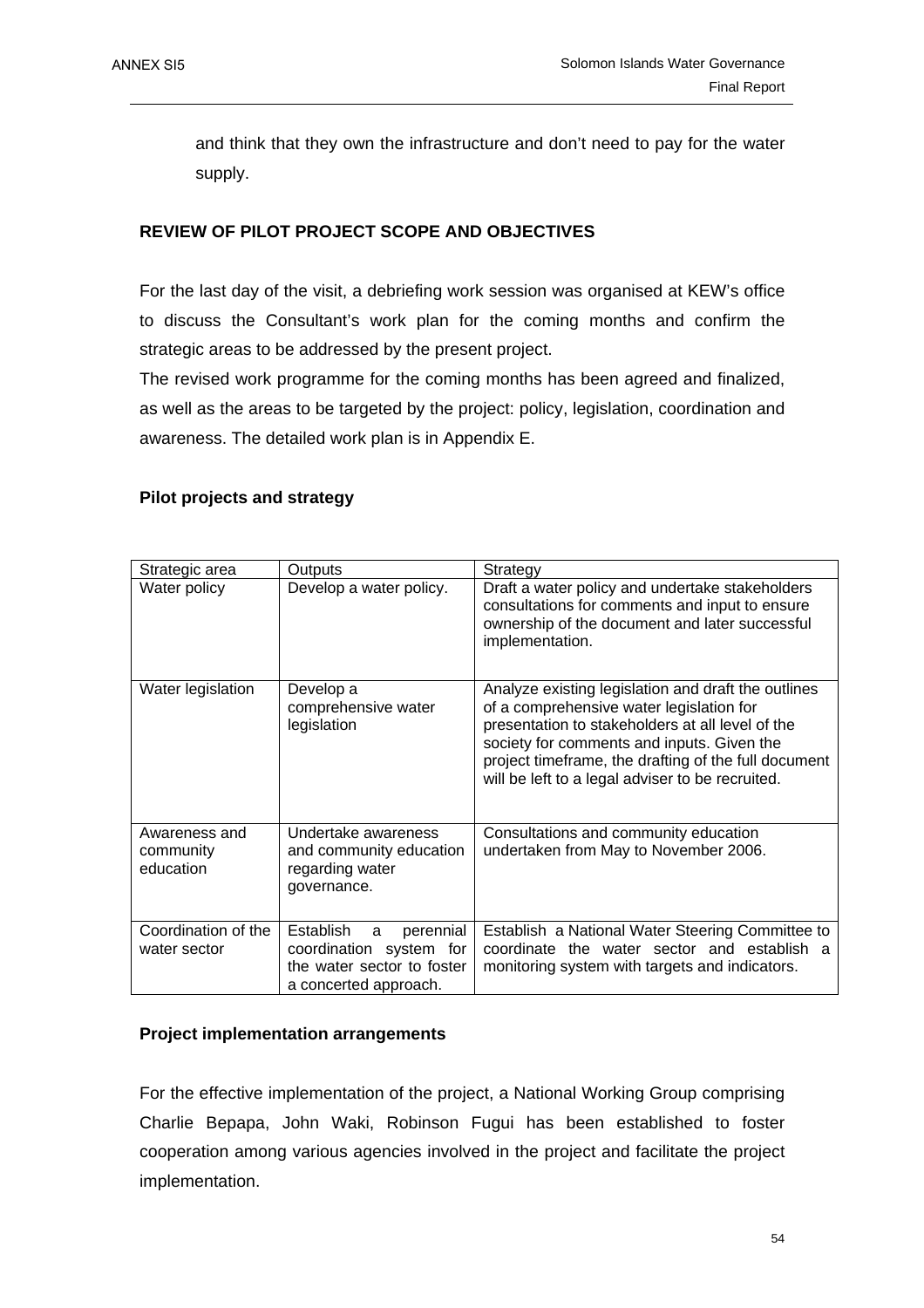The possibility of allocating some funds from the project for the provision of a Project Coordinator in the Solomon Islands to coordinate the implementation of the project and assist the Working Group was discussed. It is envisaged that this proposed position would be maintained beyond the timeframe of the project with some governmental funding to pursue efforts towards an appropriate integrated water resources management system and ensure the project's achievements' sustainability.

Given the somewhat constrained timeframe, with regards the legislative component of the project, our objective is to come up with the main points of the legislation and recruit a legal adviser to draft the Act.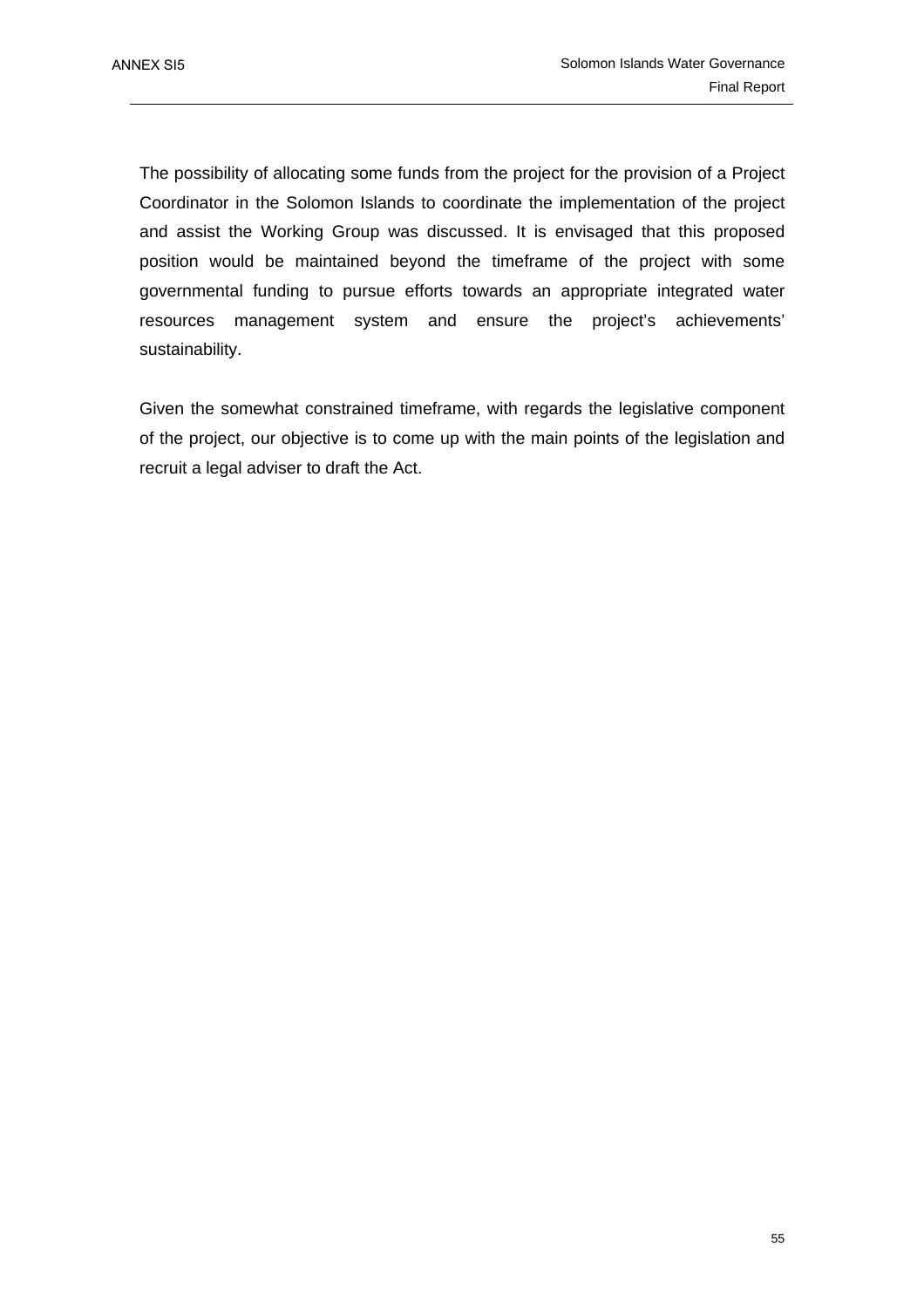# **APPENDIX C: Honiara Consultations Report**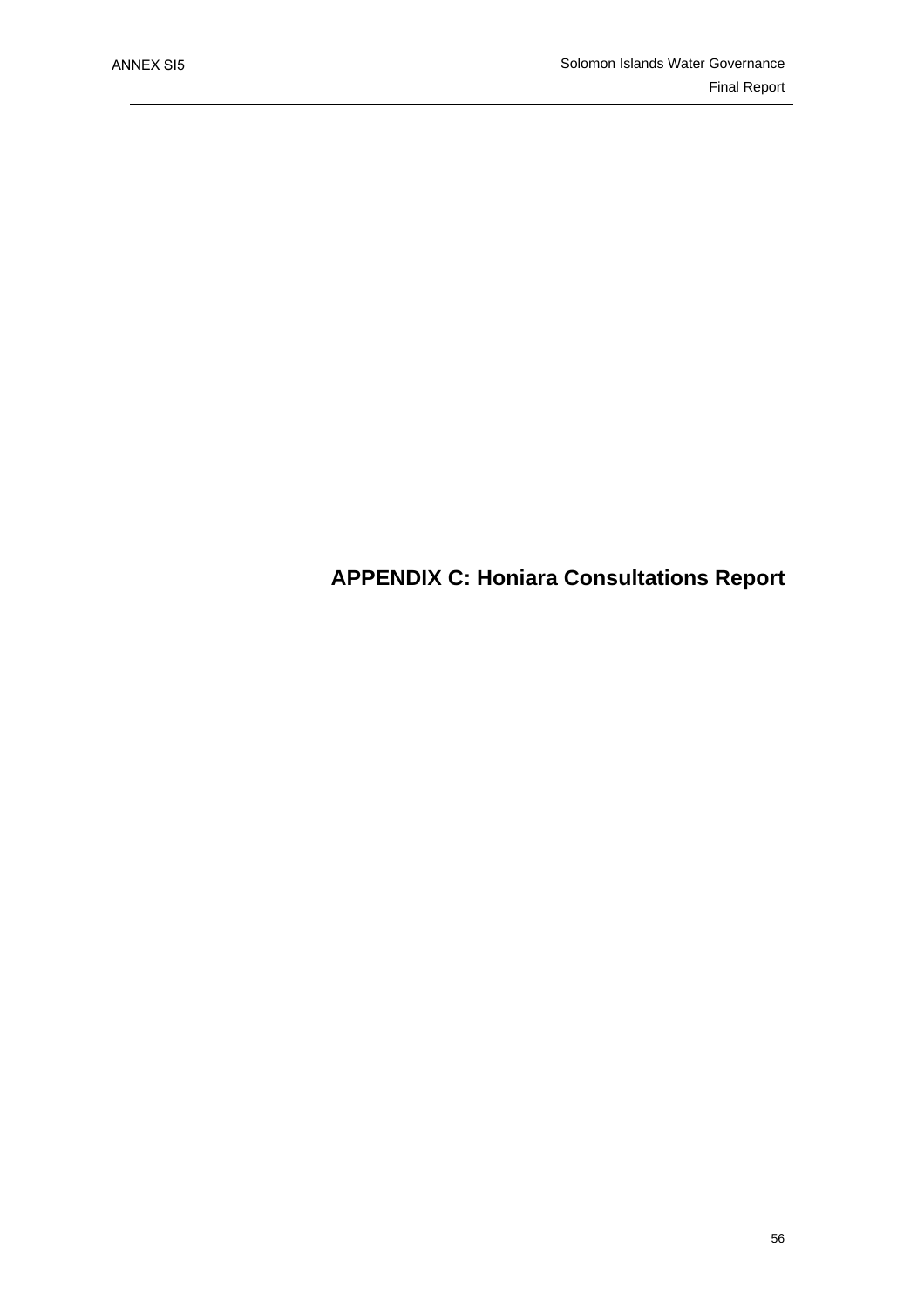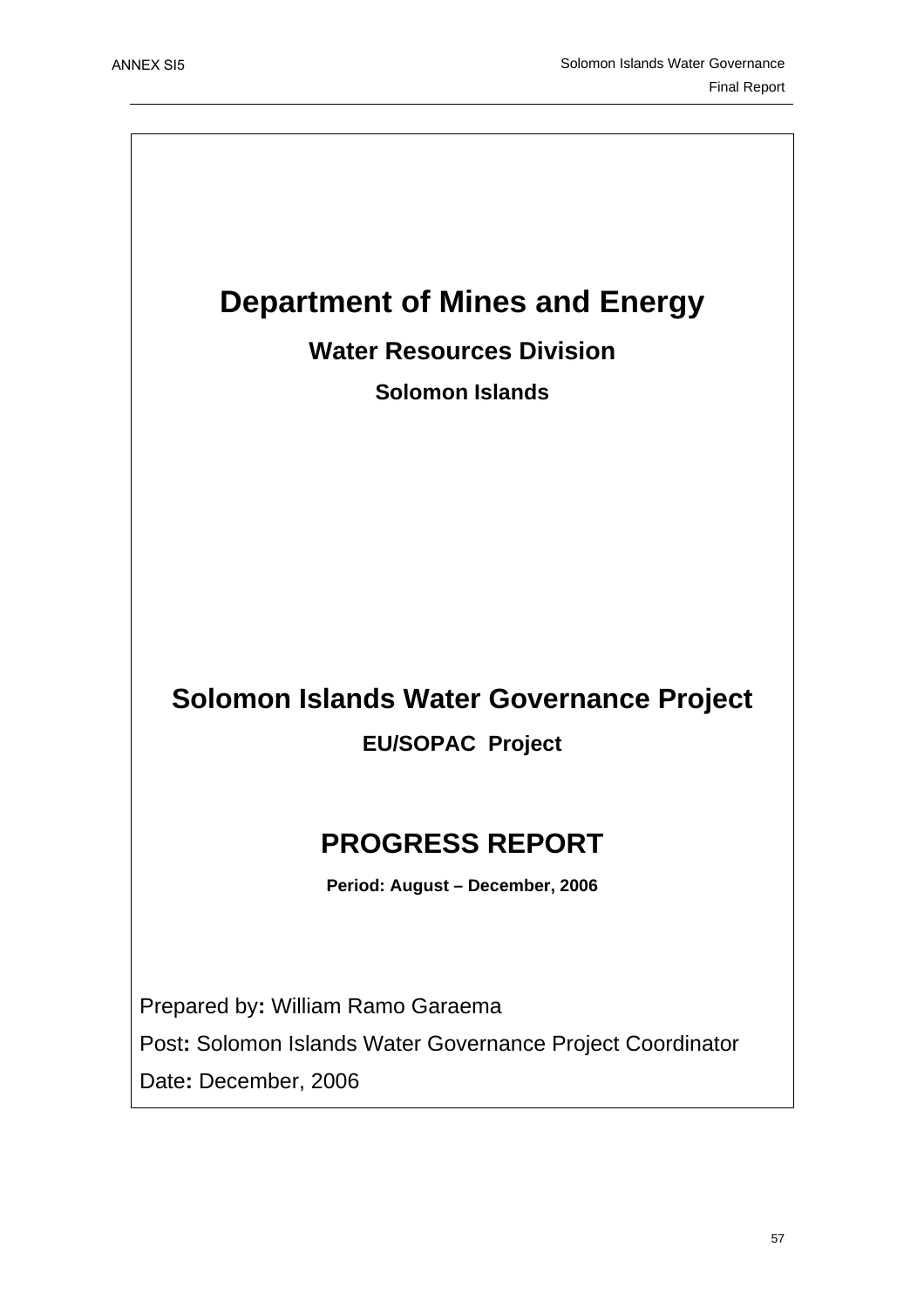## **Solomon Islands Water Governance Project**

## **Introduction**

The European Union (EU) has made funding available for the Pacific region under its Programme for water governance (PfWG). The PfWG comes under the Water Initiative of the European Union, and is governed by the commitments of the Conotou Agreement under which financial support has been provided by EU through SOPAC.

The Solomon Islands Water Governance Programme Coordinator position was funded under the Programme for Water Governance (PfWG). It was for a duration of five (5) from August to December, 2006 as this programme also phased out at the end of December 2006.

## **Report Period Activities**

Work during the entire period was confined to the specified programme coordinator's job descriptions *(See Annex 1*). For instance, general day to day administration of the programme office and liaising with KEW consultant, the land owning representatives and the stakeholders for the subsequent Stakeholders Consultation Workshops that were conducted during the report period.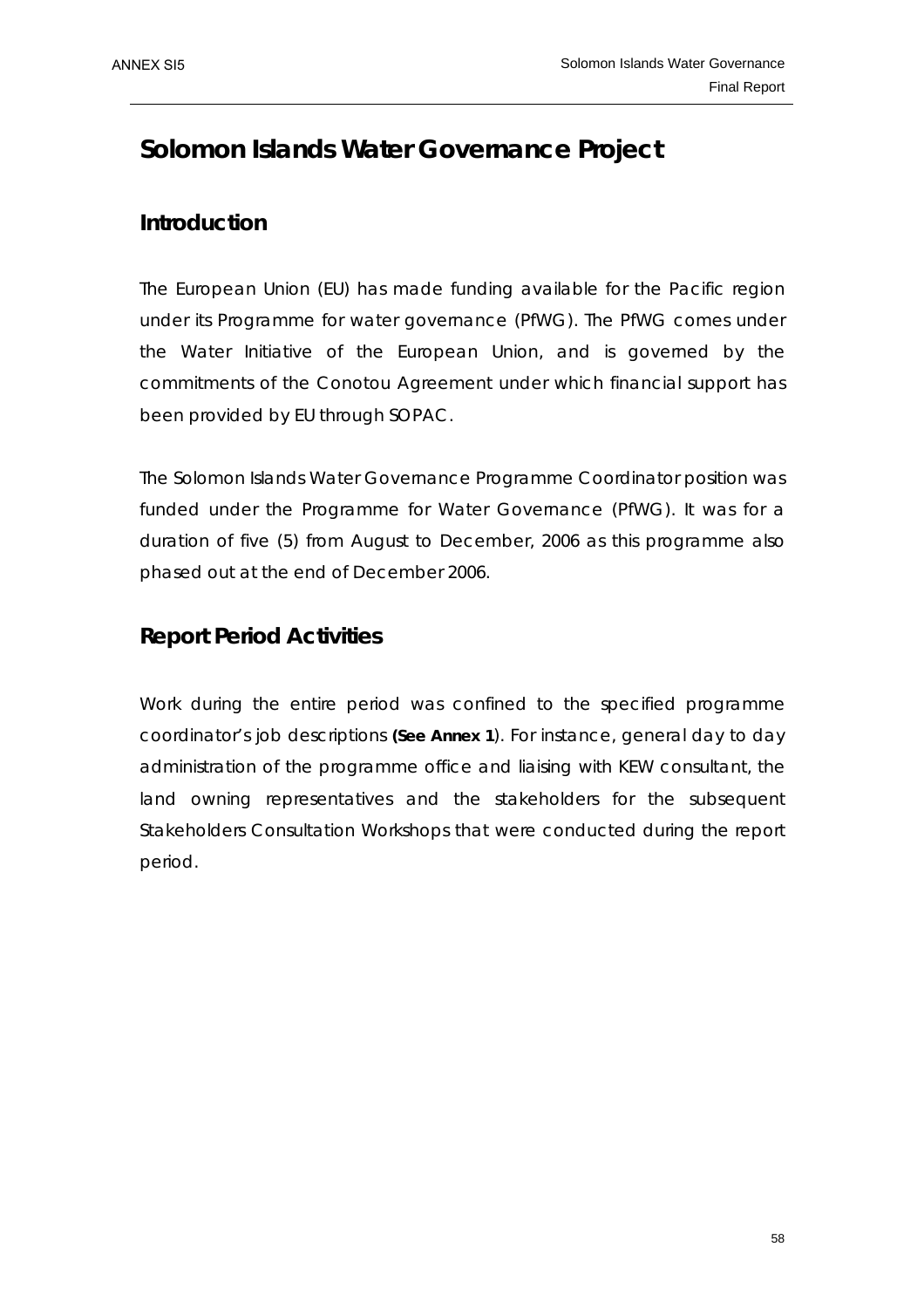## **Stakeholders Consultation Workshops:**

### **Workshop 1**

**The first Stakeholders Consultation Workshop was held at the Solomon Islands**  Water Authority's (SIWA) Conference room on 25<sup>th</sup>. September, 2006. This **consultation workshop was chaired by the Director of Water Resources, Mr. Charlie Bepapa.** 

The **Permanent Secretary** of the **Department of Mines and Energy** did not attend this workshop as he was also attending the **SOPAC meeting** that was held at **Mendana Hotel in Honiara from 20-28 September, 2006.**

The two key speakers at the workshop were **Mr. Latu Kupa and Mrs.Kisa Kupa** of the **KEW Consult Ltd.**

Attending the workshop were participants from government ministries, statutory bodies and non-governmental organizations (NGOs).

Although this workshop was brief; major issues with regards to water ownership and distribution were discussed and areas of concern were highlighted for further careful considerations.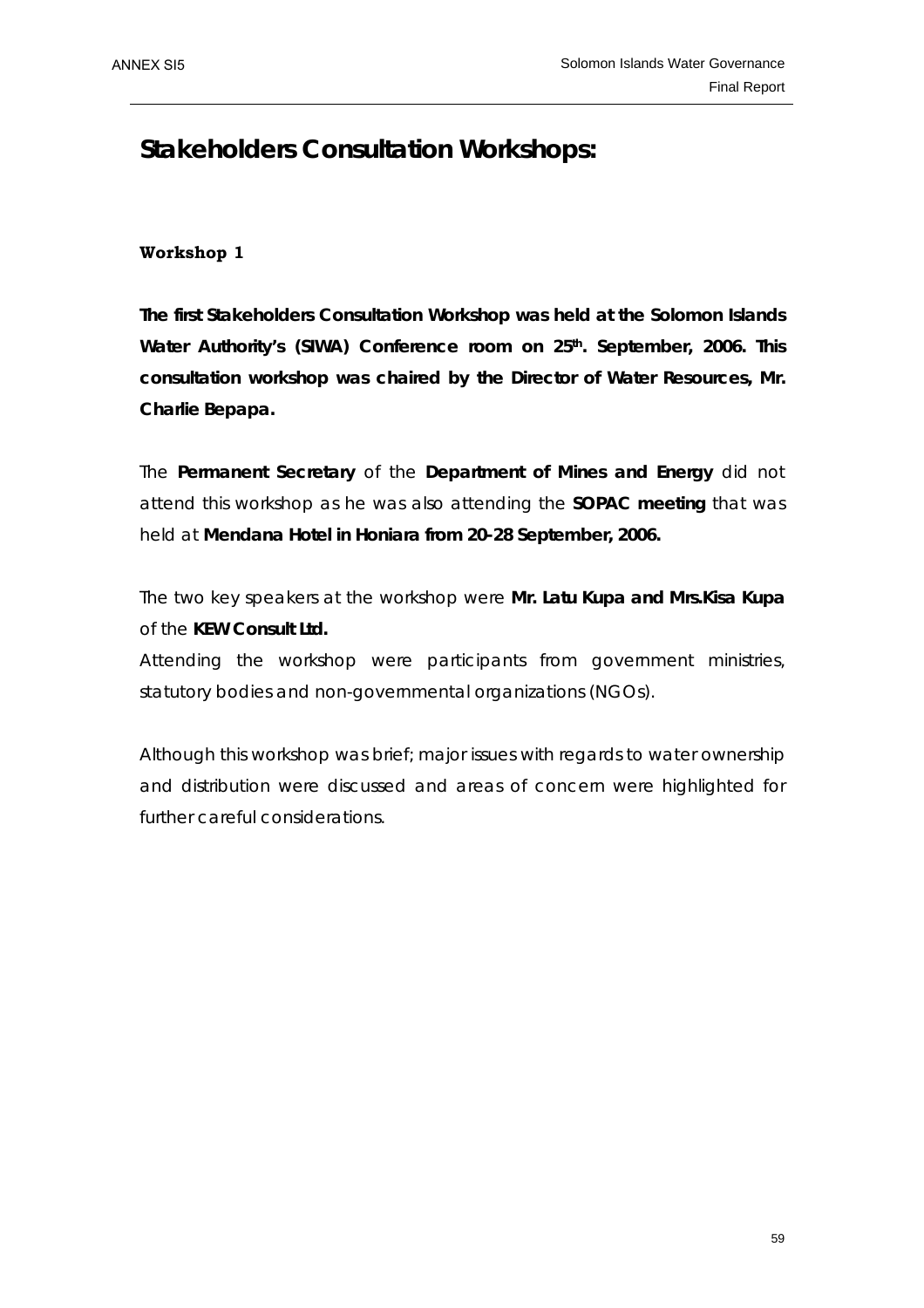### **Workshop 2**

### **Introduction**

**The final Stakeholders Consultation Workshop for the Water Sector under the Solomon Islands Water Governance Project took place on 10th. November, 2006. at the Quality Motel in Honiara, Solomon Islands.** 

### *The Workshop Programme and Invitation sample are given in Annex 2.*

The workshop programme was conducted as appeared in the programme with the exception of a bit of time delay in the opening for about an hour as we had to wait for the participants to arrive.

### **Participation**

Participation was generally satisfactory, as the workshop was attended by more than 30 participants from government ministries, statutory bodies, nongovernment organizations (NGOs).and landowning groups.

However; few government and NGO representatives failed to attend. This non-attendance was disappointing as I had sent out the invitations two weeks prior to the Stakeholders Consultation workshop.

It is not clear whether this non-attendance can be interpreted as a lack of interest in the Water Governance issues or whether the timing of the workshop was not convenient for them.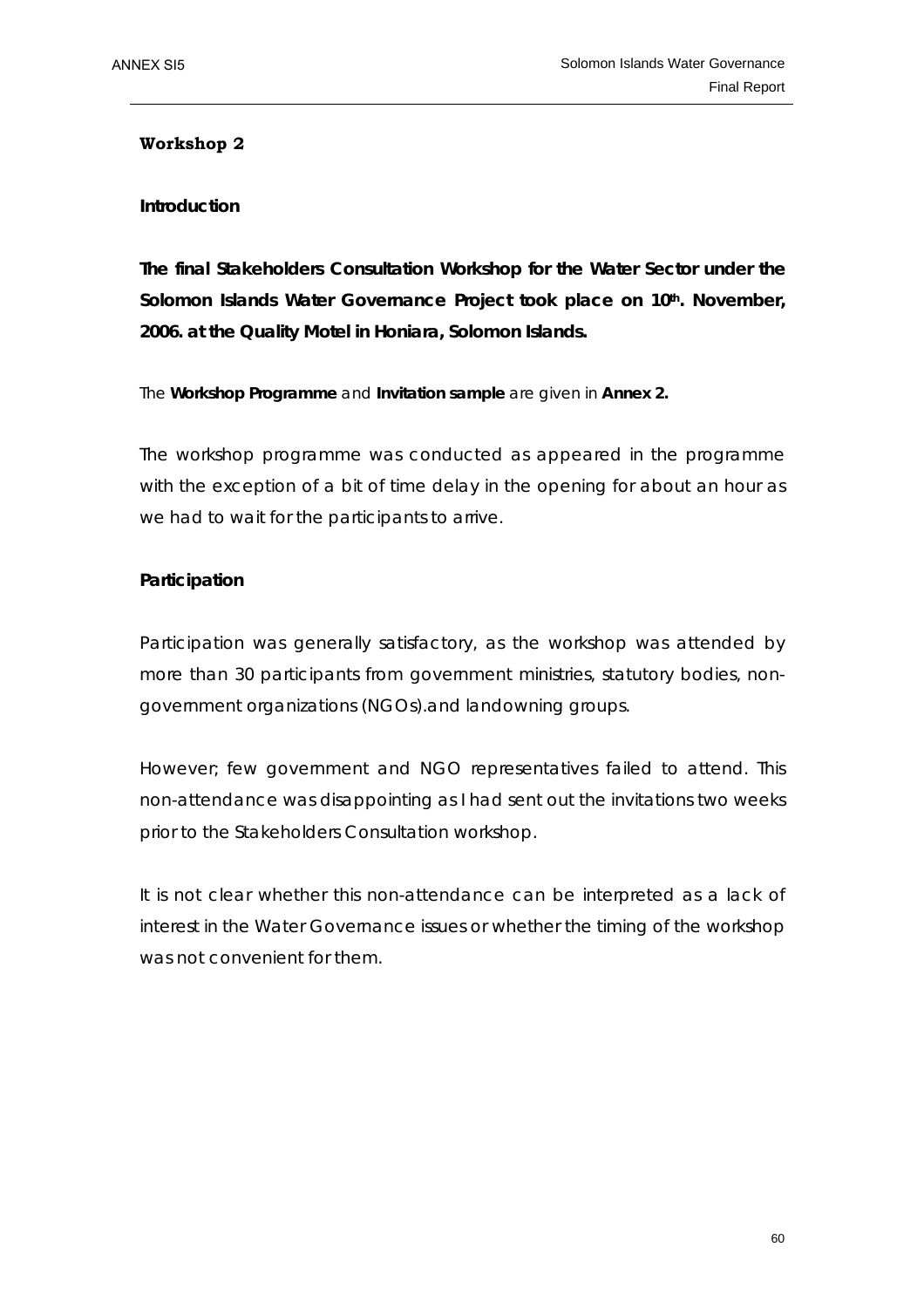### **Workshop Proceedings:**

### **Prayer:**

The **workshop was opened with a word of prayer** by **Pastor Subu** of the **Assembly of God Church.** 

### **Welcome Address:**

A brief welcome address was given by the **caretaker Permanent Secretary for Mines and Energy, Mr. Fred Ganate.** This was due to the absence of the Permanent Secretary for Mines and Energy from the country as he was in Tokyo, Japan on a government business trip.

The **Permanent Secretary** then called on the **Honourable Minister for Mines and Energy, Hon. Mark Kemakeza** to officiate the opening of the workshop.

### **Honourable Minister's speech:**

The **Honourable Minister** for the **Department for Mines & Energy** in his speech, he stressed the importance of having proper management and development of water resources in the country in the light of increased mineral and energy sector developmental activities. Besides this, he also stressed the need to properly assess and manage the country's water resources for protection from contamination and over-exploitation. *(The full speech is given in Annex 3)*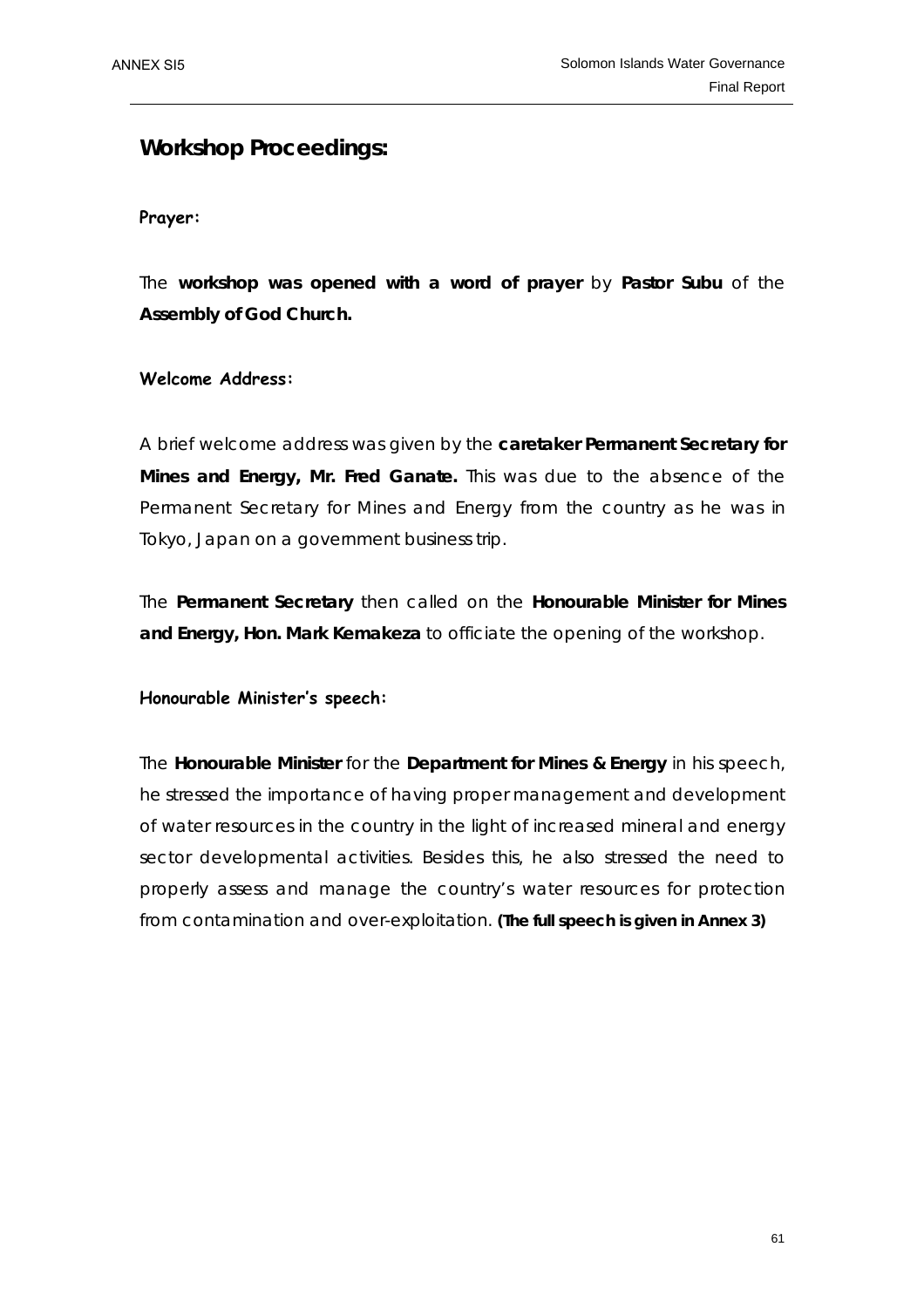### **Tea Break**

**Workshop Working Sessions:** 

### **INTRODUCTION**

### **Presentations:**

### "**Pacific Water Governance Project Overview"**

Latu S. Kupa, Managing Director, KEW Consult Ltd.

### **WHERE ARE WE NOW AND WHERE DO WE WANT TO GO?**

### **Presentations:**

## "**Solomon Islands Water Overview"**  Charlie Bepapa, Director of Water Resources

 "**Solomon Islands Urban Water Management"**  John Waki, General Manager, Solomon Is. Water Authority (SIWA)

 "**Solomon Is. Rural Water Management"**  Robinson Fugui, Director Environmental Health

### **"Draft National Water Policy"**  Kupa S. Latu, Kew Consult Ltd.

### **Discussions:**

**Clarification of national issues and objectives** 

**GROUP DISCUSSION-BRAINSTORMING SESSION, REFLECT ON EXISTING CONDITIONS AND FUTURE** 

 **Group 1: Water Resource Management & Institutional Arrangement** 

 **Group 2: Technology & Awareness**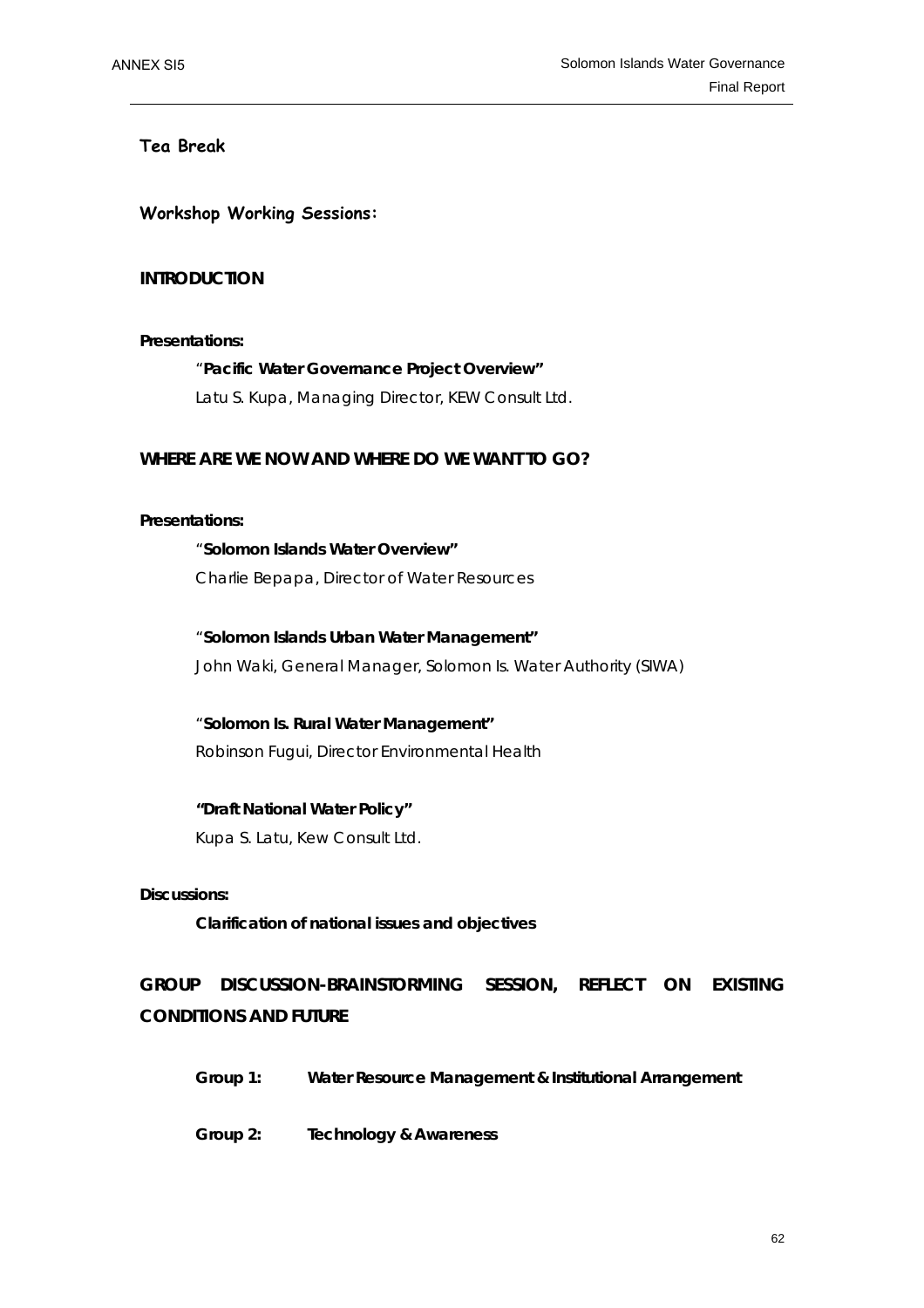### **Group 3: Capacity Building & Finance**

**Lunch Break GROUP DISCUSSION CONTINUES GROUP PRESENTATIONS PLANERY DISCUSSION ROUND UP & CLOSURE** 

## **Summary**

However; despite the problem of non-attendance by few government ministries and NGO representatives; the final Stakeholders Consultation Workshop was a success. As all the important issues were discussed during the workshop.

This was done by splitting the participants into three (3) groups and giving them topics to discuss and then asking their representatives to present their opinions and recommendations during the round up and closure session of the workshop. These were taken note of as collective opinions and recommendations of the groups by the KEW Consult Ltd consultant, Mr. Latu S. Kupa for inclusion in the Water Policy which he will submit to the SIG Cabinet for endorsement.

## **Recommendation**

Finally however, the other important component of this Water Governance Policy which is yet to be executed but lacks funding is **"Awareness".** This is to make the key players at the provincial level and even the general public aware of the roles that they should play to make the policy practical.

If this very important component is ignored, then I am skeptical that the policy would attain its aims and objectives. Or else it would be just another piece of document.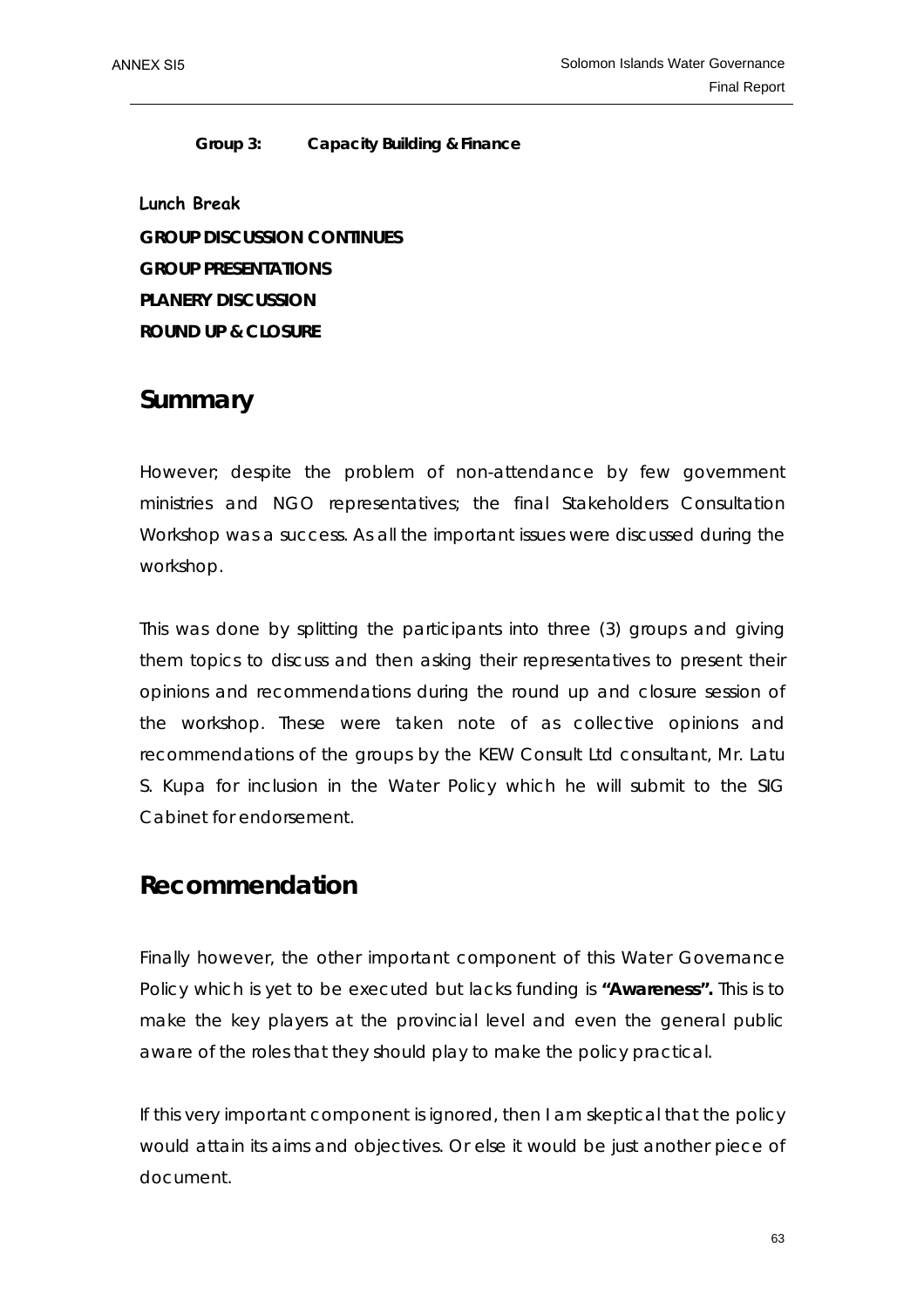Therefore, I would like to suggest that this component be taken into serious considerations and should funds be available; it should be given financial support.

**See attached sheets for the planned Future Activities**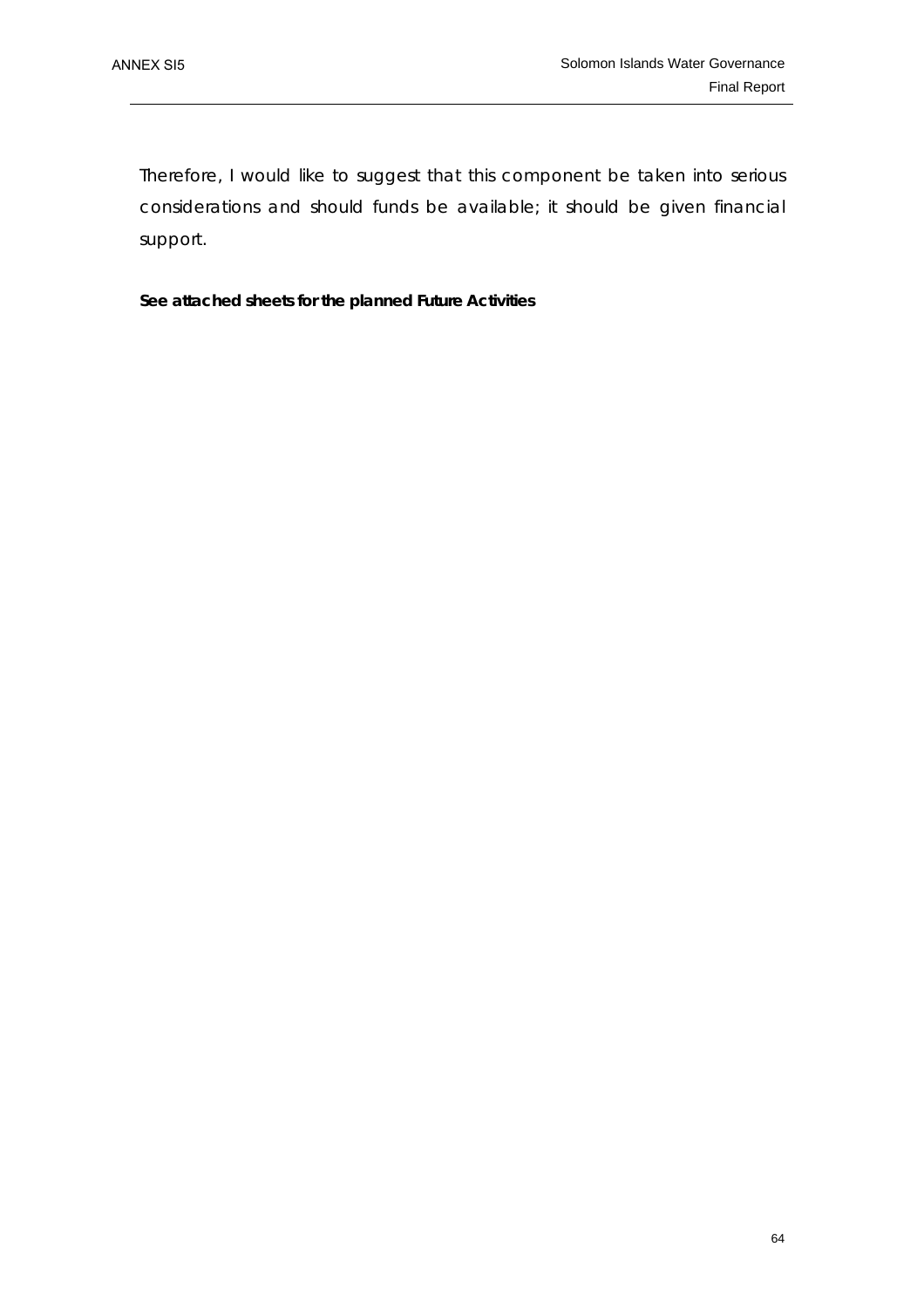## **APPENDIX D: Logframe**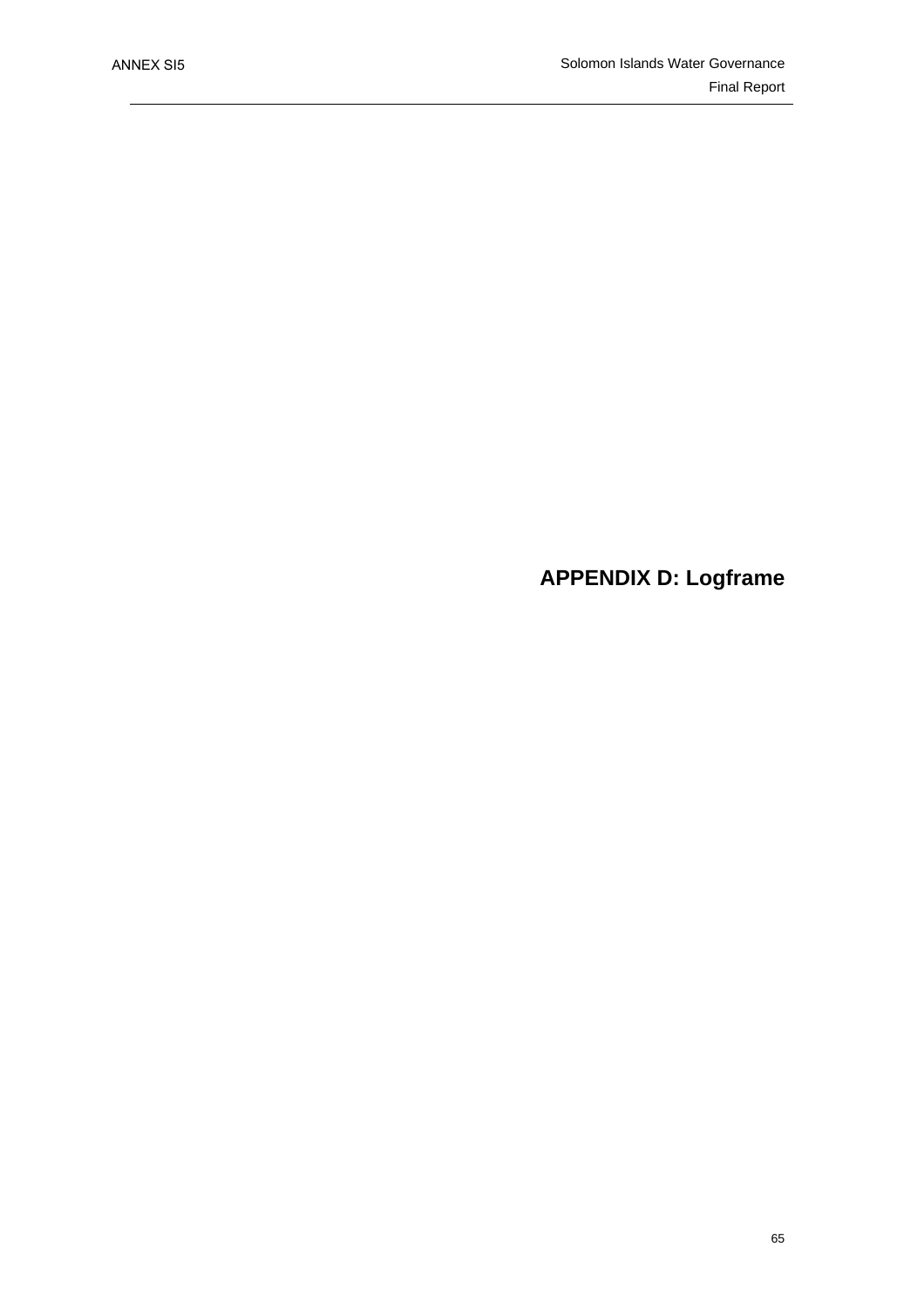| <b>Logical Framework</b>                               |                               |                                        |                         |  |  |
|--------------------------------------------------------|-------------------------------|----------------------------------------|-------------------------|--|--|
| <b>Narrative Summary</b>                               | <b>Objectively Verifiable</b> | <b>Means of</b>                        | <b>Assumptions</b>      |  |  |
|                                                        | <b>Indicators</b>             | <b>Verification</b>                    |                         |  |  |
| <b>Overall Objective</b>                               |                               |                                        |                         |  |  |
| To mainstream the                                      |                               |                                        |                         |  |  |
| principles of good water                               |                               |                                        |                         |  |  |
| governance into day to day                             |                               |                                        |                         |  |  |
| applications and pilot                                 |                               |                                        |                         |  |  |
| projects so as to assist in                            |                               |                                        |                         |  |  |
| achieving sustainable water                            |                               |                                        |                         |  |  |
| resource management and                                |                               |                                        |                         |  |  |
| provision of water services                            |                               |                                        |                         |  |  |
| <b>Purpose</b>                                         |                               |                                        |                         |  |  |
| To promote the application                             |                               |                                        |                         |  |  |
| of effective water                                     |                               |                                        |                         |  |  |
| governance in institutions,                            |                               |                                        |                         |  |  |
| systems, structures and                                |                               |                                        |                         |  |  |
| processes in the Solomon                               |                               |                                        |                         |  |  |
| Islands through the                                    |                               |                                        |                         |  |  |
| application of pilot projects                          |                               |                                        |                         |  |  |
| and day to day applications                            |                               |                                        |                         |  |  |
| <b>Results</b>                                         |                               |                                        |                         |  |  |
| Pilot projects initiatives and                         | Pilot projects completed in   | Project completion                     | The principles of water |  |  |
| good water governance                                  | 3 Pacific Island Countries    | reports finalized                      | governance can be       |  |  |
| principles applied in the                              | and good practices shared     |                                        | applied in pilot        |  |  |
| Pacific region                                         | regionally                    |                                        | projects and day to     |  |  |
|                                                        |                               |                                        | day activities in PICs  |  |  |
| <b>Activities</b>                                      |                               |                                        |                         |  |  |
| 1. Water governance                                    | 1. Strategies completed and   | Progress reports,                      | Different stakeholders  |  |  |
| strategies developed in                                | agreed with PIC's -           | reports from                           | provide constructive    |  |  |
| through multi-stakeholder                              | outputs, tasks and            | meetings, declaration                  | cooperation and         |  |  |
| participatory processes.                               | benchmarks agreed,            |                                        | contributions           |  |  |
| 2. Pilot projects identified,                          | 2. Projects developed and     |                                        | Agreement reached       |  |  |
| designed and tested with                               | endorsed by stakeholders      |                                        | with governments in     |  |  |
| affected stakeholders<br>3. Agreed tasks and           |                               | strategies; community<br>education and | three Pacific island    |  |  |
| activities being undertaken<br>3. Projects implemented |                               | awareness materials                    | countries               |  |  |
| including community<br>by stakeholders;                |                               | complete; stakeholder                  | That the principles of  |  |  |
| awareness and education<br>stakeholder satisfaction    |                               | satisfaction surveys                   | water governance can    |  |  |
| 4. Regional and national co-                           | surveys; projects physically  | of institutional,                      | be applied in           |  |  |
| ordinating mechanisms                                  | sighted                       | regulatory and                         | traditional socio-      |  |  |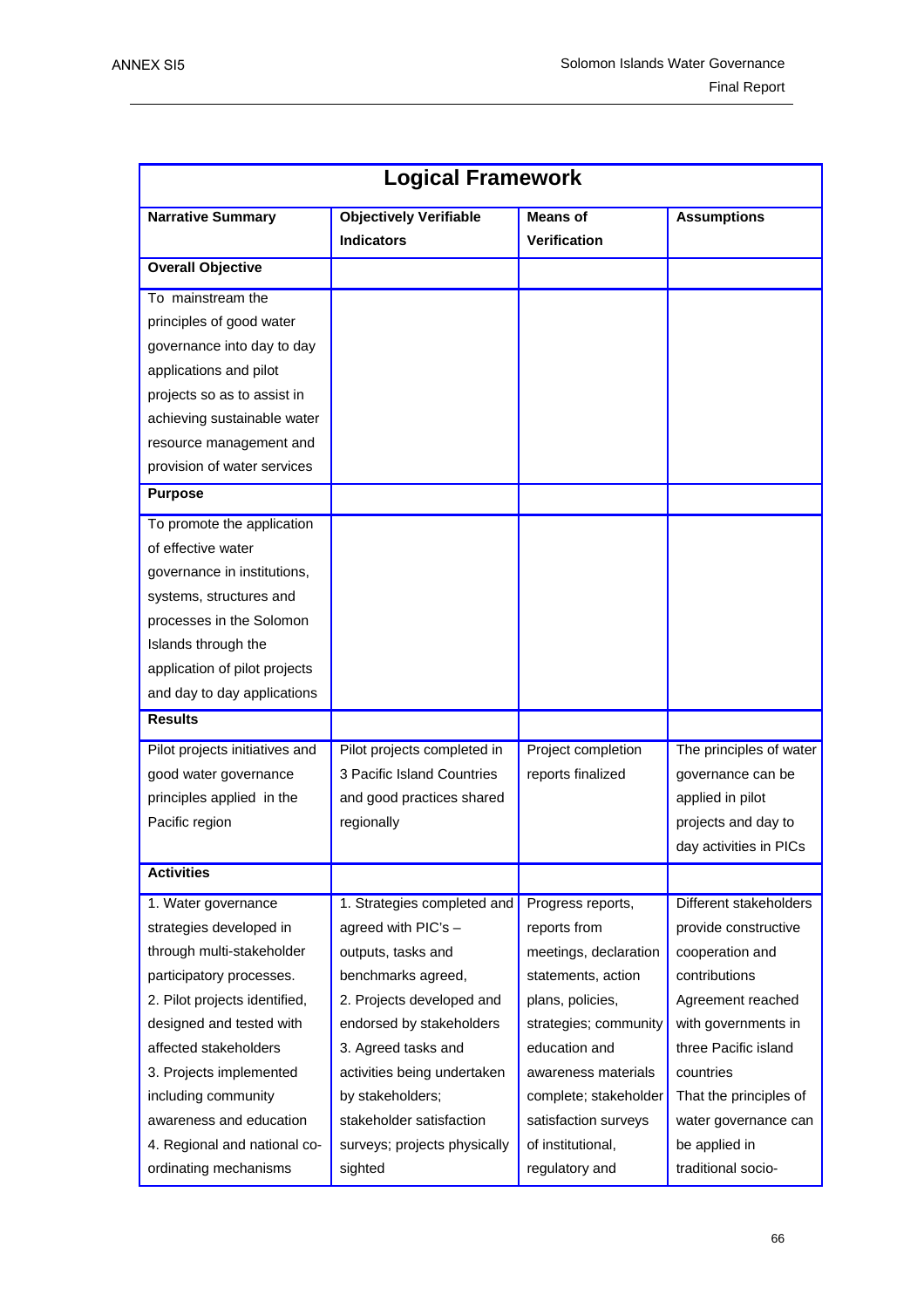| established                 | 4. Mechanisms in place for      | community change | cultural orders in PICs |  |
|-----------------------------|---------------------------------|------------------|-------------------------|--|
| 5. Experiences in PICs      | improved regional               |                  | Budget is sufficient to |  |
| shared with small island    | coordination                    |                  | support necessary       |  |
| states in the Caribbean     | 5. Good practices and           |                  | activities in           |  |
| region                      | findings from pilot initiatives |                  | communities and         |  |
| 6. Projects reviewed -      | disseminated in Pacific         |                  | government structures   |  |
| lessons learned and         | region and shared with          |                  | That the projects will  |  |
| successful projects         | Caribbean counterparts          |                  | be sustainable and      |  |
| recommended for replication | 6. End of project review        |                  | have the potential to   |  |
|                             | completed                       |                  | replicated elsewhere    |  |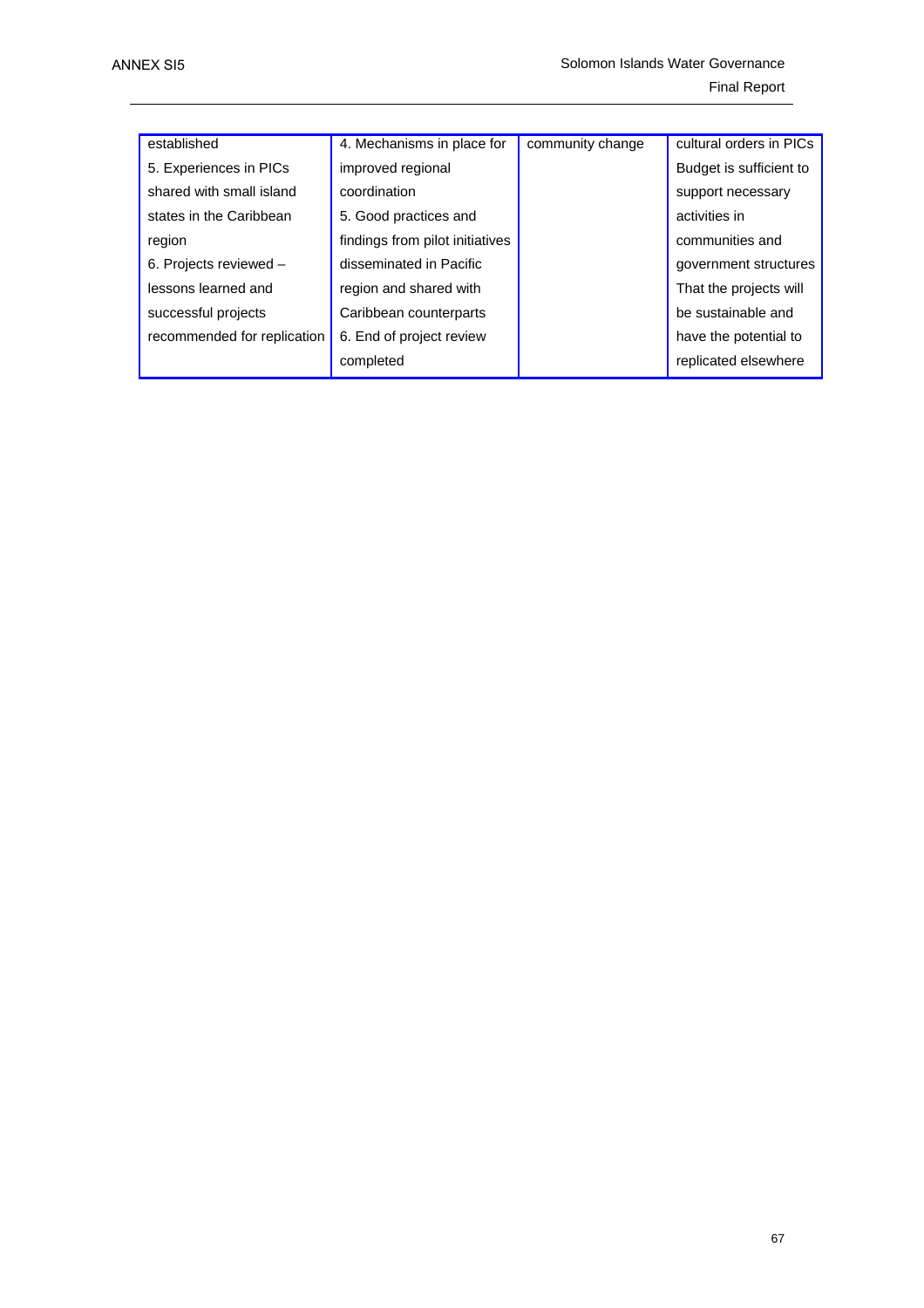## **APPENDIX E: Work Programme**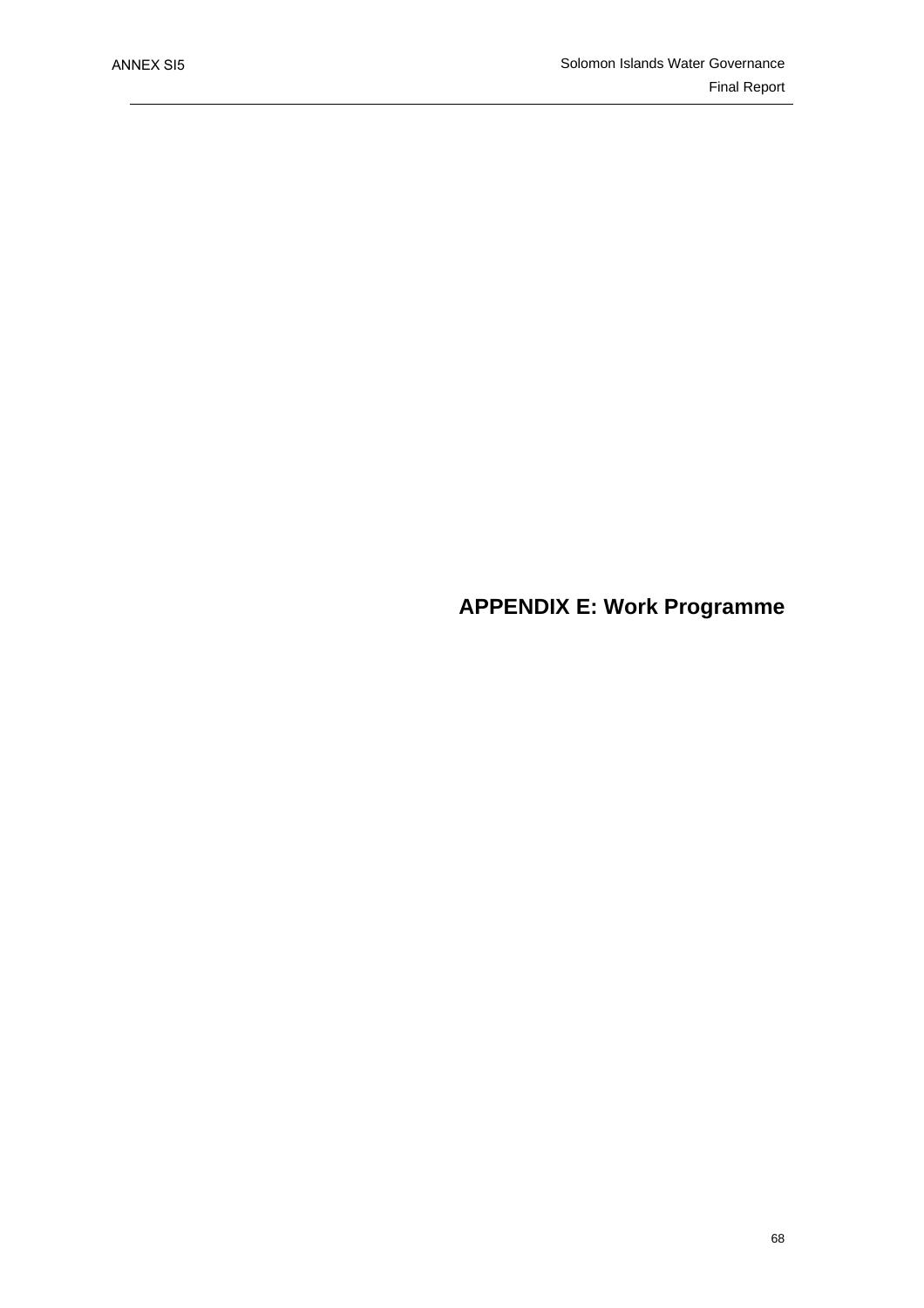|                                             |               |                                                                                          |          | Solomon Island Water Governance Project<br>Work Plan 2005/2006 |                  |      |                           |                                                                                     |
|---------------------------------------------|---------------|------------------------------------------------------------------------------------------|----------|----------------------------------------------------------------|------------------|------|---------------------------|-------------------------------------------------------------------------------------|
|                                             |               |                                                                                          |          |                                                                |                  | 2006 |                           | 2007                                                                                |
| ID<br>п.                                    | ð<br>s        | Task Namo<br>Developing appropriate consultant work plan                                 |          |                                                                |                  |      |                           | Jul Aug Sep Oct Nov Dec Jan Feb Mar Apr   a Jun   Jul Aug Sep   Oct Nov Dec Jan Feb |
|                                             |               |                                                                                          |          |                                                                |                  |      |                           |                                                                                     |
| 2                                           | ✓             | Approval of Initial Work Plan from Key Stakeholders in SI                                |          |                                                                |                  |      |                           |                                                                                     |
| з                                           | ✓             | Initial dialogue with stakeholders and collection of existing data and documents         |          |                                                                |                  |      |                           |                                                                                     |
| 4                                           | $\mathscr{L}$ | Discuss project aims, objectives, define water governance criteria (checklist)           |          |                                                                |                  |      |                           |                                                                                     |
| 5.                                          |               | Define overall project outputs, local governance issues and concerns                     |          |                                                                |                  |      |                           |                                                                                     |
| 6                                           | ✓             | Propose and prioritise target components over project period.                            |          |                                                                |                  |      |                           |                                                                                     |
| π                                           |               | Develop and finalise project component design/TOR with Working Group for implementation  |          |                                                                |                  |      |                           |                                                                                     |
| s                                           | ✓             | Test and confirm project design at community and Government levels. Document above       |          |                                                                |                  |      |                           |                                                                                     |
| 9                                           | ✓             | Hold seminar/workshop, conduct awareness programme with Working Group to review          |          |                                                                |                  |      |                           |                                                                                     |
| 10                                          | ✓             | Final endorsement by National Working Group including project milestones and outputs     |          |                                                                |                  |      |                           |                                                                                     |
| 11                                          | ✓             | Identify and recommend members for a National Water Steering Committee                   |          |                                                                |                  |      |                           |                                                                                     |
| 12                                          | ✓             | Commence project implementation including awareness, community education                 |          |                                                                |                  |      |                           |                                                                                     |
| 13                                          | ✓             | Implementation of Component 1 (propose Consultation & Awareness)                         |          |                                                                |                  |      |                           |                                                                                     |
| 14                                          | ✓             | Implementation of Component 2 (propose Policy Development)                               |          |                                                                |                  |      |                           |                                                                                     |
| 15                                          | ✓             | Implementation of Component 3 (propose Legislation Development)                          |          |                                                                |                  |      |                           |                                                                                     |
| 16                                          |               | Education, Awareness and Coordination                                                    |          |                                                                |                  |      |                           |                                                                                     |
| 17                                          | $\checkmark$  | Agree monitoring arrangements of outputs and milestones with National Steering Committee |          |                                                                |                  |      |                           |                                                                                     |
| 18                                          | 田             | Steering Committee monitoring inputs by assigned stakeholders                            |          |                                                                |                  |      |                           |                                                                                     |
| 19                                          | ✓             | Final reporting including implications at country and regional levels                    |          |                                                                |                  |      |                           |                                                                                     |
| 20                                          | J.            | Including Implication, National Water Policy, Water management Legislation               |          |                                                                |                  |      |                           |                                                                                     |
| 21                                          | H.            | <b>Completion Report Submission to SOPAC</b>                                             |          |                                                                |                  |      |                           | 19/12                                                                               |
|                                             |               |                                                                                          | Task     |                                                                | <b>Milestone</b> |      | <b>External Tasks</b>     |                                                                                     |
| Project: Final Work Plan with Micro actions |               |                                                                                          | Spilt    |                                                                | Summary          |      | <b>External Milestone</b> |                                                                                     |
| Date: Wed 21/03/07                          |               |                                                                                          |          |                                                                |                  |      | Deadline                  |                                                                                     |
|                                             |               |                                                                                          | Progress |                                                                | Project Summary  |      |                           |                                                                                     |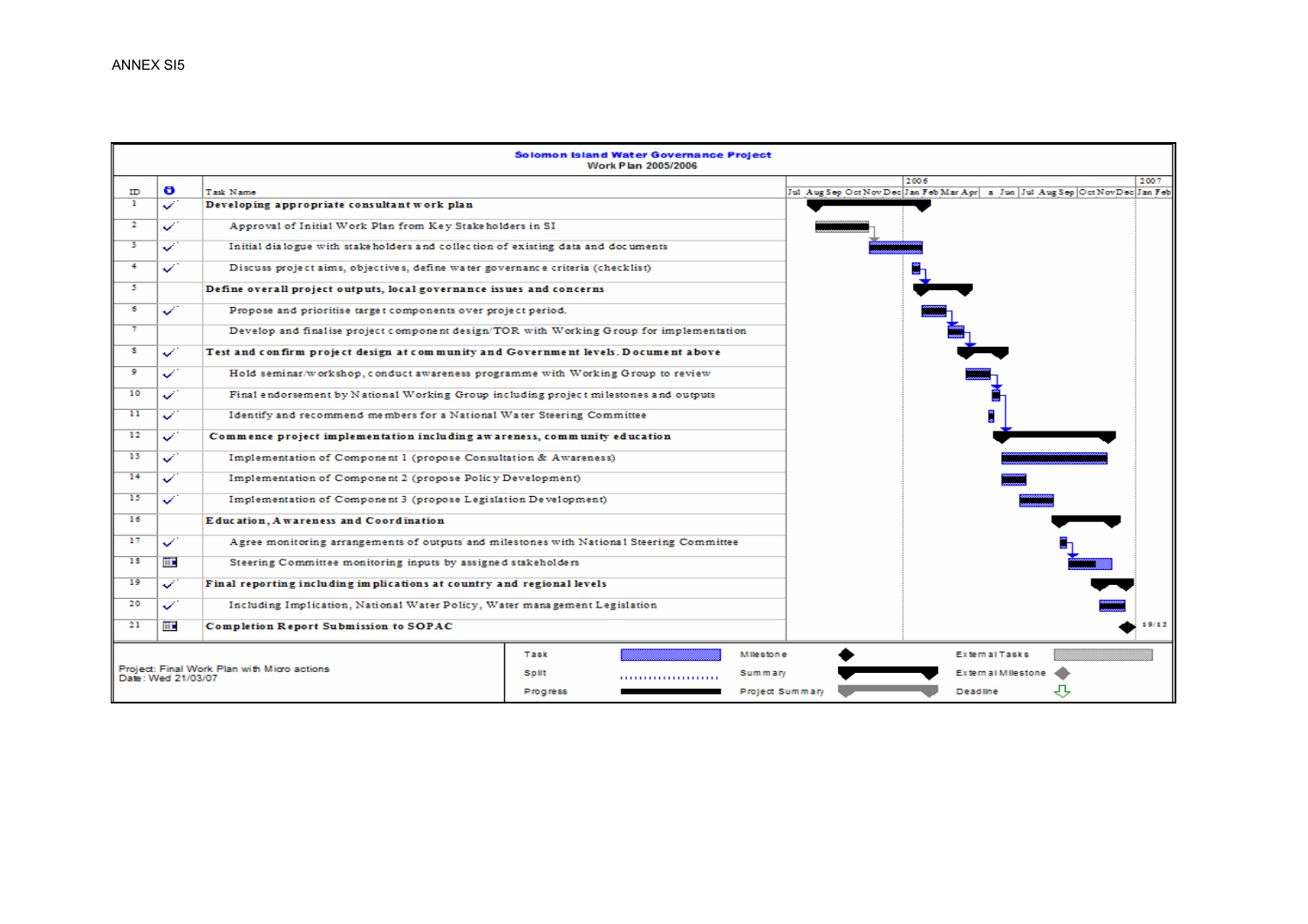**APPENDIX F: National Water Policy**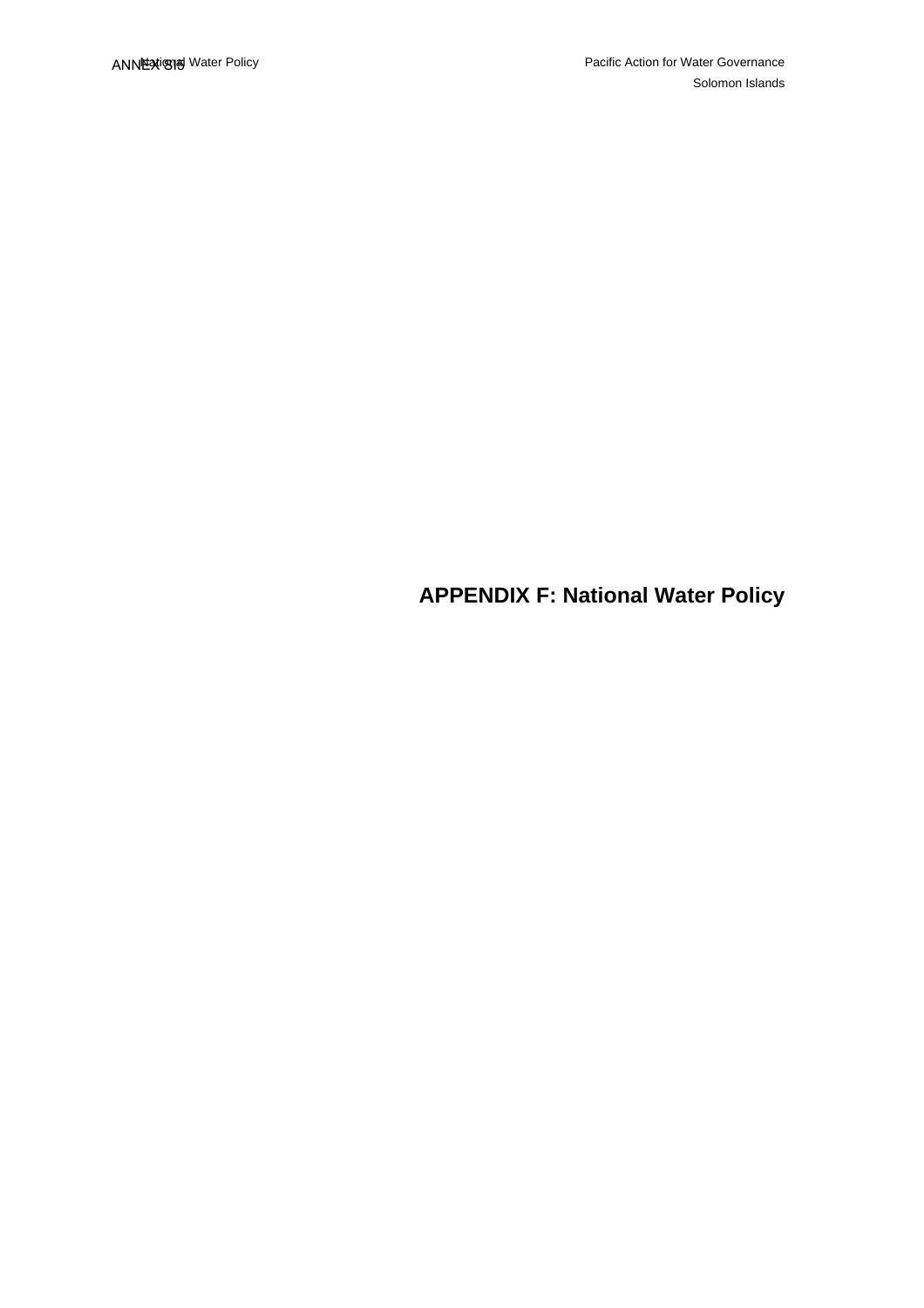### **INTRODUCTION**

Major global concerns such as water shortages against burgeoning population growth, water pollution and climate variations causing severe droughts, have prompted calls for water sector reforms worldwide. Naturally, the people of the Solomon Islands, as responsible stewards of the environment, have joined the global efforts of addressing such alarming issues through engaging in a comprehensive water sector reform programme of their own. The longestablished perception that water is an infinite resource is not consistent with sound stewardship and the need to seriously protect and conserve our environment's precious natural resource for future generations to enjoy is realized in this policy.

Government's proactive stance in ensuring that the water sector is reformed is reflected in the National Economic Recovery, Reform and Development Plan 2003-2006 (Key Strategic Area 4). With the phasing out of that plan, the focus on water sector improvement continues under the current Government and is reflected in its policy framework (May 2006). Effectively, this Water Policy (The Policy) document merely builds on past and continuing efforts aimed at bringing the holistic vision that the Solomons hold of their water into view.

The Policy discusses the current status of Solomon Island's water sector and provides a broad set of strategies, designed to guide the sector's development and focussing on ensuring that the needs and aspirations of the people of SI are met. To this end, the objectives of the Policy will facilitate an enabling environment that encompasses an integrated multi-sectoral approach to sustainable water management.

The Policy addresses in the main the two sub-sectors below:

- i) Water Resources Management
- ii) Water (and Sanitation) Services

#### **VISION**

Every Solomon Islander shall have reasonable access to sustainable, adequate, quality water.

#### **MISSION STATEMENT**

In partnership with all stakeholders, ensure the sustainable development, management and supply of water, wastewater services as well as appropriate sanitation for the benefit of current and future generations of Solomon Islanders.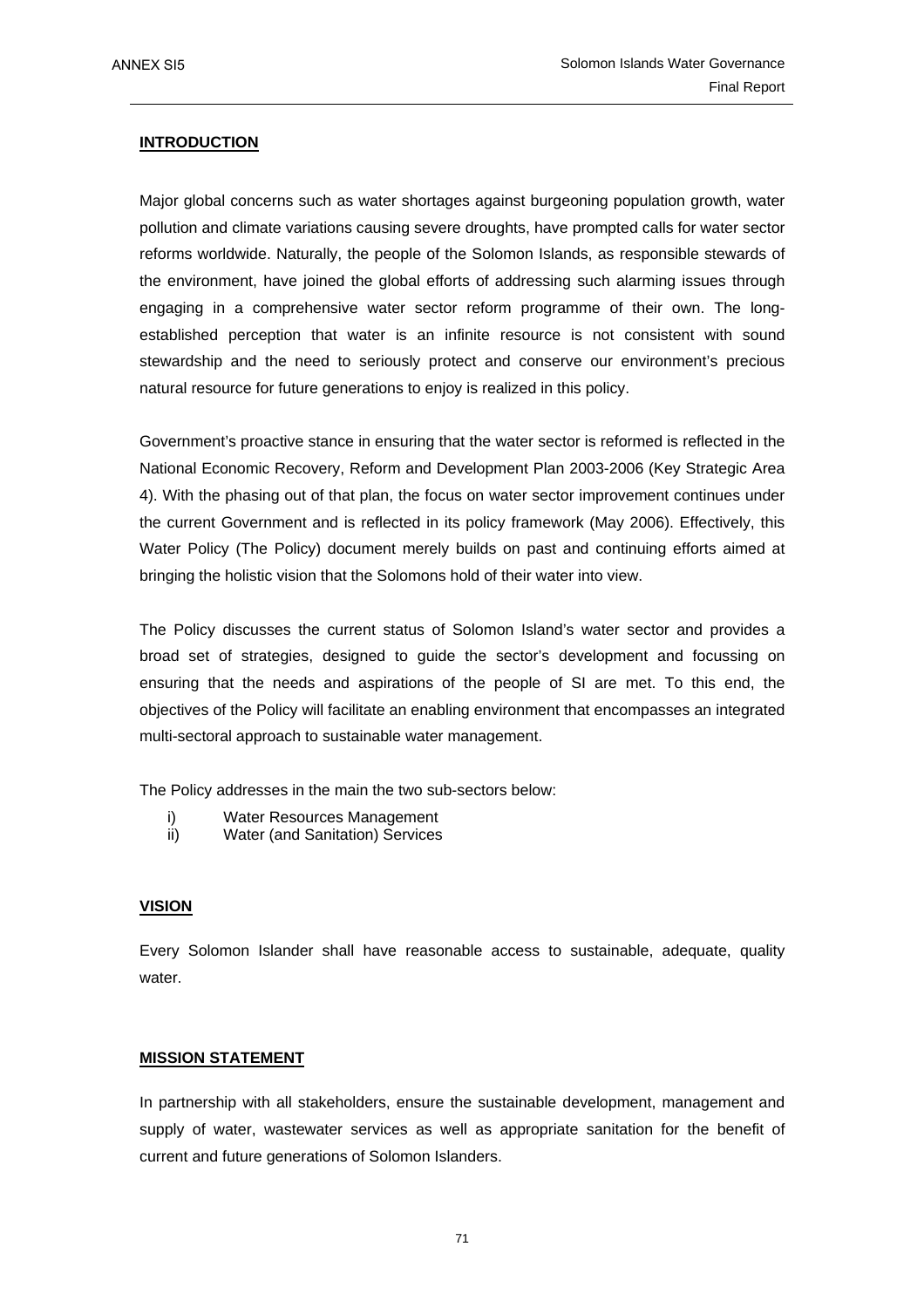### **WATER SECTOR**

#### *Definition*

The water sector can be generally defined or described as a group of institutions that are interrelated through a common interest in water (consumptive and non-consumptive). This includes agencies that develop and manage water resources, provide water supply, wastewater and sanitation services and use significant volumes of water for specific sectoral needs, such as agriculture, electricity and recreational purposes.

#### *Mandate*

The existing legislation in the Solomon Islands that govern and impact on the water sector comprise the following:

#### *Water Resources Management* (conservation and development)

River Waters Ordinance 1969: provides measures for watershed control in relation to rivers only and regulates the use of designated river water through permit applications;

Environment Act 1998: provides for the protection, preservation and conservation of the environment, including the prevention and control of pollution to water;

Public Health Ordinance 1970: authorises inspections to be conducted for the regulation of water pollution

Solomon Islands Water Authority Act 1992: the Solomon Islands Water Authority was established under this Act and is currently charged with providing the proper management and development of urban water resources and services and sewerage services in the Solomon Islands.

Environmental Health Act & Provincial Ordinance

#### *Organisations and Functions of the Water Sector*

The table below indicates the key organizations and their roles in relation to the water sector in the Solomon Islands.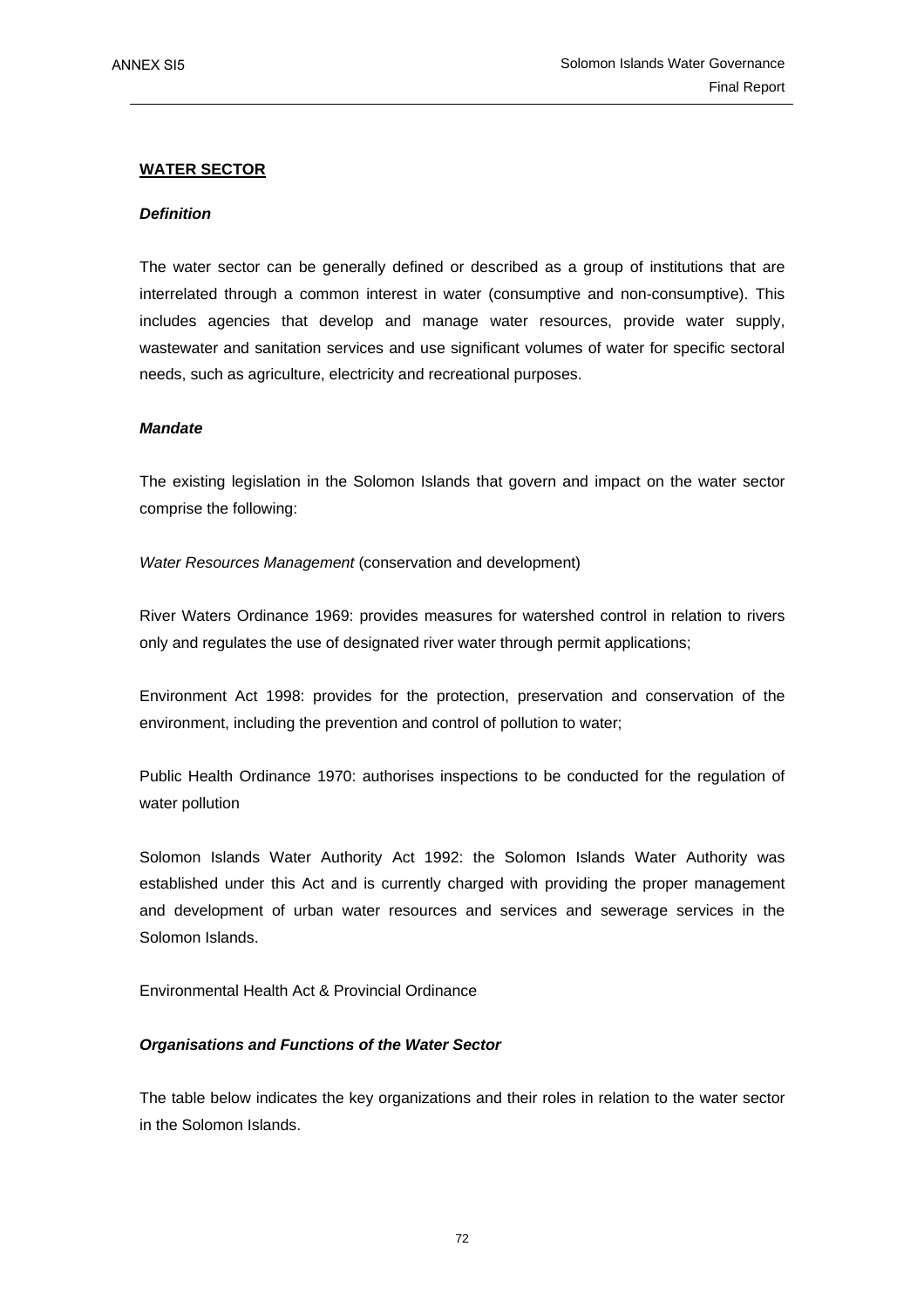| Organisation                                | <b>Function</b>                                |
|---------------------------------------------|------------------------------------------------|
| Ministry of Mines and Energy, Division of   | Responsible for water resources assessment     |
| <b>Water Resources</b>                      | and management: SIWA functions under this      |
|                                             | Ministry.                                      |
| Department of Forestry, Environment and     | Responsible for environmental assessment       |
| Conservation                                | and protection.                                |
| Ministry of Health                          | Water supply in rural areas and supervision    |
|                                             | of sanitary conditions for the whole Solomon.  |
| of Provincial Government<br>Ministrv<br>and | Responsible for water supply in the provincial |
| <b>Constituency Development</b>             | centers except the urban areas where SIWA      |
|                                             | operates.                                      |
| Ministry of Agriculture and Land            | Responsible for executing contracts with the   |
|                                             | land owners for water rights                   |

# **SECTOR PERFORMANCE**

The performance of the Water Sector examines what and how the sector has contributed towards the social, economic and environmental development of the Solomon Islands. Performance can be measured by developing appropriate indicators that demonstrate how well water sector goals and objectives are being met. Such indicators provide a useful tool in reviewing this policy and its associated programmes. In order for comparisons to be drawn and forecasts made regarding water performance, qualitative and quantitative indicators need to be developed first from a reliable source of data, and thereafter requiring consistent collection.

The indicators discussed in this document show the extent to which the sector has been developed so far to manage water resources, provide basic water and sanitation services, and the quality at which these services are being delivered. While not comprehensive given inadequate data availability, the indicators provide insight into problems and potentials for integrated water resources management.

### Water Resources

Water resources is a general term encompassing the concepts of availability (the location, spatial distribution, or natural fluctuations of water); accessibility (given availability, whether people can access it or afford water in adequate quantities); and quality (whether accessed water is free of contaminants and safe for consumption). It also describes water in various forms, such as groundwater and surface water.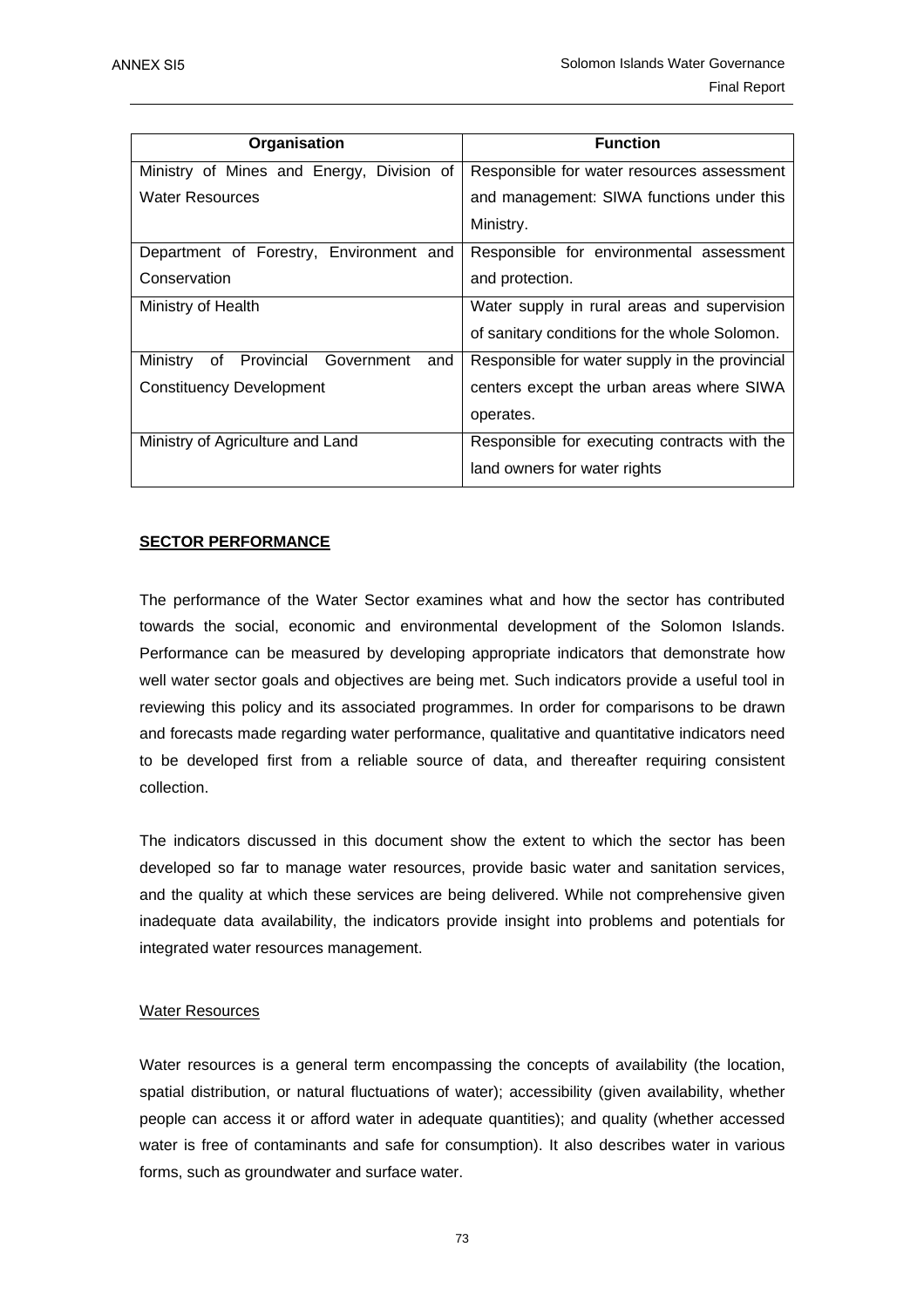### *Water Resources and Development.*

Water resources availability in Solomon Islands varied considerably from over abundance (sizeable rivers and streams on high islands) to scarce water resources in small islands and low lying atolls (rain harvesting and exploitation of vulnerable fresh water lenses). Where there is abundance, the question of quality always prevails.

The much needed development activities such as logging (especially uncontrolled) which is currently widespread in the country and the traditional slash and burn practices of farming (increased with increased population) have gradually and systematically negatively affected surface water resources quality and quantity, a threat to population and communities who are dependent on the water sources affected. This is real and an on-going concern for serious addressing.

In Solomon Islands, most water resources development are for human consumption and personal use, agriculture, industrial and some power generation (hopefully more hydro-power developments as renewable energy source).

### *Water Resources Management*

Management refers to the ability to manage water development in a way that ensures long term sustainable use for future generations. In the Solomon Islands, responsibility for water resources management, including assessment, planning and development, is shared between the Ministry of Mines and Energy, Ministry of Health and Medical Services and Solomon Islands Water Authority. The present institutional framework for water resources management lacks proper coordination, featuring fragmented control as well as duplication and negligence of functional roles.

Issues pertaining to water rights and allocation have been flagged for Government intervention given the situation of customary land rights and ownership of water sources. Essentially, water resources are controlled and regulated by Government; they are not explicitly declared as state property. This highlights the need for legislation review. There are also pressing concerns pertaining to the adverse effects of climate variability, traditional agricultural practices, deforestation and logging activities on the quality and quantity of water resources. Some efforts made to address these issues are reflected in the country's action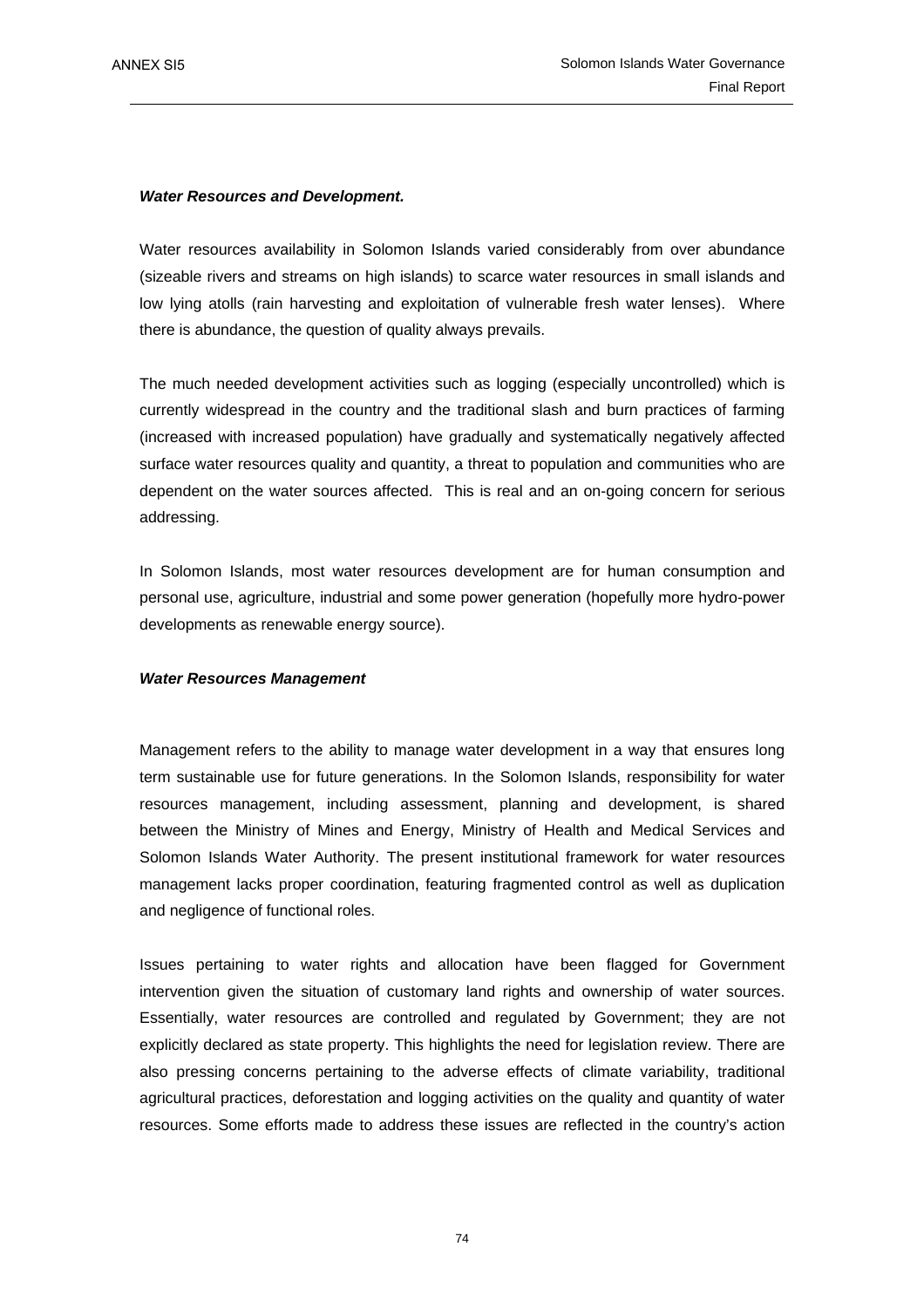plans, primarily targeted at improving the dearth of skills and capacity in overall water. $2$ However, implementation is likely to occur over a long-term period.

#### *Community Awareness/Participation*

Fundamental to the success of water sector reforms is the level of participation and awareness of the community/stakeholders. Their input at various decision-making levels is warranted to ensure that the management of water resources is effective and efficient. Awareness amongst Solomon Islands' general population is limited, particularly in the rural areas concerning the effects of development, agricultural methods, climate change and natural disasters on water quality and quantity. Ignorance is also apparent regarding the nature of water and its finite state.

The Population Census 1999 revealed a low literacy rate nationwide which further exacerbates the lack of awareness regarding responsible water resources management. Developing and implementing measures for increasing awareness amongst the general users and landowners are critical.

Statistics reveal that there is almost an exclusion of women from the decision-making process in water resources management, notwithstanding their predominant composition as users of water. For effective water governance and management, gender equity in decision-making process is necessary.

#### *Accessibility*

Access to water resources, predominantly located on customary land, is hindered by the land owners' demands for compensation and lack of specific legislation.

#### *Human Resource Development*

The water resources division of the Department of Mines and Energy comprises hydrology and hydrogeology sections and employs a total of 6 all male technical personnel. Limited specialised skills are available in hydrological assessment and monitoring as well as water resources assessment, development and management. There is a great demand for expertise in this area. In addition, enhanced skills development in policy formulation and review and planning are needed.

 $2$  National Economic Recovery, Reform and Development Plan 2003-2006 and the Ministry of Mines and Energy Corporate Plan.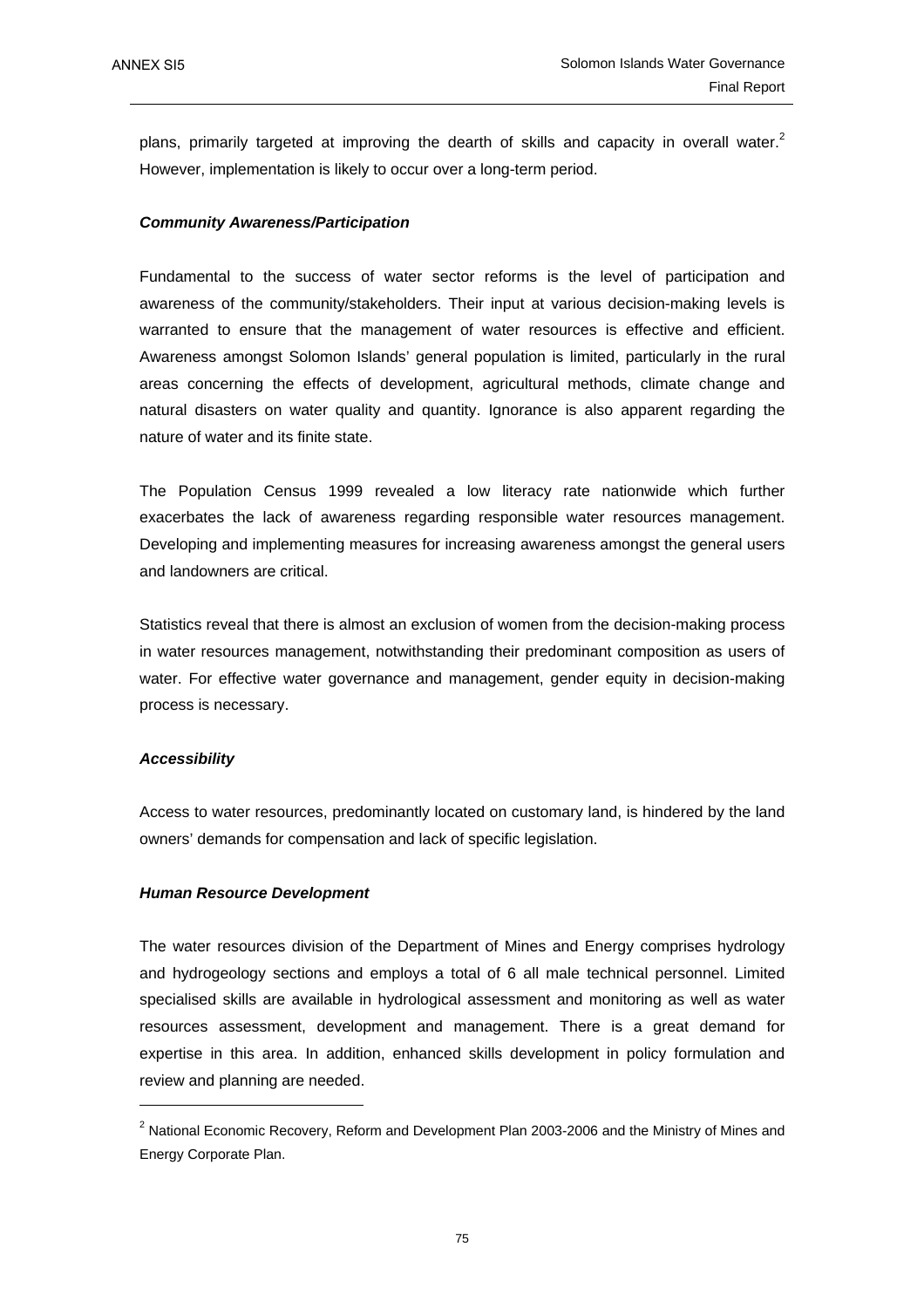# *Financial Capacity*

Various programmes associated with improving water governance and management processes are funded by various donor agencies. However, effective implementation and monitoring activities are hindered by a lack of funds. Government budget estimates for 2006 – 2008 (Corporate Plan 2006-2008) indicate that the water resources division of the Department of Mines and Energy receives less priority over the mines, geology and energy sectors.

# Water Services

In the context of this policy, the definition for water services includes the provision of drinking water and wastewater services (including sewage treatment and also sanitation requirements) to households and industry.

# *Water Supply and Sanitation*

The relationship between water and population can be summarized as "healthy water means healthy people". Everyone has the right to access safe and adequate water and good sanitation services. These essential basic services with appropriate awareness on hygiene can reduce health risks associated with bad water (eg. Diarrhea).

The Rural Water Supply and Sanitation (RWSS) Division of the Ministry of Health and Medical Services attempts to implement this important goal of safe water for health in the rural setting whilst SIWA for the urban setting.

# *Infrastructure*

The infrastructure that supports the water services network in the Solomon Islands includes:

Urban:

- 17 water reservoir stations exist with capacities of around 10,000m<sup>3</sup> with 1/3 not in use.
- Water transmission pipeline (length?)
- Water distribution pipeline of 122km serves Honiara. PVC pipes make up the majority of the pipeline network.
- Chlorination disinfection facilities are located at water sources
- 4 groundwater bore fields White River borefield (JICA funded) used only for emergencies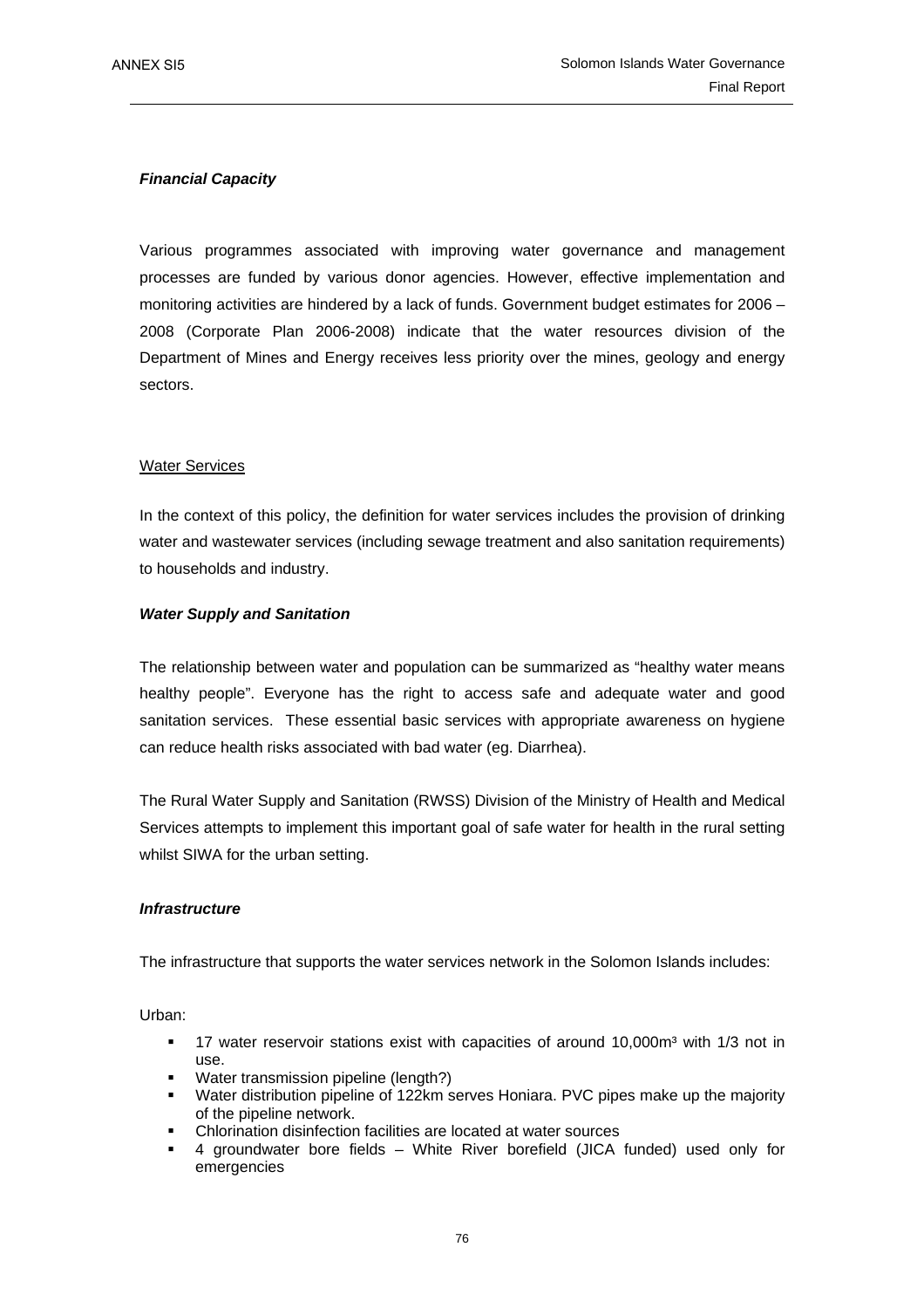- Konglai Spring source has one high lift pumping station which transfers the biggest volume of water and consumes the largest electric power.
- Domestic and communal septic tanks
- Sewer pipelines connect 12% residents in Honiara
- Small scale sewerage treatment facilities serve a central hospital and a few private companies in Honiara

| <b>Assets</b>                               | <b>Ministry of</b><br><b>Health/Provincial</b><br><b>Agencies (to be</b><br>provided) | <b>SIWA for</b><br>Honiara | <b>Total</b>            |
|---------------------------------------------|---------------------------------------------------------------------------------------|----------------------------|-------------------------|
| <b>Spring Sources</b>                       |                                                                                       | 4                          | 4                       |
| Groundwater bore fields                     | Nil                                                                                   | 4                          | $\overline{\mathbf{4}}$ |
| Water treatment facilities                  | Nil                                                                                   | 0                          | $\Omega$                |
| High lift pumping stations                  | Nil                                                                                   | 4                          | 4                       |
|                                             |                                                                                       |                            |                         |
| Reservoirs (capacity 10,000m <sup>3</sup> ) | Nil                                                                                   | 17                         | 17                      |
| Bore supply systems                         | Nil                                                                                   | 5                          | 5                       |
| Pipe length (kilometers)                    | 1788                                                                                  | 122                        | 1910                    |
| <b>PVC</b>                                  |                                                                                       | 78                         | 78                      |
| Polyethylene                                |                                                                                       | 9                          | 9                       |
| galvanize iron                              |                                                                                       | 24                         | 24                      |
| Cast iron                                   |                                                                                       | 12                         | 12                      |
| Pipe size (diameter) range:                 | 15-200 mm                                                                             | 13-450 mm                  |                         |

# *Service Providers*

Water services include the supply of water to domestic and commercial customers and the provision of sewerage systems to parts of the urban population. The Solomon Islands Water Authority (SIWA) currently delivers urban water supply and sewerage system services and products to customers residing within its zoned jurisdiction of operation, while the Ministry of Health provides water supply in rural areas and monitors the sanitary conditions for the whole country. The Ministry of Provincial Government and Constituency Development is responsible also for water supply in the provincial centers apart from the urban areas that are served by SIWA.

Sludge (from septic tanks) collection services are operated by the Honiara City Council and a private company for the Capital.

### *SIWA Customers*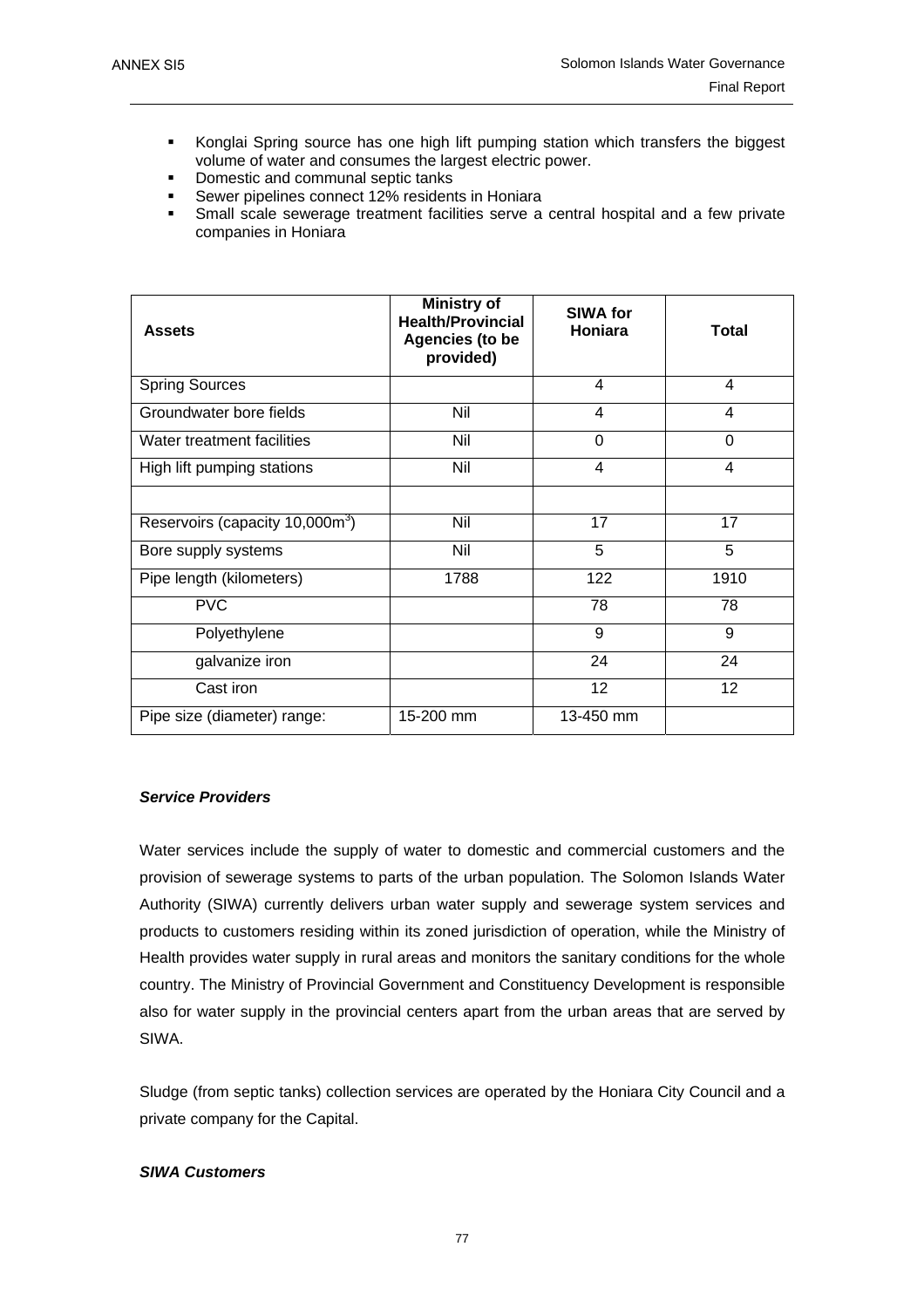|                                                                             | Honiara | All cities (incl. Honiara,<br>Noro, Auki & Tulagi) |
|-----------------------------------------------------------------------------|---------|----------------------------------------------------|
| Population in districts supplied by SIWA                                    | 66,402  | 76,831                                             |
| Served population                                                           | 49,221  | 56,094                                             |
| Served ratio (%)                                                            | 74      | 73                                                 |
| Customers                                                                   | 6,510   | 7,321                                              |
| Water consumption - domestic customers (I/c/d)                              | 197     | 168                                                |
| Water consumption for all customers (I/c/d)                                 | 334     | 276                                                |
| Water Production (m <sup>3</sup> /day)                                      | 25,719  | 28,751                                             |
| Sewage<br>Discharged<br>System<br>into<br>Sewerage<br>(m <sup>3</sup> /day) | 2,490   | 2,490                                              |

*Source: Study of SIWA water supply and sewerage system, 2005, project for improvement of SIWA water supply and waste water service funded by JICA.*

# *Quality of Services*

During peak demand periods, approximately 25% of Honiara's water distribution districts suffer from low water pressure, resulting in inability to get water during the day. In the unserved areas within and outside the city boundaries, a significant number of residents, particularly women and children, are still performing the laborious task of drawing water directly from the springs or rivers for their basic needs. Recent reports indicate that customers whose tap water is derived from spring water sources often complain of the water quality after heavy rainfall periods in the corresponding catchment area.

### *Accessibility*

Most people have access to water in the Solomon Islands, however not all are connected to reticulated water. The 1999 Census deduced 60% of households were supplied by SIWA or by the Rural Water and Sanitation Supply Scheme, with only 52% having access to a piped water supply (69.6% in urban areas, 50% in rural areas). Nationwide, 38.1% of the households depend on outside shared piped water, 21.6% on rivers and streams and 16.4% on rain collection. It is noted that these data do not reflect access to "safe" water supply.

There are no sewage or water treatment facilities in the Solomon Islands except for a few small scale treatment facilities for sewage and chlorination disinfections facilities for water. In Honiara, 71% of the households have septic tanks and 5% of the residents are connected to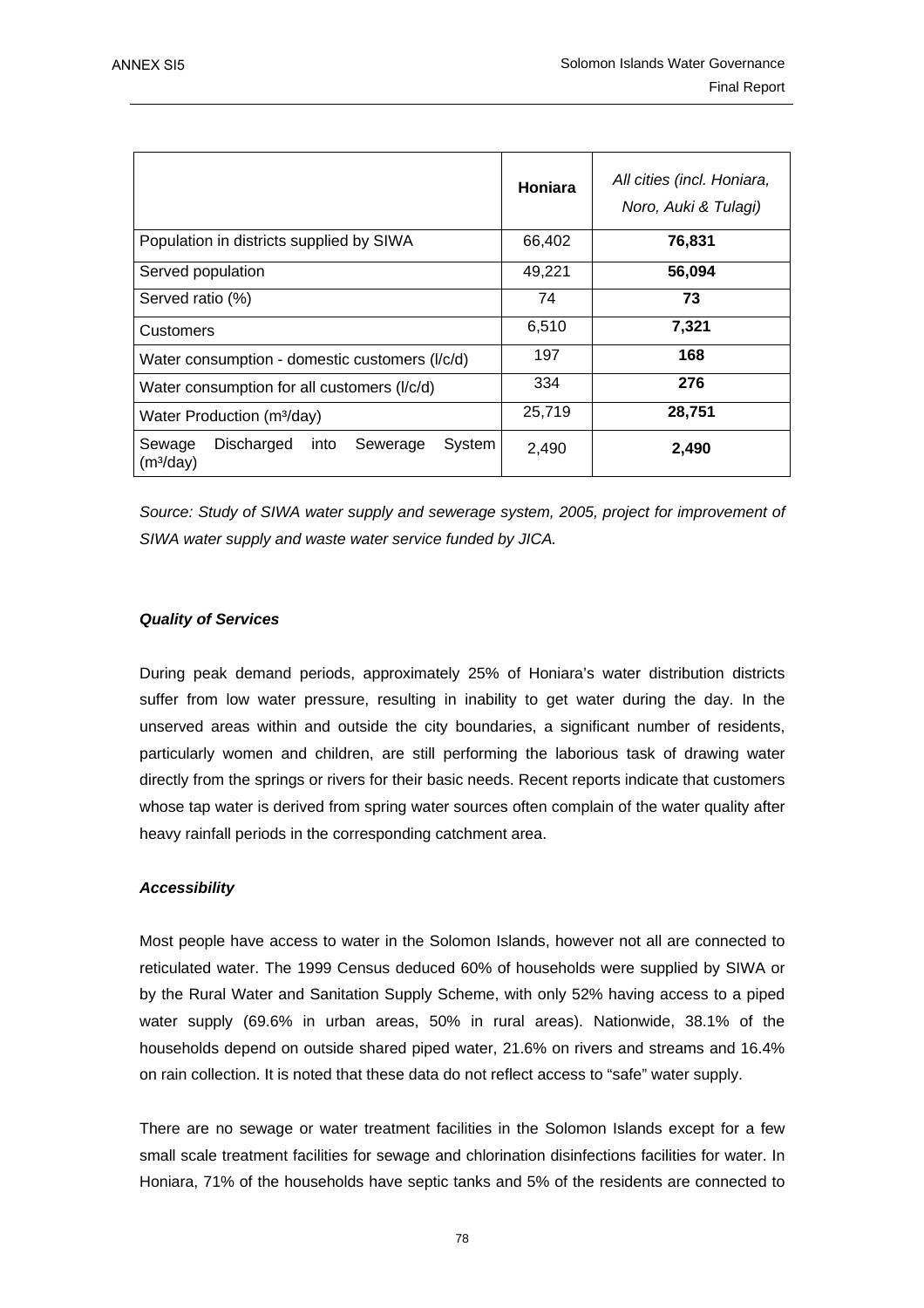a sewer pipeline. According to the 1999 census, 77% of total households in the Solomons do not have access to modern toilet facilities.

# *Human Resources Development*

SIWA employs the majority of water services personnel in the sector. There is a demand to increase expertise in the areas of operation and maintenance of water supply facilities and customer management. Private sector participation is minimal.

The Ministry of Health employs 93 personnel for the rural water supply operation and maintenance

### *Charges and Tariffs*

The current charge for sewerage services is 50% of the water consumption. In recent years SIWA has been achieving its financial goals on meeting operation and maintenance targets, with commercial water and sewerage bills accounting for 60% and 10% respectively of the total revenue. This is the result of SIWA's revised tariff and billing system in October 2003 and aggressive billing collection methods.

# **ANALYSIS OF ISSUES TO JUSTIFY POLICY INITIATIVES**

The issues and challenges identified in the water sector to be addressed can be summarized as follows:

| Key area   | <b>Water Resources</b>                                                                                                                                                                                                                                                                                                                                                                                                                                                                                         | <b>Water Services</b>                                                                                                                                                                                                                                                                                                                                                                                                                                                          |
|------------|----------------------------------------------------------------------------------------------------------------------------------------------------------------------------------------------------------------------------------------------------------------------------------------------------------------------------------------------------------------------------------------------------------------------------------------------------------------------------------------------------------------|--------------------------------------------------------------------------------------------------------------------------------------------------------------------------------------------------------------------------------------------------------------------------------------------------------------------------------------------------------------------------------------------------------------------------------------------------------------------------------|
| Management | Effective water governance is required<br>٠<br>to control, manage and protect the<br>water resources (includes encouraging<br>sound agricultural practices)<br>and<br>environment<br>Water resource ownership is a major<br>п<br>issue and requires legislation to<br>resolve this by placing this resource in<br>the charge of the State.<br>The provision of accurate and timely<br>п<br>data/information from<br>all<br>service<br>providers to the Department of Mines<br>and Energy needs to be enforced. | Water services provision<br>$\bullet$<br>for the country is the<br>responsibility of<br>shared<br>three<br>different<br>organizations and this has<br>resulted in variable and<br>inadequate levels<br>οf<br>services.<br>The<br>inadequate<br>٠<br>wastewater collection and<br>treatment systems threaten<br>ecosystems and<br>public<br>health and therefore need<br>to be addressed.<br>The need to<br>upgrade<br>infrastructure and improve<br>maintenance<br>of<br>water |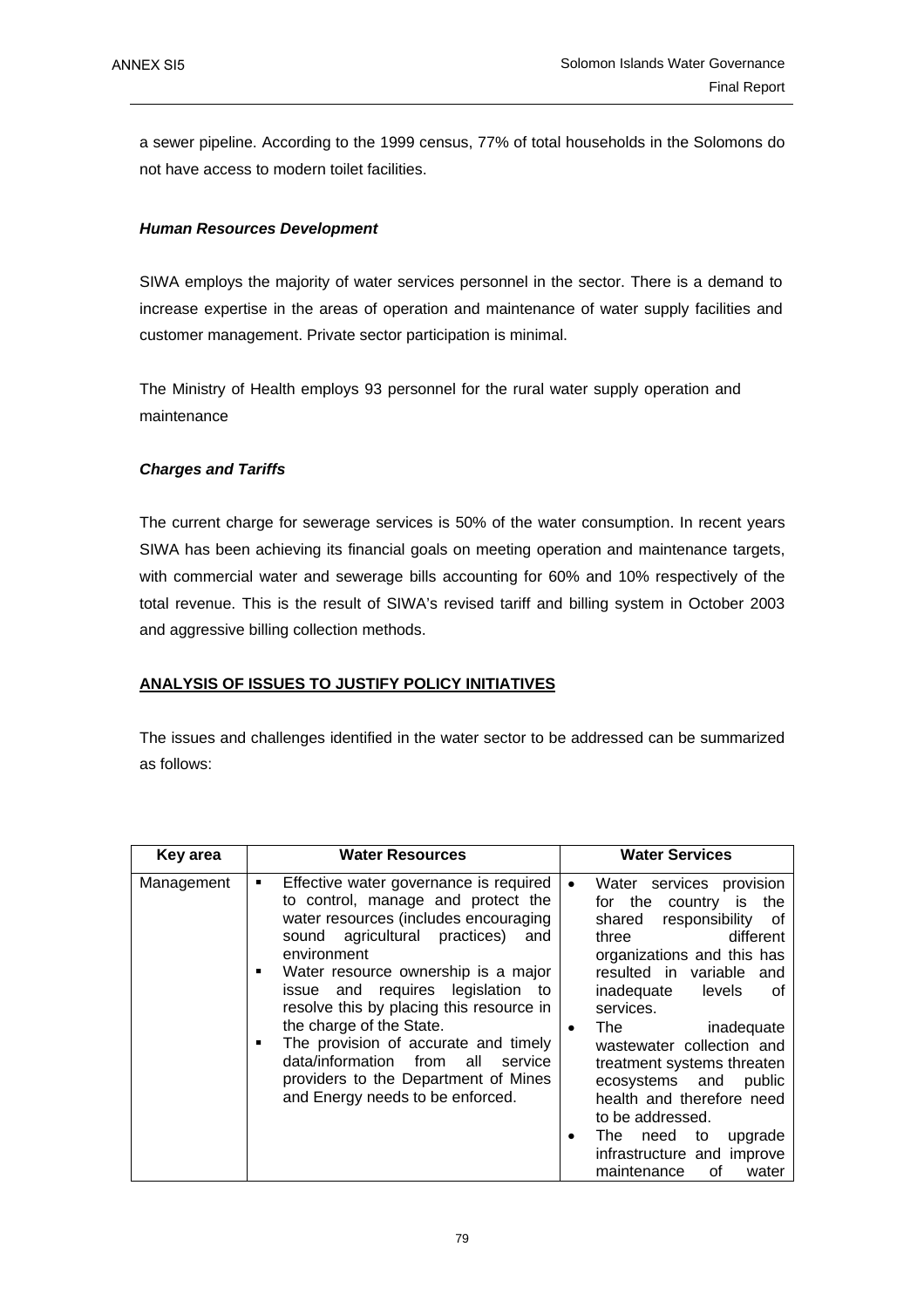|                                  |                                                                                                                                                                                                                                                                                                                                                                                                               | schemes<br>supply<br>are<br>essential.                                                                                                                                                                                                                                                                 |
|----------------------------------|---------------------------------------------------------------------------------------------------------------------------------------------------------------------------------------------------------------------------------------------------------------------------------------------------------------------------------------------------------------------------------------------------------------|--------------------------------------------------------------------------------------------------------------------------------------------------------------------------------------------------------------------------------------------------------------------------------------------------------|
| Capacity<br>building             | be<br>Human<br>need<br>to<br>٠<br>resources<br>developed to the required levels of<br>competency<br>with<br>an<br>increased<br>specialised<br>knowledge<br>and<br>understanding<br>of<br>water resources<br>country.(hydrological<br>within<br>the<br>assessments etc)                                                                                                                                        | <b>Upskilling</b><br>in<br>planning,<br>$\bullet$<br>management and technical<br>areas of water services<br>and<br>supply<br>wastewater<br>management in both rural<br>urban<br>and<br>areas<br>is<br>required. The need<br>for<br>improved skills in demand<br>management<br>is<br>accentuated.       |
| Finance                          | Lack of funds is a key factor for the<br>$\bullet$<br>inability to implement sound water<br>functions<br>management<br>such<br>as<br>monitoring,<br>assessments<br>and<br>protection                                                                                                                                                                                                                          | <b>There</b><br>is<br>of<br>lack<br>$\bullet$<br>sustainability<br>in<br>cost<br>and<br>recovery<br>non-<br>financially<br>viable<br>operations in rural areas. In<br>urban areas,<br>low levels of cost recovery<br>exist due to high arrears<br>and high leakage in urban<br>areas and energy costs. |
| Technology                       | Technologies change constantly and<br>٠<br>order for efficiency in water<br>in.<br>resources management, appropriate<br>technologies need to be invested in<br>and utilized. Upgrading of water quality<br>equipment and laboratory facilities<br>services is needed to conduct proper<br>monitoring<br>activities<br>pertaining<br>to<br>water quality and quantity.                                         | $\bullet$<br>Technology<br>for<br>water<br>supply and<br>wastewater<br>treatment needs to be<br>sustainable<br>and<br>Personnel<br>appropriate.<br>need to be trained on the<br>use of the technology.                                                                                                 |
| Awareness<br>and<br>Consultation | Aggressive<br>public<br>awareness<br>٠<br>is<br>needed<br>against<br>unnecessary<br>developments<br>including<br>logging<br>activities that causes contamination.<br>Other proactive measures are needed<br>to counter periods of water shortages.<br>Effective<br>consultation<br>and<br>٠<br>collaboration with land owners are<br>essential to minimize conflict arising<br>over access to water resources | There is limited community<br>$\bullet$<br>involvement<br>in.<br>water<br>service<br>planning,<br>management and delivery.<br>High water loss through<br>leakage<br>and<br>unwise<br>consumer use                                                                                                      |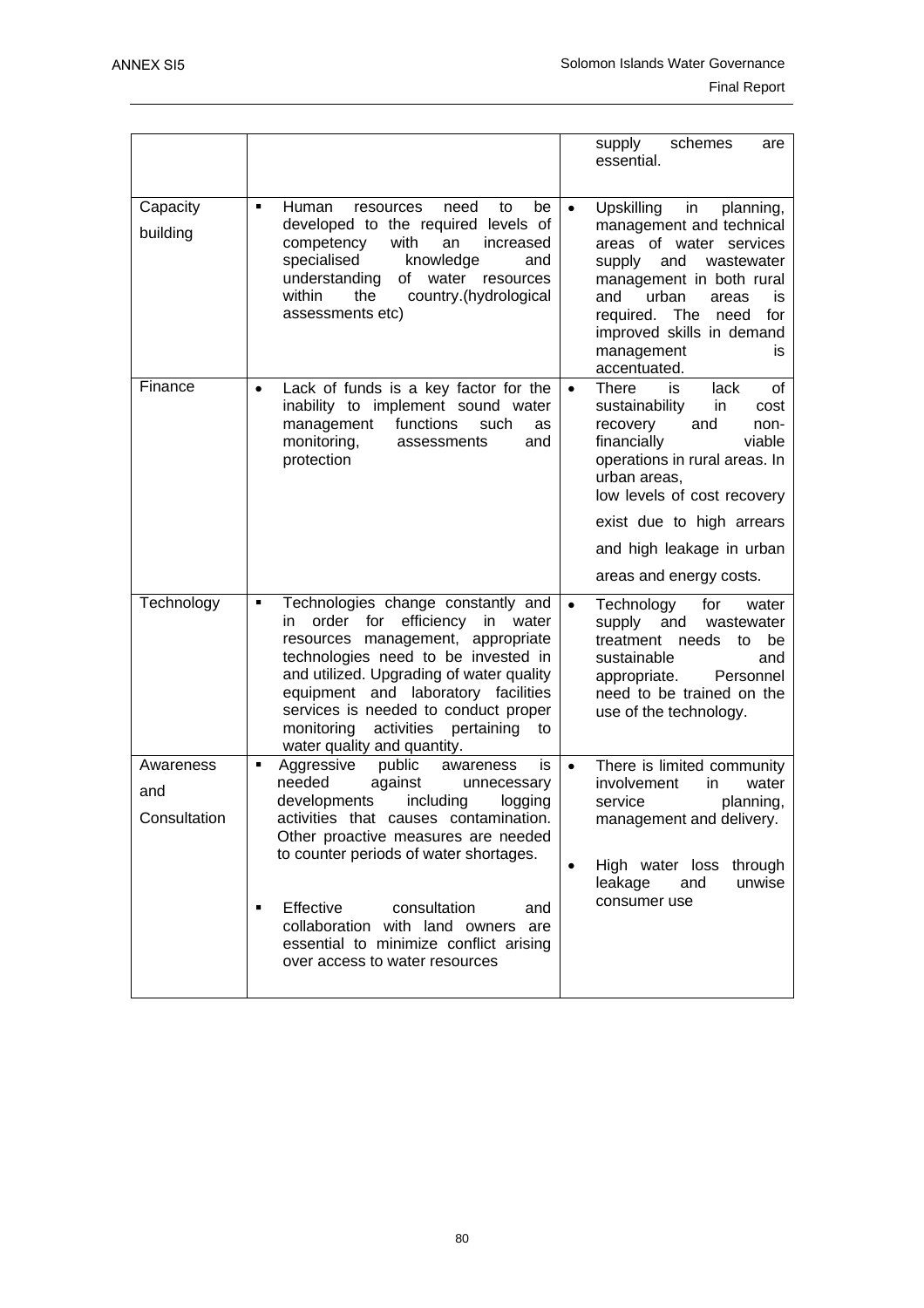# **DEVELOPMENT OBJECTIVES**

The following objectives have been identified for policy development and are aimed at facilitating an enabling environment that encompasses the principles of good governance, sustainability and accountability.

- 1. Sustainable water resources management for the sector
- 2. Universal access to safe and reliable water
- 3. Increased access to basic sanitation and wastewater disposal
- 4. Efficient and effective water, sanitation and wastewater services
- 5. Strengthened financial viability for the water sector
- 6. Wider public education and awareness on water issues

# **IMPLEMENTING STRATEGIES**

The following strategies have been identified for achieving the policy objectives.

- *1. Sustainable water resources management for the sector* 
	- Adopt an integrated sectoral approach for the effective management of water resources (need strong political will and agreement from cross sectors);
	- Develop appropriate institutional framework that supports sound water sector governance (include formulation of coordinating bodies, apex body etc);
	- Develop appropriate legislative and regulatory framework that addresses key issues relating to water conservation, water ownership rights, water allocation and abstraction, water quality protection and monitoring etc;
	- Build up and maintain institutional and technical capacity in water resources development, assessment, monitoring and management
	- Strengthen collaboration between the Government and donor countries for exchange of information, knowledge and skills transfer, etc
- *2. Universal access to safe and reliable water* 
	- Ensure accessibility and availability of water supply services at most times;
	- Improve and rehabilitate water supply systems, particularly in the rural areas;
	- Ensure compliance with regulation, government policies and international water quality standards;
	- Revise and adopt appropriate water tariff system and pricing strategy for both urban and rural areas, while maintaining affordability element
- *3. Increased access to basic sanitation and wastewater disposal* 
	- Increase access of the population to basic sanitation services;
	- Plan and implement sanitation and wastewater improvements in both urban and rural areas (includes rehabilitation of existing sewer network);
	- Consider outsourcing or sub-contracting service alternatives to increase access to sanitation services;
	- Strengthen community awareness on sanitation issues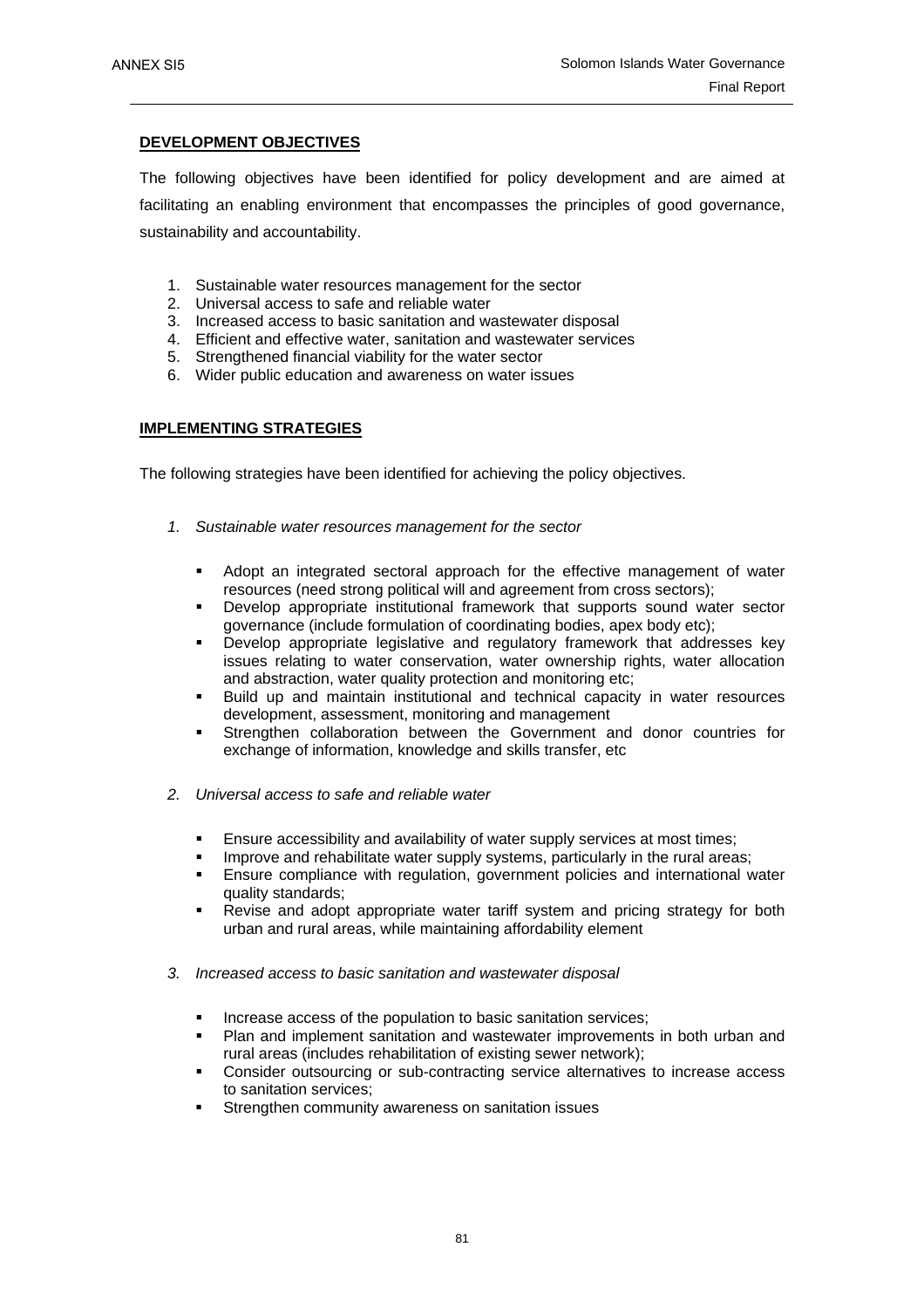- *4. Efficient and effective water, sanitation and wastewater services* 
	- Ensure ongoing effective consultation with customers to match service delivery with needs:
	- Encourage private sector participation in the delivery of water and sanitation and wastewater services, such as meter reading, engage in government or donorfunded projects:
	- Develop appropriate wastewater collection and treatment facilities and related services;
	- Provide appropriate service standards for quality and safety;
	- Enhance efficiency and effectiveness of water supply and sanitation systems and service provision through sound asset management, appropriate technology, innovative techniques, revised procedures and plans, total quality management principles etc;
	- Build human resources capacity to manage, develop and sustain water supply and sanitation services (demand management skills etc);
	- Ensure management systems are aligned with best practice use and reuse of water resources;
	- Ensure improved public health in the provision of sanitation services;
	- Ensure cost-recovery methods are appropriate through the careful transfer of costs of supply and treatment from the provider to the consumer
- *5. Strengthened financial viability for the water sector* 
	- **Encourage private sector investment in the water sector**
	- Increase opportunity for joint venture prospects
	- Decrease dependence on foreign aid for water sector development
	- Implement active tariff policies to generate sufficient and inflation- proof cashflow
	- Develop local capital markets
	- Tap into potential sources of grants from international aid agencies
- *6. Wider public education and awareness on water issues* 
	- Enhance public relations between service providers and customers to minimise conflicts over land access and water rights;
	- Educate the community/village water schemes to ensure their autonomy in providing and managing safe and reliable water for their beneficiaries;
	- Encourage early education for children on the extensive water issues, especially at the primary level.
	- Extend awareness campaign programmes to cover churches, NGOs and the chiefly systems on future impacts against unnecessary development such as logging and deforestation in relation to water.
	- Enhance community participation and awareness in planning and decision making processes, with particular regard to inclusion of women
	- Enhance awareness and capacity in river-basin and watershed management
	- Promote Benchmarking on appropriate and relevant water indicators amongst the rural water supply schemes and encourage provinces to share skills and information data

# **SECTOR REGULATION**

The establishment of a regulatory function is necessary for monitoring the implementation of the Water Policy. It shall ensure that this Policy is adhered to with integrity, impartiality and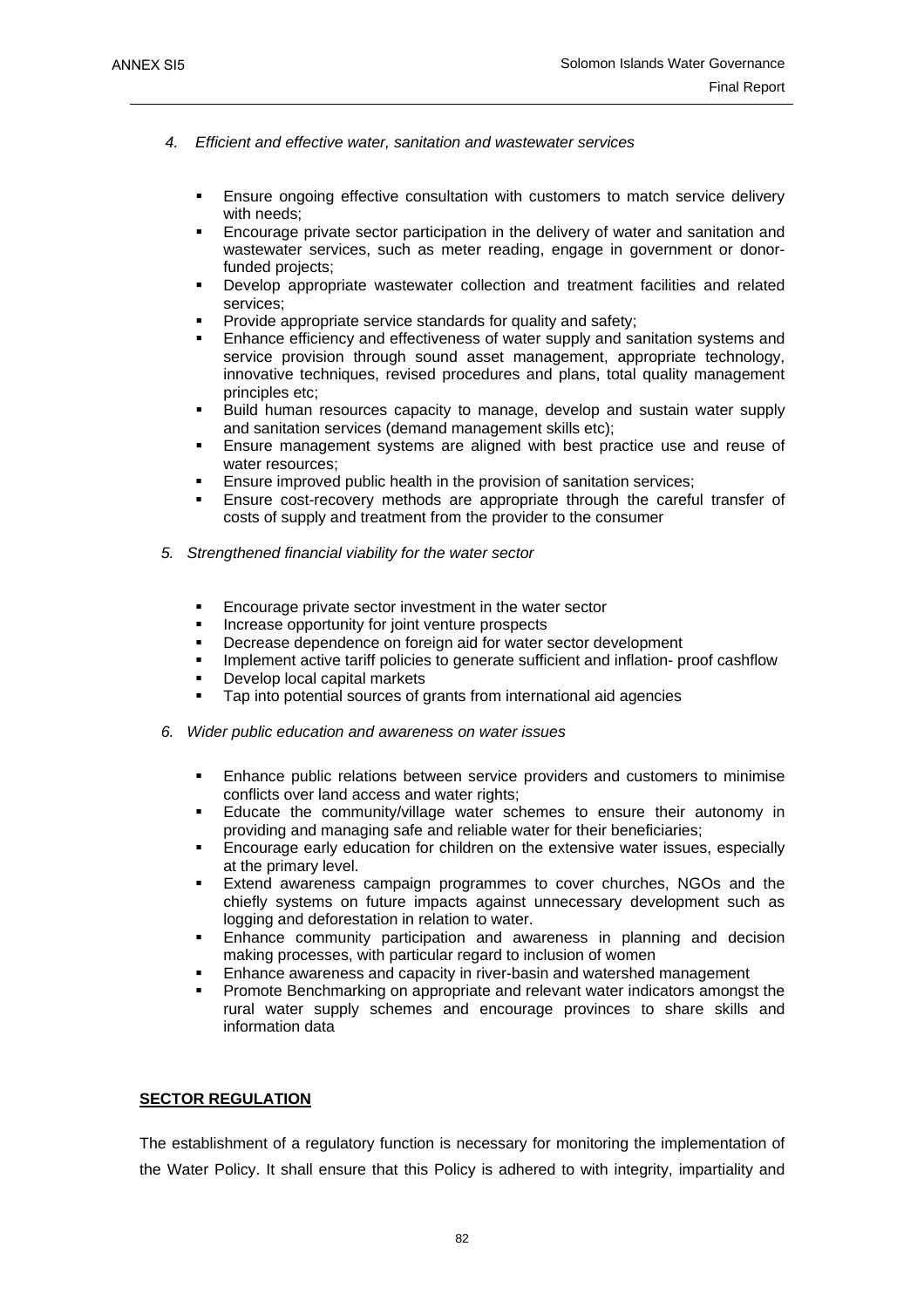fairness. This will be effected through strict observance of the provisions of the Acts and Regulations concerned.

The Ministry of Natural Resources shall establish an independent unit charged with the monitoring and licensing functions for the sector. Data collection and analysis for sector performance monitoring will be carried out by this unit.

# **IMPLEMENTATION OF POLICY**

Proposed changes in legislation will contain the necessary provisions and flexibility for the implementation of this policy. The Ministry of of Mines, Energy will be responsible for administering the legislation and spearheading the continuous review of this policy.

### *Legislation Review*

The Water Resources Bill 2001, which was still in draft form when the project started in the beginning of this year was reconsidered for appropriateness and promulgation after comprehensive review in relation to this Policy. New legislation will unify all water related procedural rules. The revised Legislation "Water Resources Act 2006" is now been finalised and awaiting submission to Cabinet and Parliament.

### *Expected Benefits of National Water Policy Implementation*

Commensurate with effective policy implementation are the expected benefits listed below:

- Improved public health through increased access to quality water-related services;
- Clear and appropriate standards of service;
- Improved levels of cost recovery and financial viability of service providers;
- Strengthened institutional capacity to sustain water resources and services;
- Improved levels of performance and higher system efficiencies;
- Increased stakeholder involvement in water resources management and service provision;
- Greater public awareness of responsible water management and use;
- Adoption of integrated water resources and demand management principles and practice
- Conservation and protection of water catchments areas and water sources.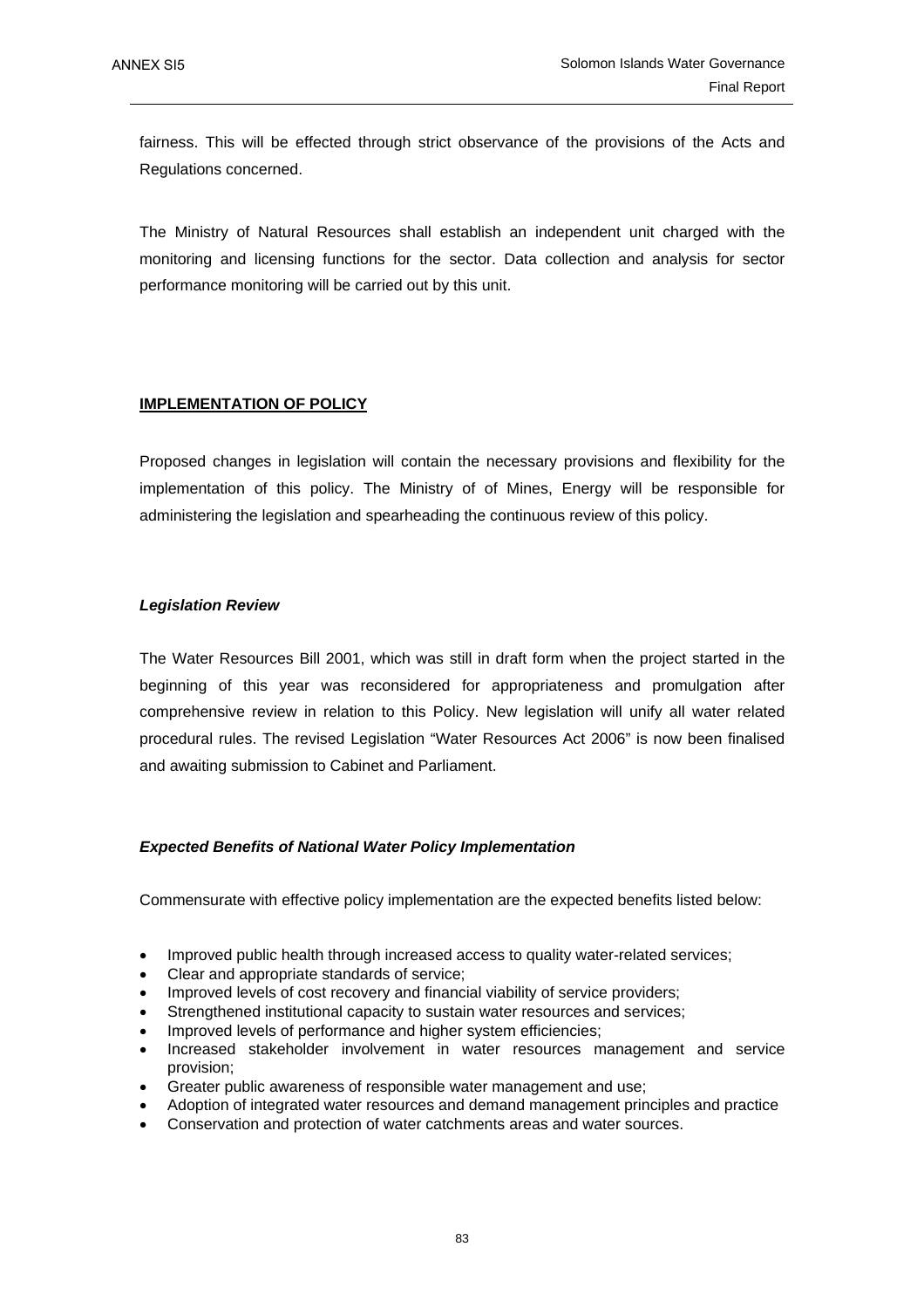# **PUBLIC CONSULTATION**

Ongoing in-depth consultation with water sector stakeholders is essential, in reviewing the Policy at least every two years. Views obtained from consultations shall be noted, analysed and considered during the review process.

The Policy shall be made available for public comment.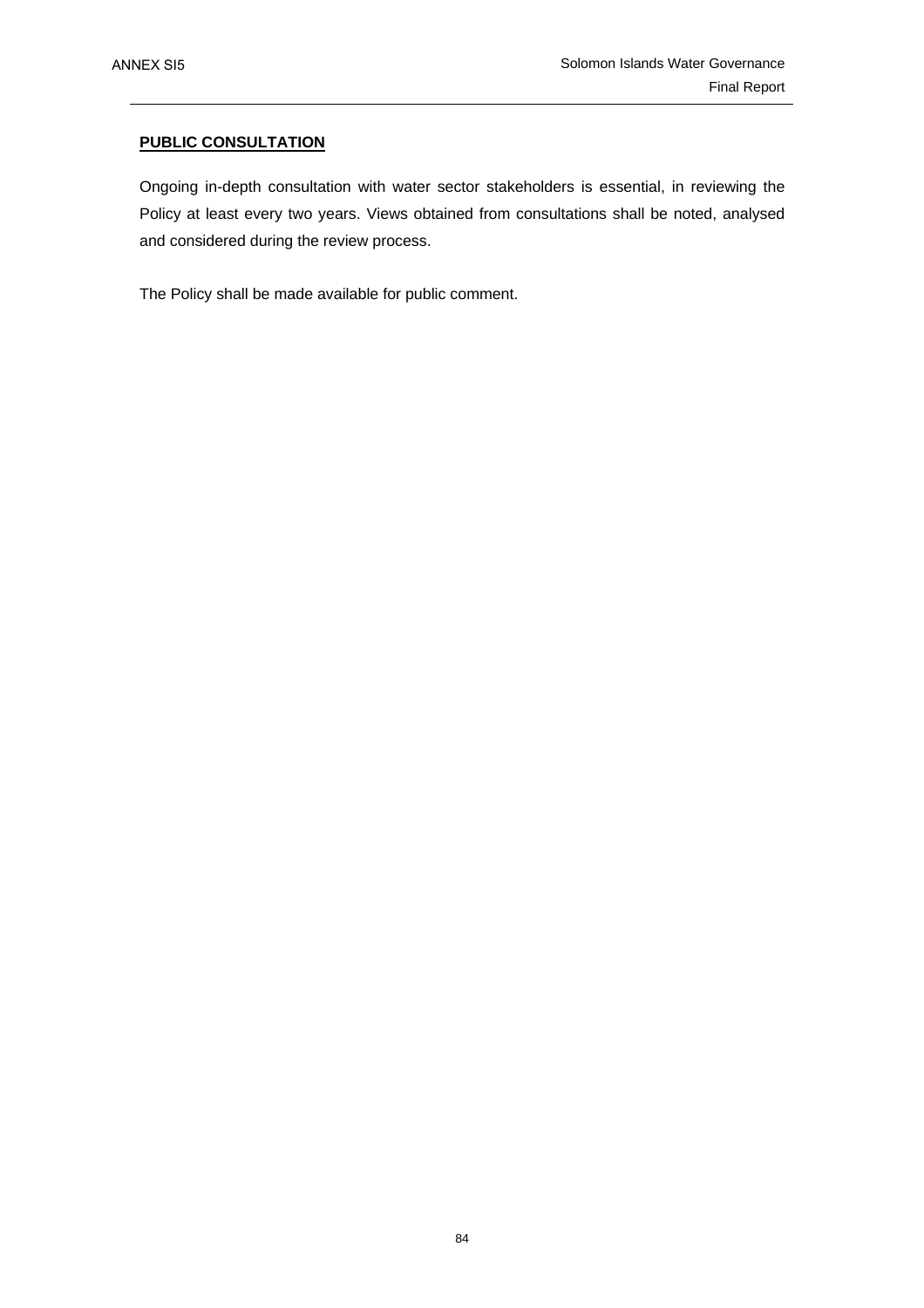# **APPENDIX G: Water Resource Legislation**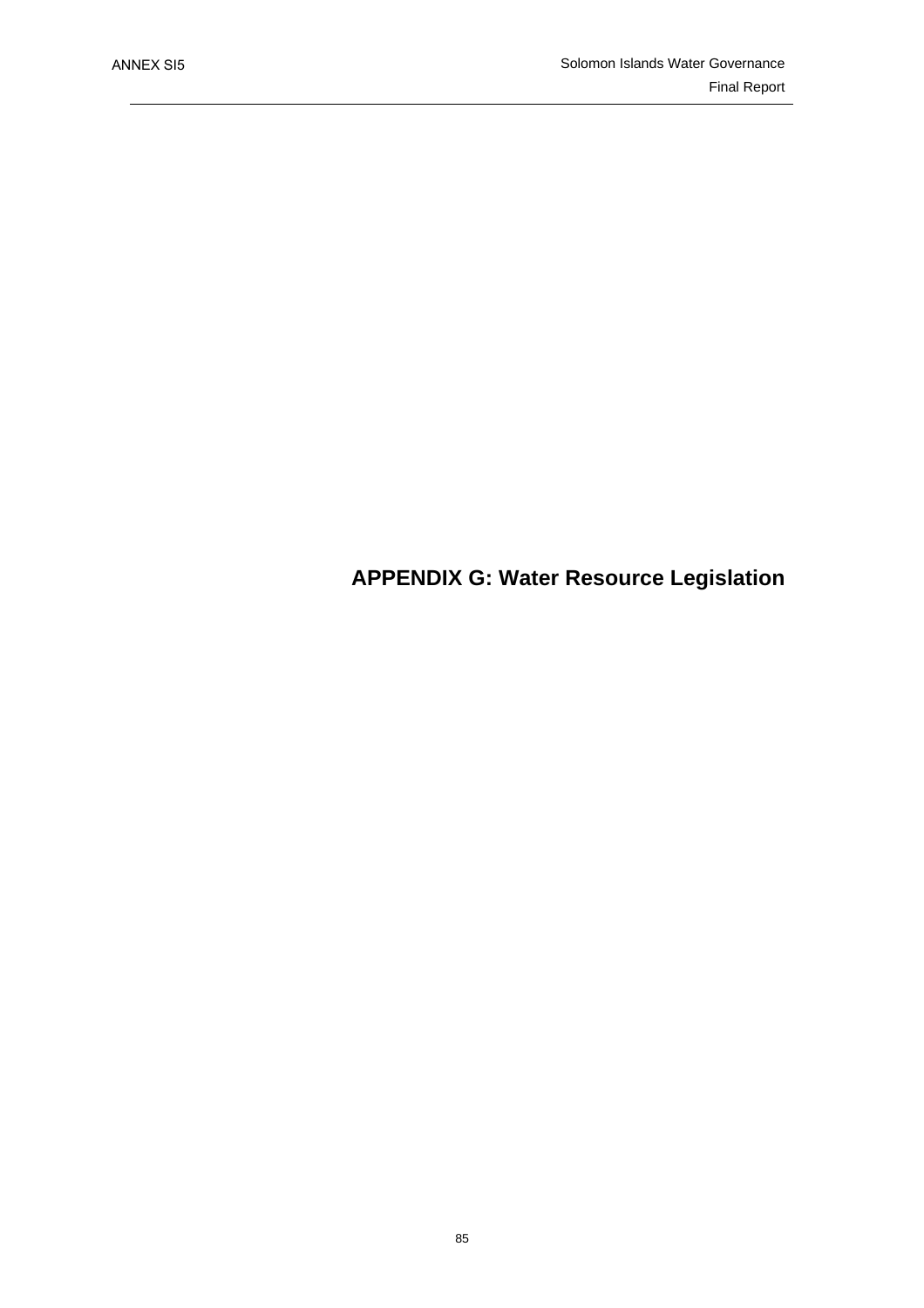# WATER RESOURCES BILL 2006

#### *ARRANGEMENT OF SECTIONS*

### **PART 1 PRELIMINARY**

- 
- 
- 3. Commencement
- 4. Application
- 5. Interpretation

# **ADMINISTRATION**

- 
- 
- 
- 9. Powers of Inspectors,
- 10. Water Resources Advisory Board
- 
- 12. Public Utilities

# **RIGHTS IN WATER**

- 13. Water Subject to Public Control and 40. Rights of Entry Regulation
- 14. Customary Rights and Rights of **Occupiers**
- 15. Licenses
- 16. Existing Water Uses
- 17. Limitation on Rights to Take or use Water 41. Driller's License

#### **PART 4**

# **PROTECTION OF WATER CATCHMENTS, RIVER BEDS AND**

- 28. Presumptions
- 29. Waiver of State Liability
- 30. Rights Conditional to Waterworks
- 1. Purposes 31. Suspension, Modification and Revocation
- 2. Citation 32. License to be Recording

#### **PART 6**

# **REVISIONS, VARIATIONS, TERMINATION AND DIMINUTION OF PART 2** LICENSE

- 33. Revision of Volumes
- 6. Appointment of Officers 34. Suspensions and Variation
- 7. Powers of the Minister 35. Variation on Application
- 8. Functions and Powers of Director 36. Termination for Breach of a Condition
	- 37. Termination or Diminution for Public Purpose
- 11. Functions and Powers of the Board 38. Termination or Diminution for Non Use

# **PART 7 PART 3 INVESTIGATION, ETC.**

- 39. Investigation
- 

#### **PART 8**

#### **MISCELLANEOUS**

- 
- 42. Information and Records
- 43. Protection of Public Officers
- 44. Suspension, Termination and Abatement of Unauthorized Activities
- **BANKS AND RECHARGE AREAS** 45. Repairs and Restoration of Unauthorized Works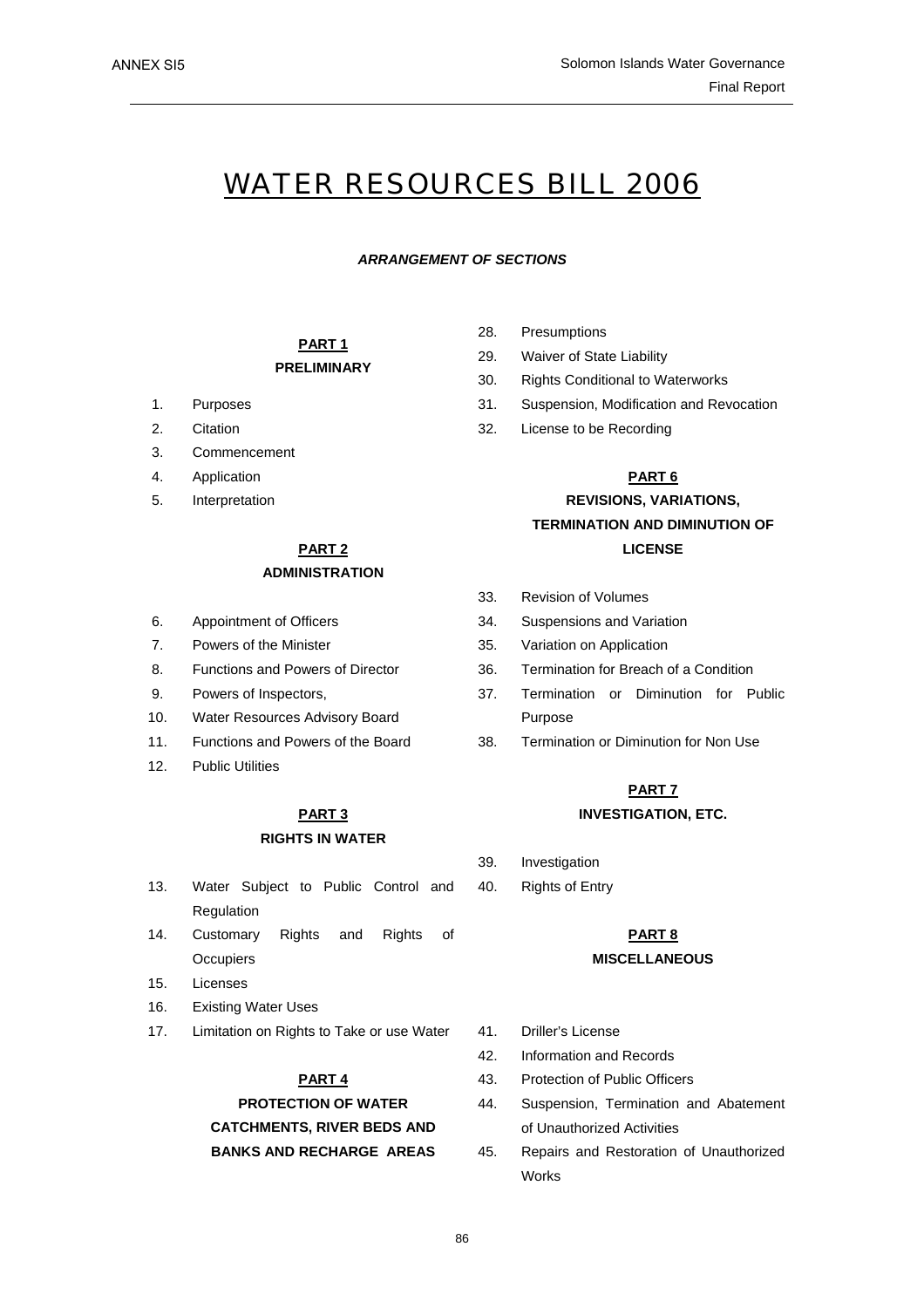ANNEX SI5

- 18. Water Catchment
- 19. Planning the Use of Flood Plains
- 
- 21. Declaration of Water Control Area 48. Enforcement
- 22. Activities Prohibited in Water Control Area 49. Limitations on Private Property
- 23. Approval of Activities in Water Control Area **PART 9**

# **PART 5 APPLICATION FOR LICENSE**

- 24. Contents of Application for a License 52. Offences of Corporation
- 25. Form of Application for a License 53. Penalties
- 26. Procedures for Granting a License 54. Regulations
- 27. Objection to Granting of a License **Schedule Schedule**
- 46. Demolition of Unlawful Works and Stoppage of Diversions and Abstractions
- 20. Recharge Areas **47.** Application of Other Laws
	-
	-

# **APPEALS, PENALTIES AND SUPPLEMENTARY**

- 50. Appeals
- 51. Offences
- 
- 
-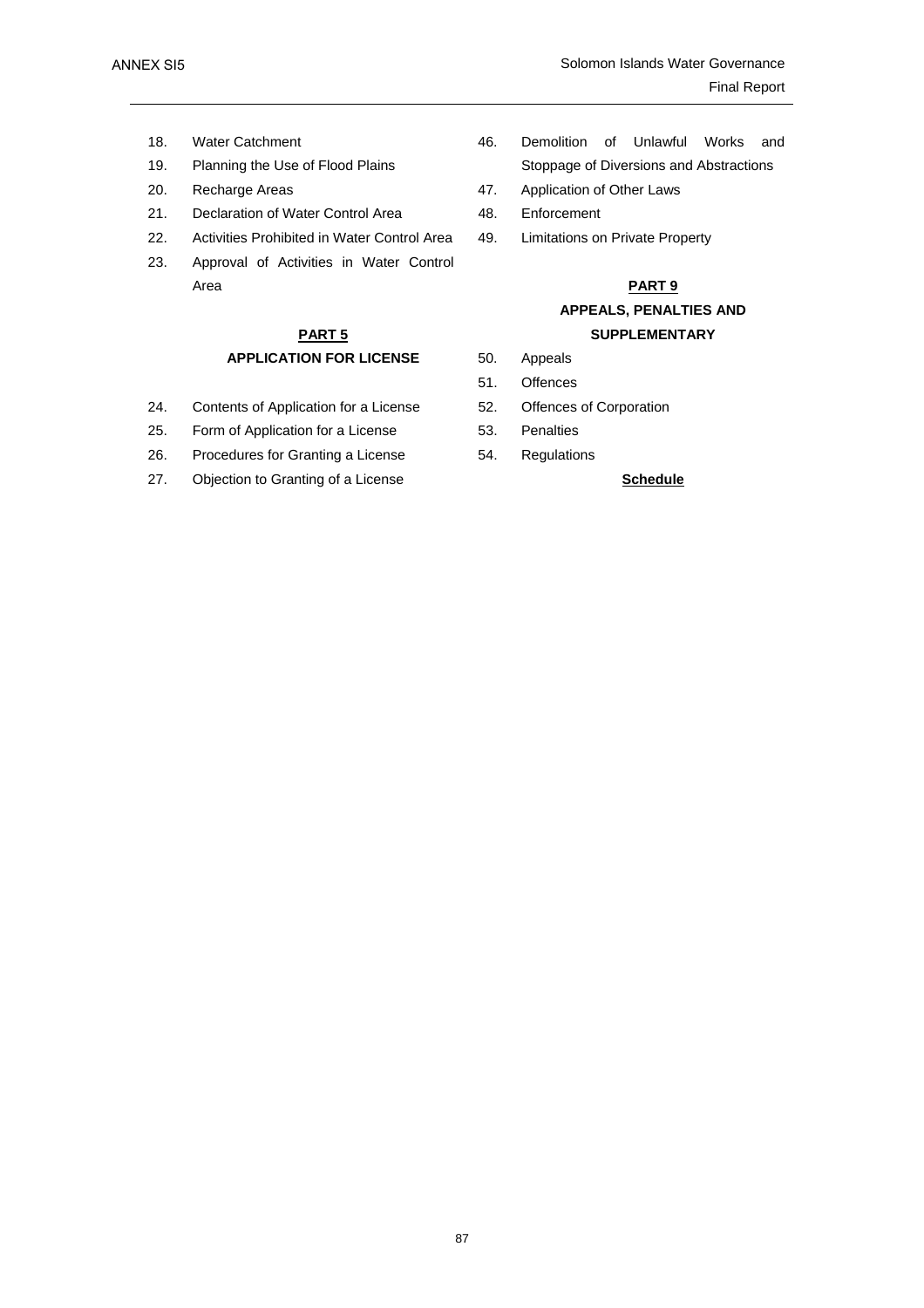#### **2006 No.**

*A BILL INTITUTED* 

**BE IT ENACTED** by the Legislative Assembly of Solomon Islands in Parliament assembled as follows:

### **PART 1 PRELIMINARY**

#### **1. Purposes**

This Act has the following purposes:-

- (a) To provide for the integrated management of the water resources of the Solomon Islands.
- (b) To promote the most efficient, fair and beneficial use of natural water.
- (c) To ensure that natural water resources are available for sustainable use for the benefit of all present and future Solomon Islanders.
- (d) To provide for the protection of natural watercourses and water catchments.
- (e) To provide for the control of activities occurring over or beside waterways or watercourses.

#### **2. Citation**

This Act may be cited as the Water Resources Act 2006.

#### **3. Commencement**

This Act shall come into operation on such date as the Minister may appoint by the notice published in the Gazette.

#### **4. Application**

This Act shall have general application throughout Solomon Islands and shall bind the government of the Solomon Islands and Provincial Governments and Area Councils and Municipal Authorities.

#### **5. Interpretation**

In this Act, unless the context otherwise requires: -

**"Area"** means an area of land declared under section 21 of this Act.

**"Board"** means the Water Resources Advisory Board established under Section 10

**"Borehole"** means any hole, excavation, drilling or other opening in the ground or any natural or artificially constructed or improved underground cavity which could be used, is used or may be used for the purpose of intercepting, collecting, obtaining or abstracting or using groundwater or for the purpose of disposing of any water or wastes below the surface of the ground, or which extends to an aquifer in the ground.

**"Catchment Area"** means an area of land declared under section 18

**"Customary Land"** means any land (not being registered land, other than land registered as customary land, or land in respect of which any person becomes or is entitled to be registered as the owner of an estate pursuant to the provisions of Part III of the Lands and Titles Act) lawfully owned, used or occupied by a person or community in accordance with current customary usage.

**"Director"** means Director of Water Resources appointed under section 6.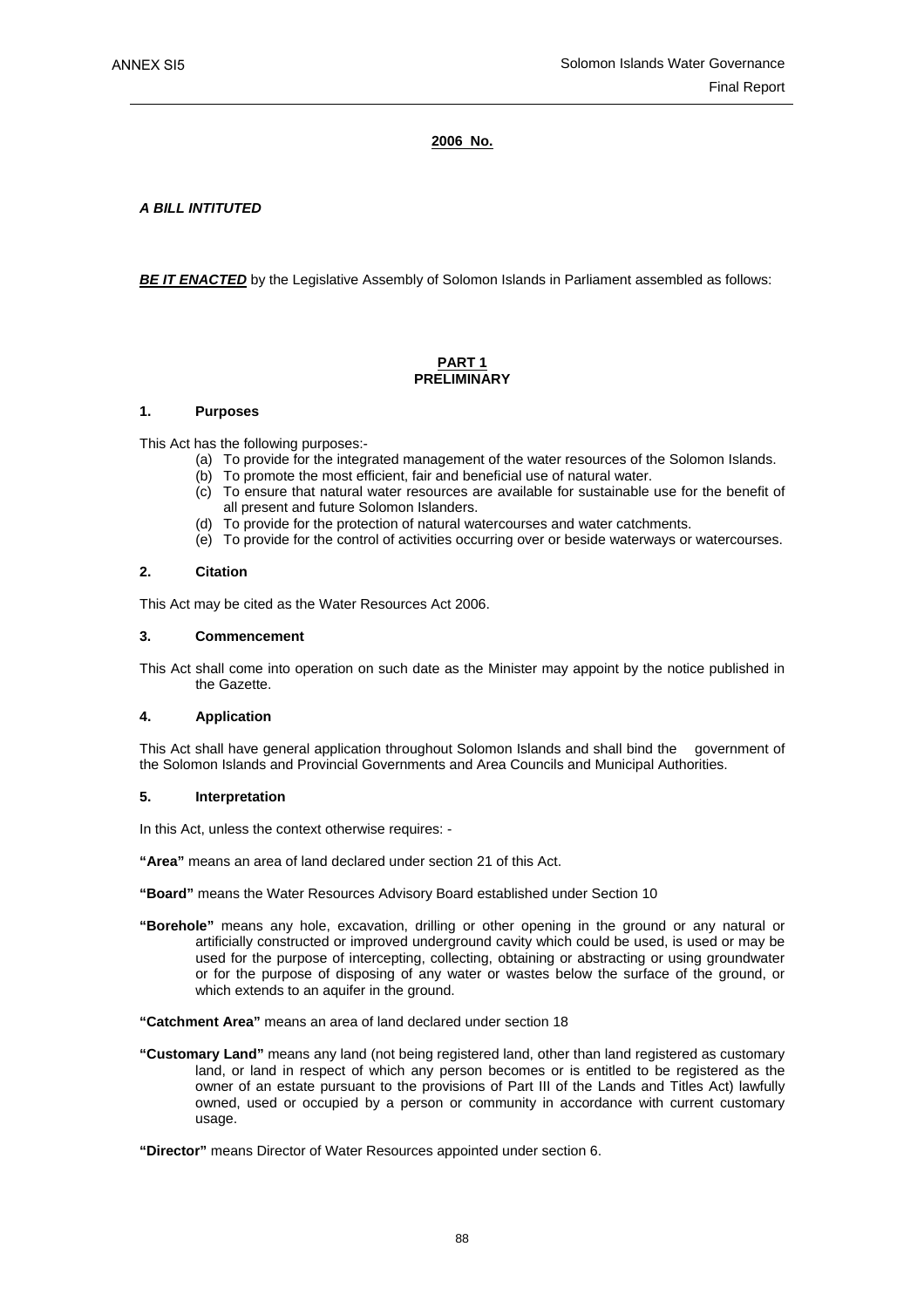- **"Domestic Uses"** means use of water primarily for domestic purposes in any dwelling house or part thereof and generally for reasonable domestic uses regardless of whether or not they relate to customary rights and ownership.
- **"Minister"** means the Minister of the Government for the time being charged with the responsibility for water resources.
- **"Ministry"** means as the case may require, the Ministry responsible for water resources.
- **"Land owner"** in relation to a registered interest means the person in whose name the interest is for the time being registered; and in relation to customary land, means the person or persons who is or are according to current customary usage, regarded as the owner or owners of the land.
- **"Natural Water"** means all forms of water, including any river, stream, dam, lake, pond, swamp, marsh, canal, whether natural or artificial or other body of water forming part of that water course.
- **"Person"** means individual or organization or companies.
- **"Public Utilities"** means Authorities responsible for water resources related matter, created under their own Act.
- **"Recharge Area"** means any Area as prescribed in section 21
- **"Waste"** includes any matter that, when added to or mixed with any natural water, will contaminate the water so as to change the physical or chemical condition thereof in such a manner as to: -
	- (a) Make the water unclean, noxious, or impure; or
	- (b) Be detrimental to the health, safety, or welfare of persons using the water; or
	- (c) Be poisonous or harmful to animals, birds, or fish around or in the water; or
	- (d) Make the quality of such natural water below quality standard acceptable for human consumption in Solomon Islands

**"Water Right"** covers water license granted for the proper administration of this Act

- **"Waterworks"** includes any reservoirs, channels, stormwater drains, pipelines, treatment & dis-infection plants, sewerlines, dams, intakes,machinery, equipment, low-level bridge or engineered fordcrossings and apparatus. It also includes any works undertaken which interfere, or are likely to interfere with a designated watercourse
- **"Water Courses"** includes any river, stream, dam, lake, pond, swamp, marsh, canal, whether natural or artificial or other body of water forming part of that water course.
- **"Water well"** means any bore hole, excavation, drill or other opening in the ground or any natural or artificially constructed or improved underground cavity which could be used, is used or may be used for the purpose of intercepting, collecting, obtaining, abstraction or using groundwater.

#### **PART 2 ADMINISTRATION**

#### **6. Appointment of Officers**

- (1) There shall be appointed for the purposes of this Act:
	- (a) a Director of Water Resources as an Administrative Head of the Division, and
		- (b) Water Resources Inspectors and such other officers as may be necessary for the due administration of this Act.
- (2) Any appointment made under sub-section (1) shall, if the person appointed is to be a Public Officer, be made in accordance with the constitution but otherwise shall be made by the Minister by notification in writing.
- (3) The Director appointed pursuant to subsection (1) should be the holder of the post of Chief Hydrologist.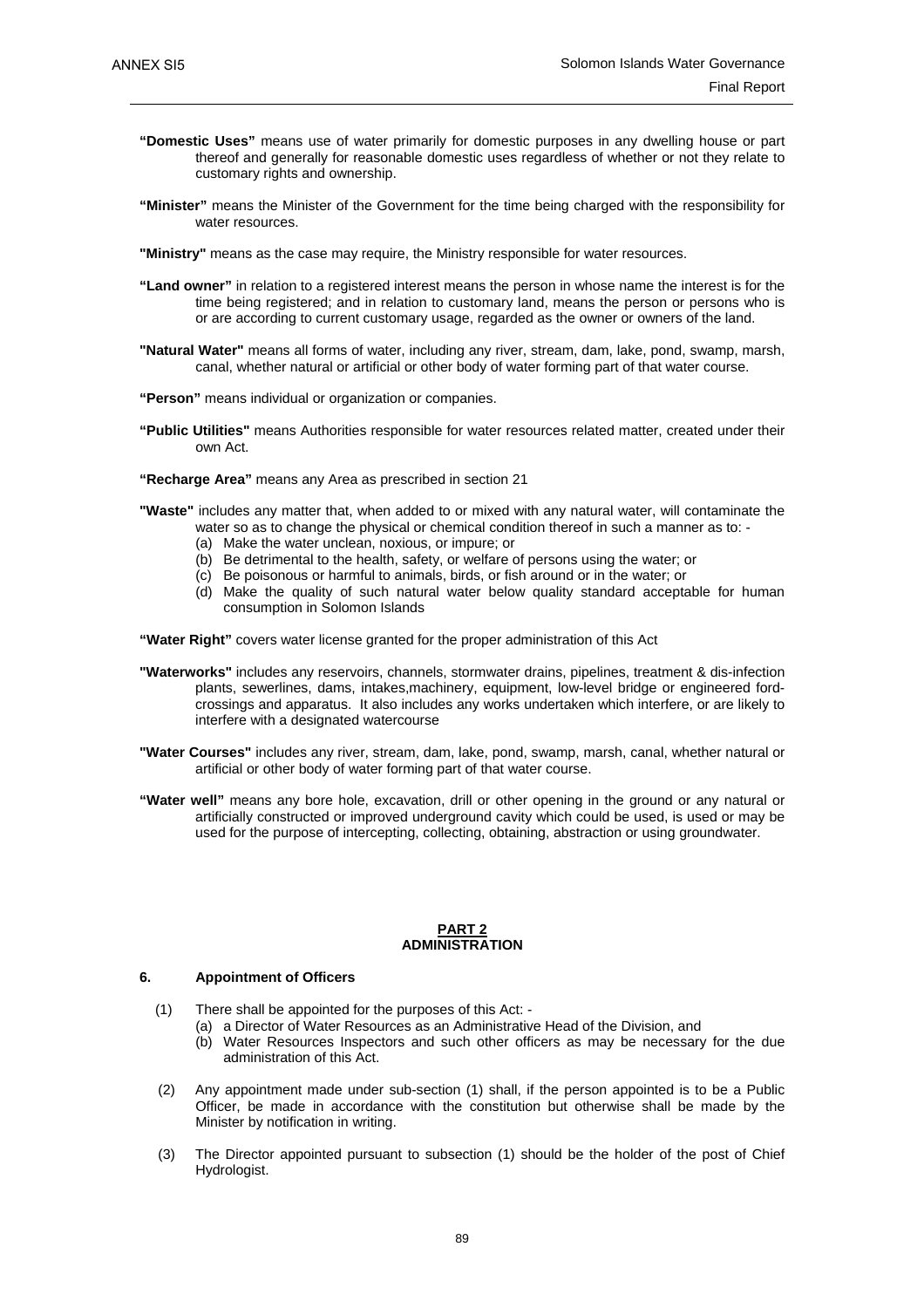#### **7. Powers of the Minister**

The Minister may at any time, on the advice of the Board,

- (a) issue,
	- i) water license for users and operators
	- ii) driller's license
- (b) authorize in writing, any public officer to enter upon any land in Solomon Islands, to conduct water resources surveys as the Ministry may consider necessary in the interest of the conservation and best use of natural water

(c) by notice, direct the holder of any license issued pursuant to this Act to produce records kept for the purpose of this Act

- (d) direct any person to comply with the provisions of this Act or regulations made thereunder
- (e) direct a holder of a license to comply with its terms and conditions
- (f) take whatever measures as may be necessary,
	- i) to protect the health and safety of people of Solomon Islands
	- ii) for conservation purposes with a view to preventing over-exploitation iii) to minimize damage to any land, water, vegetation and animal life
	- iv) to protect area of known sources of recharge of groundwater, water catchment areas prescribed under sections 19 and 21.
- (g) prescribe rates of licenses and method of payment and collection

### **7. 8. Functions and Powers of the Director**

Subject to the provisions of this Act, the Director shall have power, for the purpose of the performance of his functions under this Act-

- (a) To advise the Board on technical aspects of assessment, management and development of water resources
- (b) To receive applications for license and to submit such applications to the Board for consideration
- (c) To conduct or authorize the inspections of any land, buildings and waterworks for the purpose of this Act
- (d) To authorize persons other than holders of licenses to export water samples for the purposes of scientific research or such other purposes as he may deem fit
- (e) To carry out or follow up the decisions of the Board
- (f) To keep and maintain records and database of licenses in such manner as the Minister may require
- (g) To request the co-operation, where necessary, of other Ministries, Public Bodies, and private persons for the better performance of its functions

#### **9. Powers of Inspectors**

- (1) Any officer appointed pursuant to section 6 shall, at all reasonable times, for the purposes of this Act may:-
	- (a) enter, inspect and examine any land, buildings and waterworks,
	- (b) examine and make inquiries in respect of:
		- i) the state and condition of any building and waterworks,
		- ii) the flow or control of water,
		- iii) land use.
		- iv) any prohibited activities referred to in section 22,
- (c) take water samples for investigation and assessment purposes

(d) exercise such powers as are necessary for carrying this Act effectively.

- (2) Whenever an inspector finds, or has reason to believe, that a holder is in breach of any provisions of this Act or regulations made thereunder, he shall bring such breach to the notice of the Director.
- (3) The Director, on being informed of any breach referred to in subsection (2), may take whatever actions he deems necessary in accordance with the provisions of this Act.

#### **10. Water Resources Advisory Board**

 (1) There shall be established, for the purposes of this Act, a Water Resources Advisory Board, which shall, subject to the provisions of this Act, be responsible for general matters relating to the administration of this Act.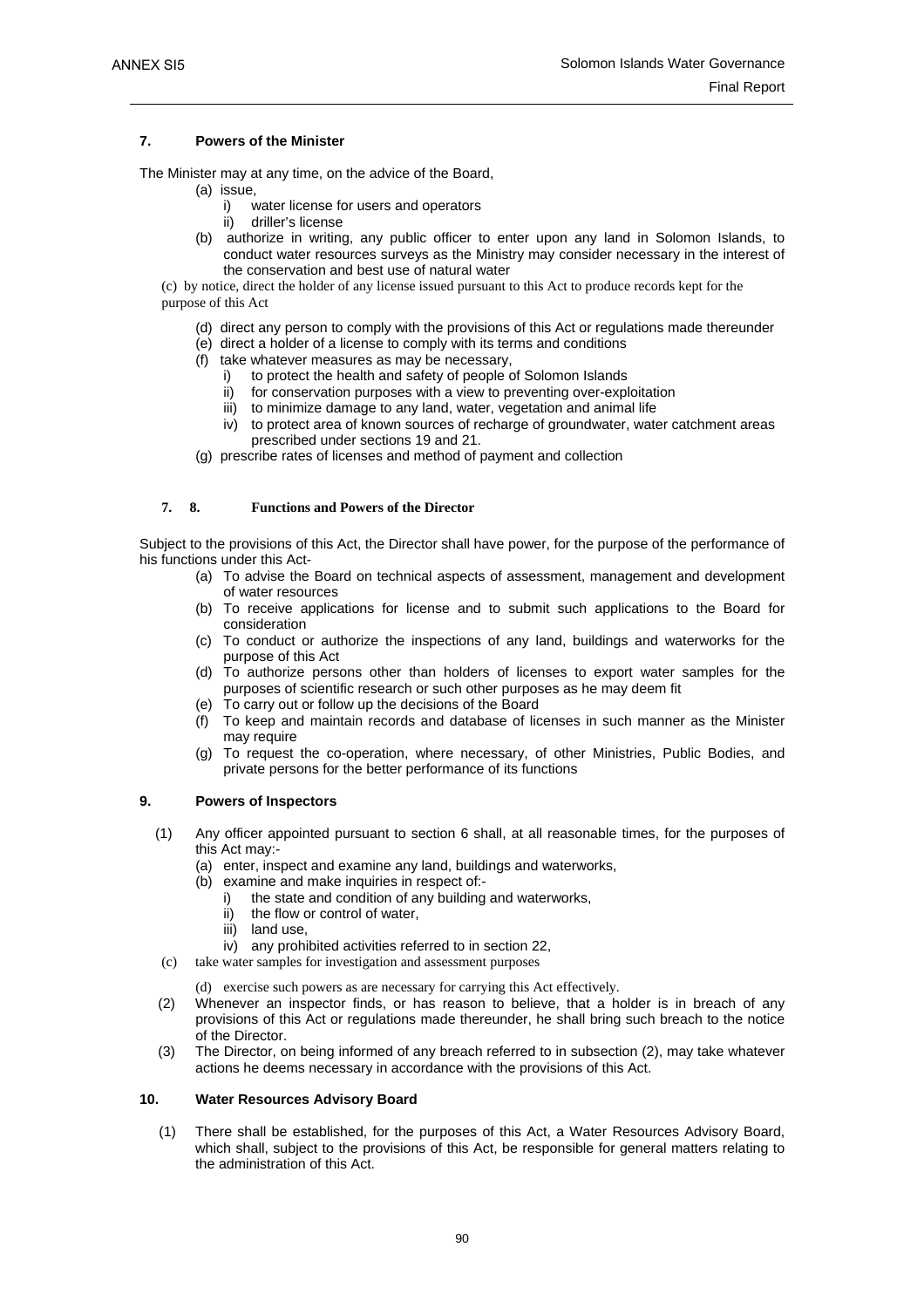- (2) The provisions of the schedule shall have effect as to the constitution of the Board and otherwise in relation thereto.
- (3) The Minister may, after consultation with the Chairperson give the Board such directions of a general character as to policy to be followed by the Board in the performance of its functions as appear to the Minister to be necessary, and the Board shall give effect thereto.

#### **11. Functions and Powers of the Board**

The Board has the following functions and powers:-

- (a) to advise the Minister on the issuing of licenses and other matters required under this Act
- (b) to steer a process of water reform and make proposals on major water policy issues
- (c) to review information on water resources and the water sector in general
- (d) to recommend water related investigation programs and projects
- (e) to recommend fees and charges required under this Act
- (f) to respond to activities relating to operations of any water utilities
- (g) to propose mechanism by which water license fees are paid and collected
- (h) to assist in the determination of compensation claims relating to use of water or protection of water catchments or to compensation against commercial use of water
- (i) To advise on or approve national or regional water management measures such as plans, special area controls, guidelines for water abstraction and protection
- (j) to take any action which it deems necessary or desirable to facilitate the functions of the **Board**
- (k) to inform where appropriate, landowners or land holding groups affected by operations to be carried out, in terms of licenses granted under this Act.

#### **8. 12. Public Utilities**

 (1) The Government may create autonomous public utilities for the provision of public services based on water. They must be regulated by their acts of creation, and apply water legislation as required by the adequate performance of their functions.

(2) Public Utilities shall become the statutory authority under the Ministry responsible for water resources. This Ministry represents the public utility at meetings of the Board.

#### **PART 3 RIGHTS IN WATER**

#### **13. Water Subject to Public Control and Regulation**

- (1) All natural water within the territory of the Solomon Islands is hereby dedicated to the use of the people of the country, subject to public control and regulation in the manner hereby prescribed.
- (2) The right to control, protect, use, investigate, manage and administer the water of the Solomon Islands is vested in the Government and shall be exercised on its behalf by the Minister, the Board and the Director in accordance with this Act.
- (3) The provisions of this Act apply to water occurring, existing, or flowing in, into or through registered or unregistered, public, private or customary land. The provisions of this Act apply to any water use or activity of any kind that might affect the conservation, management and development of natural water.

#### **14. Customary Rights and Rights of Occupiers**

- (1) Subject to the provisions of section 17,
	- (a) every person who, by custom, is entitled to use natural water for domestic and stock purposes, to irrigate a subsistence garden or for fishing or for navigation only without a license.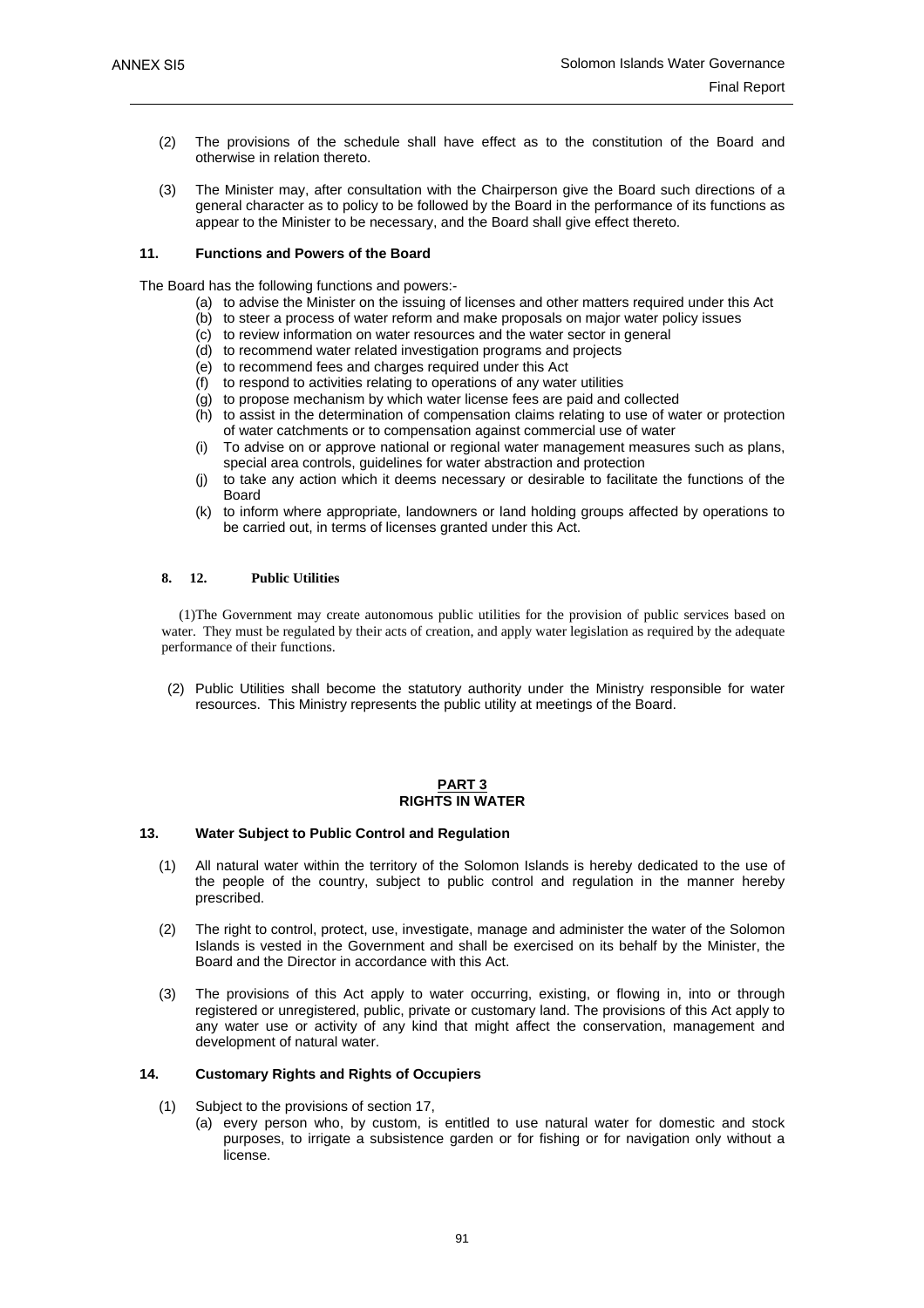- (b) the occupier of any land, his family and employees ordinarily resident on that land shall be entitled to use any water on, adjacent to, or under that land for domestic and stock purposes only without a license.
- (c) Abstraction of water for domestic uses and fire fighting shall not require any kind of license.
- (2) A person taking water from a water course or lake in pursuance of sub-section (1) may place a permanent installation for taking water in or on the land adjacent to the water course or lake, but shall not build any works obstructing the flow of the water course or lake. Such permanent installation shall not totally obstruct the flow of natural water.

#### **15. Water License**

 (1) No one may abstract or divert nor dam natural water without a license issued by the Ministry responsible for water resources. Water for domestic uses shall not require any kind of license.

#### **16. Existing Water Uses**

- (1) Any person or companies or organizations diverting or abstracting natural water, at the date of commencement of this Act must, within six calendar months of that date, apply to the Ministry responsible for water resources for a license.
- (2) Provided that failure to make application to the Ministry responsible for water resources entitles the Ministry to either discontinue and halt the use or discharge, or grant and record it ex officio.

#### **17. Limitation on Rights to Take or Use Water**

Whenever any water is used pursuant to section 14 or 16 the Director shall have power either generally or in particular cases, by notice: -

- published in a newspaper circulating in the area to which the notice relates;
- published by radio;
- served on the owner or occupier of any land to which the notice relates,

as he sees fit,

- i) in times of actual or anticipated shortage of water, to fix the amount of water which, and purposes for which, such water may be used by any person.
- ii) to define the places from which, the manner in which and the times at which such water may be used or may not be used.
- iii) temporarily or permanently to prohibit the use of water from any sources for such purposes when, in the opinion of the Director, the use of such water would be dangerous to health.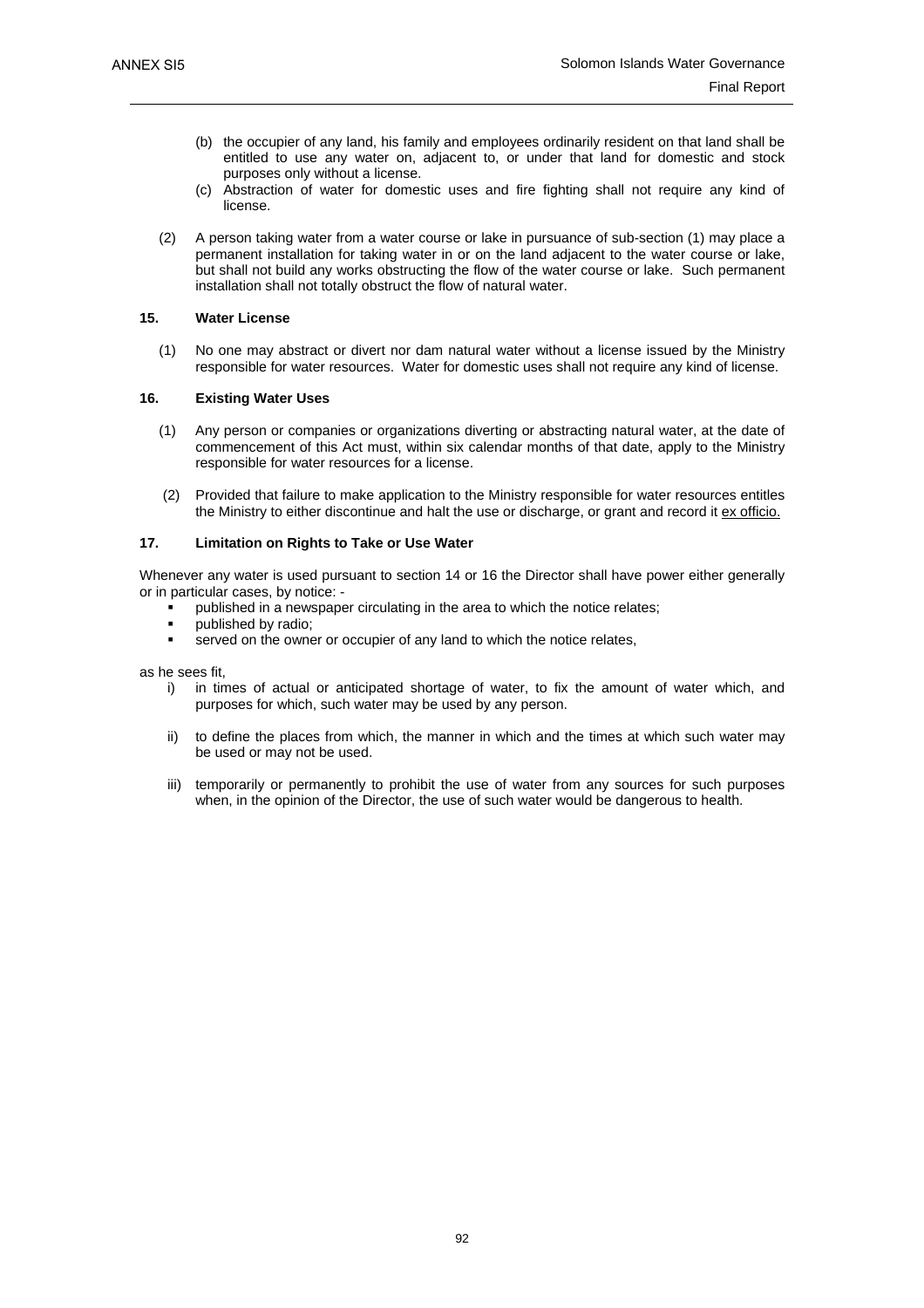#### **PART 4 PROTECTION OF WATER CATCHMENTS, RIVER BEDS AND BANKS AND RECHARGE AREAS**

#### **18. Water Catchments**

The Ministry responsible for water resources controls the use and development of water catchments and riverbanks. Such control may be exercised through regulations, orders, and instructions prescribed by the Minister. Logging, mining and extraction of sand and gavel in water catchments, river banks and river beds may be restricted by the Ministry according to the requirements of catchment management and conservation. These restrictions may only be compensated and paid for if they amount to functional dispossession or transfer of ownership.

#### **19. Planning the Use of Flood Plains**

The Minister may declare flood-prone areas to be flood control zones. Flood control zones may only be used and developed in the manner allowed by the regulations, order, or instruction applying therein. No compensation is paid when enforcing regulations based on the risk of floods, except when they amount to functional dispossession or transfer of ownership.

#### **20. Recharge Areas**

The Ministry responsible for water resources may restrict the use of, and protect the areas which, are known sources of recharge of groundwater. Restrictions to the use and development of such areas may only be compensated when they amount to functional dispossession or transfer of ownership or shall declare such area as protected area under section 21 or 54.

#### **21. Declaration of Water Control Area**

- (1) The Minister may, by order in the Gazette, declare an area to be:
	- (a) Water Catchment; or
	- (b) Groundwater recharge; or
	- (c) Flood control zone

for the purposes of this Act.

 (2) The terms and conditions in respect of the taking water, restoration of land or any other matter in respect of an area declared under sub-section (1) are as prescribed under regulations to be made by the Minister.

#### **22. Activities Prohibited in a Water Control Area**

- (1) Subjected to this section, in a water control area no person shall:
	- (a) Carry out logging, mining and extraction of sand and gravel
	- (b) ring-bark, cut down or destroy trees or vegetation; or
	- (c) construct, alter, remove, repair, cleanse or scour a drain, trench or channel; or
	- (d) construct, alter or remove an embankment against a water course or lake; or
	- (e) construct, alter or remove an embankment in such a way as to alter or be likely to alter the course, or in any way impede or be likely to impede the flow or movement of surface water; or
	- (f) sink or construct a water well or water bore hole; or
	- (g) burn off trees, shrubs, plants, grass or foliage; and
	- (h) construct dwelling houses and grazing livestock
- (2) Any activity prohibited under sub-section (1) may be permitted, subject to conditions and in accordance with the provisions prescribed under section 23.

#### **23. Approval of Activities in Water Control Area**

- (1) The Director may grant approval to a person a written approval authorizing the person to do, in a water control area specified in the approval, or in a part of a water control area so specified, any activity otherwise prohibited under section 22 (1).
- (2) An approval under this section shall be in force for such period and be subject to such conditions and restrictions as the Director sees fit and as are specified in the approval.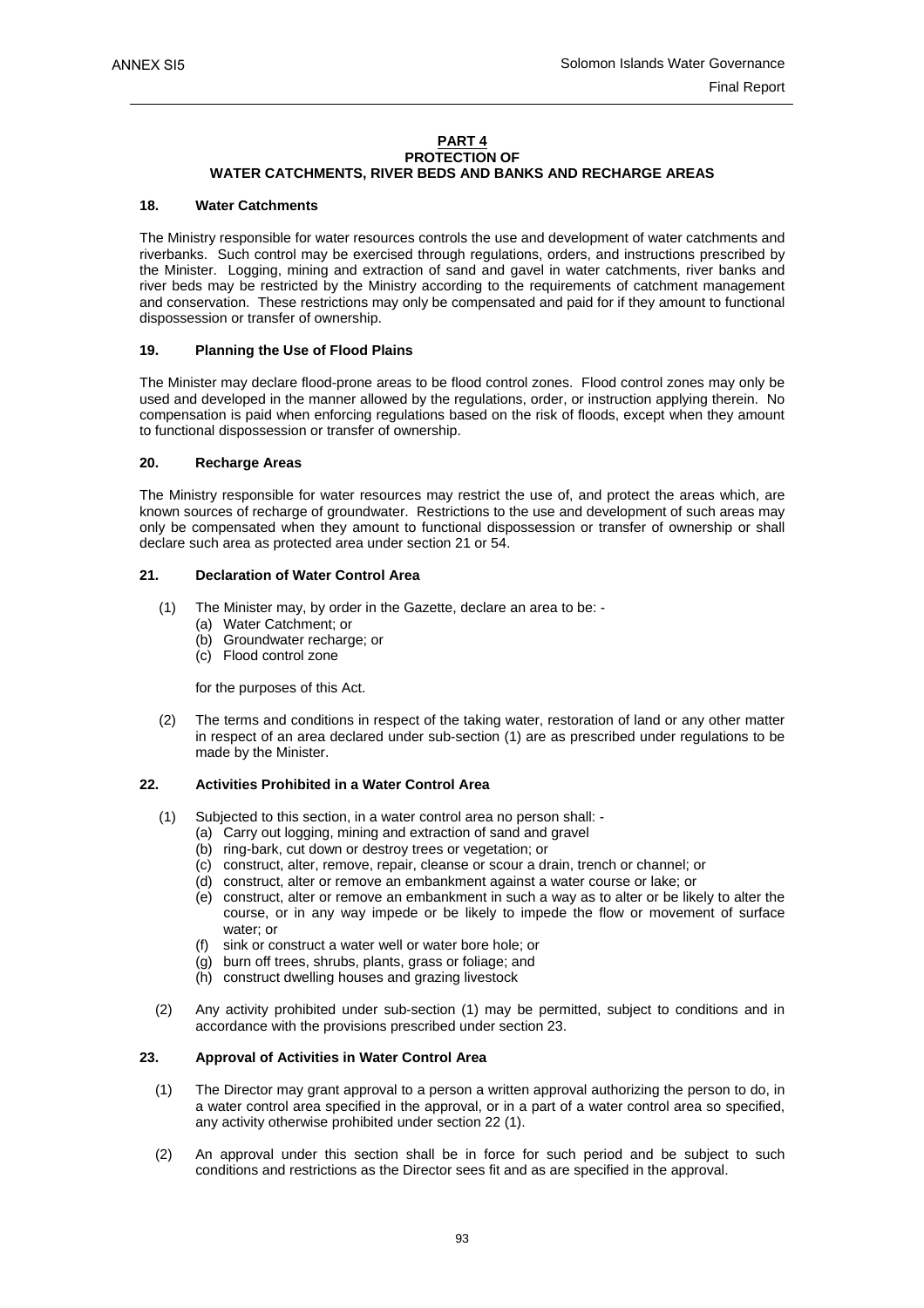(3) The powers conferred by this section may be exercised whether or not negotiations have been made for the purposes of section 22 (2) and, if any regulations have been made for the purposes of that sub-section, notwithstanding the provisions of those regulations.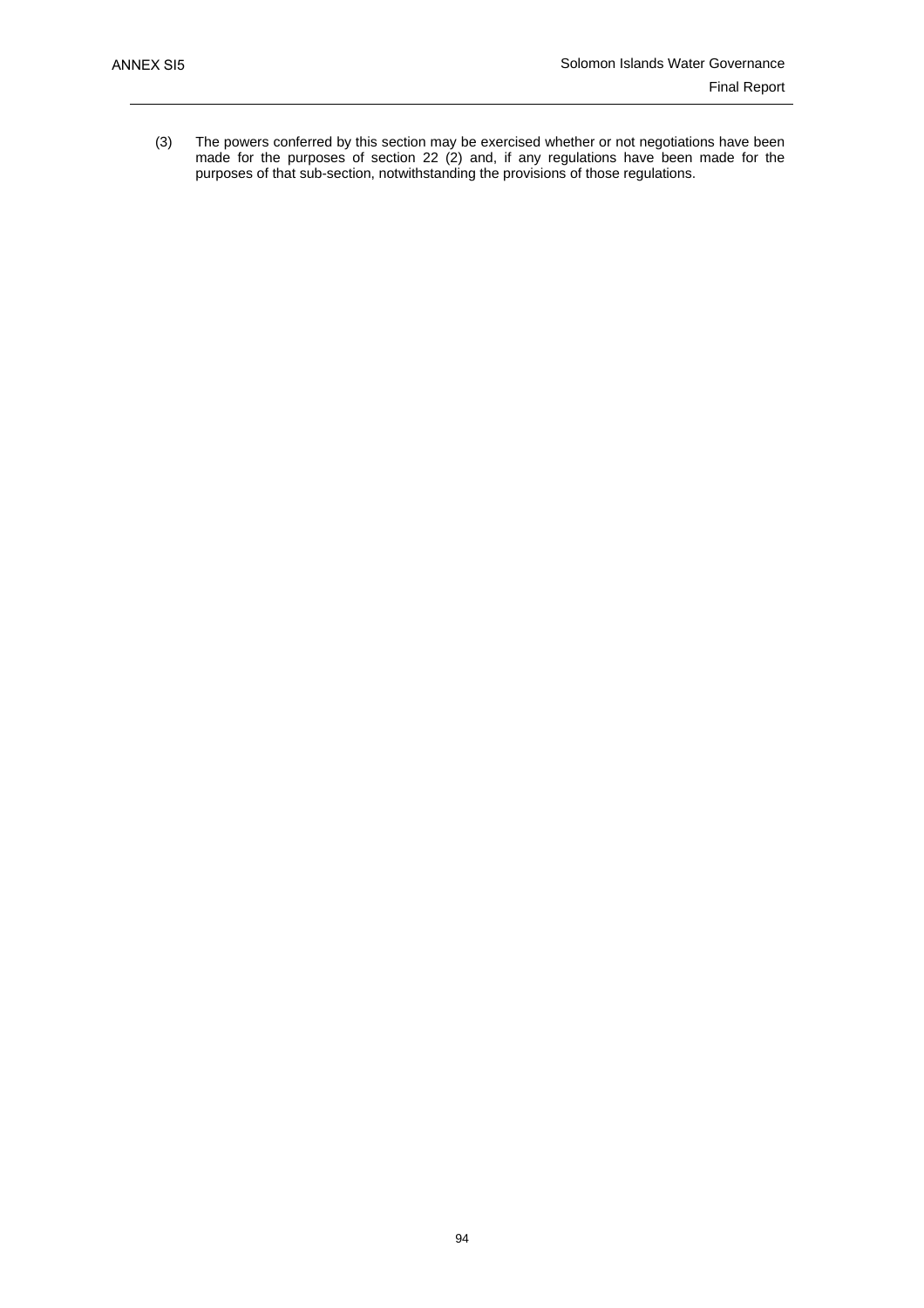#### **PART 5 APPLICATION FOR LICENSE**

#### **24. Contents of Applications for License**

- (1) Contents of application for license shall be prescribed by the Director in the form and manner approved by the Minister under regulations to be made under section 54(b).
- (2) Any variation or amendment to contents of an application for license shall be prescribed by the Director and approved by the Minister under regulations to be made under section 54.

#### **25. Form of Application for License**

- (1) An application for:
	- (a) water license; or
	- (b) driller's license, or
	- (c) an amendment or variation of any license under section 35

shall be made to the Director in the prescribed form and manner approved by the Minister; and accompanied by any charge or fee that is prescribed or fixed by the Minister.

- (2) Every application for a license or amendments to a license under section 35, shall be submitted by the Director to the Board which shall advise the Minister as it thinks fit.
- (3) Every license shall be valid for one year from the date of issue and may be renewed on payment of the prescribed charge or fee.

#### **26. Procedures for Granting a License**

 (1) No license may be granted by the Minister, unless 60 day's notice of the application therefore or of the intention to do so, and an opportunity to make representations thereon have been given to every person who, in the opinion of the Ministry responsible for water resources is likely to be adversely affected by the granting of such a license.

Provided that nothing in this sub-section shall apply to any person who has requested or consented to the license.

 (2) Where the Ministry responsible for water resources considers that it is not possible to give notice to every person required to be given notice under sub-section (1), without involving delay and expense as would be unreasonable in the particular circumstances, the Ministry responsible for water resources may post notices or cause them to be posted in a conspicuous position on or near the land affected.

#### **27. Objection to Granting of License**

- (1) Application for the obtaining or renewal of a license under sections 24 and 25 must be made and disposed of in a manner to be prescribed by regulations to be made by the Minister:
- (2) Provided that:
	- (a) any person wishing to object to the granting or renewal of a license is given an opportunity to do so; and
	- (b) a license is subject to restrictions as to its duration as may be specified in regulations.

#### **28. Presumptions**

Where any natural water is diverted or abstracted or any damage is caused in contravention to section 15, the owner or occupier of any land, premise, or building, benefiting from the diversion or abstraction is assumed, in the absence of any evidence to the contrary, to have caused or effected the diversion or abstraction as the case may be.

#### **29. Waiver of State Liability**

Nothing in the granting of a license is deemed to imply that the quantity of water therein referred to is or would be available, or that the conditions and manners of exercise of the water right are not subject to change according to changes in public needs, policies or circumstances.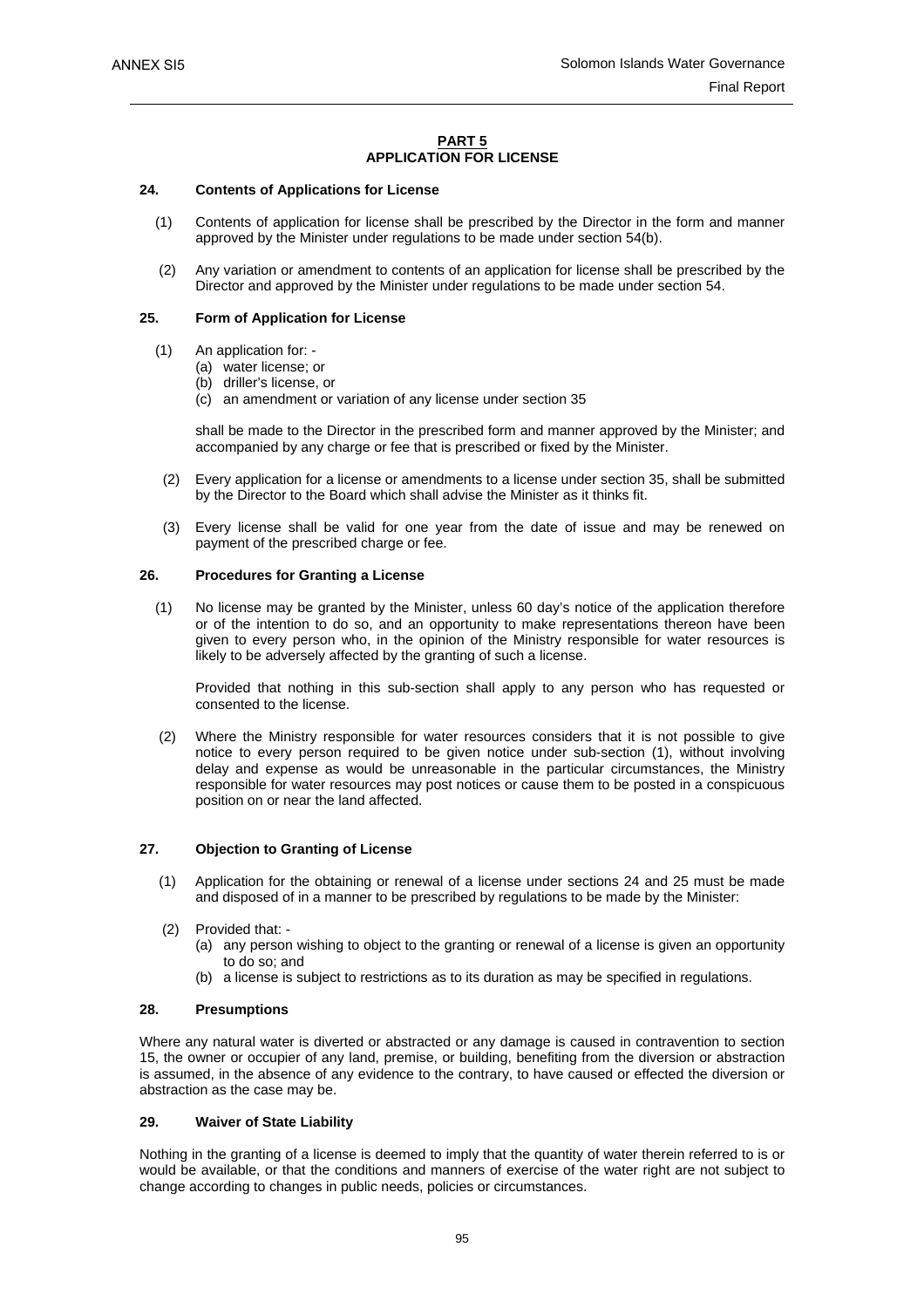#### **30. Rights Conditional to Waterworks**

- (1) Where the Ministry has granted a license subject to the construction of works within a specified period, it may, on application and notwithstanding that the period previously allowed may have expired, extend the period for the construction on not more than two occasions.
- (2) An applicant must notify the Ministry in the manner prescribed, in regulations to be made, of the date of commencement and completion of the works. The Ministry, at its discretion, may cause the works to be inspected during construction and on completion by an officer designated by the Ministry.
- (3) No license issued under this section is deemed to imply any guarantee that the works are properly designed or constructed nor supports or justifies any claim of any nature against the government, the Minister or any public officer in connection with such works.

# **31. Suspension, Modification and Revocation**

A license may be modified, suspended or revoked by the Ministry without paying any compensation:

- (a) for any material false statement in the license application
- (b) for breach of any condition of the license;
- (c) for refusal to allow inspection of works;
- (d) to protect natural water;
- (e) to protect public health, public safety or public welfare;
- (f) to protect any commercial, domestic or municipal uses of natural water; or
- (g) due to changes in the circumstances under which the original license was issued.

### **32. Licenses to be recorded**

A license granted by the Minister and any variation, revision, termination or diminution or revocation thereof must be recorded by the Ministry in the manner prescribed in regulations to be made.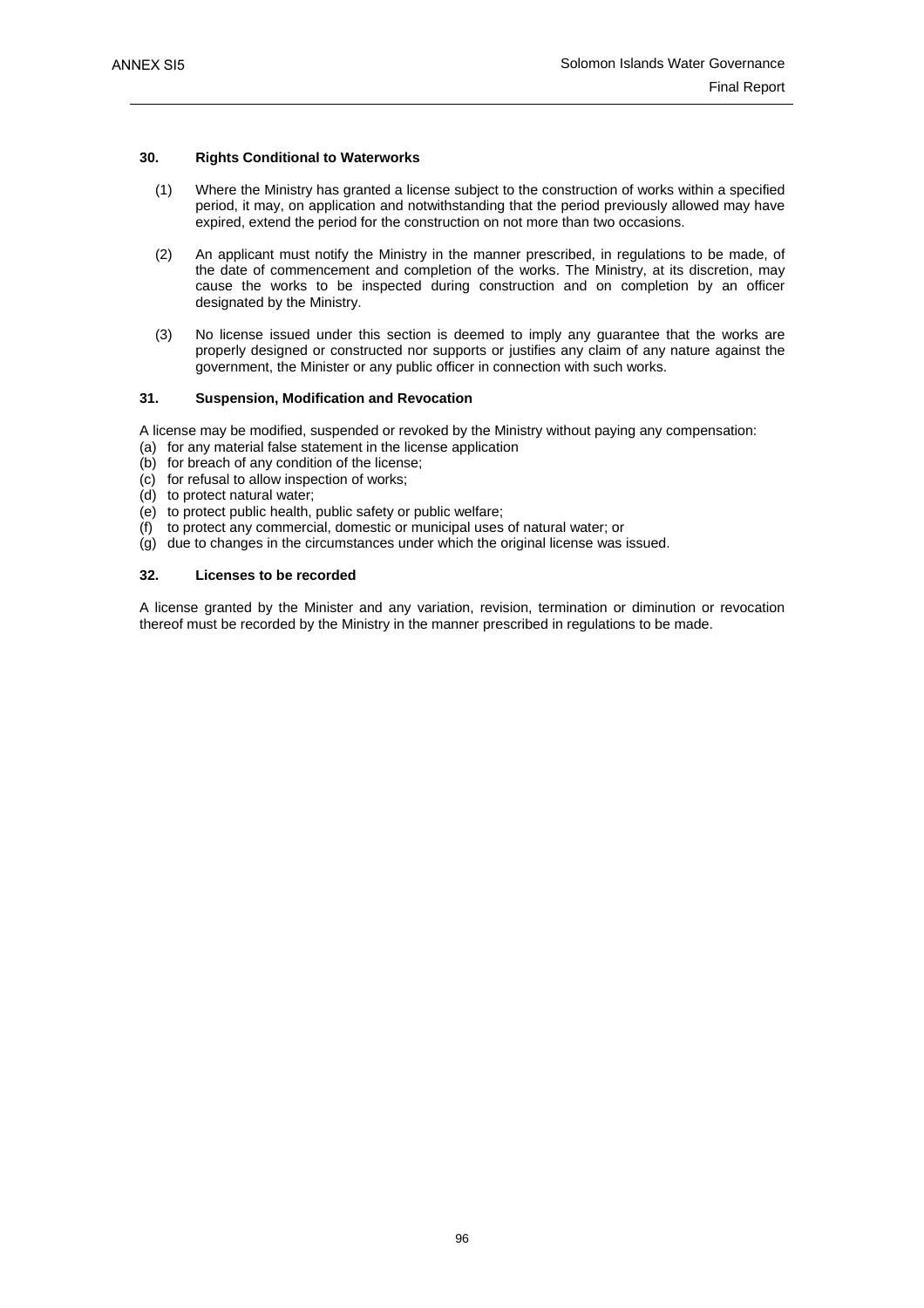#### **PART 6 REVISIONS, VARIATIONS, TERMINATION AND DIMINUTION OF LICENSES**

#### **33. Revision of volumes**

- (1) If at any time in any specified area, the quantity of water to which licenses exist is insufficient to satisfy all such licenses and unlicensed domestic abstractions, the Ministry may review the allocation of water in that area, and in so doing they may revise the quantity allowed by any license and the terms and conditions thereof to the use of water in that area, and record such revised quantity, terms and conditions in the register of water licenses and so inform the holders of the licenses.
- (2) Provided that the Ministry has regard to the principle that where full use of the water has been maintained to the extent permitted by a license, no license may be cancelled or reduced except in proportion to all other licenses in the same area.
- (3) Any revised quantity under sub-section (1) shall be according to guidelines of the in-stream or residual flow requirements in an area to be prescribed under regulations to be made by the Minister.

#### **34. Suspensions and Variations**

Where in the opinion of the Ministry the supply of water from any source or in any area is or is likely to: -

- (a) become insufficient for the needs of persons using it on account of excessive use, drought, or of an emergency; or
- (b) deteriorate in quality on account of abstraction and diversion in excessive quantities or at an excessive rate.

the Ministry at any time may suspend or vary, by notice to the holders of water licenses, all or any license to divert, abstract or use water from that source, or in that area, for such periods as are deemed necessary, and upon such notice being given by the Ministry, such licenses cease for the period of suspension or are exercisable only as so varied, as the case may be.

### **35. Variation on Application**

The Ministry may, on the application of the holder of a license, terminate or diminish or increase the right granted thereunder or vary any of the terms and conditions thereof as it sees fit.

#### **36. Termination for Breach of a Condition**

- (1) Where the holder of a license:
	- (a) fails to comply with any condition, express or implied, subject to which the license was granted; or
	- (b) diverts, abstracts, or uses water in excess of that authorized or uses water for a purpose not authorized by license; or
	- (c) commits an offence against this law,

 The Ministry may by notice in writing addressed to the holder declare the license to be terminated.

- (2) Provided that where the default is one capable of being remedied, the Ministry must first serve on the holder notice in writing specifying the default and requiring the holder to remedy the same within such time as specified in the notice, and if the default is so remedied the Ministry will not declare the license terminated.
- (3) In the case where a breach occurs, the license holder is guilty of an offence on account of his wasteful use or damage caused.

#### **37. Termination or Diminution for Public Purpose**

 (1) Where the Ministry deems it necessary or expedient in the interest of the use of water in such manner as to promote the public benefit or the utilization of such water in such manner as to promote the economic well-being of the community, it may give notice in writing addressed to the holder of any license, terminating or diminishing the license granted thereunder to the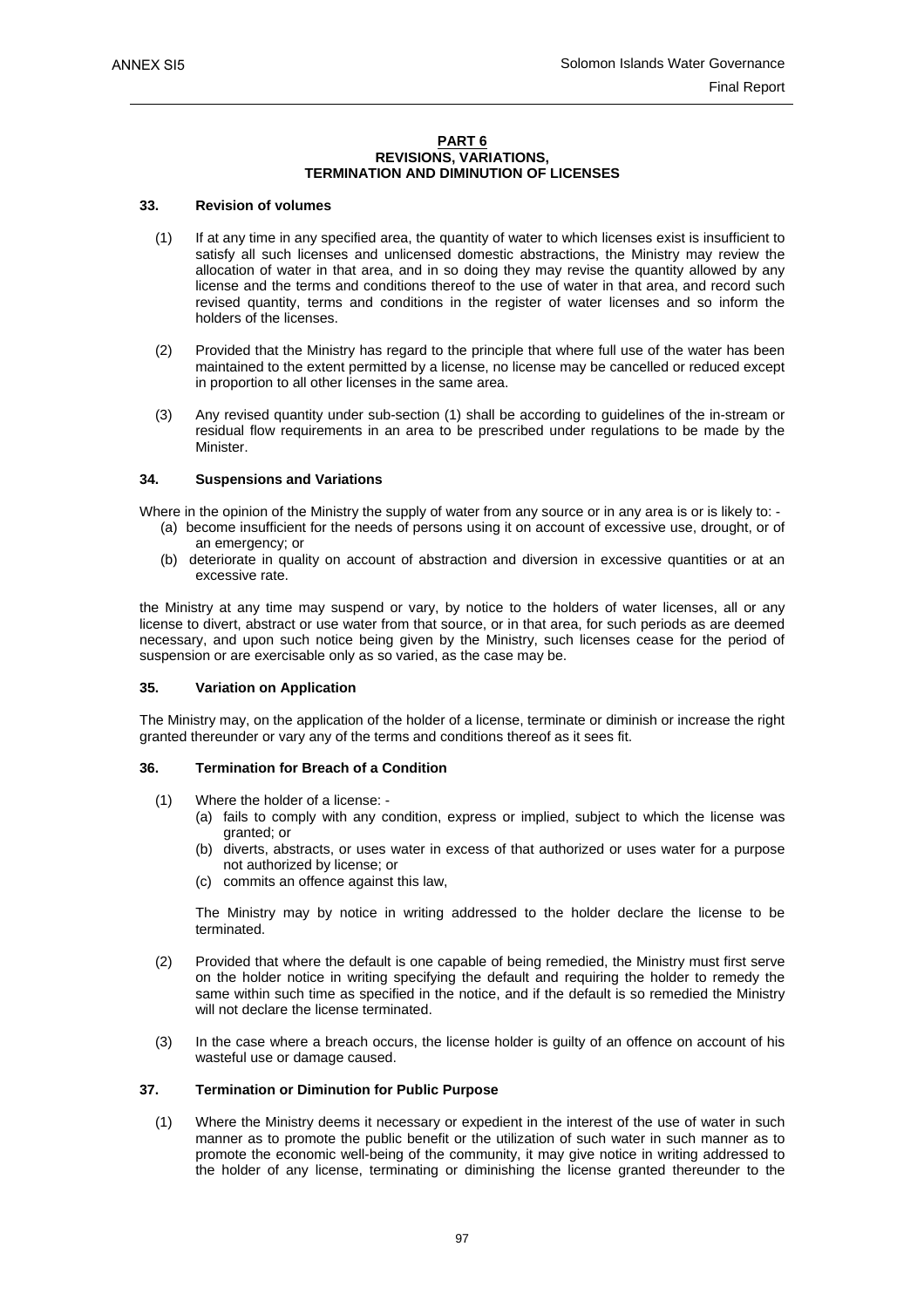extent that the water is required for such public benefit or economic well-being and thereupon the license lapses or is exercisable only as so diminished, as the case may be.

- (2) The holder of any terminated or diminished license shall be eligible to receive as an ex-gratia payment from the Ministry, such sum as the Ministry may determine according to guidelines provided under regulations to be made.
- (3) The holder of any terminated or diminished license shall have recourse from the determination of the Ministry under this section, in the manner provided for.

### **38. Termination or Diminution for Non Use**

- (1) If at any time the Ministry has reason to believe that the holder of a license has not, during the preceding period of twelve months, made reasonable use of the license, it may by notice in writing addressed to such license holder call upon him to show cause why such license should not be terminated, diminished or modified in such respects as may be specified in the notice.
- (2) If within thirty days of the service of such notice no reply is received by the Ministry, it may declare the license terminated, diminished or modified as the case may be.
- (3) The holder of a license upon whom a notice is served may, within thirty days of such service, submit to the Ministry a statement in writing of reasons why the license should not be terminated, diminished or modified as the case may be and has a right to be heard in the matter.
- (4) The Ministry must consider any statement submitted to it and must, if so required, give the license holder an opportunity of being heard in person or by his legal representative, and may thereafter by notice in writing to the holder: -
	- (a) declare the license terminated
	- (b) declare the license diminished or modified in such respects as may be specified in the declaration; or
	- (c) declare the license to be unchanged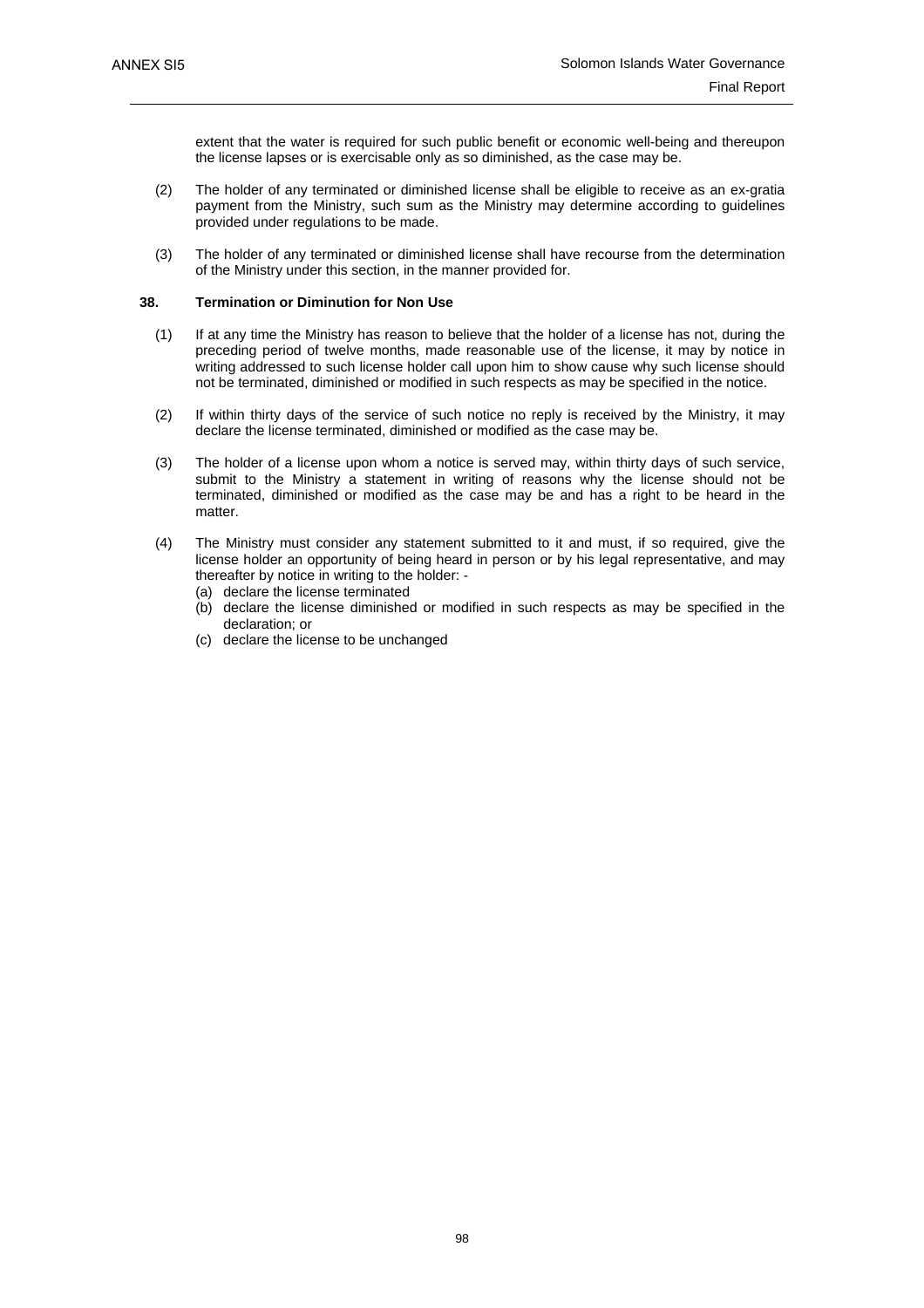#### **PART 7 INVESTIGATION, ETC.**

#### **39. Investigation**

- (1) The Minister or Director may, by written instrument, authorize a person by himself or by his assistants, employees, agents or contractors, with or without vehicles or machinery: -
	- (a) to enter upon land, on the provisions of this Act to collect, collate and analyze of data concerning the occurrence, flow, characteristics, quantity and use of any water and provide for:-
		- (i) the systematic gauging and recording of rainfall and the volume and flow of natural water.
		- (ii) the construction, operation and removal of gauging, recording and monitoring stations and investigation and monitoring bores.
		- (iii) the sampling and analysis of any natural water.
	- (b) to enter upon any land within a protected area and carrying out such works relating to the use, flow and control of natural water.

### **40. Rights of Entry**

- (1) Any authorized person is, on producing (if so required) some duly authenticated document showing his authority, entitled at all reasonable hours to enter upon any land: -
	- (a) to monitor compliance with the provisions of this Act and with any conditions subject to which a license or license has been granted under this Act;
	- (b) to inspect and investigate conditions relating to the quantity and quality of natural water;
	- (c) to install, maintain, read or test any meter required for the purpose of this Act.
- (2) Any person acting under sub-section (1) is entitled to:
	- (a) take measurements to ascertain the quantity and quality of water abstracted or capable of being abstracted by means of any works;
	- (b) examine records kept for the purpose of this Act;
	- (c) take a sample of any water or other substance which may appear to him as being capable of affecting the quality of natural water.
- (3) Provided that compensation is payable for all damage done and for any land occupied for the construction of works and, in default of agreement, the amount is to be determined by a court of competent jurisdiction.
- (4) Any person willfully obstructing an authorized person in the exercise of his powers under subsections (1) to (2) or interfering with or damaging any works established or maintained under sub-section (1) is guilty of an offence and liable on conviction.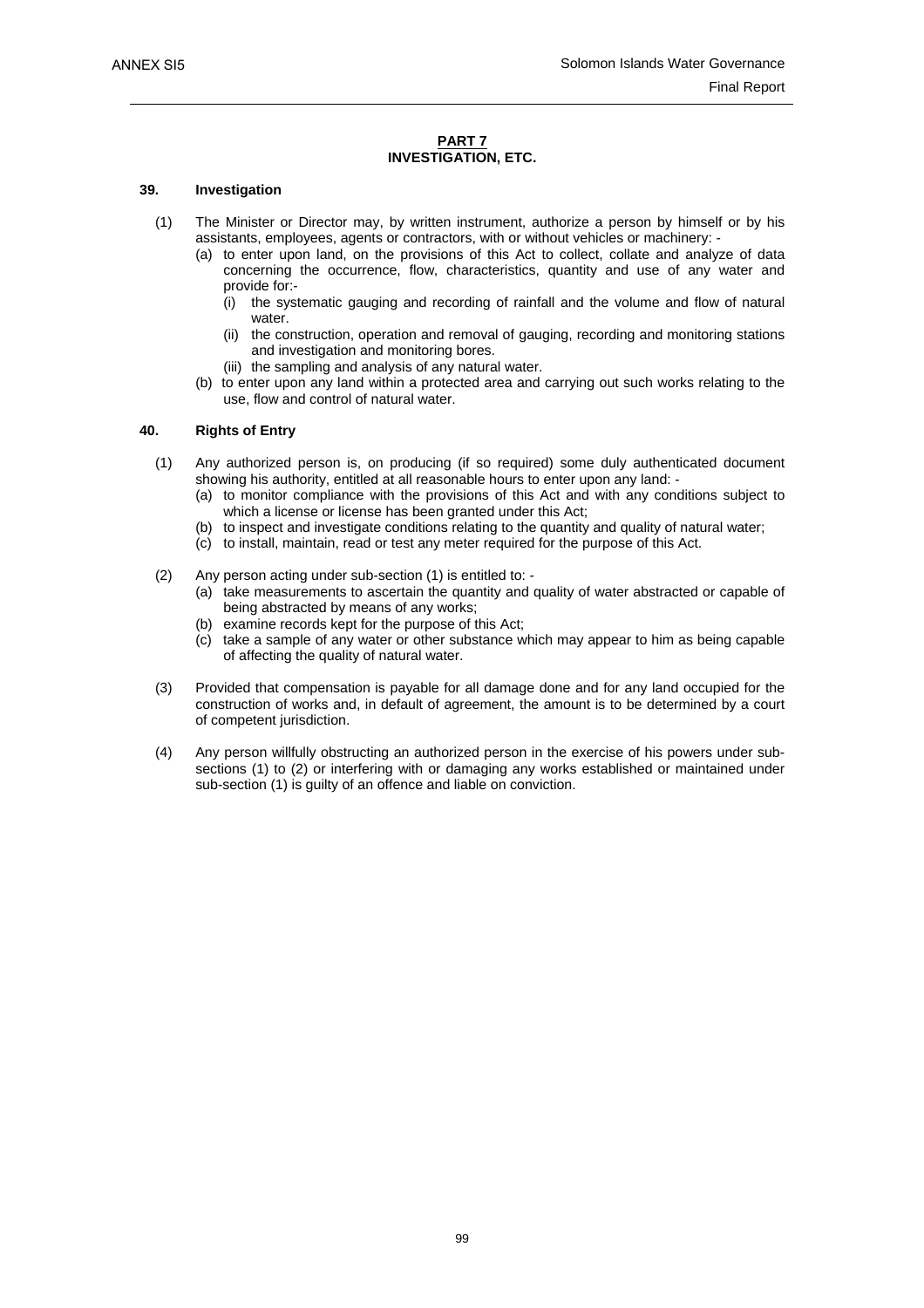#### **PART 8 MISCELLANEOUS**

#### **41. Driller's License**

- (1) No person or companies or organizations may, after the expiration of three months from the date on which this Act comes into effect, for hire or reward, construct, enlarge, alter or caused to be constructed, enlarged, altered or undertaken any works on any water well or bore hole unless he holds a Driller's license as provided by regulations to be made under section 54
- (2) Any person or companies or organizations who acts in contravention of sub-section (1) is guilty of an offence and liable on conviction to the penalties specified in section 53.
- (3) A driller's license shall be valid for one year from the date of issue and may be renewed on payment of the prescribed fee.

#### **42. Information and Records**

- (1) The Ministry responsible for water resources may, by notice in writing served on any person who is the holder of a license or entitled to the possession of any land, require him to keep such records and, additionally or alternatively, to furnish in such form and manner and within such time as may be specified in the notice or as may be prescribed by regulations to be made by the Minister, such periodical or other estimates or returns: -
	- (a) as the Ministry may specify for the purpose of ascertaining the amount or rate of water diverted or abstracted under the authority of a license;
	- (b) as the Ministry may require and specify in the notice for the purpose of ascertaining the amount or rate of groundwater abstracted, a license holder shall furnish the Ministry bore hole information in such form and manner prescribed under regulations to be made by the Minister.
	- (c) relating to such matters as may be prescribed, as matters on which a person may be required to give information as being relevant to the conservation and best use of water in the Solomon Islands.
- (2) Any person required to keep records or to furnish information and estimates under sub-section (1) who fails to do so is, unless he proves that he has reasonable excuse for such failure, guilty of an offence and liable on conviction to the penalties specified in section 53 in addition to the suspension or cancellation or non-renewal of his license.

#### **43. Protection of Public Officers**

No public officer, inspector or other person authorized under this Act shall be personally liable for anything done or omitted to be done in good faith in the performance of functions under this Act.

#### **44. Suspension, Termination and Abatement of Unauthorized Activities.**

- (1) The Ministry may order the immediate suspension, termination and abatement of activities upon the terms of section 15 and 22. If abatement is not carried out by the infractor upon request of the Ministry, the Ministry may itself cause the activity or discharge to be terminated and abated.
- (2) The costs and expenses incurred by the Ministry in so doing may be recoverable from the transgressor.

#### **45. Repairs and Restoration of Unauthorized Works**

 (1) If in the opinion of the authorities of application of this Act any works are so constructed, maintained, or used or are being so constructed as to constitute a danger to life, health or property, any of them may require any person for the time being enjoying the benefits of those works to carry out such repairs or to effect such additions or modifications to such works or to carry out such demolition or to change the use of the works in such manner as considered necessary, and may by notice in writing suspend any license granted or renewed under this Act, until such requirements have been fulfilled.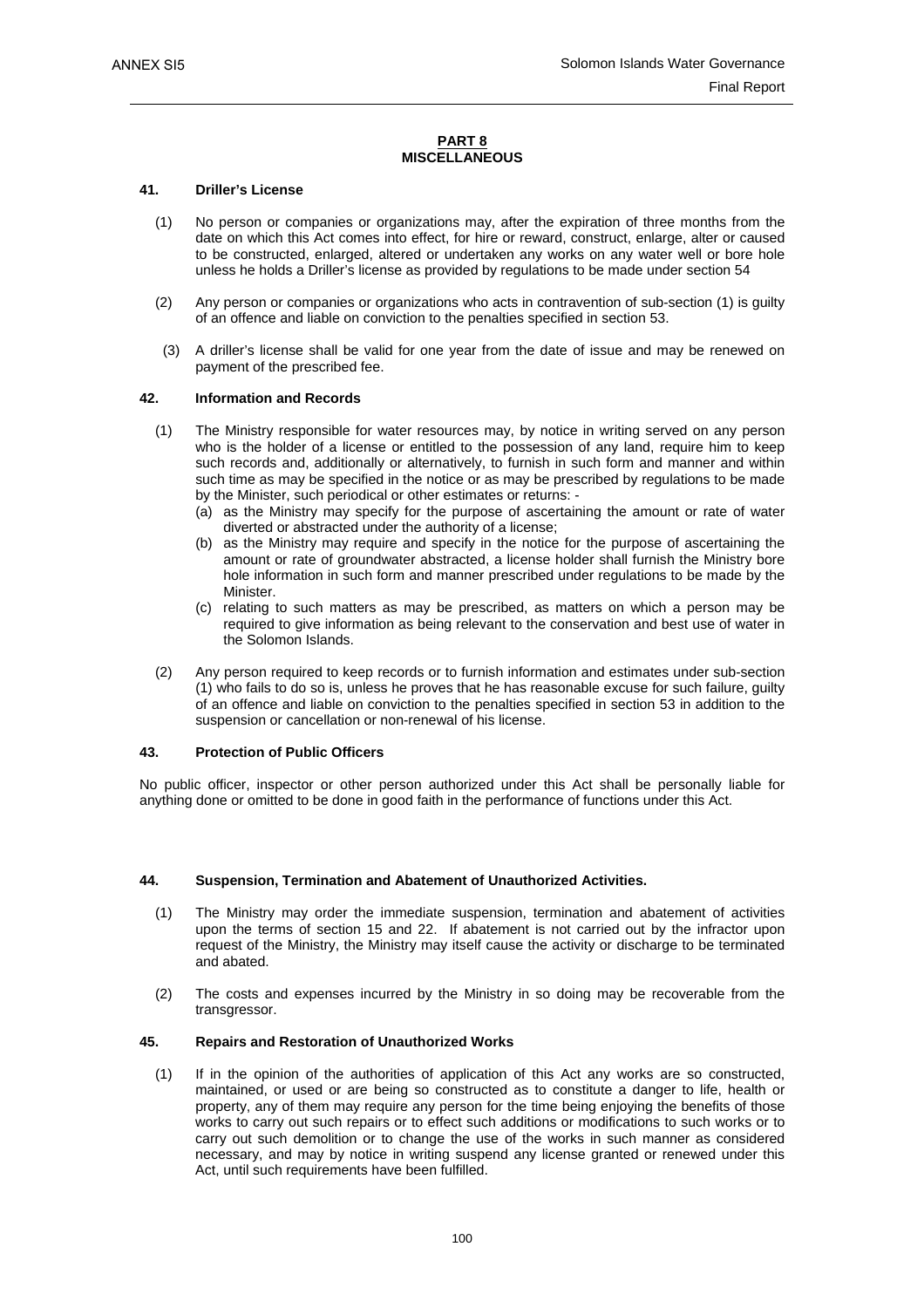- (2) Where within a water control area a person has, otherwise than:
	- (a) in accordance with the regulations made for the purpose of section 22 (2); or
	- (b) in accordance with an approval granted under section 23; or
	- (c) in accordance with a notice under sub-section (3),

constructed, altered or removed a drain, trench, channel or embankment, the Ministry may, by written notice, require the person to: -

- (d) fill in or restore the drain or channel; or
- (e) remove or restore the embankment,

in the time specified in the notice.

 (3) If a notice under this section is not complied with in all respect, the Ministry may cause the work specified in the notice, or the portion of that work that has not been done to be done and may recover the cost of doing that work from the person to whom the notice was given as a debt due by that person to the state.

#### **46. Demolition of Unlawful Works and Stoppage of Diversions or Abstractions**

- (1) Any person:
	- (a) who has constructed, enlarged, altered or undertaken or caused to be constructed, enlarged, altered or undertaken any works, canals, or any quarrying operations contrary to the provisions of this Act; or
	- (b) whose license in respect of any such works or operations has been terminated under the provisions of this Act or has otherwise come to an end.
- (2) Any person who causes or knowingly licenses: the diversion of surface water or the abstraction of ground water otherwise than in accordance with the provisions of this Act;

may be required to modify, demolish or remove such works or operations within such period, not being less than twenty days after the service thereof, as may be specified in the notice.

#### **47. Application of Other Laws**

Nothing in this law derogates the need to obtain the licenses and authorizations required under the Land and Titles Act, the Forest Resources and Timber Utilization Act, the Environment and Conservation Act, the Electricity Act, the Mines and Minerals Act, the Provincial Governments Act, the Town and Country Planning Act, Solomon Island Water Authority Act and the Public Health Ordinance, their amendments and modifications. Provided that the function allocated by the Water Resources Act, are discharged according to its provisions. The River Waters Ordinance is hereby repealed

#### **48. Enforcement**

- (1) If any required steps by notice under this Act have not been taken, the authority of application of this Act issuing the order may enter into any land, building and waterworks, and take those steps, and may recover any expenses from the transgressor, according to the procedure for the collection of charges under regulations to be made.
- (2) Provided that the rules of appeals provided in Part 9 section 50 apply.

#### **49. Limitations on Private Property**

- (1) Private property, including customary lands, is subject to expropriation and condemnation, assessment and enforcement of servitude and right of way, temporary occupation and limitations as required by the provision of public services and appropriate management and conservation of the water resources of the country.
- (2) Provided that compensation is paid as and when required by the Lands and Titles Act.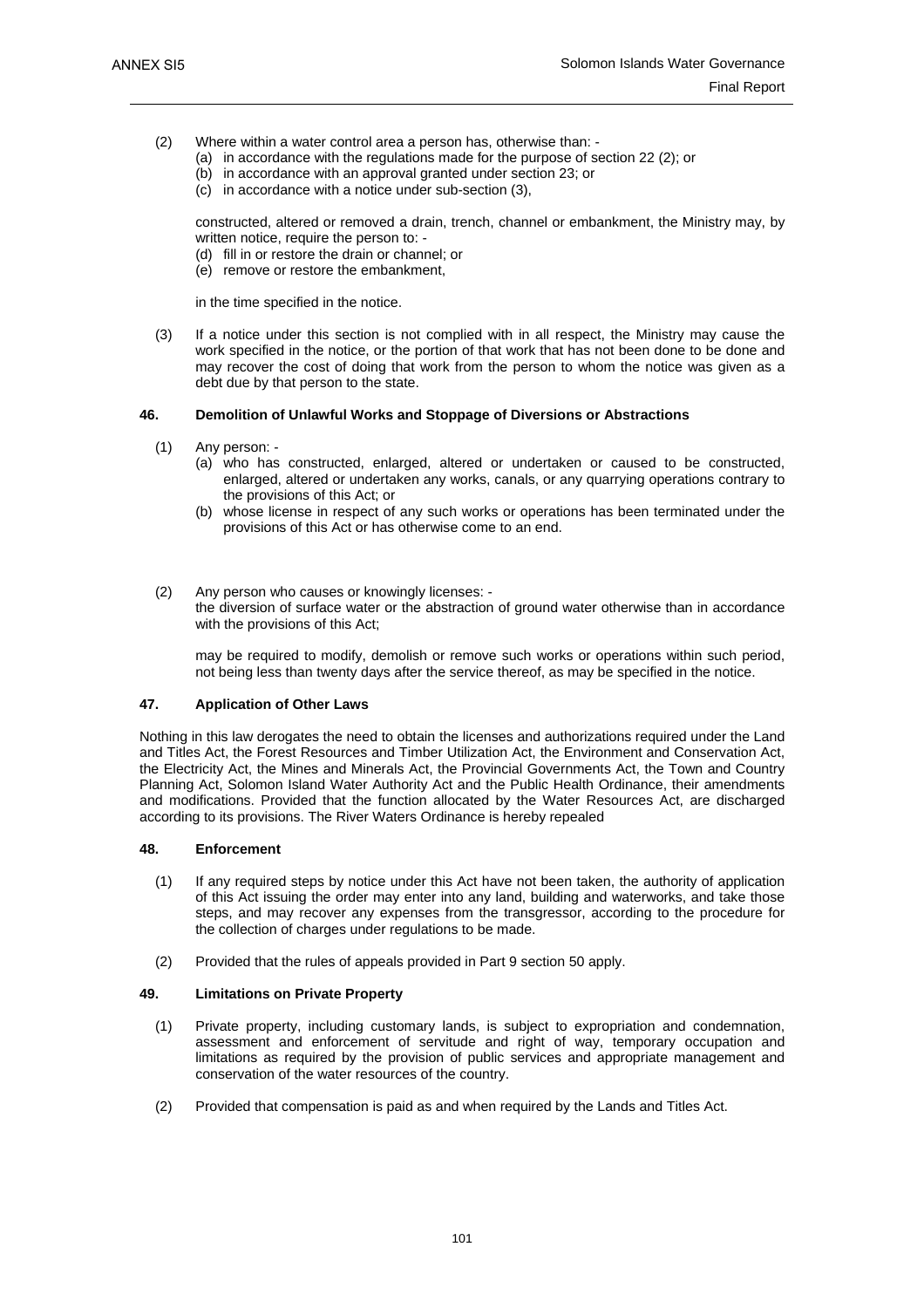#### **PART 9 APPEALS, PENALTIES ETC.**

#### **50. Appeals**

Any person aggrieved by the decision of the Minister given under this Act may, within three months of the decision, appeal to the Minister, which may confirm, adjust or vary the decision on the advise of the Board.

#### **51. Offences**

- (1) Any person who contravenes or fails to comply with any of the terms and conditions of any license or attached to any easement under this Acts, not being a term or condition requiring the payment of compensation, shall be guilty of an offence and shall be liable, on conviction before a magistrate, to a fine not exceeding five hundred dollars or to imprisonment for a term not exceeding six months or to both such fine and imprisonment.
- (2) Any person who:
	- (a) obstructs any other person in the due exercise of that other person's rights under any license or easement granted under this Act; or
	- (b) obstructs the Director, any inspector or other authorized officer in the due exercise of his powers under this Act,

shall be guilty of an offence and shall be liable, on conviction before a magistrate, to a fine not exceeding five hundred dollars or to imprisonment for a term not exceeding six months or to both such fine and such imprisonment.

#### **52. Offences of Corporation**

Where a corporation is guilty of an offence under this Act, any officer, director, or agent of such corporation who authorized, assented to, or participated in, or by neglect or omission contributed to the commission of the offence, is a party to and guilty of the offence and liable to the penalty provided for the offence.

#### **53. Penalties**

Any person guilty of an offence against any provision under this Act for which no penalty is provided elsewhere in the Act, shall be liable, on conviction before a magistrate, to a fine not exceeding five thousand dollars, and in default of payment, to imprisonment for a term not exceeding three months.

#### **54. Regulations**

The Minister may make under regulations generally for the proper carrying out of the provisions and purposes of this Act, and in particular but without prejudice to the generality of the foregoing may make regulations: -

- (a) prescribing fees for the doing of anything by this Act required or authorized to be done,
- (b) prescribing the procedures for issuing licenses;
- (c) prescribing the protection of catchment and recharge areas, and flood control zones;
- (d) providing for the determination of compensation;
- (e) for the appointment of officials and authorized persons;
- (f) relating the design and standards of materials to be used in construction of waterworks;
- $(q)$  prescribing the methods of recording of licenses;
- (h) prescribing the methods, specification, restrictions of issuing and renewing of licenses;
- (i) prescribing the uses and public control of water resources;
- (j) providing for the construction and abandonment of water well bore holes
- (k) provide for the supply of bore hole information;
- (l) prescribing forms to be used;
- (m) prescribing the form and manner in which fees may be refunded
- (n) provide for control of activities in water control area; and
- (o) prescribing any other matter or anything, which may be, or is required by this Act.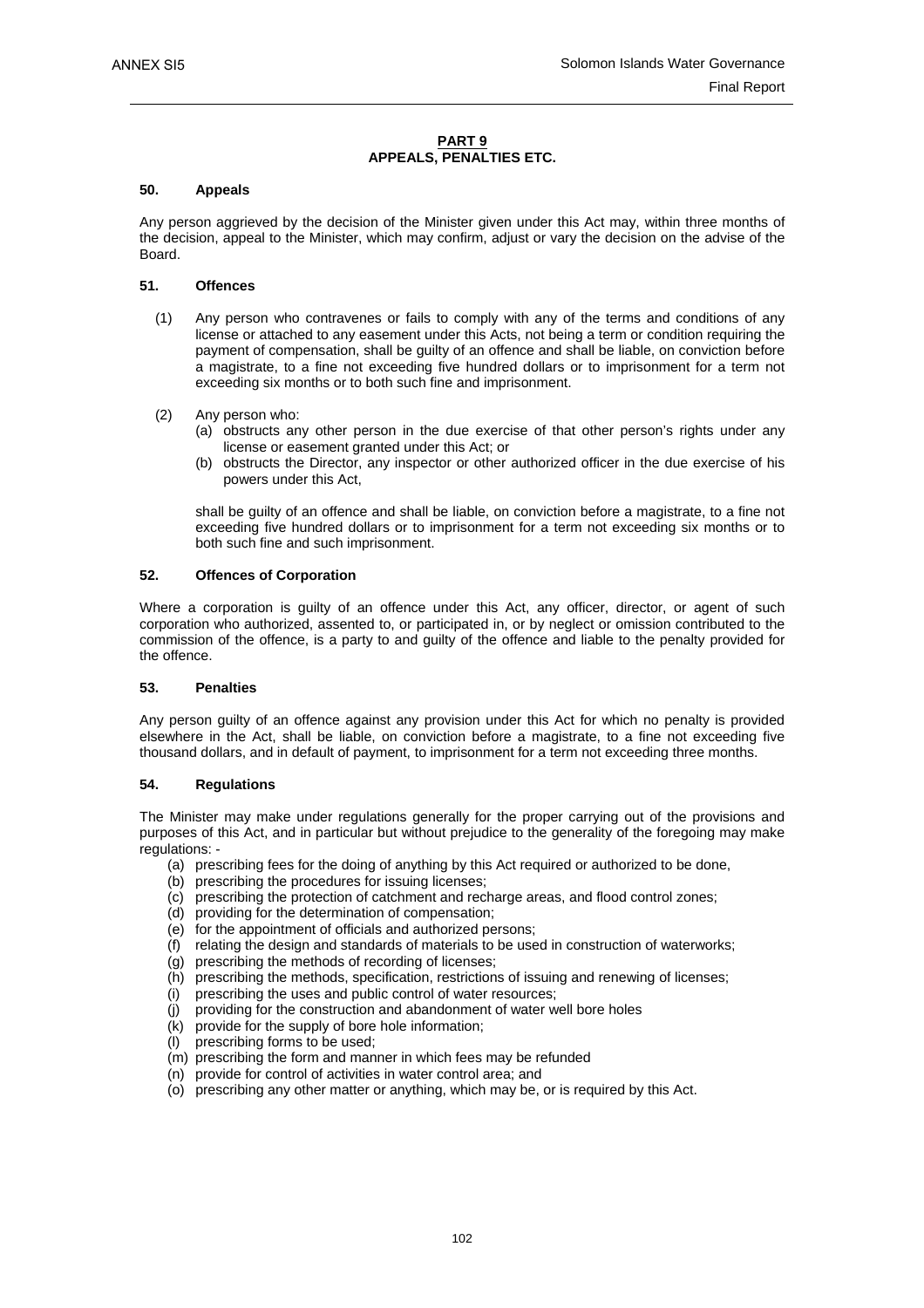#### **SCHEDULE (Section 10)**

#### **Constitution of the Board**

- 1. (1) The Board shall consist of the Director who shall be an ex officio member and the following members who shall be appointed by the Minister by instruction in writing, in the following manner, that is to say: -
	- (a) Chairperson appointed by the Cabinet on the advice of the Minister responsible for the water resources.
	- (b) Government Representative as follows:
		- i) Permanent Secretary, Ministry of Mines & Energy
		- ii) Representative, Ministry of Health
		- iii) Representative, Ministry of Lands
	- (c) Community Representatives as follows:
		- i) Representative from NGOs
		- ii) Representative from Chamber of Commerce
		- iii) Representative from Women Council
		- iv) Representative from National Churches
		- v) a representative from the Provincial Government or Town Council.

*Provided that*, in addition, the Minister shall appoint to sit as members of the Board when it considers an application for the issue of a license: -

- a representative from Area Council.
- a representative from the Landowner.
- (2) The representatives of each Government Ministries must be chosen by their respective Permanent Secretaries in consultation with the Permanent Secretary, Ministry responsible for Water Resources
- (3) Their appointment to the Board must be approved by the Minister responsible for Water **Resources**

#### **Duration of Appointment**

- 2. (1) Members of the Board shall hold office for such period as the Minister may specify in the member's instrument of appointment or, if no period is specified, for a period of four years from the date of appointment and are eligible for re-appointment.
	- (2) A member of the Board may at any time resign his office as a member by giving notice in writing to the Minister and the resignation shall take effect on the date specified in the notice or, if no date is specified, on the date of receipt by the Minister of the notice.

#### **Vacation of Office of Member**

- 3. (1) If a member:
	- (a) becomes permanently incapable of performing his duties; or
	- (b) resigns his office by written notice to the Minister; or
	- (c) is absent, except on leave granted by the Board from all meetings held during six consecutive months in any period of 12 months,

the minister shall terminate his appointment.

- (2) Where an office becomes vacant under sub-section (1) the vacancy shall be filled in accordance with section 5 of the Schedule
- (3) Without giving any prior notice the Minister may, at any time, terminate the appointment of a member for inability, inefficiency, incapacity or misbehavior.

#### **Chairperson and Deputy Chairperson**

4. The Board at its first meeting and thereafter from time to time must elect from amongst its members a Chairperson and Deputy Chairperson by majority vote.

#### **Alternate Members**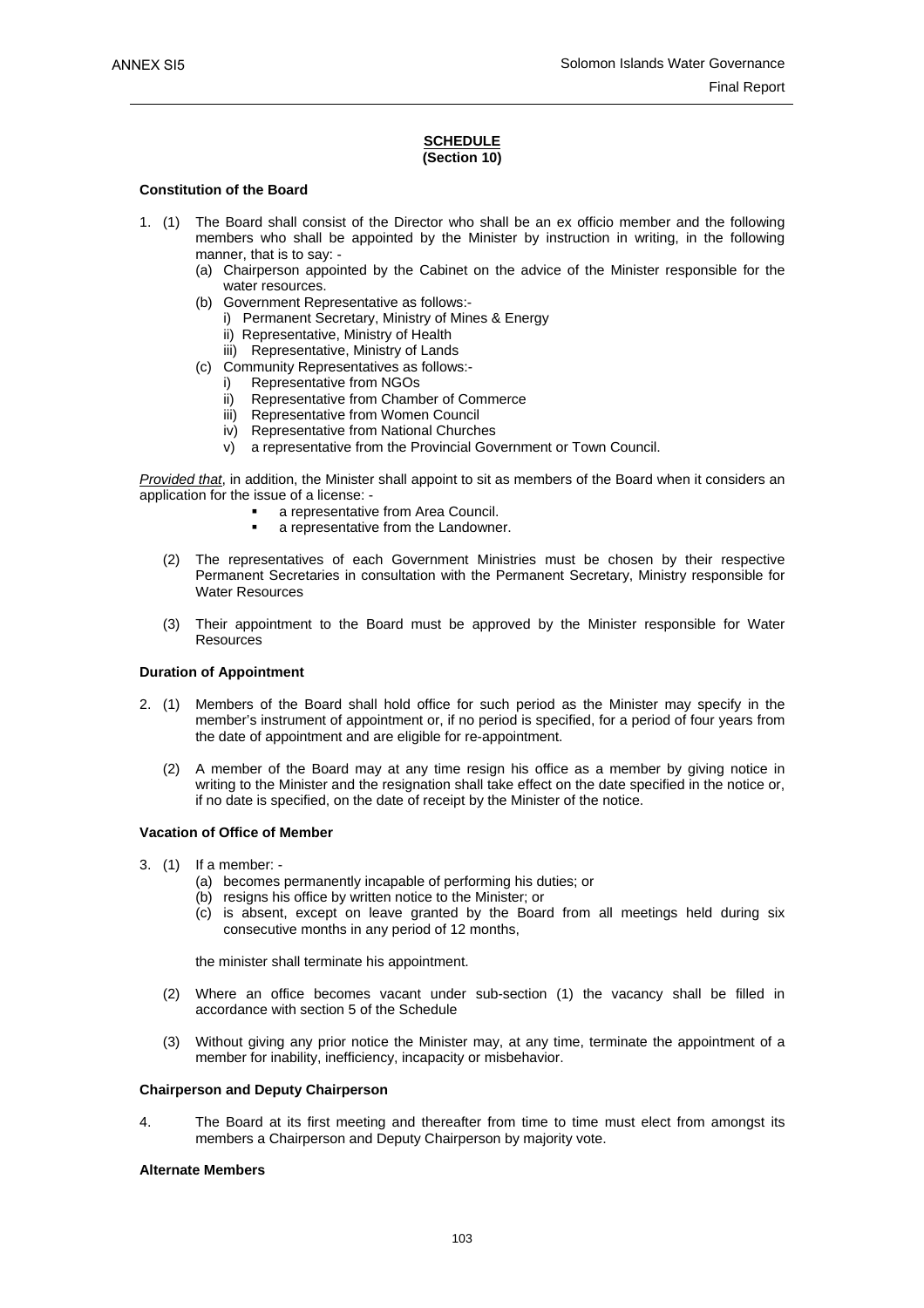- 5. (1) For each member appointed under section 1 of the Schedule, there shall be an alternate member who shall be nominated and appointed in the same manner and subject to the same conditions as the member for whom he is the alternate.
	- (2) In the event of the inability of a member to act as a member of the Board, the alternative member has and may exercise all his powers, functions, duties and responsibilities as a member and this Act applies accordingly.
	- (3) Unless the Board otherwise directs, an alternative member may attend all meetings of the Board, but shall not vote on any matter or be counted towards a quorum except where he is attending in the absence of a member for whom he is the alternative.

#### **Meetings of the Board**

- 6. The meetings of the Board shall be determine as:
	- (a) The Board shall meet at such times and places as the Chairperson determines or as the Minister directs, and in any case not less than four times a year.
	- (b) The Chairperson shall, if requested to do so by not less than four members, call a meeting of the Board as soon as practicable after receiving the request.
	- (c) The Chairperson shall give at least seven days notice of a meeting of the Board to each member.

#### **Presiding**

7. The Chairperson or Deputy Chairperson shall preside at all meetings of the Board.

#### **Quorum**

8. The quorum for a meeting of the Board shall be six of members of whom one shall be the chairperson or acting chairperson of the Board.

#### **Voting**

- 9. (1) The decisions shall be made by the concurrent vote of the majority of the members attending the meeting.
	- (2) The person presiding at a meeting of the Board has a deliberative, and in the event of an equality of votes on a question, also a casting vote.

#### **Minutes**

10. The Board shall cause minutes of its meetings to be recorded and kept by the Director of Water Resources, and shall forward recommendations and proposals to the appropriate Minister for approval.

#### **Remuneration**

11. The members of the Board shall be entitled to be paid such remuneration (including travelling and subsistence allowance) where appropriate as the Minister may, from time to time, determine.

#### **Disclosure of Interest by Members of Board**

- 12. (1) A member of the Board who has a direct or indirect interest in a matter being considered or about to be considered by the Board shall, as soon as possible after the relevant facts have come to his knowledge, disclose the nature of his interest at a meeting of the Board.
	- (2) A disclosure under sub-section (1) shall be recorded in the minutes of the Board and after the disclosure, the member: -
		- (a) shall not take part in any deliberation or decision of the Board with respect to that matter; and
		- (b) shall be disregarded for the purpose of constituting a quorum of the Board for any such deliberation or decision.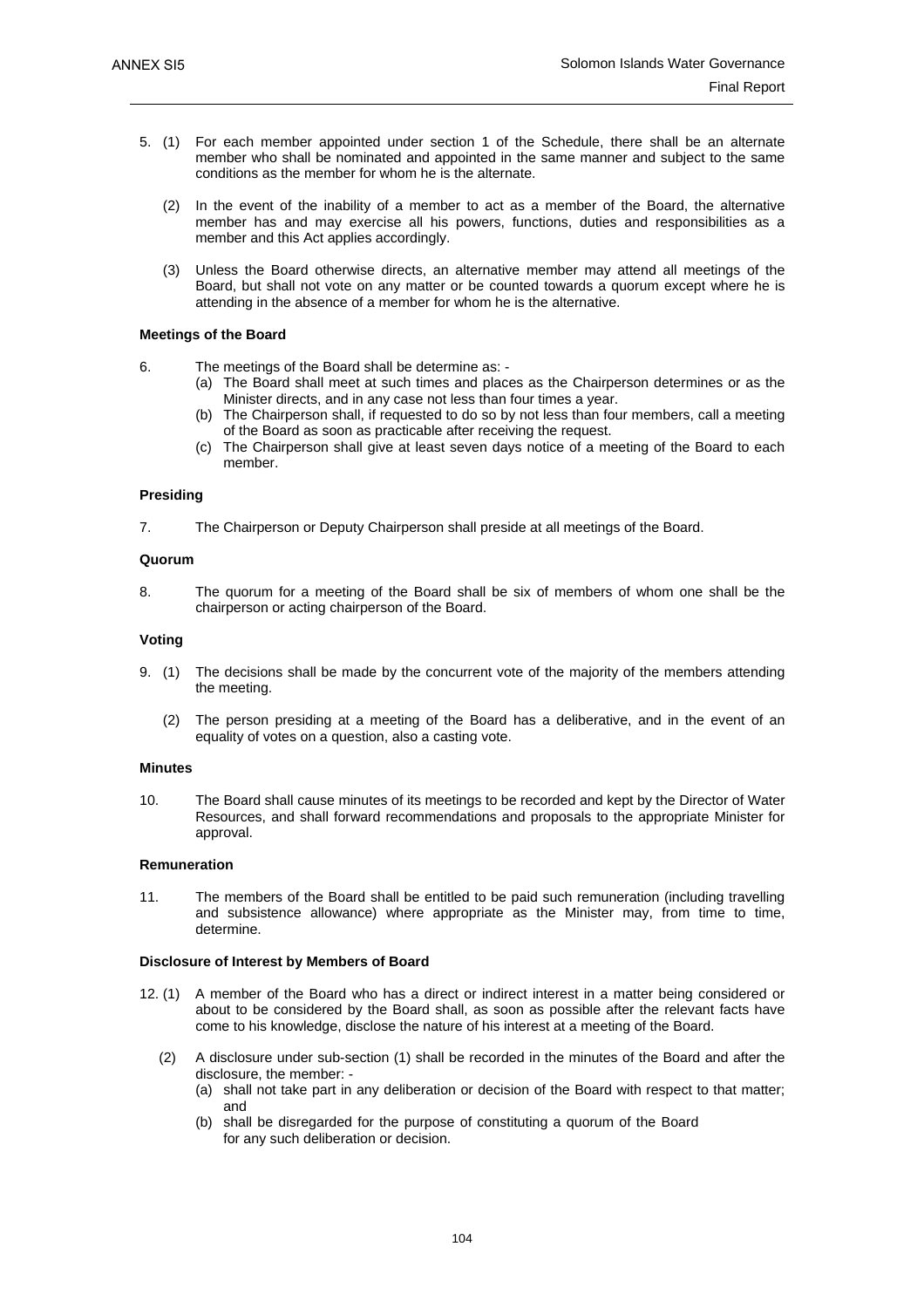**APPENDIX H: Local Programme Coordinator TOR**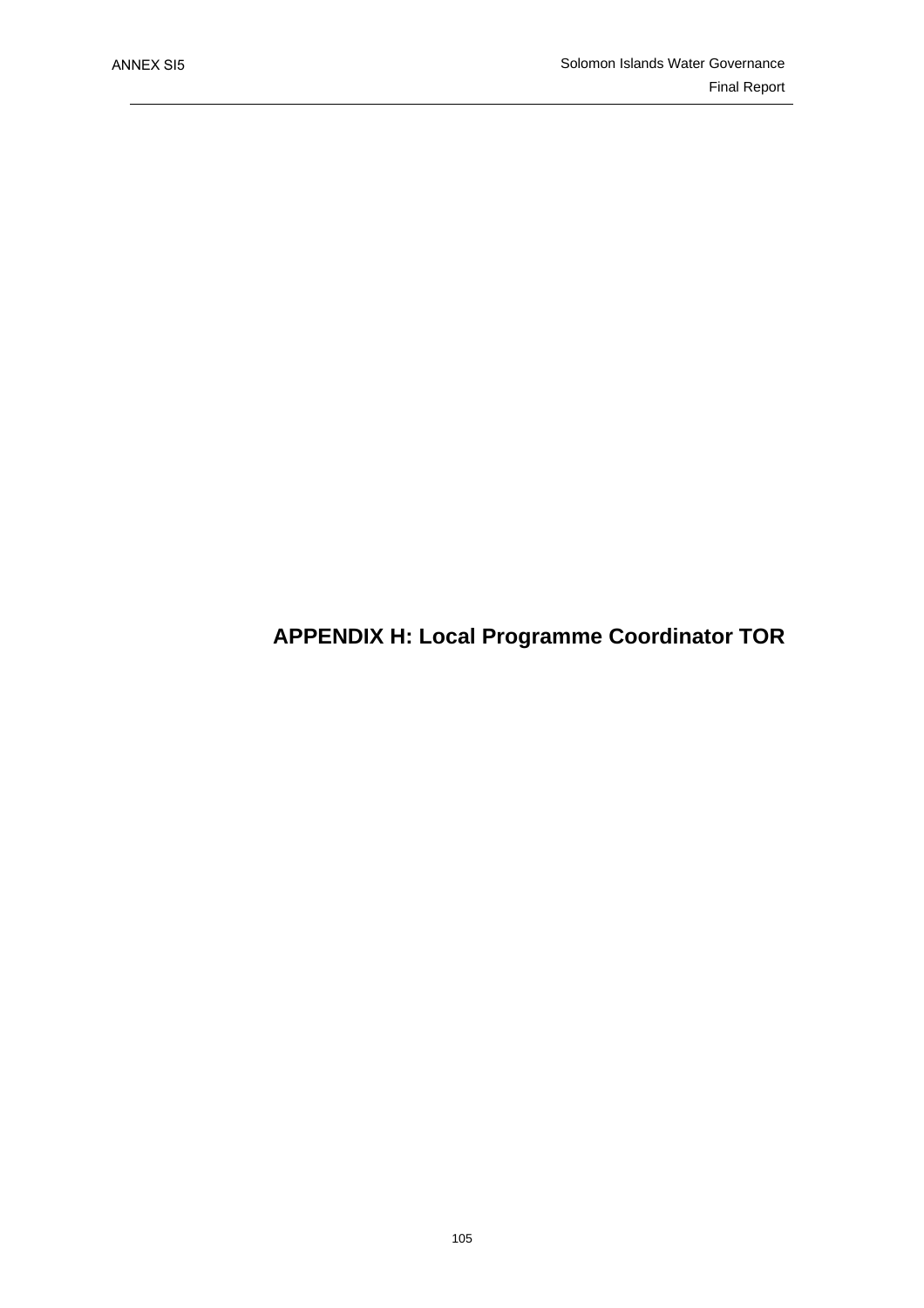# **TERMS OF REFERENCE**   $for$ **PROGRAMME COORDINATOR**

# **SOLOMON ISLANDS PROGRAMME FOR WATER GOVERNANCE**

# **1. Background**

The European Union (EU) has made funding available for the Pacific Region under its Programme for Water Governance (PfWG).The PfWG comes under the Water Initiative of the European Union, and is governed by the commitments of the Cotonou Agreement under which financial support is provided by the EU through SOPAC.

# **2. Project Objectives**

The overall objective of the Programme for Water Governance is to mainstream the principles of good water governance into day-to-day applications through pilot projects so as to assist in achieving sustainable water resource management and provision of water services within selected Pacific countries.

For the Pacific component, the goal is to promote the application of effective water governance in institutions, systems, structures and processes in 3 countries in the Pacific. The major focus of the programme is on the development of activities which will act as 'Best Practice' examples within the countries, selected. As part of this, the Solomon Islands was selected as one of the 3 countries, representing a country in its developing stage of water governance.

### **3. Implementation Arrangements**

The executing agency is the Solomon Island's Department of Mines and Energy and has overall responsibility for the management and implementation of the project. A Programme Coordinator will assist the Director of Water Resources in coordinating key aspects of the project to ensure effective and timely delivery of the project outcomes in collaboration with KEW Consult Ltd (The Consultant).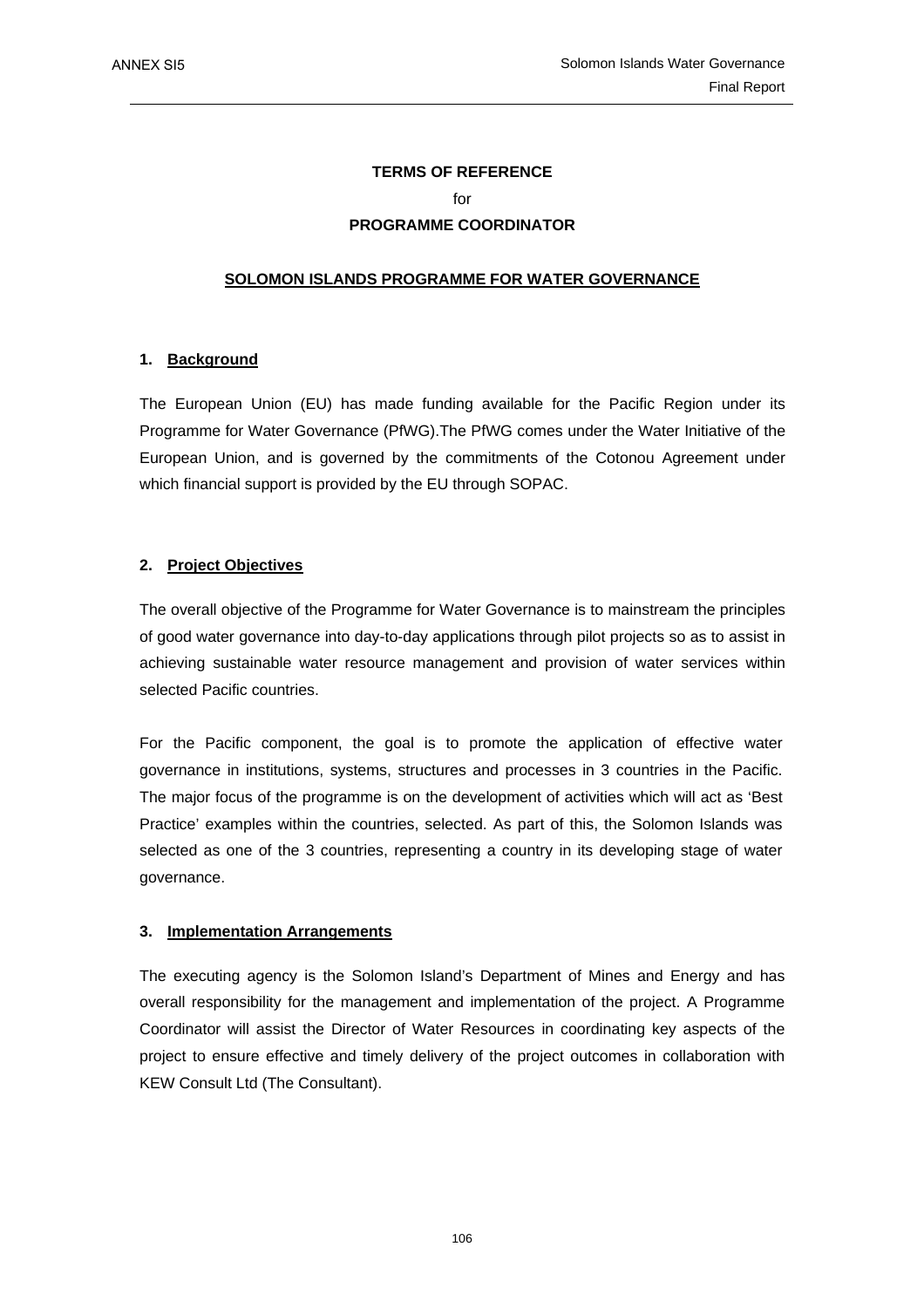# **4. Funding Source**

The Programme Coordinator position will be funded under the Water Governance Program (The project). Funding will last according to the duration of the Project.

# **5. Position Description**

The Programme Coordinator will help to ensure the smooth operation of the Project and provide proper coordination of key components of the project. Key tasks and duties shall include (but not be limited to):

- Administer the day to day running of the Programme office overall administration of the project office;
- Maintain official Solomon Islands Water Governance Programme records;
- ♦ Plan ongoing budgetary support for SIWG programme through consultation with Director of Water Resources;
- ♦ Organize National Water Steering Committee meetings and SOPAC mission meetings on the direction of the Director of Water Resources;
- ♦ Act as the secretary of the National Water Steering Committee, to keep minutes and distribute them;
- Provide weekly briefing on project progress to the Director of Water Resources;
- ♦ Produce monthly reports on the progress of water governance programme activities to the Director of Water Resources;
- ♦ Assist in the preparation of quarterly reports for SOPAC/EU and other relevant funding agencies through the NWSC
- ♦ Organise public awareness/stakeholders consultation workshops;
- Attend relevant meetings, seminars on behalf of the Director of Water Resources;
- Liaise with relevant organizations (Government, NGO, Regional etc) for water governance matters;
- Brief Director of Water Resources on relevant matters regarding water governance;
- ♦ Create database for water governance indicators to inform the Government and stakeholders on progress of water sector;
- ♦ Collate information and update database from time to time;
- ♦ Liaise regularly with SOPAC and KEW Consult (the Consultant) on behalf of the NWSC and Director of Water Resources for matters relevant to Solomon Islands Water Governance Programme;
- ♦ Consult with Director of Water Resources and the Consultant on appropriate sub-projects for furthering implementation of SIWG programme;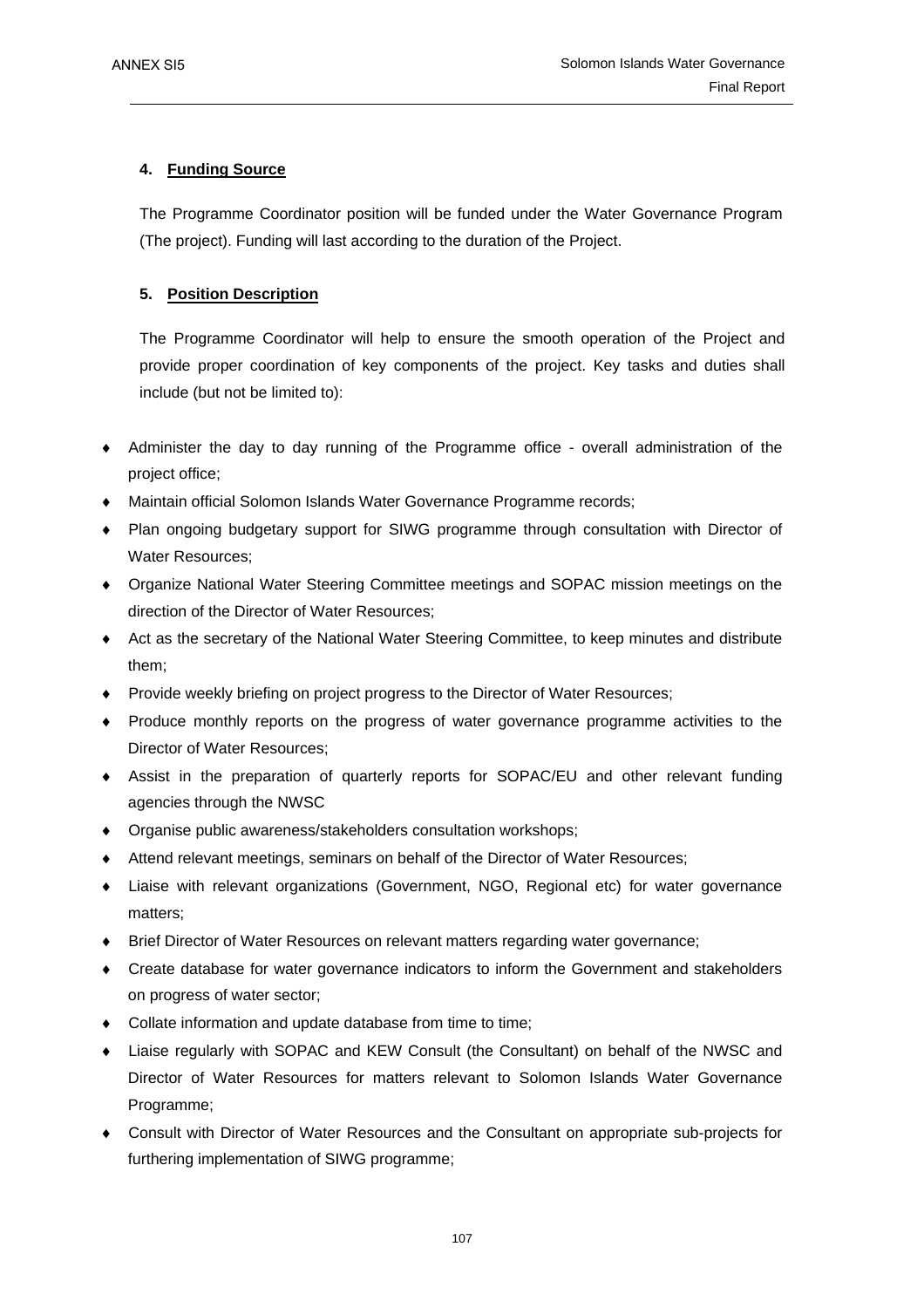- Coordinate the preparation and release of project information to the public as directed by the Director of Water Resources;
- ♦ Undertake other duties as requested by the Director of Water Resources to ensure successful project coordination and implementation

# *SELECTION CRITERIA*

1. Generic Competencies:

(Essential)

- o Ability to organize information;
- o Ability to plan and organize activities to achieve defined targets;
- o Ability to propose and plan for financial resources;
- o Demonstrated ability to work as a team member
- 2. Specific Skills/Knowledge:

(Essential)

- o Possess computer skills in Microsoft Windows applications Word, Excel, Access, Powerpoint and E-mail; familiarization with Microsoft Project software;
- o Ability to analyse data and write reports effectively and in a timely manner;
- o Ability to develop a database for water governance/sector indicators
- o Demonstrated ability to communicate in writing and orally in the Native language/common dialect and in English;

(Desirable)

- o Possess knowledge of Integrated Water Resources Management principles/approach;
- o Possess knowledge about water sector reforms in the Solomon Islands;
- o Possess knowledge of water-related statutes in the Solomon Islands
- 3. Behavioural Competencies:
	- o Demonstrated ability in public relations and dealing with people from all levels of society; (essential)
	- o Demonstrated leadership ability (desirable)
- 4. Formal Qualifications:

Minimum qualification of a Bachelors degree in water resource management or related; (essential)